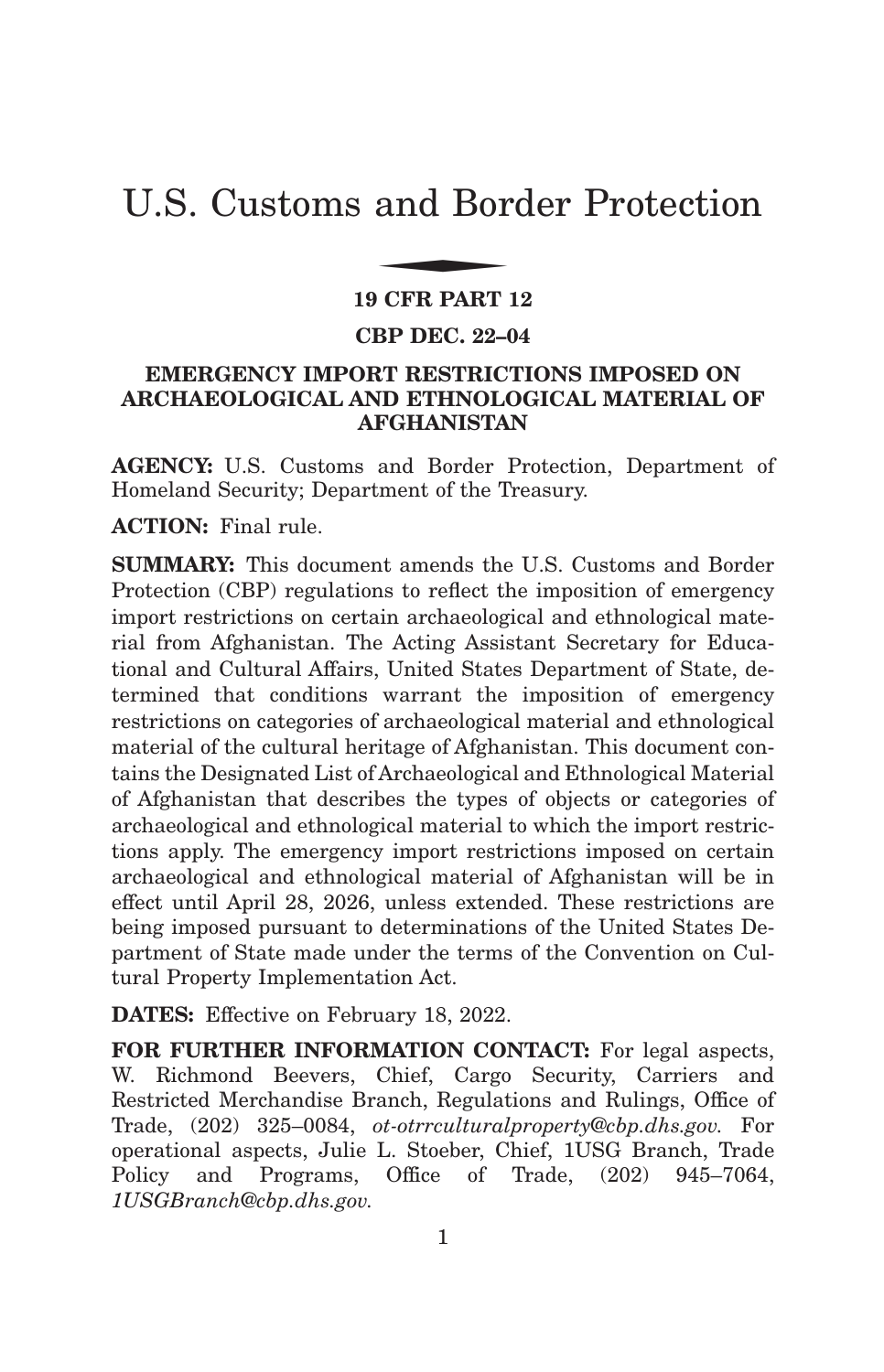#### **SUPPLEMENTARY INFORMATION:**

#### **Background**

The Convention on Cultural Property Implementation Act, Public Law 97–446, 19 U.S.C. 2601 *et seq.* (hereinafter, "the Cultural Property Implementation Act'' or ''Act''), implements the 1970 United Nations Educational, Scientific and Cultural Organization (UNESCO) Convention on the Means of Prohibiting and Preventing the Illicit Import, Export and Transfer of Ownership of Cultural Property (hereinafter, "the Convention" (823 U.N.T.S. 231 (1972)). Pursuant to the Cultural Property Implementation Act, the United States may enter into international agreements with another State Party to the Convention to impose import restrictions on eligible archaeological and ethnological material under procedures and requirements prescribed by the Act. Under certain limited circumstances, the Cultural Property Implementation Act authorizes the imposition of import restrictions on an emergency basis (19 U.S.C. 2603).

Pursuant to 19 U.S.C. 2602(a), on April 28, 2021, Afghanistan, a State Party to the Convention, requested that import restrictions be imposed on certain archaeological and ethnological material, the pillage of which jeopardizes the cultural heritage of Afghanistan. The Cultural Property Implementation Act authorizes the President (or designee) to apply import restrictions on an emergency basis if the President determines that an emergency condition applies with respect to any archaeological or ethnological material of any requesting State Party (19 U.S.C. 2603). The emergency restrictions are effective for no more than five years from the date of the State Party's request and may be extended for three years where it is determined that the emergency condition continues to apply with respect to the covered material (19 U.S.C.  $2603(c)(3)$ ). These restrictions may also be continued pursuant to an agreement concluded within the meaning of the Act (19 U.S.C. 2603(c)(4)).

On November 16, 2021, the Acting Assistant Secretary for Educational and Cultural Affairs, United States Department of State, after consultation with and recommendation by the Cultural Property Advisory Committee, made the determinations necessary under the Act for the emergency imposition of import restrictions on certain archaeological material and ethnological material of the cultural heritage of Afghanistan. The Designated List below sets forth the categories of material to which the import restrictions apply. Thus, U.S.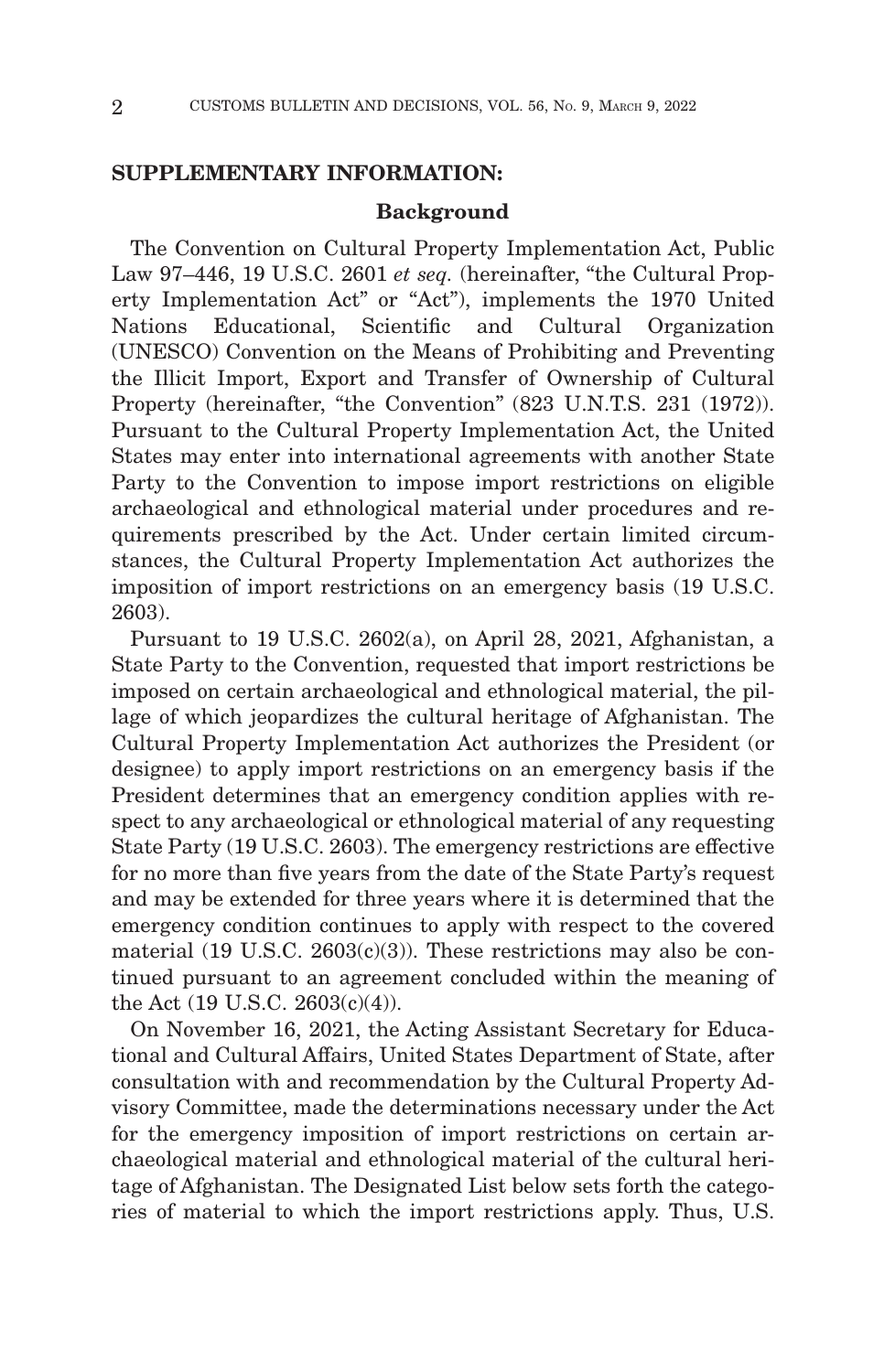Customs and Border Protection (CBP) is amending § 12.104g(b) of title 19 of the Code of Federal Regulations (19 CFR 12.104g(b)) accordingly.

Importation of covered material from Afghanistan will be restricted until April 28, 2026, unless the conditions set forth in 19 U.S.C. 2606 and 19 CFR 12.104c are met.

# **Designated List of Archaeological and Ethnological Material of Afghanistan**

The Designated List includes archaeological and ethnological material sourced from Afghanistan. Archaeological material ranges in date from the Paleolithic (50,000 B.C.) through the beginning of the Durrani Dynasty (A.D. 1747). Ethnological material includes architectural objects and wooden objects associated with Afghanistan's diverse history, from the 9th century A.D. through A.D. 1920. The Designated List set forth is representative only. Any dates and dimensions are approximate. The list is inclusive of yet-to-bediscovered styles and types.

# **Categories of Archaeological and Ethnological Material**

- I. Archaeological Material
	- A. Stone
	- B. Ceramics, Faience, and Fired Clay
	- C. Metal
	- D. Plaster, Stucco, and Unfired Clay
	- E. Painting
	- F. Ivory and Bone
	- G. Glass
	- H. Leather, Birch Bark, Vellum, Parchment, and Paper
	- I. Textiles
	- J. Wood, Shell, and other Organic Material
	- K. Human Remains
- II. Ethnological Material
	- A. Stone, Brick, Plaster, and Stucco
	- B. Tiles
	- C. Stained Glass
	- D. Wood

*Approximate simplified chronology of well-known periods:*

- (a) Paleolithic to Chalcolithic (c. 50,000–3000 B.C.)
- (b) Bronze Age (3000–1000 B.C.)
- (c) Achaemenid Period (c. 6th century–330 B.C.)
- (d) Mauryan Empire (c. 304–232 B.C.)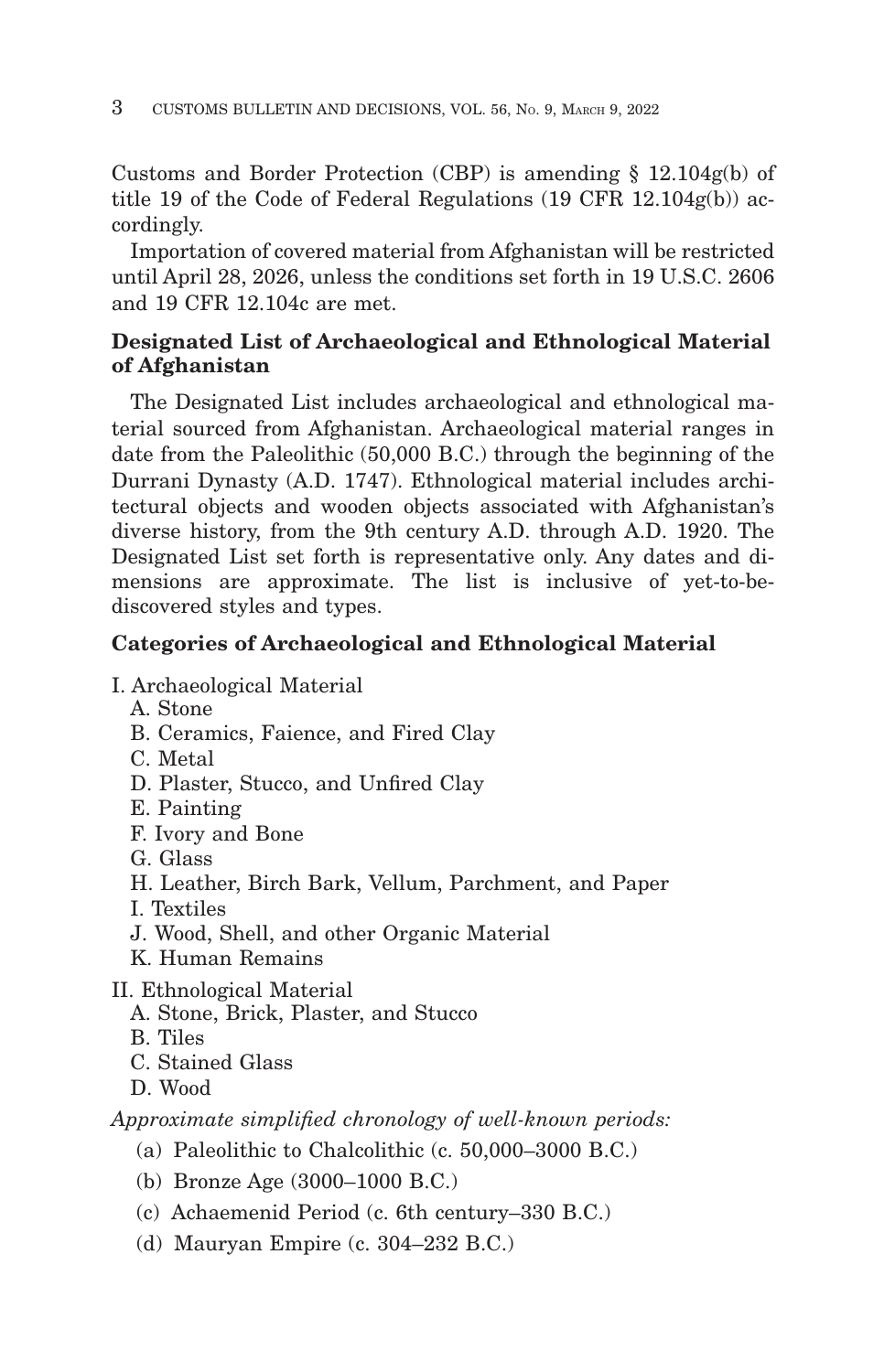- (e) Hellenistic Empire and Greco-Bactrian Kingdom (330 B.C.–c. A.D. 10)
- (f) Kushan Empire (c. 2nd century B.C.–3rd century A.D.)
- (g) Persian Sassanid Empire and Hepthalite Conquest (A.D. 224–651)
- (h) Gandharan Period (c. 300 B.C.–A.D. 1200)
- (i) Ghaznavid Empire (A.D. 962–1186)
- (j) Ghurid Empire (A.D. 1148–1202)
- (k) Timurid and Mughal Empire (A.D. 1370–A.D. early 18th century)
- (l) Durrani Dynasty (A.D. 1747<sup>1</sup>-1826)
- (m) Dost Mohammed and Anglo-Afghan Wars (A.D. 1826–1880)
- (n) Modern Afghanistan (A.D. 1880–Present)2

## **I. Archaeological Material**

*A. Stone*

1. Architectural Elements—Primarily in alabaster, limestone, marble, steatite schist and other types of stone. Category includes, but is not limited to, bricks and blocks from walls, ceilings, and floors; columns; door frames; false gables; friezes; lintels; mihrabs; minarets; niches; pillars; plinths; qiblas; and so on. These architectural elements may be plain, molded, carved, or inscribed in various languages and scripts. Decorative elements on architectural elements may be in high or low relief. Architectural elements may include relief and inlay sculptures that were part of a building (*e.g.,* mausoleums, mosques, minarets, palaces, religious structures, public buildings, stupas, and others) such as friezes, panels, or stone figures. Architectural elements may have religious imagery or have been part of religious structures. For example, Gandharan and Kushan Period styles may include images of the Buddha, scenes from the life of the Buddha, Bodhisattvas, and other human figures, as well as animals, columns, and floral, geometric, and/or vegetal motifs. Other examples may include architectural elements with images of Hindu deities and figures, or Zoroastrian images. Architectural elements carved in stone from Islamic periods may include inscriptions in multiple lan-

<sup>&</sup>lt;sup>1</sup> Note: Import restrictions concerning archaeological material apply only to those objects dating to A.D. 1747 and earlier.

<sup>&</sup>lt;sup>2</sup> Note: Import restrictions concerning ethnological material apply only to those objects that are 100 years old or older.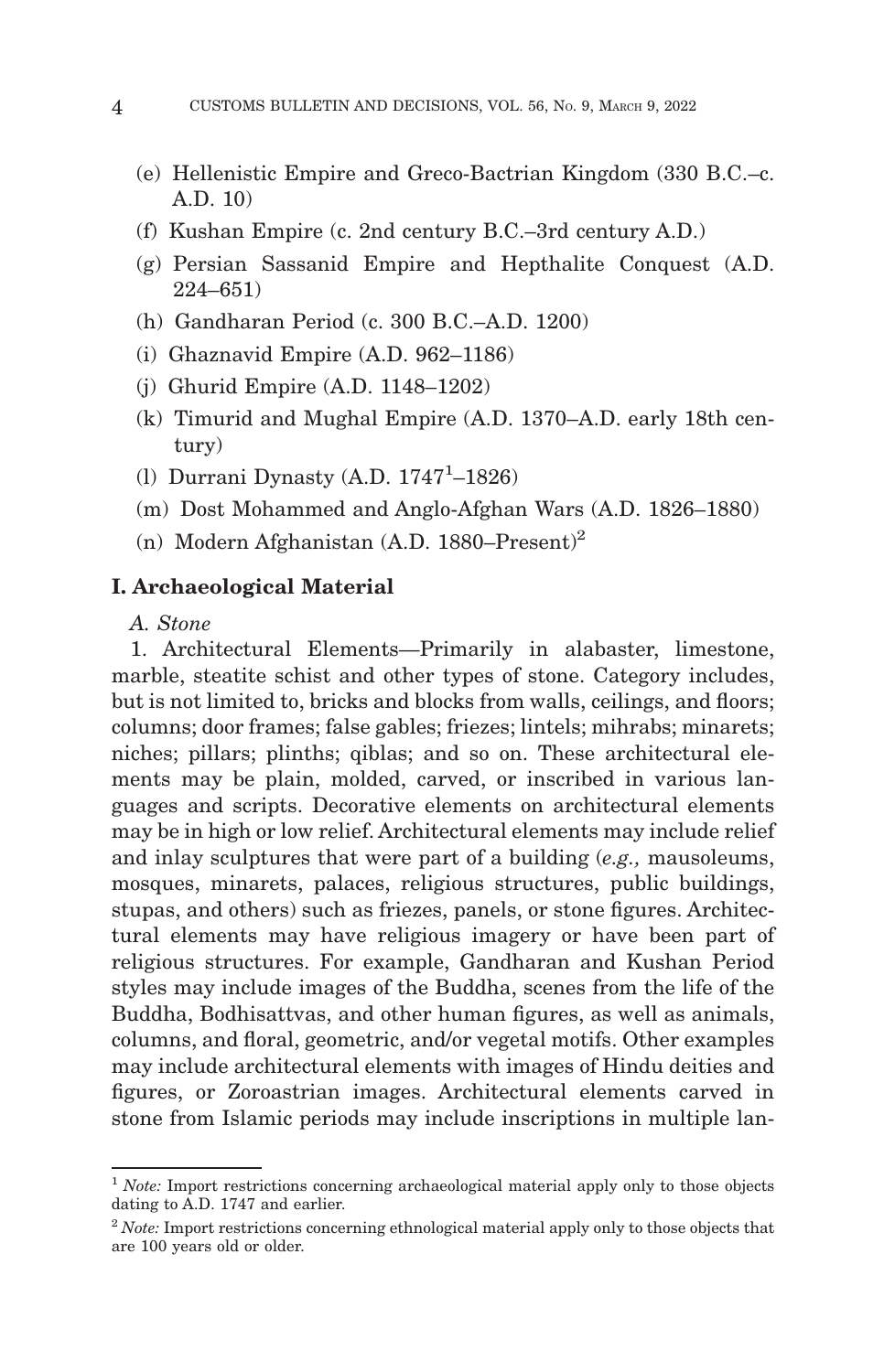guages and scripts. Stone architectural elements were common across many periods in Afghanistan's history. Approximate date: 330 B.C.–A.D. 1747.

2. Non-Architectural Relief Sculpture—Primarily in alabaster, limestone, marble, steatite schist, and other types of stone. Types include, but are not limited to, carved bases, ceiling decoration, funerary headstones and monuments, fountains, monoliths niches, plaques, roundels, slabs, sundials, and stelae bases. Decorative elements may be in high- or low-relief and may include animal and/or human forms as well as floral, geometric, and/ or vegetal motifs. Includes edicts and rock pillars with inscriptions in low relief. Inscriptions may be in multiple languages and scripts. Approximate date: 330 B.C.–A.D. 1747.

3. Large Statuary—Primarily in grey schist, gypsum, and marble. Statuary includes human figures, which are often seated or standing. Heads and other figurative elements may be used in high-or low-relief statues. Large statuary of human figures is primarily associated with the Hellenistic Empire and Greco-Bactrian Kingdom through the Gandharan Periods. Also includes statuary of Hindu deities, figures, and images, often dated from the 7th century A.D. onward. Approximate date: 330 B.C.–A.D. 1200.

4. Small Statuary—Primarily in alabaster, calcite, chlorite, dolomite, jasper, limestone, marble, and steatite; primarily free standing; may have been shaped by carving, incision, grinding, polishing, or other techniques. Animal and human forms tend to be stylized. Includes game pieces. Small statuary is found throughout many archaeological periods from the Bronze Age onward, but representative styles are from the Bactrian and Sassanian periods. Approximate date: 2100 B.C.–A.D. 1200.

a. Bactrian figurative statuary is often made of more than one type of stone, often chlorite or steatite, with limestone. Bactrian statues are in anthropomorphic forms, primarily female, and are elaborately carved and/or incised. Forms tend to be abstract and stylized, with armless bodies and legs, and a small protruding head. Heads tend to be small and carved in white limestone. Often in a seated or squatting position. Zoomorphic forms are also included and are often in a squatting or coiled position. Sizes vary, but are typically 14 cm tall. Approximate date: 3rd–2nd millennium B.C.

b. Non-figurative Bactrian statuary includes types such as columns, pillars, or column idols, and discs or disc idols. Column and disc statues have a smooth finish. Columns may have an elongated and/or tapered form with a wider base than at top. Column sizes vary, but typically range from 28–40 cm high and 10–20 cm wide. Discs may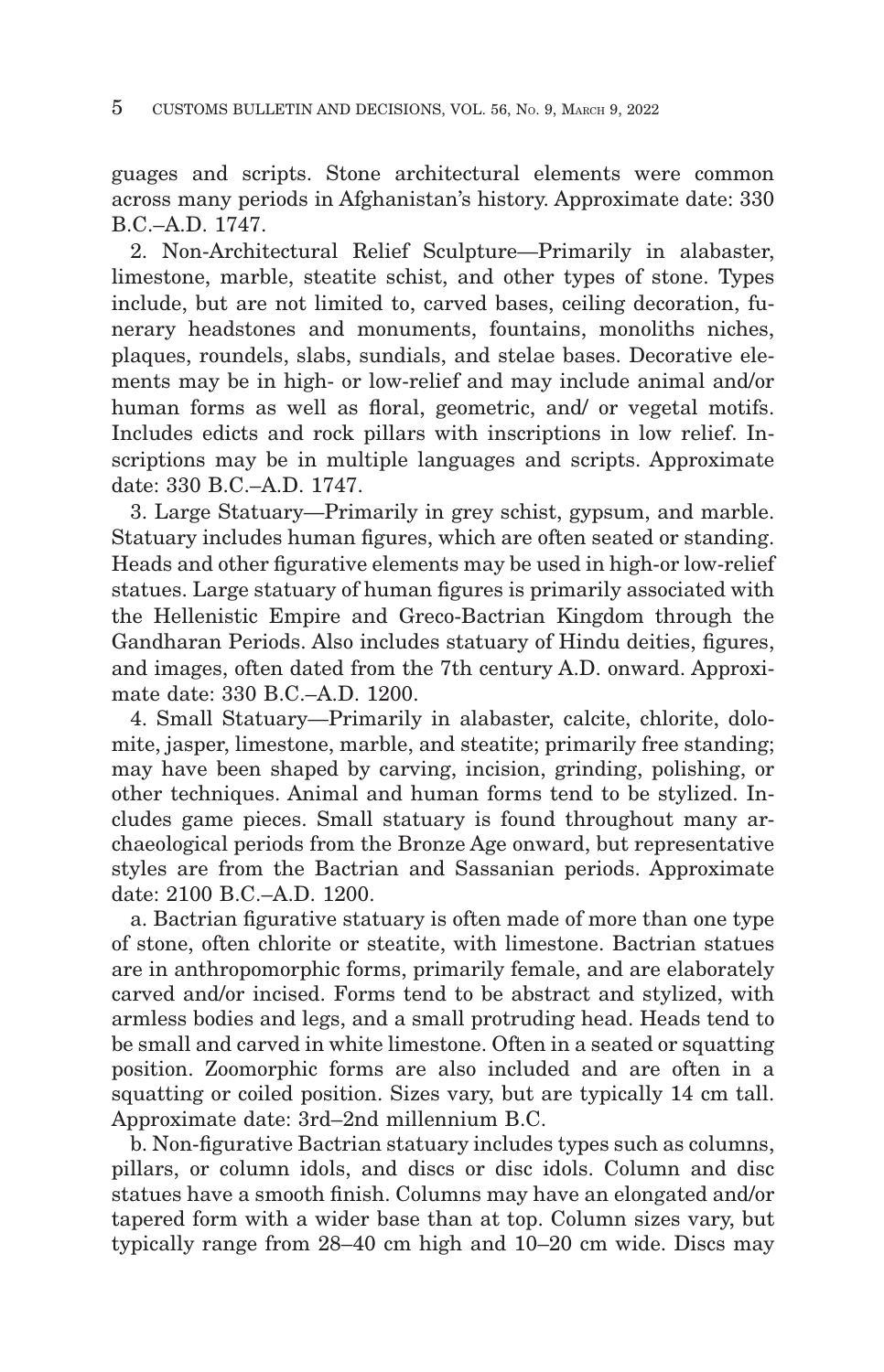have an incision or groove through the center. Disc sizes vary, but typically range from 20–30 cm wide. Approximate date: 3rd–2nd millennium B.C.

c. Sassanian statuary includes animal and human figures shaped by carving, grinding, and/or polishing. Figures tend to be stylized. May have been used for a variety of purposes including, small statuary possibly used as gaming pieces. Approximate date: A.D. 200–700.

5. Vessels and Containers—Primarily in alabaster, chlorite, porphyry, rock crystal, and steatite schist. Vessel types may be conventional shapes such as amphora, bowls, cups, cylindrical vessels, flacons, jars, jugs, lamps, platters, pyxides, flasks, and trays, and may also include cosmetic containers, reliquaries (and their contents), and incense burners. Some drinking vessels (rhytons) may be in the shape of an animal or mythical creature carved into the ventral end. Surfaces may have incised geometric or vegetal decoration, incised script in multiple languages, and/or be polished. Some stone vessels and containers have no surface decoration. Includes vessel lids.

6. Tools, Instruments, and Weights—Includes groundstone and flaked stone tools.

a. Groundstone tools, instruments, and weights are mainly made from diorite, granite, marble, limestone, or quartz, but other types of stone are included. Types of groundstone tools include balls, batons, maces, palates, pestles, scrapers, scepters, and others. Includes spindle whorls and weights. Ends of batons and scepters may be carved or shaped and are approximately 50 cm to 2 m in length. Stone weights can be shaped or ground into various forms including balls, cubes, handbags, pyramids, rings, or teardrop shapes; may be polished; and may be decorated with incisions or inscriptions in multiple languages. Stone weights typically vary from 20 to 30 cm. Stone tools used to polish, shape, or sharpen other tools are included.

b. Flaked stone tools are primarily made of chert or other cryptocrystalline silicates, flint, limestone, obsidian, quartzite, schist, and others. Flaked stone tool types include axes, bifaces, blades, choppers, cores, hammers, microliths, projectiles, scrapers, sickles, unifaces, and others. Also includes tools like hammerstones and anvils used to create flaked stone tools.

7. Beads and Jewelry—Primarily in agate, amber, carnelian, cryptocrystalline silicates, garnet, lapis lazuli, onyx, turquoise, quartz, or other semi-precious materials. Beads may be carved, cut, drilled, ground, and/or polished. Beads include animal, conical, cylindrical, disc, faceted, tear drop, spherical, and other shapes. May be inscriptions in multiple types of languages and scripts. Jewelry includes amulet, amulet cases, bracelets, necklaces, rings, and other types.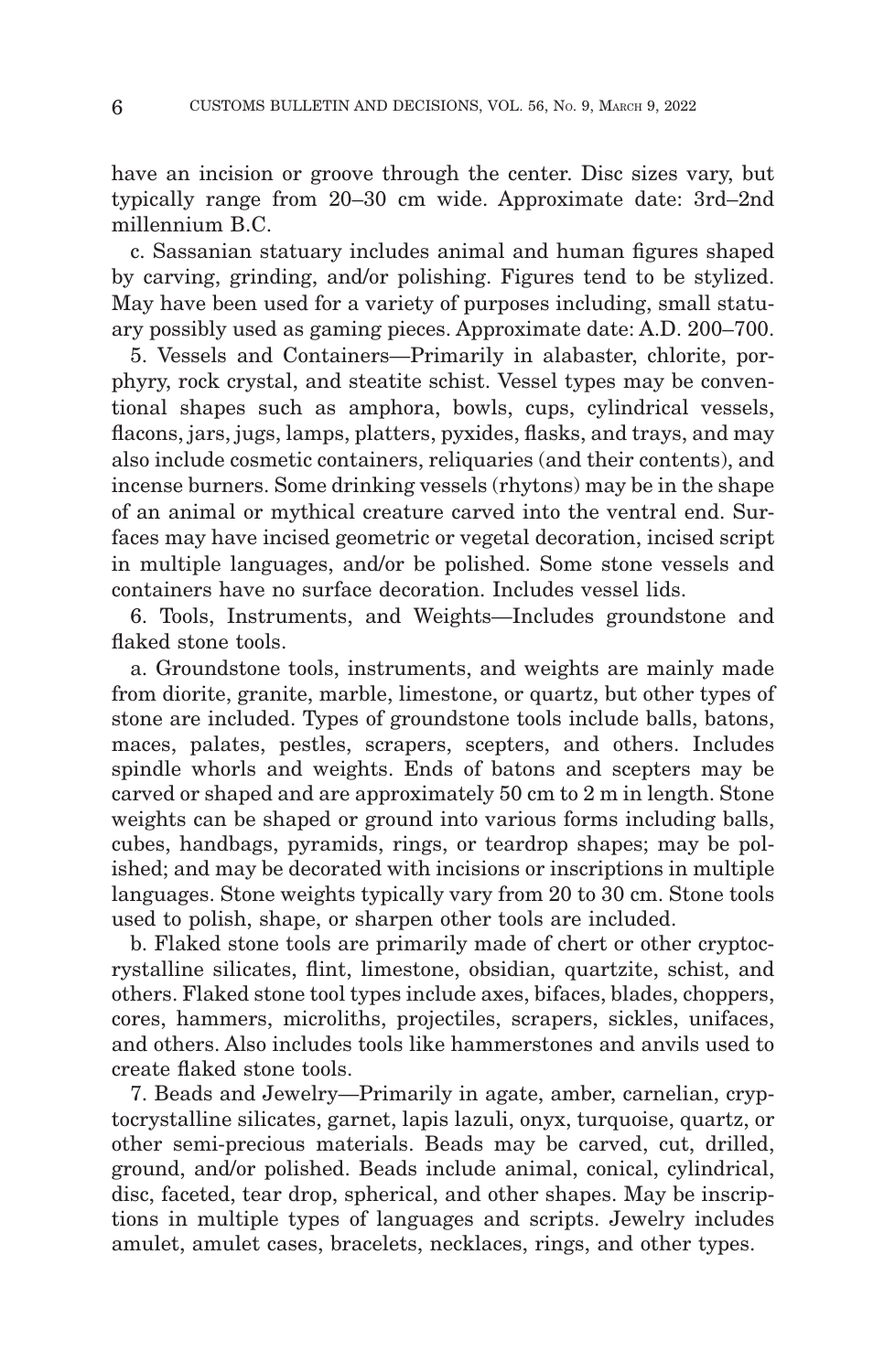8. Stamps and Seals—Primarily in agate, amethyst, chalcedony, hematite, jasper, rock crystal, steatite, or other types of stone. Stamps and seals may have engravings that include animals, human figures, geometric designs, inscriptions in various languages and scripts, and/or floral/vegetal motifs. Approximate date: 4th century B.C.–A.D. 1500.

9. Furniture—Primarily in agate, steatite, turquoise, or other semiprecious stones. Includes furniture and furniture hardware such as inlay, fragments of inlay, fasteners, handles, knobs, and roundels.

B. *Ceramics, Faience, and Fired Clay*

1. Statuary—Includes small and large-scale ceramic and terracotta statuary. May be in animal, human, hybrid animal/human, and mythological forms. Imagery may be religious. Objects may be associated with religious activity, games, or toys. May have traces of paint or pigment. Forms may be stylized or naturalized statuary depending on the time period. Stylized forms are associated with the Neolithic and Sassanian periods, while naturalized forms are associated with the Greco-Bactrian and Gandharan period onward. Approximate date: 9000 B.C.—A.D. 1747.

2. Architectural Elements—Includes terracotta antefixes, niches, panels, tiles, and other elements used as functional or decorative elements in buildings and mosaics. Terracotta panels may be painted or have traces of paint. Terracotta tiles may be painted or unpainted. Mosaic designs often include animals, humans, floral, geometric, and/ or vegetal motifs. Tiles may be carved or have impressed or molded images of animals, humans, floral, geometric, and/ or vegetal motifs for decorative relief. Imagery may be religious. Includes bricks, pipes, and other architectural elements from archaeological contexts. Approximate date: 330 B.C.–A.D. 1747.

3. Vessels—Includes utilitarian types, fine tableware, incense burners, cosmetic containers, funerary urns, lamps, and other ceramic objects of everyday use.

a. Neolithic—Includes earthenware vessels. Vessel types include bowls, cups, goblets, jars, vases, and other forms. Often painted with animal design; floral, geometric, and/or vegetal motifs (*e.g.,* pipal leaves). Approximate date: 9000–2400 B.C.

b. Bronze Age through pre-Islamic Periods—Includes earthenware vessels that may have a pink, peach, orange, or grey core. Vessel types include conventional shapes such as basins, beakers, bottles, bowls, jars, pitchers, storage vessels, vases, as well other forms such as cosmetic jars, lamps, stands, and table amphorae. Vessel forms may have pedestalled bases and/ or handles. Surface treatments may include slip, painting, and/or burnishing/polishing. Decorative tech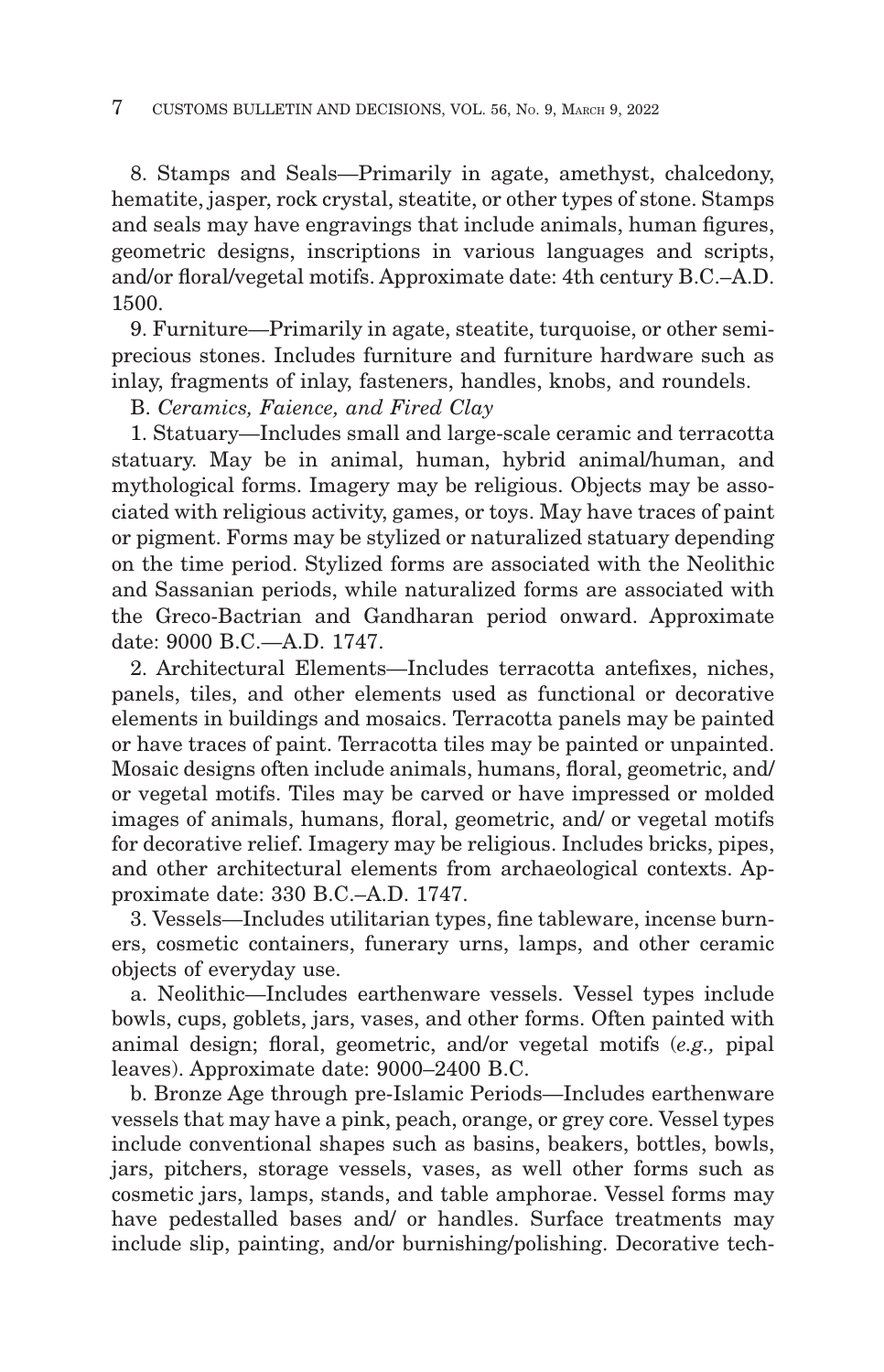niques include incised and impressed decorations, including grooving, roulette, stamping, and other techniques. Stamps used for decoration range from simple geometric patterns to rosettes to elaborate scenes combining animal, floral, geometric, and/or vegetal designs. Some vessels may have elaborate shapes created using molds. Highrelief surface decorative techniques may include affixing molded animal heads or rosettes to the exterior surface of a vessel. Examples include Greco-Bactrian vessels that range from plain to having multiple types of surface treatment and decorative techniques. Begram vessels may have intricate human/animal hybrid shapes molded into the vessel exterior. Some Sassanian vessel forms may have uniformly glazed ceramics in green, blue-green, or yellow glazes, while utilitarian forms may be unglazed. Includes lids of ceramic vessels. Approximate date: 3000 B.C.–A.D. 1000.

c. Islamic Periods—Includes earthenware vessels (often red and buff) and porcelain. Vessel types may form conventional shapes such as bowls, cups, ewers, flasks, jars, jugs, platters, trays, and other types such as fire blowers (aeolipipes), incense burners, footed vessels, and zoomorphic shapes. May be hand-built, molded, or wheel thrown. Surface treatments may include slip, polishing, burnishing, and others. Vessels may have slip and paint. Other decorative techniques include incisions (sgraffito), often in floral, geometric, and/or vegetal designs; and inscriptions in multiple languages and scripts. Animal and human forms may be stylized. Vessels may have colorless lead, monochrome, or polychrome glazing. Vessels may be colorful. Common colors include green, yellow, blue, tomato red, purplish black, turquoise, and white. Imported types include celadons and blue-and-white porcelain from China; fritware, earthenware, and copies of Chinese ceramics from Iran; and glazed ceramics from Uzbekistan. Includes lids of ceramic vessels. Approximate date: A.D. 1000–1747.

4. Islamic Period Tiles—Includes glazed tiles and bricks used to decorate civic and religious architecture. Tiles are mostly square, but some are polygonal. Types may be molded and glazed in monochrome or polychrome. Turquoise and manganese are commonly used for glazing. Some tiles can be molded with decoration, with low- and high-relief techniques. Decorative molding may be in floral, geometric, or vegetal motifs; may have animal imagery. May have inscriptions in multiple languages and scripts. Includes glazed bricks. Approximate date: A.D. 1000–1747

C. *Metal—*Includes copper, gold, silver, iron, electrum, and alloys of copper, tin, lead, and zinc. Metal objects may have been created using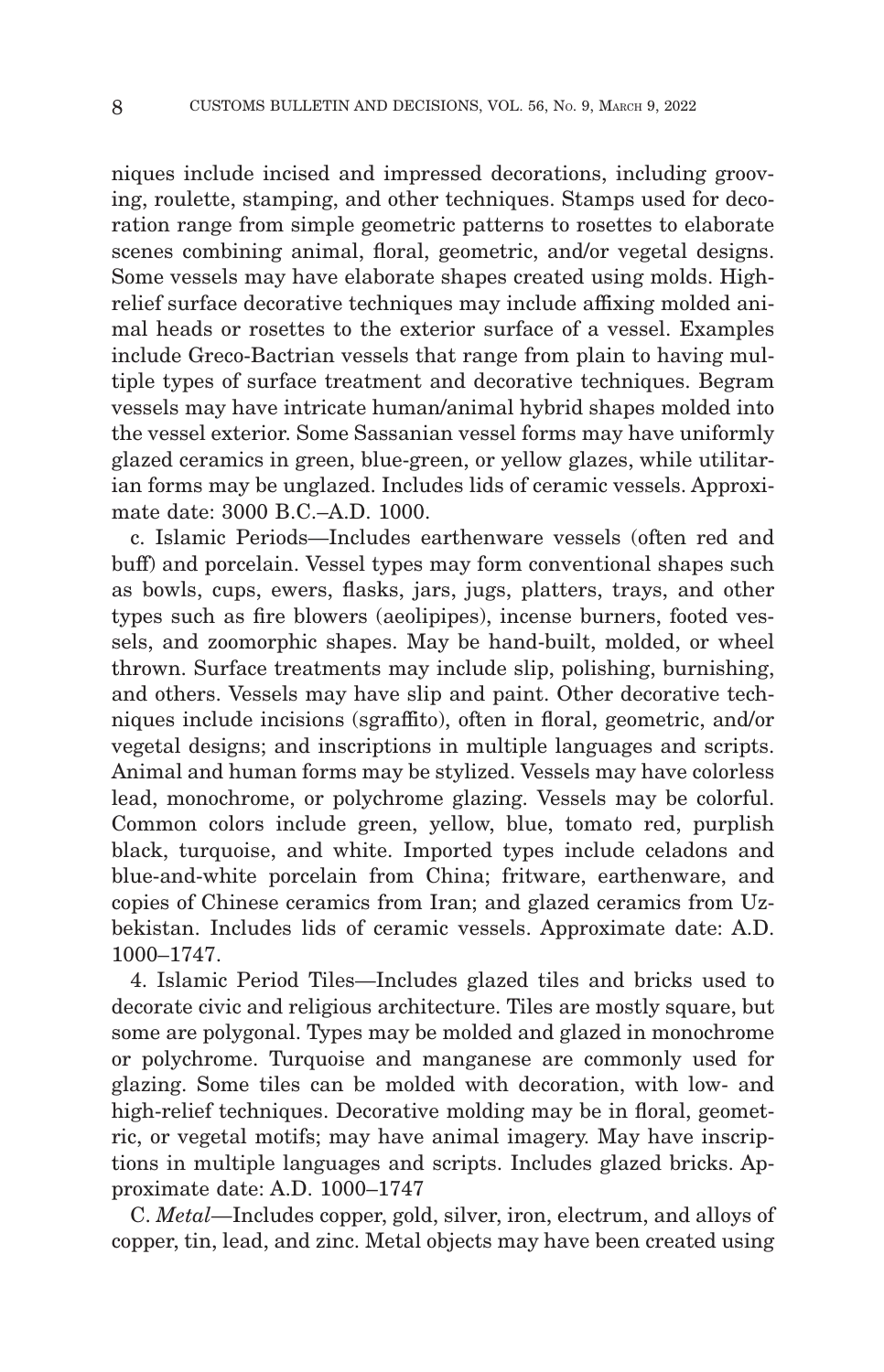different techniques such as casting, chasing, gilding or repoussé. Approximate date: 3000 B.C.–A.D. 1750.

1. Containers and Vessels—Vessel types may form conventional shapes such as basins, bowls, cauldrons, cups, dishes, ewers, flacons, jars, jugs, lamps, platters, stands, table ornaments, and utensils, and also may be cosmetic containers, incense burners, medicine droppers, reliquaries (and their contents), spouted vessels, and tripod stands. Some drinking vessels (rhytons) may be in the shape of an animal or mythical creature carved into the ventral end. Some styles may have lids and/or handles. Metal containers may be cast and turned, chased, engraved, gilt, and/or punched. Decorative styles include, but are not limited to, animals, arabesque motifs, inscriptions in different languages, floral motifs, geometric motifs, vegetal motifs. Some types of containers and vessels, like reliquaries, may be inlaid with garnet, lapis lazuli, pearl, turquoise, and/or other types of semi-precious stone as well as other types of precious metals, including gold and silver. Includes lids and handles of vessels.

2. Jewelry and Personal Adornment—Types include, but are not limited to, amulets, amulet holders, bracelets, bracteates, belts, brooches, buckles, buttons, charms, crowns, hair ornaments, hairpins, mirrors, mirror handles, necklaces, ornaments, pectoral ornaments, pendants, rings, rosettes, scale weights, staffs, and others. May be highly decorative and include inlays of other types of ivory, bone, animal teeth, metals, precious stones, or semi-precious stones. Includes metal ornaments once attached to other types of textiles or leather objects.

3. Tools and Instruments—Types include, but are not limited to, axes, bells, blades, hooks, keys, knives, pins, projectiles, rakes, sickles, spoons, staffs, trowels, weights, and tools of craftpersons such as carpenters, masons, and metal smiths. Approximate date: 3000 B.C.–A.D. 1747.

4. Weapons and Armor—Includes body armor, such as helmets, shin guards, shields, horse armor and horse bits. Launching weapons (spears and javelins); hand-to-hand combat weapons (swords, daggers); and sheaths. Some weapons may be highly decorative and include inlays of other types of metals, precious stones, or semiprecious stones in the sheaths and hilts. Approximate date: 330 B.C.–A.D. 1747.

5. Coins—Ancient coins include gold, silver, copper, and bronze coins; may be hand stamped with units ranging from tetradrachms to dinars; includes gold bun ingots and silver ingots, which may be plain and/or inscribed. Some of the most well-known types are described below: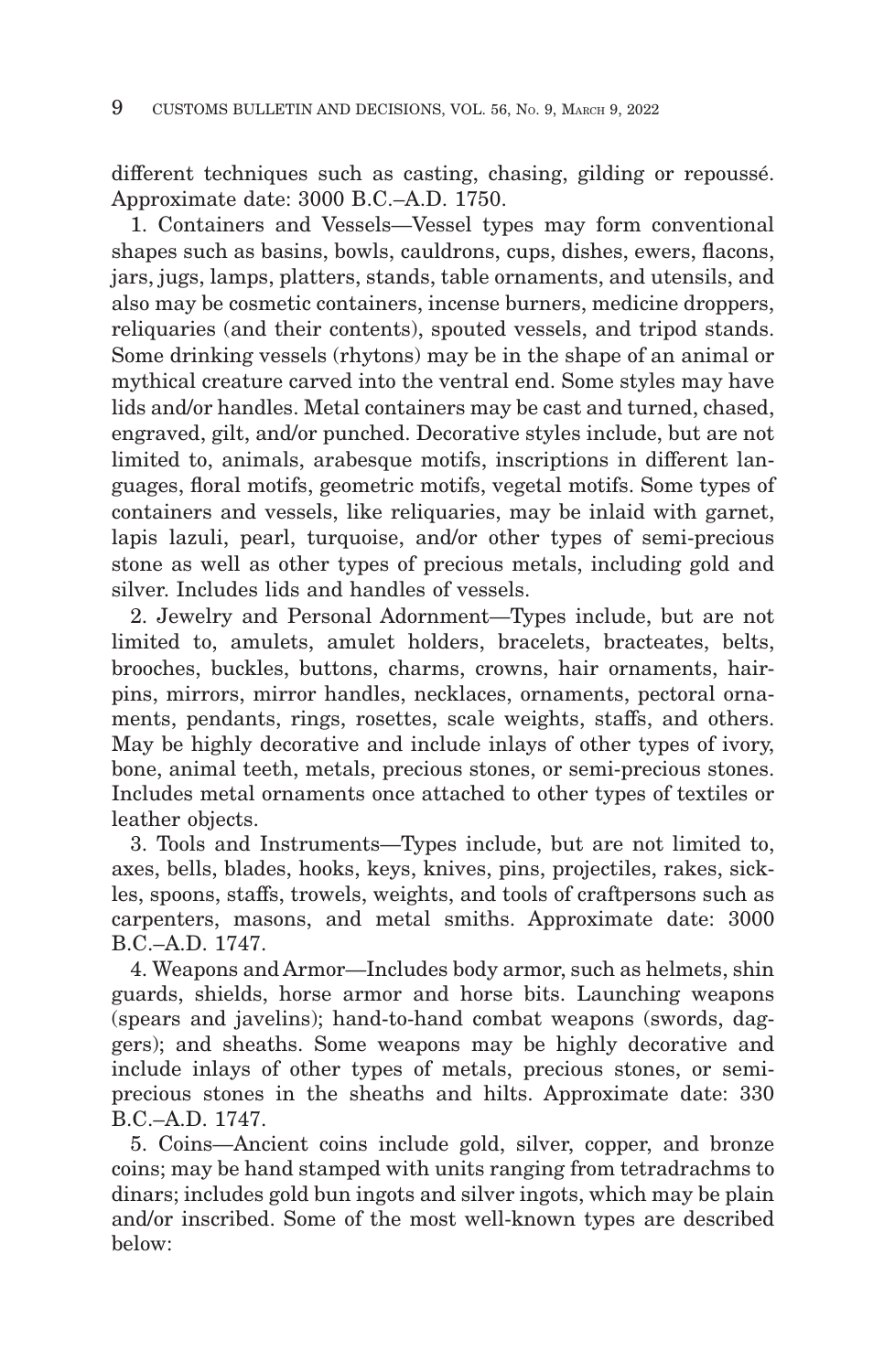a. The earliest coins in Afghanistan are Greek silver coins, including tetradrachms and drachmae. Approximate date: 530–333 B.C.

b. During the reign of Darius I, gold staters and silver sigloi were produced in Bactria and Gandhara. Approximate date: 586–550 B.C.

c. Achaemenid coins include round punch-marked coins with one or two punched holes and bent bar coins (*shatamana*). Approximate date: 5th century B.C.

d. Gandhara coins include *janapadas,* bent bar coins based on the silver sigloi weight. Approximate date: 4th century B.C.

e. Mauryan coins include silver *karshapanas* with five punches, six arm designs, and/or sun symbols. Weights ranged from 5.5 to 7.2 gm. Approximate date: 322–185 B.C.

f. Gold staters and silver tetradrachms were produced locally after Alexander the Great conquered the region. Approximate date: 327–323 B.C.

g. Greco-Bactrian coins include gold staters, silver tetradrachms, silver and bronze drachms, and a small number of punch-marked coins. The bust of the king with his name written in Greek and Prakit were on the obverse, and Greek deities and images of Buddha were on the reverse. Approximate date: 250–125 B.C.

h. Common Roman Imperial coins found in archaeological contexts in Afghanistan were struck in silver and bronze. Approximate date: 1st century B.C.–4th century A.D.

i. Kushan Dynasty coins include silver tetradrachms, copper coin (Augustus type), bronze diadrachms and gold dinars. Imagery includes portrait busts of each king with his emblem (*tamgha)* on both sides. Classical Greek and Zoroastrian deities and images of the Buddha are depicted on the reverse. Approximate date: A.D. 19–230.

j. Sassanian coins include silver drachms, silver half drachms, obols (*dang),* copper drahms and gold dinars, and gold coins of Shapur II (A.D. 309–379). Starting with Peroz I, mint indication was included on the coins. Sassanian coins may include imagery of Zoroastrian Fire Temples. Approximate date: A.D. 224–651.

k. Hephthalite coins include silver drachms, silver dinars, and small copper and bronze coins. The designs were the same as Sassanian, but they did not put the rulers' names on the coins. Hephthalite coins may include imagery of Zoroastrian Fire Temples. Approximate date: 5th–8th centuries A.D.

l. Turk Shahis coins include silver and copper drachma with portraits of the rulers wearing a distinctive triple crescent crown. The emblems of these Buddhist Turks were also included on the coin. Inscriptions were in Bactrian. Approximate date: A.D. 665–850.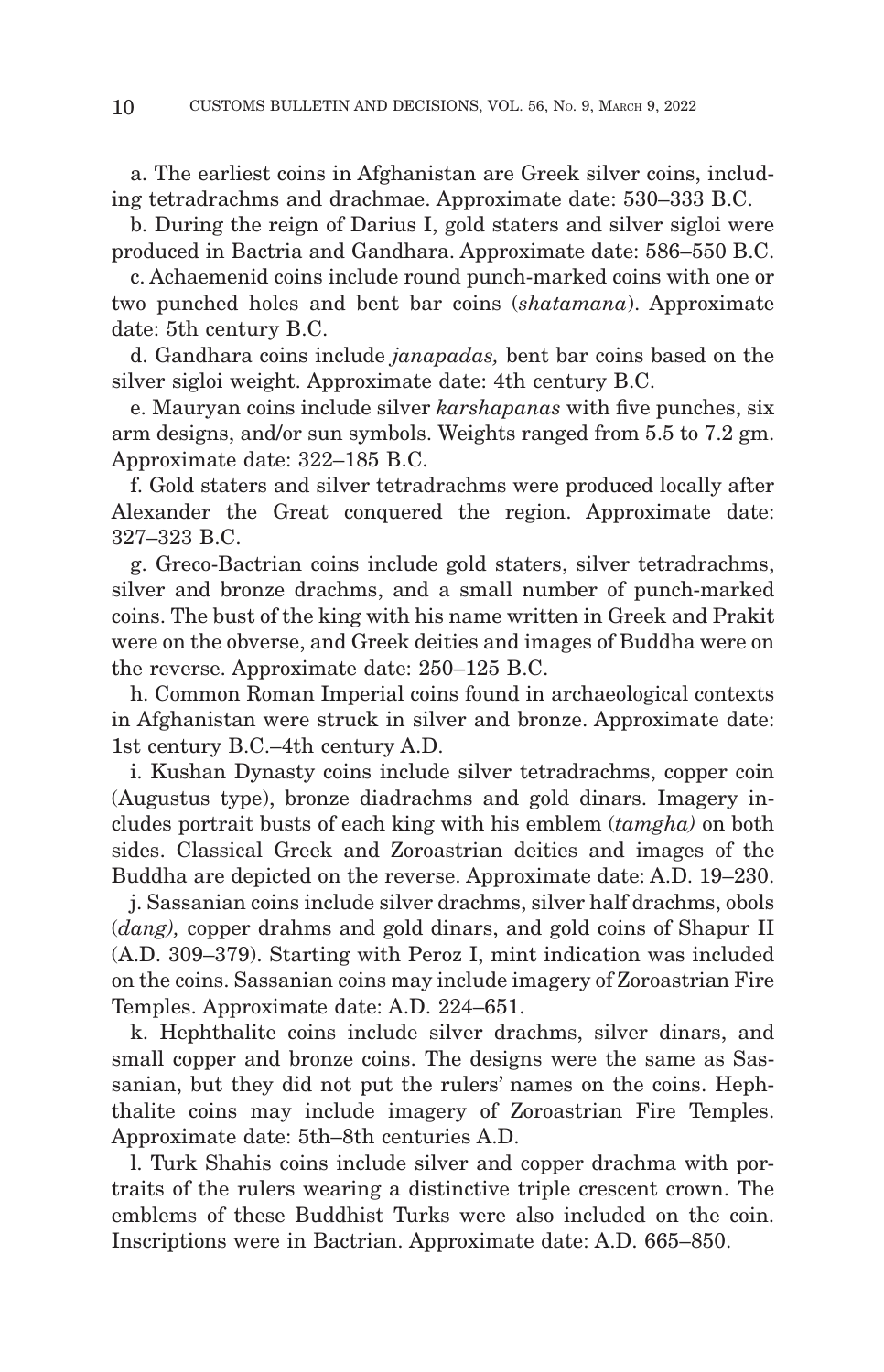m. Shahiya or Shahis of Kabul coins include silver, bronze, and copper drachma with inscriptions of military and chief commanders. Hindu imagery is included on the coin design. The two main types of images are the bull and horseman and the elephant and lion. Approximate date: A.D. 565–879.

n. Chinese coins belonging primarily to the Tang Dynasty are found in archaeological contexts in Afghanistan. Approximate date: A.D. 618–907.

o. Ghaznavid coins include gold dinars with bilingual inscriptions, Islamic titles in Arabic and Sharda and images of Shiva, Nandi, and Samta Deva. Approximate date: A.D. 977–1186.

p. Ghurid coins include silver and gold tangas with inscriptions and abstract goddess iconography. Approximate date: A.D. 879–1215.

q. Timurid coins include silver and copper tangas and copper dinars, both coin types are decorated with Arabic inscriptions. Approximate date: A.D. 1370–1507.

r. Mughal coins include shahrukhi, gold mithqal, gold mohur, silver rupee, copper dams, and copper falus. The iconography varies, depending on the ruler, but popular designs include images of the Hindu deities Sita and Ram, portrait busts of the rulers, and the twelve zodiac signs. Approximate date: A.D. 1526–1857.

6. Ceremonial Objects—Includes highly decorative axes, staffs, swords, and other types of implements. While the forms may be similar to utilitarian objects, ceremonial objects are too decorative to have been used as everyday tools. Approximate date: 3000 B.C.–A.D. 1747.

7. Statuary, Ornaments, and other Relief Sculpture—Primarily in copper, gold, silver, bronze, or alloys of copper, tin lead, and zinc. Includes free-standing or supported statuary; relief plaques or tablets; votive ornaments; and other ornaments. Decoration may include humans, animals, mythological figures (*e.g.,* griffins or horned lions), and/or scenes of activity. Plaques or tablets may have been cast, chased, and/ or embossed. Plaques and tablets may have inlay of other types of material. Statuary includes objects fashioned as humans, animals, or mythological figures; miniature chariots; wheeled carts; and other types of objects. Decorative elements may include floral, geometric, or vegetal motifs; inscriptions in multiple languages or scripts. Statuary includes naturalized and stylized forms.

8. Stamps and Seals—Primarily in cast bronze, and alloys of copper, tin, lead, and zinc; includes stamps and seals in gold or silver. Types include amulets, rings, small devices with engraving on one side, and others. Stamps and seals may have engravings that include animals, human figures, geometric designs, inscriptions in various languages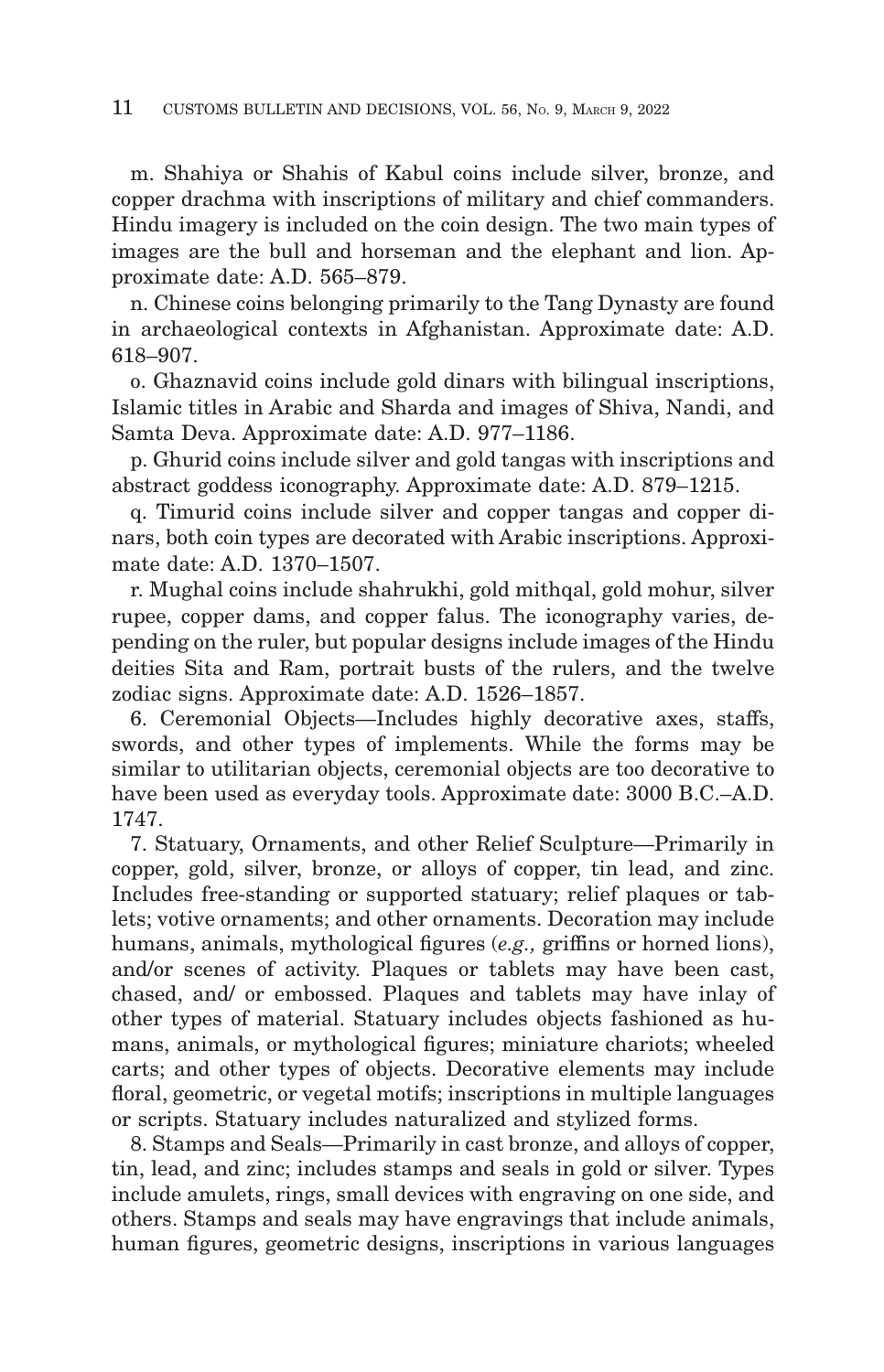and scripts, and/or floral/vegetal motifs. May have inlay of other types of material. Approximate date: 4th century B.C.–A.D. 1500.

D. *Plaster, Stucco, and Unfired Clay—*Includes animal figures, columns, human figures, reliefs, medallions, ornaments, panels, plaques, roundels, window screens, and other architectural and nonarchitectural decoration or sculpture. There may be traces of paint, gilding, and/or inscriptions in multiple languages and scripts. Stucco panels may have elaborate scenes of animals and human activity (such as hunting or elite activity) and/or floral, geometric, and vegetal patterns. Stucco panels may have been made with molds. Stucco figures and objects may have strong resemblance to Hellenistic styles. Painted clay objects are often represented as single individuals, such as a Buddha, Bodhisattva, or a male or female patron of a religious complex. Unfired clay roundels with stamped impressions used as sealing material are included.

E. *Painting—*Includes wall painting and fragments, often having a white base coat on ground clay mixed with small stones and vegetal matter; color is often applied in thin pigments in primary colors; figures are often outlined in black. Subjects vary, but images of Buddha figures and mandalas are common.

### F. *Ivory and Bone*

1. Non-Architectural Relief Panels and Plaques—Highly and elaborately decorated and engraved panels and plaques with low- and high-relief carvings. May include imagery of humans, animals, and human activity; floral, geometric, and/or vegetal designs. Begram ivory panels are a typical example. Approximate date: 1st century A.D.

2. Statuary—Includes carved animal and human figures. Floral, geometric, and/or vegetal decorative elements may be part of the carved design. May be in low- or high-relief. Begram Ivory figurines are an example.

3. Containers, Handles, and other Non-Architectural Objects— Includes buckles, buttons, combs, game die, handles on daggers, mirrors, pins, and other personal objects.

4. Furniture—Includes arms, brackets, handles, finials, footstools, and legs in chairs, chests, trunks, and other types of furniture.

G. *Glass*

1. Architectural Elements—Mosaics and stained glass with various designs and colors. May be part of large designs with floral, geometric, and/or vegetal motifs; often with religious imagery. Includes glass inlay used in architectural elements. Approximate date: 1st century A.D.–A.D. 1747.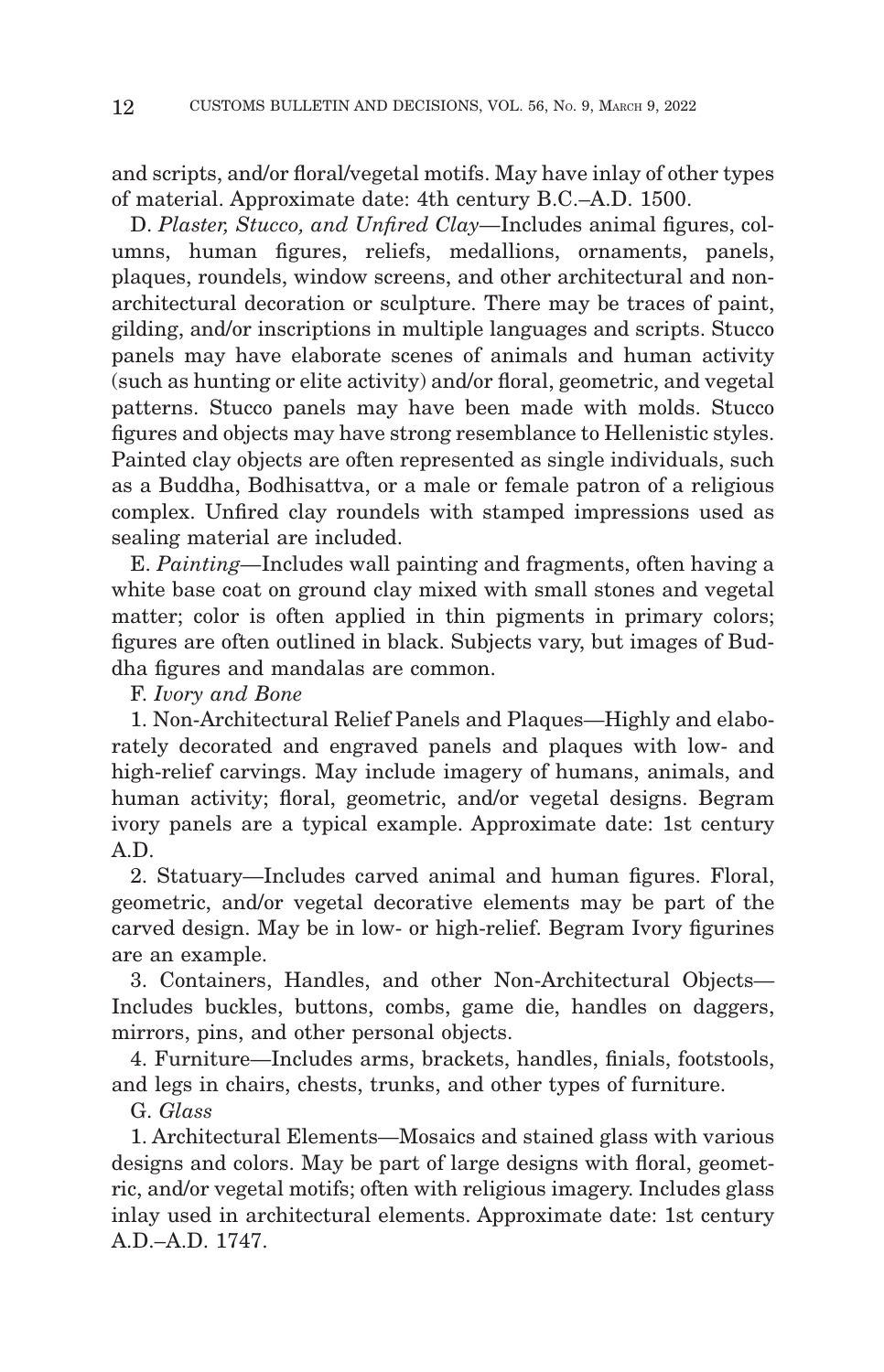2. Beads/Jewelry—Includes beads that may be cylindrical, spherical, conical, disc, and others. Decorations may include bevels, incisions, and/or raised decoration. Includes glass inlay used in other types of beads and/or jewelry. Approximate date: 1st century A.D.–A.D. 1747.

3. Vessels—Vessel types may form conventional shapes such as beakers, bowls, cups, dishes, flasks, goblets, jars, mugs, perfume bottles, and vases, and other shapes such as cosmetic containers, lamps, medicine droppers, and others. Flasks and drinking vessels may be shaped as animals or fish. Some vessel types may have been blown into molds. May have decorative elements of high-relief including honeycomb patterns and waves. May be monochrome or polychrome. Some polychrome glass vessels are elaborately colored and decorated with animals, humans, human activity; floral, geometric, and vegetal designs. Some polychrome glass vessels may have been elaborately painted with scenes of humans, animals, and/or scenes of human activity or have traces of paint. Vessels created and molded using mosaic techniques are included. Approximate date: 1st century A.D.–A.D. 1747.

4. Ornaments—Includes glass medallions. May have molded decorations including, but not limited to, animals, humans, floral, geometric, and vegetal motifs. Typically associated with the Ghaznavid and Ghurid periods. Approximate date: A.D. 1000–1200.

H. *Leather, Birch Bark, Velum, Parchment, and Paper*

1. Books and Manuscripts—Includes scrolls, sheets, or bound volumes. Includes secular and religious texts. Text may be written on birch bark, velum, parchment, or paper, and may be gathered into leather bindings or folios. Calligraphy is written in ink. Books and manuscripts are written in multiple languages and scripts, but Arabic and Persian are most common. Books and manuscripts may be further embellished or decorated with colorful floral, geometric, or vegetal motifs; images of animals; images of humans and human activity. Decoration, embellishment, illumination, and/or painting may have been added after the text was written. Occasionally, there are portraits or illustrations of single figures. May be in miniature form. Timurid period manuscript types are typically highly colorful with polychrome decoration, embellishment, illumination, and/or painting. Approximate date: 1st century A.D.–A.D. 1750.

2. Items of Personal Adornment—Primarily in leather, including bracelets, belts, necklaces, sandals, shoes, and other types of jewelry. May be embroidered or embellished with other types of materials. Leather goods may have also been used in conjunction with other types of textiles.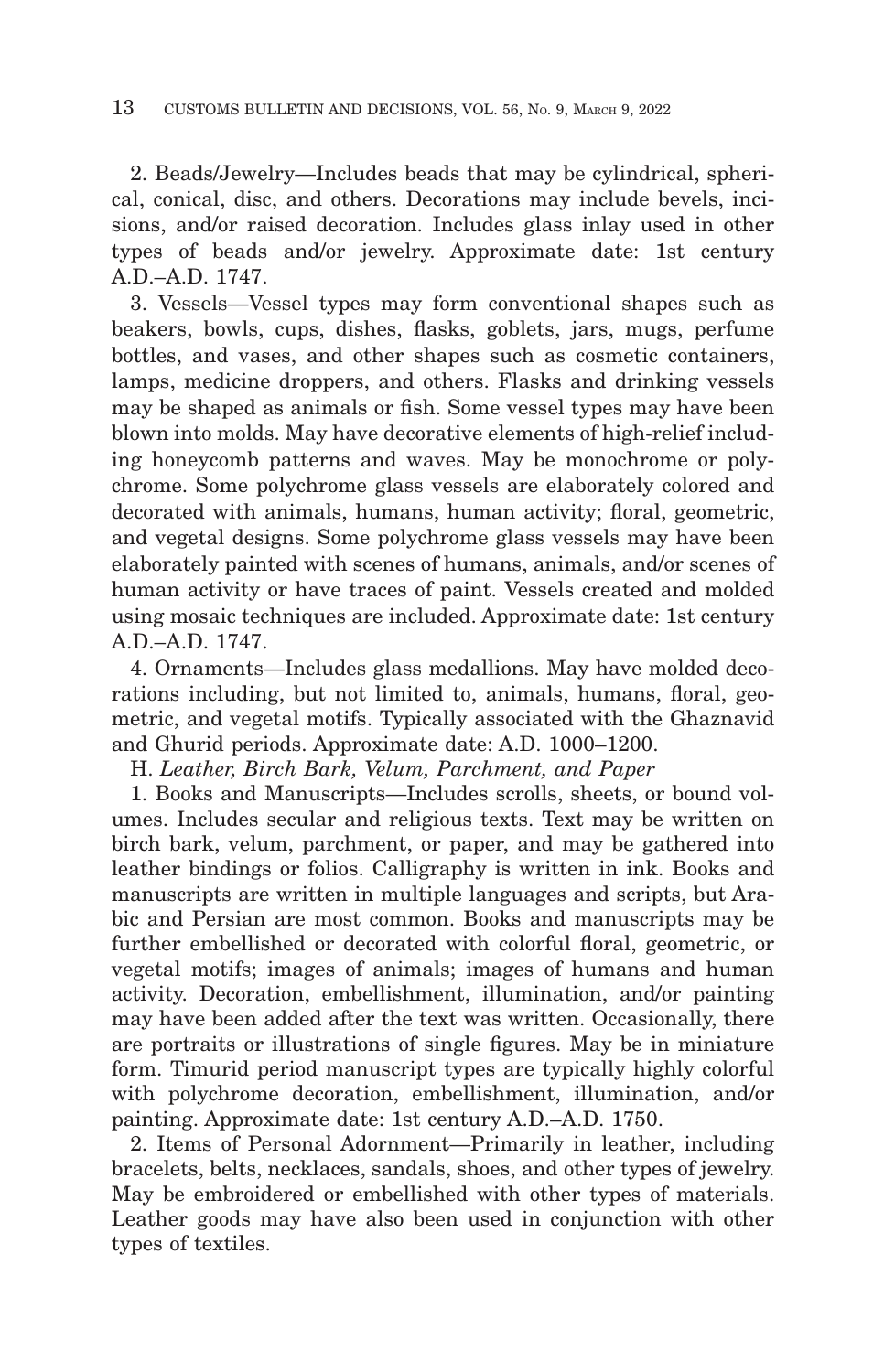I. *Textiles—*Includes silk, linen, cotton, hemp, wool, damasee, samit, other woven materials used in basketry and other household goods; clothing, shoes, jewelry, and items of personal adornment; burial shrouds; tent coverings and domestic textiles; carpets; and others. Decorative techniques may include embroidery with various motifs, including, but not limited to, animals, floral, geometric, and vegetal motifs or textiles may be undecorated. May have patterns woven into the body of the textile. Gold or silver threads may be woven into other fabrics, for example in samit textiles. May have traces of paint. Approximate date: 1st century A.D.–A.D. 1747.

J. *Wood, Shell, and other Organic Material—*Includes architectural pieces made from wood; statuary and figurines; furniture; jewelry and other items of personal adornment; musical instruments; vessels and containers; and engraved stamps and seals from archaeological contexts.

K. *Human Remains—*Human remains and fragments of human remains, including skeletal remains, soft tissue, and ash from the human body that may be preserved in burial, reliquaries, and other contexts.

#### **II. Ethnological Material**

*A. Stone, brick, plaster, and stucco—*Primarily in brick, plaster, stone (*e.g.,* alabaster, limestone, marble, steatite schist), and stucco. Includes structural elements such as bricks and blocks from walls, ceilings, and floors; columns; door frames; false gables; friezes; jalis; lintels; mihrabs; minarets; niches; pillars; plinths; qiblas; and others. Also includes decorative elements such as carved bases, ceiling decoration, funerary headstones and monuments, fountains, monoliths, niches, plaques, roundels, slabs, and stelae bases. May be plain, molded, carved, or inscribed in various languages and scripts. Decorative elements may be in high- or low-relief. Architectural elements may include relief and inlay sculptures that were part of a building (*e.g.,* mausoleums, mosques, minarets, palaces, religious structures, public buildings, royal buildings, shrines, stupas, and others), such as friezes, panels, or stone figures. Architectural elements may have religious imagery or may have been part of religious structures.

*B. Tiles—*Includes glazed tiles and glazed bricks used to decorate civic and religious architecture. Tiles are mostly square, but some are polygonal. Types may be molded and glazed in monochrome or polychrome. Turquoise and manganese are commonly used for glazing. Some tiles can be molded with decoration, with low- and high-relief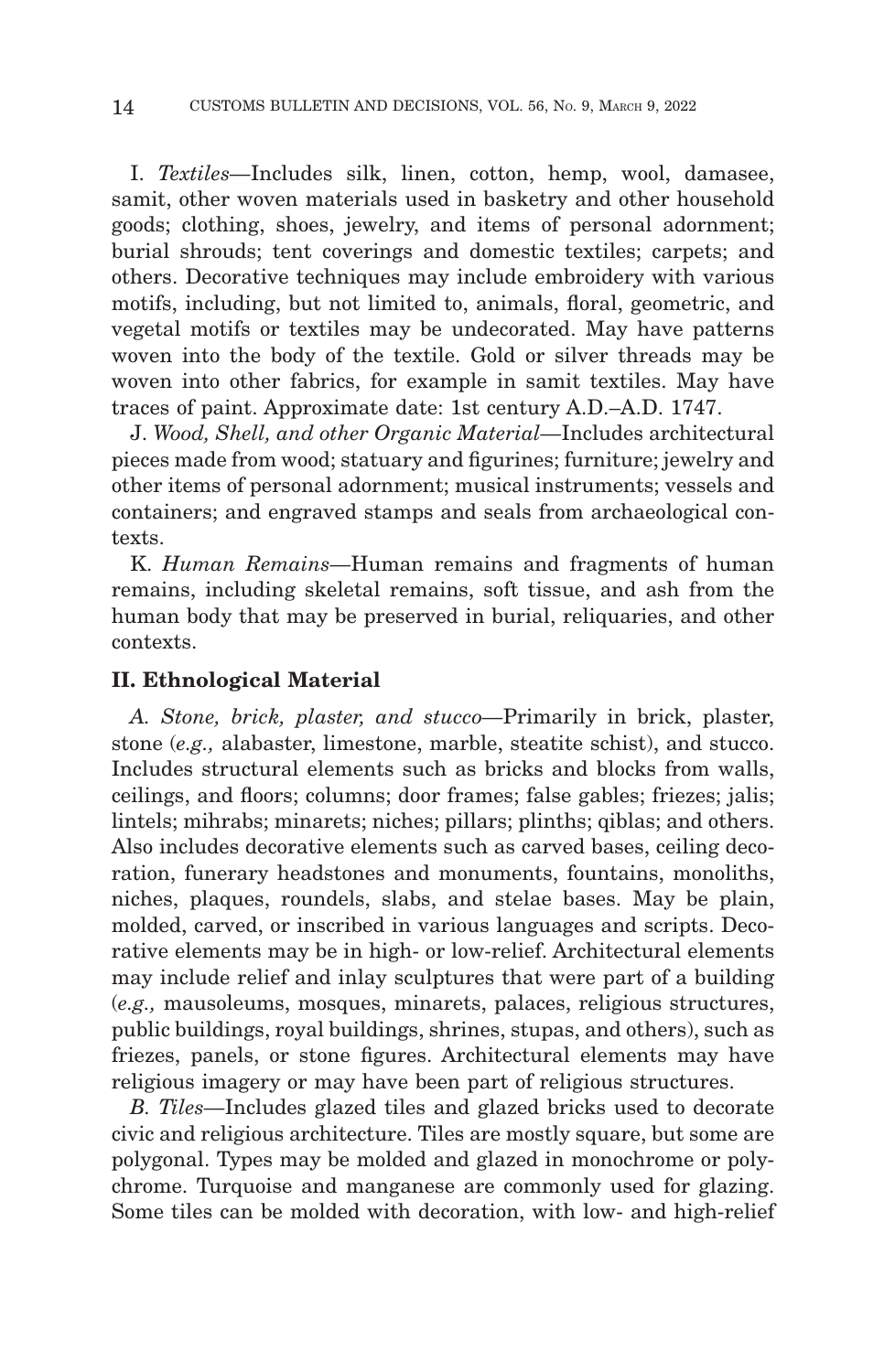techniques. Decorative molding may be in floral, geometric, or vegetal motifs; may have animal imagery. May have inscriptions in multiple languages and scripts.

*C. Stained Glass—*Stained glass is glass that is colored and arranged in various patterns, often with floral, geometric, and/or vegetal designs. Wooden dividers may separate the panels of glass. Often in the windows of religious buildings, including mosques.

D. Wood

1. Architectural elements—This type encompasses both structural and decorative elements including walls, doors, door frames, posts, lintels, jambs, finials, figural capitals, panels, veranda shutters, window fittings, window frames, balconies, minbars, mihrabs, or pieces of any of these objects. Architectural elements may be repurposed into newer and different items, such as a wood panel into a table or a door jamb into a bench. Well known examples are from the Nuristan region or date to the Timurid and Mughal period.

2. Nuristani Figures—Includes life-sized and hand-held stylized wooden figures of ancestors and deities. A small number are horse and rider types. Many have sustained damage including small holes and cracks, others may be partially defaced, and others may be cut in half for ease of transport. Approximate date: A.D. 1400–1920.

3. Musical Instruments—Type includes stringed and percussion instruments associated with the Nuristani culture. Typically made in a variety of materials including animal hair, animal hides, cloth, nylon, and wood. Stringed instruments may have bows often crafted with horsehair or silk; may have ivory inlay; may have tuning pegs. Approximate date: A.D. 1400—1920.

# **References**

- *Afghanistan: Hidden Treasures from the National Museum, Kabul,* 2008, edited by Frank Hiebert and Pierre Cambon, National Geographic, Washington DC.
- *Afghanistan: Une Histoire Millenaire,* 2002, Musee Guimet, Paris.
- *After Alexander: Central Asia Before Islam, 2007, Edited by Joe Cribb and Georgina Herrmann, The British Academy by Oxford University Press, Oxford.*
- *Ancient Art from Afghanistan: Treasures of the Kabul Museum,* 1966, Benjamin Rowland Jr., Asia Society, New York.
- *Buddhist Art of Gandhara: In the Ashmolean Museum,* 2018, David Jongeward, Ashmolean Museum and University of Oxford, Oxford.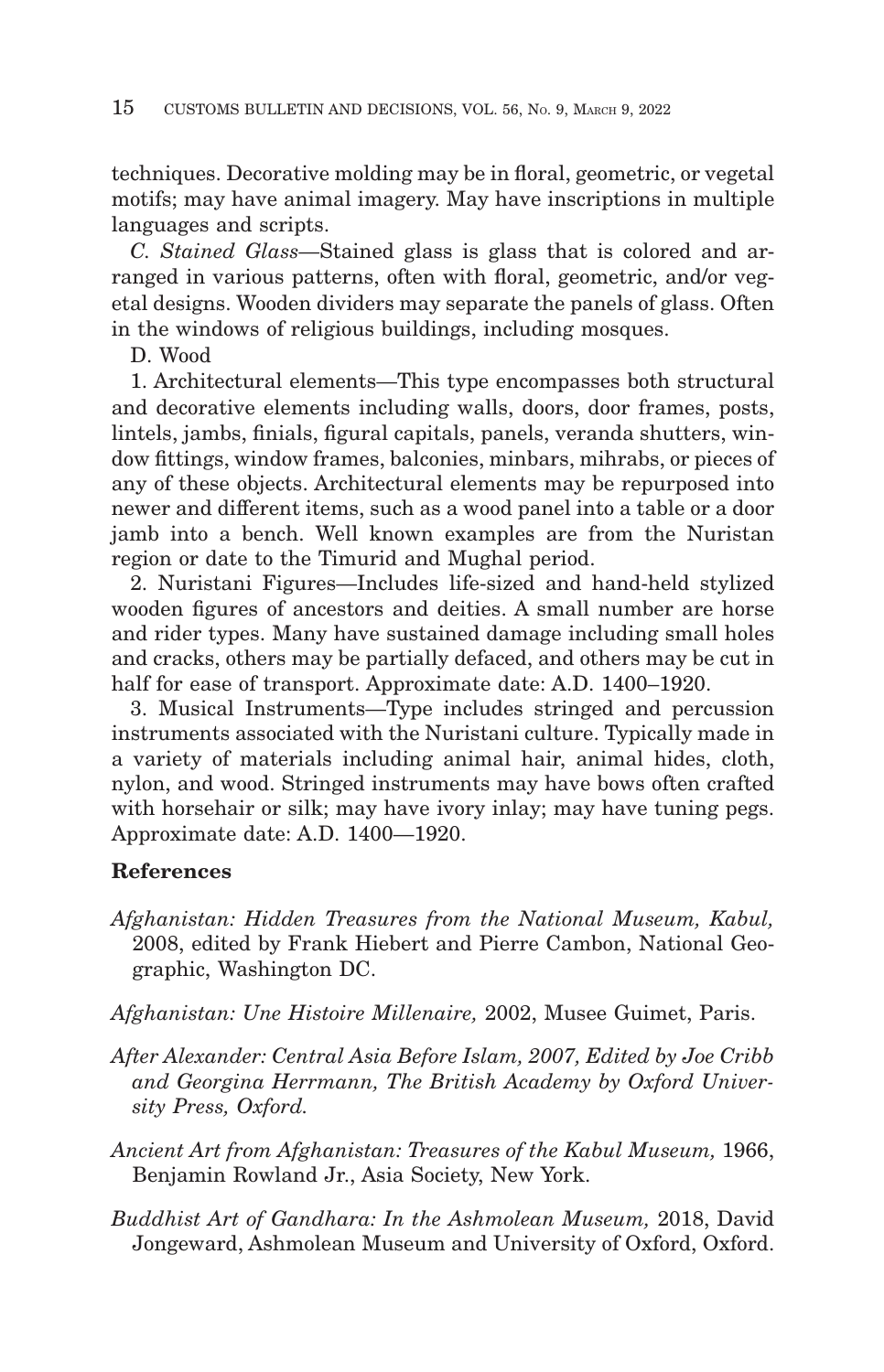- *National Museum of Herat—Areia Antiqua Through Time,* 2007, Ute Frank, Deutsches Archaologisches Institut Berlin, Eurasien-Abteilung.
- *The Monuments of Afghanistan: History, Archaeology, and Architec ture,* 2008, Warwick Ball, I.B. Tauris & Co Ltd, New York.
- *Typology and Chronology of Ceramics of Bactria, Afghanistan 600 BCE–500 CE, 2015,* Charlotte Elizabeth Maxwell-Jones, University of Michigan, Ann Arbor.

## **Inapplicability of Notice and Delayed Effective Date**

This amendment involves a foreign affairs function of the United States and is, therefore, being made without notice or public procedure  $(5 \text{ U.S.C. } 553(a)(1))$ . For the same reason, a delayed effective date is not required under 5 U.S.C. 553(d)(3).

#### **Regulatory Flexibility Act**

Because no notice of proposed rulemaking is required, the provisions of the Regulatory Flexibility Act (5 U.S.C. 601 *et seq.*) do not apply.

#### **Executive Order 12866**

CBP has determined that this document is not a regulation or rule subject to the provisions of Executive Order 12866 because it pertains to a foreign affairs function of the United States, as described above, and therefore is specifically exempted by section  $3(d)(2)$  of Executive Order 12866.

### **Signing Authority**

This regulation is being issued in accordance with  $19 \text{ CFR } 0.1(a)(1)$ pertaining to the Secretary of the Treasury's authority (or that of his/her delegate) to approve regulations related to customs revenue functions.

Chris Magnus, the Commissioner of CBP, having reviewed and approved this document, is delegating the authority to electronically sign this document to Robert F. Altneu, who is the Director of the Regulations and Disclosure Law Division for CBP, for purposes of publication in the **Federal Register**.

#### **List of Subjects in 19 CFR Part 12**

Cultural property, Customs duties and inspection, Imports, Prohibited merchandise, Reporting and recordkeeping requirements.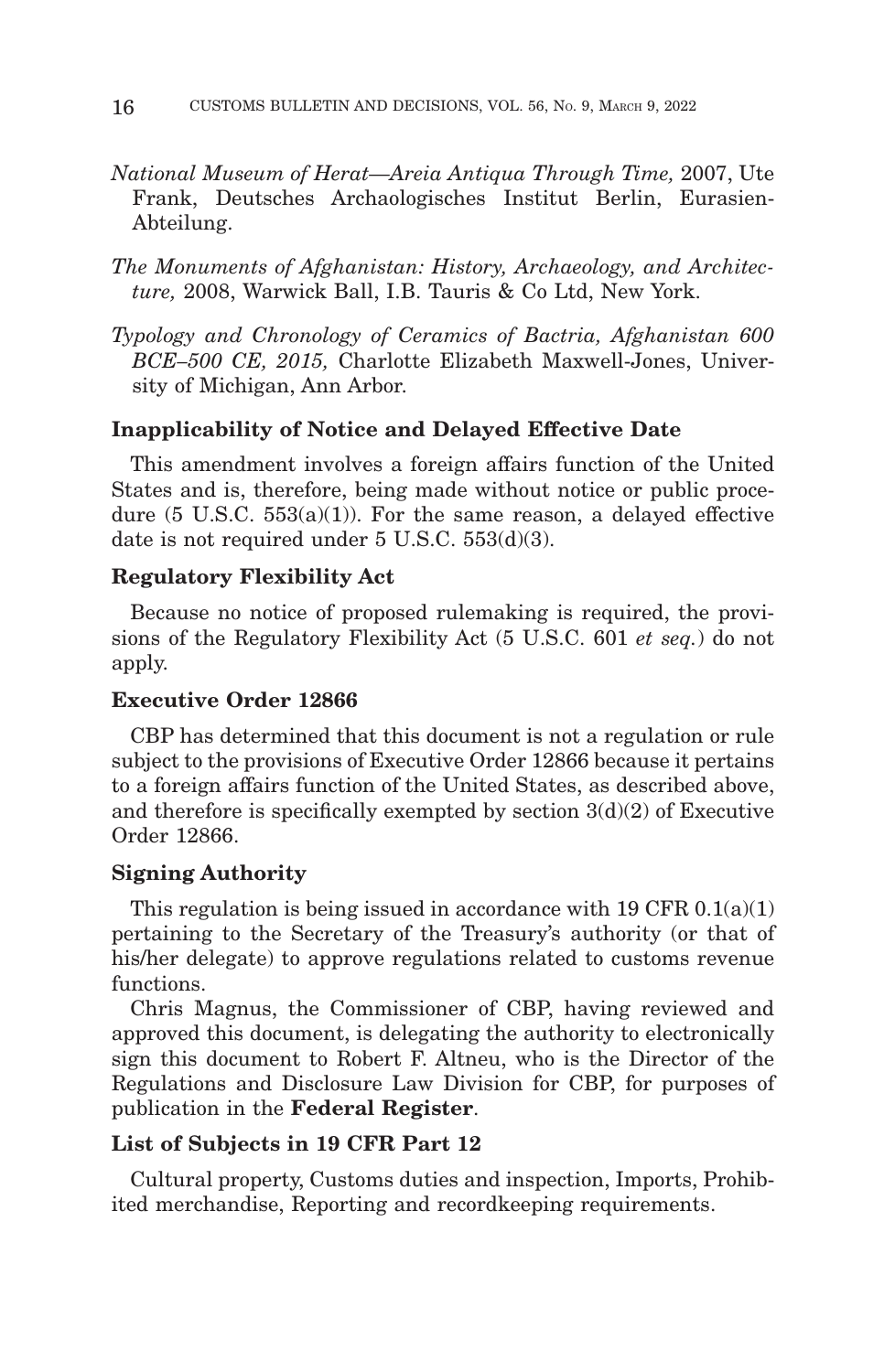### **Amendment to CBP Regulations**

For the reasons set forth above, part 12 of title 19 of the Code of Federal Regulations (19 CFR part 12), is amended as set forth below:

## **PART 12—SPECIAL CLASSES OF MERCHANDISE**

■ 1. The general authority citation for part 12 and the specific authority for § 12.104g continue to read as follows:

**Authority:** 5 U.S.C. 301; 19 U.S.C. 66, 1202 (General Note 3(i), Harmonized Tariff Schedule of the United States (HTSUS)), 1624.

\*\*\*\* \*

Sections 12.104 through 12.104i also issued under 19 U.S.C. 2612;

\*\*\*\* \*

 $\Box$  2. In § 12.104g, the table in paragraph (b) is amended by adding Afghanistan to the list in alphabetical order to read as follows:

### **§ 12.104g Specific items or categories designated by agreements or emergency actions.**

\*\*\*\* \*

(b) \* \* \*

| State party |   |   | Cultural property                                            |   |  |   | Decision No.    |  |
|-------------|---|---|--------------------------------------------------------------|---|--|---|-----------------|--|
| Afghanistan |   |   | Archaeological and ethnological<br>material from Afghanistan |   |  |   | CBP Dec. 22–04. |  |
|             | * | * | ж                                                            | * |  | × | *               |  |

ROBERT F. ALTNEU, *Director, Regulations & Disclosure Law Division, Regulations & Rulings, Office of Trade U.S. Customs and Border Protection.*

> TIMOTHY E. SKUD. *Deputy Assistant Secretary of the Treasury.*

[Published in the Federal Register, February 22, 2022 (85 FR 09439)]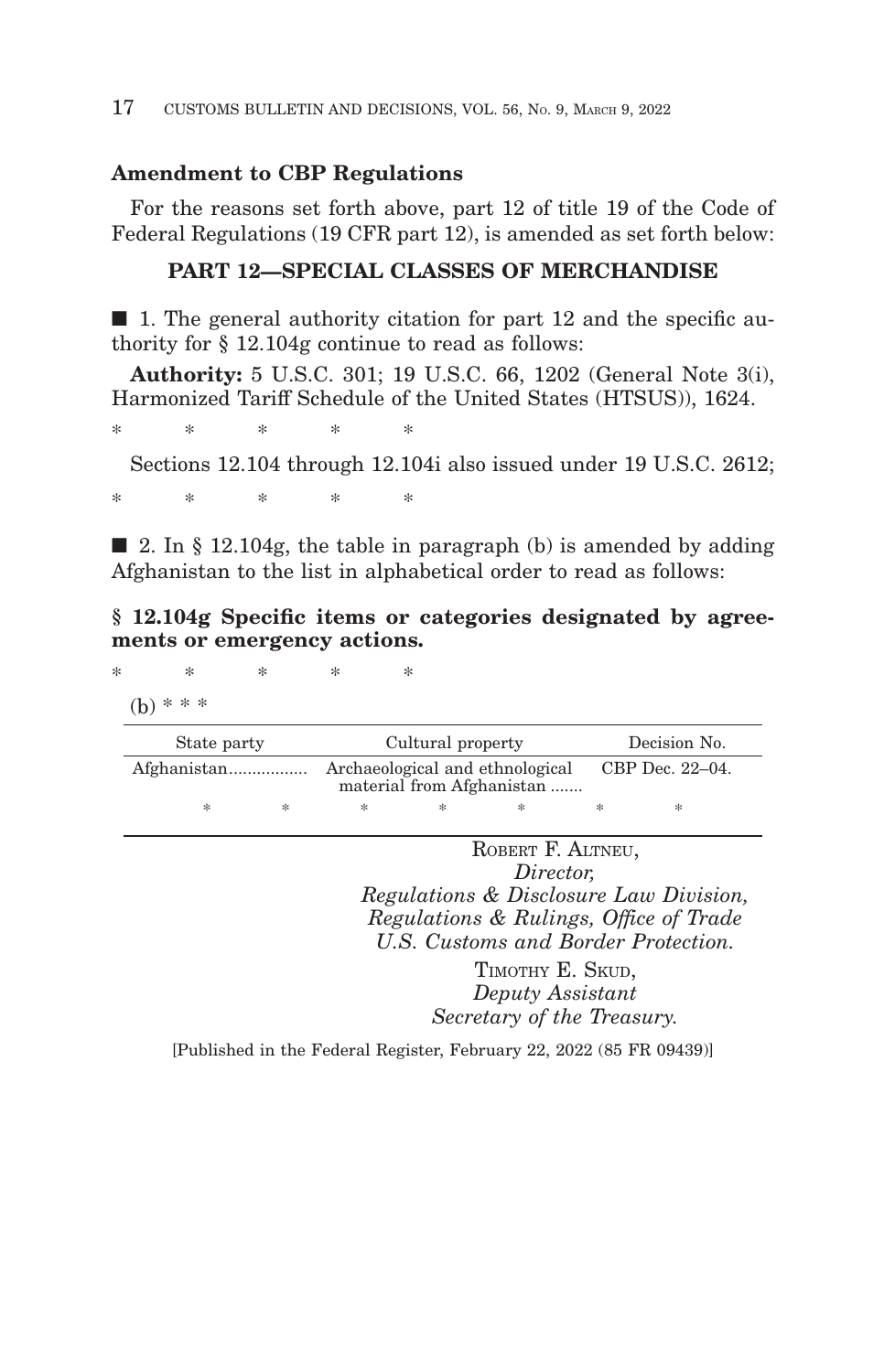# **CUSTOMS-TRADE PARTNERSHIP AGAINST TERRORISM (CTPAT) PROGRAM AND CTPAT TRADE COMPLIANCE PROGRAM**

**AGENCY:** U.S. Customs and Border Protection (CBP), Department of Homeland Security.

**ACTION:** 60-Day notice and request for comments; revision of an existing collection of information.

**SUMMARY:** The Department of Homeland Security, U.S. Customs and Border Protection will be submitting the following information collection request to the Office of Management and Budget (OMB) for review and approval in accordance with the Paperwork Reduction Act of 1995 (PRA). The information collection is published in the **Federal Register** to obtain comments from the public and affected agencies.

**DATES:** Comments are encouraged and must be submitted (no later than April 19, 2022 to be assured of consideration.

**ADDRESSES:** Written comments and/or suggestions regarding the item(s) contained in this notice must include the OMB Control Number 1651–0077 in the subject line and the agency name. Please use the following method to submit comments:

*Email.* Submit comments to: *CBP\_PRA@cbp.dhs.gov.*

Due to COVID–19-related restrictions, CBP has temporarily suspended its ability to receive public comments by mail.

**FOR FURTHER INFORMATION CONTACT:** Requests for additional PRA information should be directed to Seth Renkema, Chief, Economic Impact Analysis Branch, U.S. Customs and Border Protection, Office of Trade, Regulations and Rulings, 90 K Street NE, 10th Floor, Washington, DC 20229–1177, Telephone number 202–325–0056 or via email *CBP\_PRA@cbp.dhs.gov.* Please note that the contact information provided here is solely for questions regarding this notice. Individuals seeking information about other CBP programs should contact the CBP National Customer Service Center at 877–227–5511, (TTY) 1–800–877–8339, or CBP website at *https:// www.cbp.gov/.*

**SUPPLEMENTARY INFORMATION:** CBP invites the general public and other Federal agencies to comment on the proposed and/or continuing information collections pursuant to the Paperwork Reduction Act of 1995 (44 U.S.C. 3501 *et seq.*). This process is conducted in accordance with 5 CFR 1320.8. Written comments and suggestions from the public and affected agencies should address one or more of the following four points: (1) Whether the proposed collection of information is necessary for the proper performance of the functions of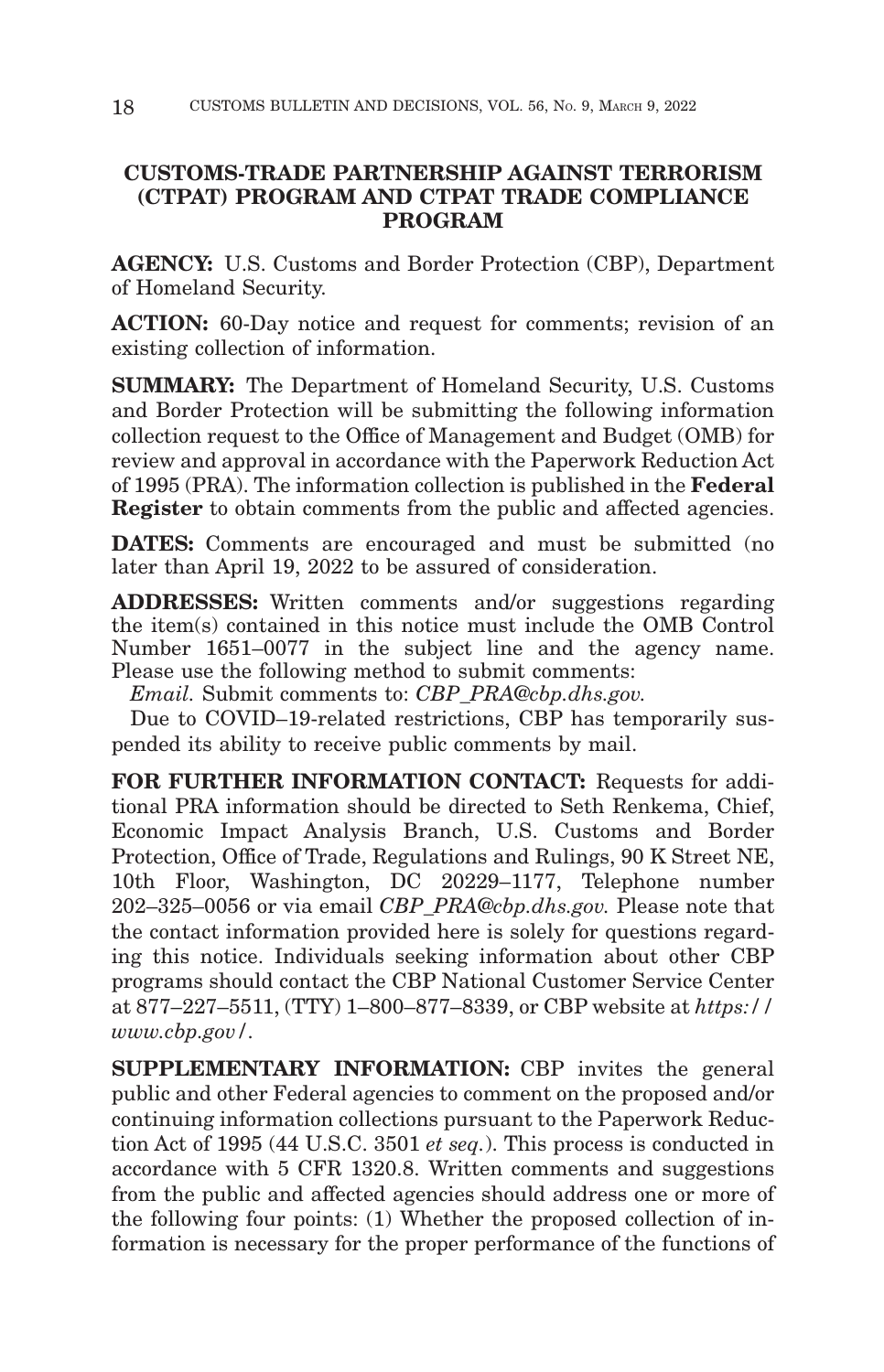the agency, including whether the information will have practical utility; (2) the accuracy of the agency's estimate of the burden of the proposed collection of information, including the validity of the methodology and assumptions used; (3) suggestions to enhance the quality, utility, and clarity of the information to be collected; and (4) suggestions to minimize the burden of the collection of information on those who are to respond, including through the use of appropriate automated, electronic, mechanical, or other technological collection techniques or other forms of information technology, *e.g.,* permitting electronic submission of responses. The comments that are submitted will be summarized and included in the request for approval. All comments will become a matter of public record.

# **Overview of This Information Collection**

**Title:** Customs Trade Partnership against Terrorism (CTPAT) Program and CTPAT Trade Compliance.

**OMB Number:** 1651–0077.

**Current Actions:** Revision.

**Type of Review:** Revision.

**Affected Public:** Businesses.

**Abstract:** The CTPAT Program compromises of two different program divisions, CTPAT Security and CTPAT Trade Compliance. The CTPAT Security program is designed to safeguard the world's trade industry from terrorists and smugglers by prescreening its participants. The CTPAT Program applies to United States and non-resident Canadian importers, United States exporters, customs brokers, consolidators, ports and terminal operators, carriers of cargo in air, sea and land, and Canadian and Mexican manufacturers. The Trade Compliance division is for importers only.

The CTPAT Program application requests an applicant's contact and business information, including the number of company employees, the number of years in business, and a list of company officers. This collection of information is authorized by the SAFE Port Act (Pub. L. 109–347). Additional information is being collected based on CTPAT's new vetting process as the prior vetting process was found to be insufficient in being able to identify violators. Not collecting this information would result in companies that are high risk for committing illegal activity to be allowed into, and continue to be part of, the CTPAT program. When the previous vetting process was reviewed by CBP's National Targeting Center, they found the vetting process to be ineffective in capturing high risk companies. This means companies that are high risk were allowed to be CTPAT members and enjoy the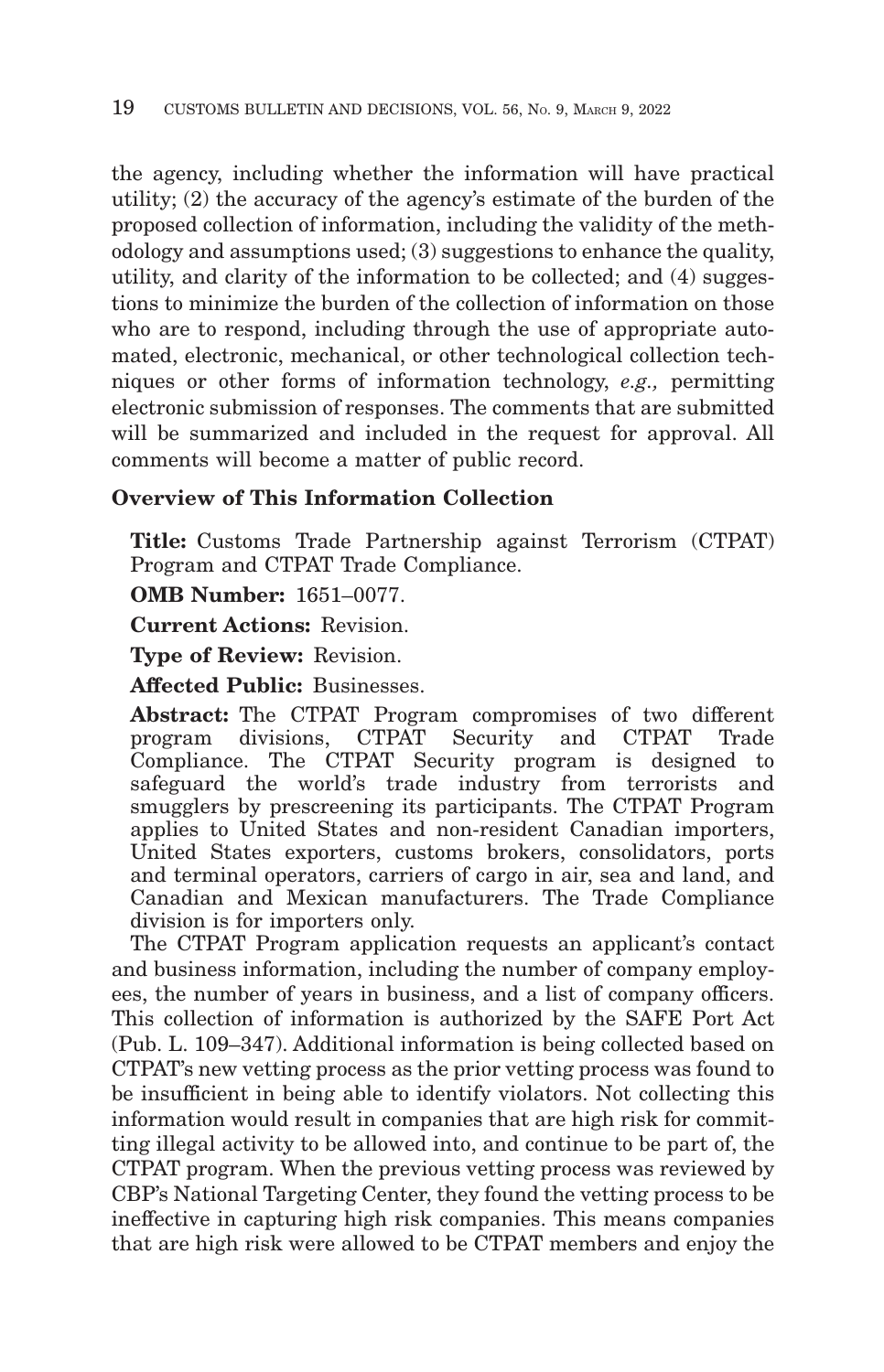many trade facilitation benefits of membership, such as having their cargo facilitated through CBP ports of entry via FAST lanes and front of the line treatment, fewer inspections by CBP, and various other benefits. Those companies vetted under the CTPAT program's current ''standard'' vetting process have/had to provide only the company points of contact (POC), telephone number and name. As the required information is not sufficient to gather specific data on a specific person to get an exact match, CBP is adding the following data elements to assist with vetting CTPAT members:

- Date of Birth (DOB)
- Country of Birth
- Country of Citizenship
- Travel Document number (*e.g.*, visa or passport number)
- Immigration status information (*e.g.*, Alien Registration Number, Naturalization number)
- Driver's license information (*e.g.*, state and country of issuance, number, date of issuance/expiration)
- Social Security Number (The Social Security Number is a means to verify the identity of an owner/upper manager within the company. This is particularly helpful with common names or the Spanish names where individuals may have multiple last names that may or may not be used in records. In these instances, we may need to go beyond the name and DOB to ensure we are looking at the right individual and making the correct vetting decision for the company.
- Trusted Traveler membership type and number (*e.g.*, FAST) NEXUS/ SENTRI/Global Entry ID); and
- Registro Federal de Contribuventes (RFC) Persona Fisica (needed for Mexican Foreign Manufacturers, Highway Carriers, and Long-Haul Carriers Only).
- internet Protocol (IP) Address
- An IP address serves two main functions: Host or network interface identification and location addressing. Usually, the IP address is enough to trace the connection back to the ISP (internet Service Provider). In some instances of Post Incident Analysis, conducted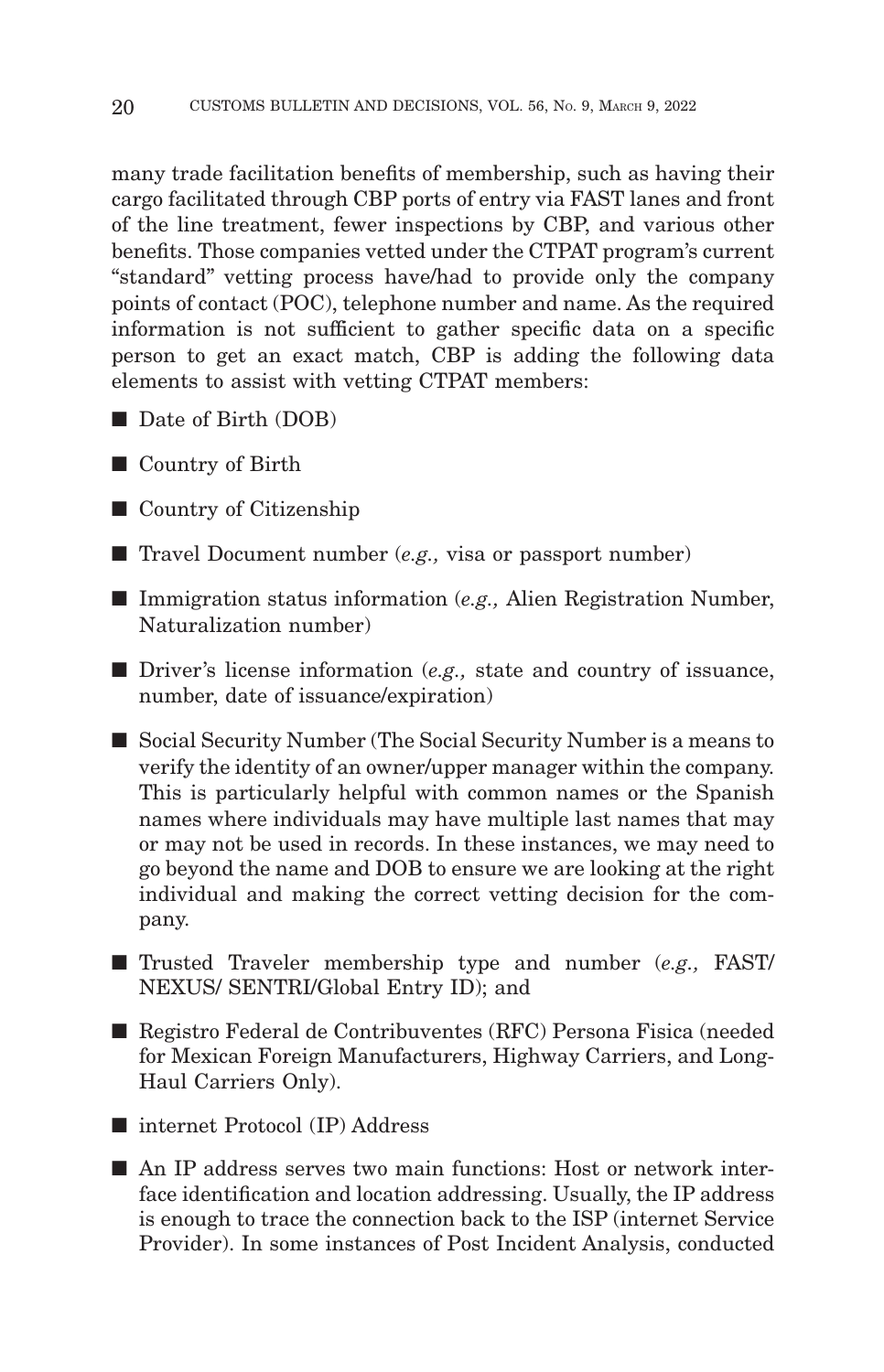after a company in the program has been involved in an incident, HSI has asked CTPAT if we have IP addresses for users in our system, but we have been unable to provide them. Having the IP address captured could help to assist CBP/HSI in identifying users/locations, as needed, for law enforcement purposes. There are also instances where users (often consultants) will try to sign the CTPAT user agreement or submit security profiles on behalf of companies, which they are not allowed to do. This leaves the company liable to the actions taken by someone not authorized to take those actions. If we are able to capture the IP address, CTPAT might be able to identify cases where consultants are using unauthorized logins or logging in using Company Officer accounts in order to make it appear that submissions are coming from a Company Officer.

The CTPAT Trade Compliance program is an optional component of the CTPAT program and adds trade compliance aspects to the supply chain security aspects of the CTPAT program. The CTPAT security program is a prerequisite to applying to the CTPAT Trade Compliance program. CTPAT members are given the opportunity to receive additional benefits in exchange for a commitment to assume responsibility for monitoring their own compliance by applying to the CTPAT Trade Compliance program. After a company has completed the security aspects of the CTPAT program and is in good standing, it may opt to apply to the CTPAT Trade Compliance component. The CTPAT Trade Compliance program strengthens security by leveraging the CTPAT supply chain requirements, identifying low-risk trade entities for supply chain security, and increasing the overall efficiency of trade by segmenting risk and processing by account.

The CTPAT Trade Compliance program is open to U.S. and nonresident Canadian importers that have satisfied both the CTPAT supply chain security and trade compliance requirements.

The CTPAT Trade Compliance program application includes questions about the following:

- Primary Point of Contact including name, title, email address, and phone number
- Business information including Company Name, Company Address, Company phone number, Company website, Company type (private or public), CBP Bond information, Importer of Record Number, and number of employees
- Information about the applicant's Supply Chain Security Profile
- Trade Compliance Profile and Internal Control Operating Procedures of the applicant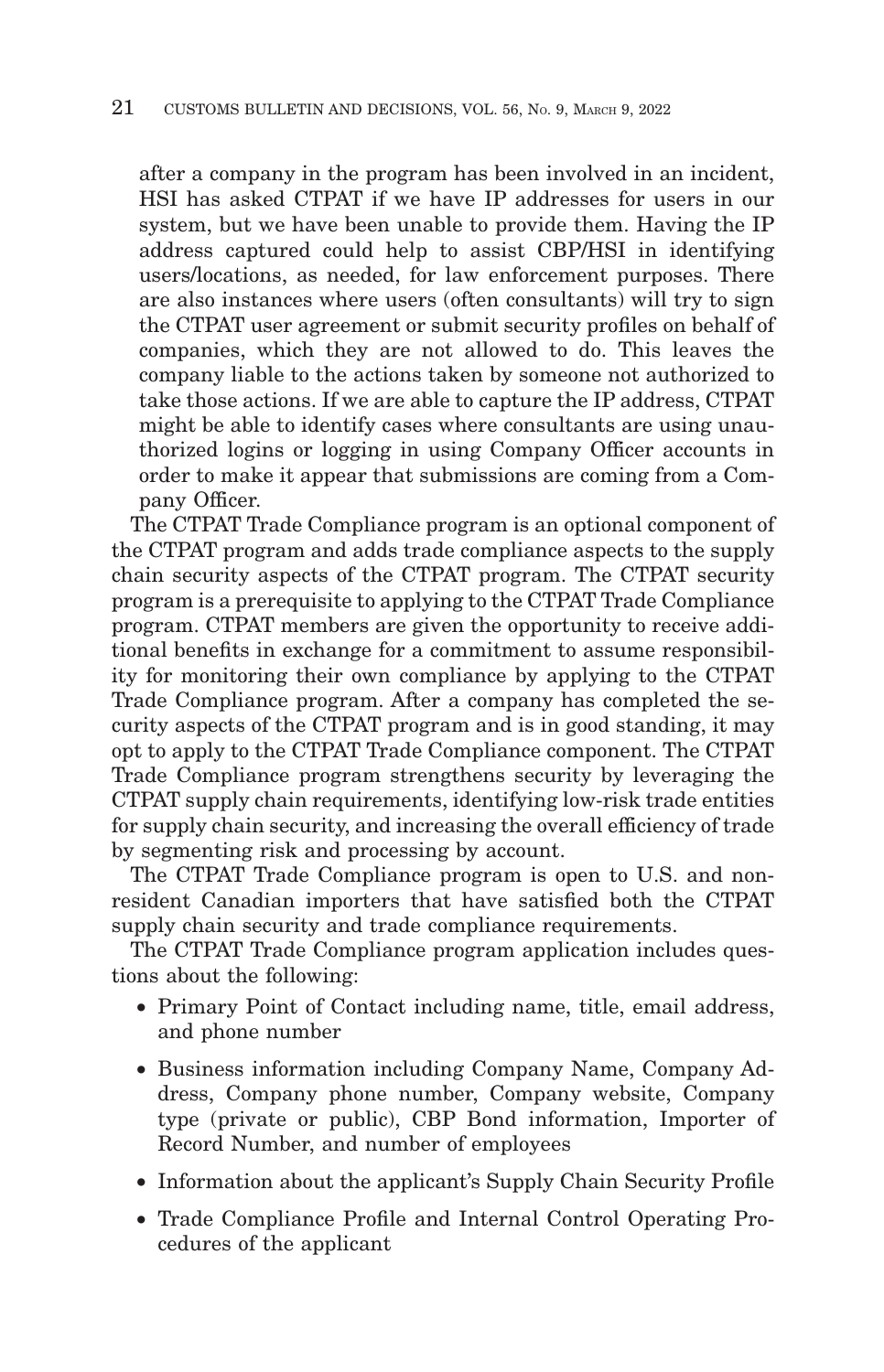- Company Broker information
- Training material for Supply Chain Security and Trade Compliance
- Risk Assessment documentation and results
- Period testing documentation and results
- Prior disclosure history
- Partner Government Agency affiliation information

After an importer obtains CTPAT Trade Compliance membership, the importer will be required to submit an Annual Notification Letter to CBP confirming that they are continuing to meet the requirements of the program. This letter should include: Personnel changes that impact the CTPAT Trade Compliance Program; organizational and procedural changes; a summary of risk assessment and self-testing results; a summary of post-entry amendments and/or disclosures made to CBP; and any importer activity changes within the last 12-month period.

*Type of Information Collection:* CTPAT Application.

**Estimated Number of Respondents:** 750.

**Estimated Number of Annual Responses per Respondent:** 1.

**Estimated Number of Total Annual Responses:** 750.

**Estimated Time per Response:** 20 hours.

**Estimated Total Annual Burden Hours:** 15,000.

*Type of Information Collection:* CTPAT Trade Compliance Application.

**Estimated Number of Respondents:** 50.

**Estimated Number of Annual Responses per Respondent:** 1. **Estimated Number of Total Annual Responses:** 50.

**Estimated Time per Response:** 2 hours.

**Estimated Total Annual Burden Hours:** 100.

*Type of Information Collection:* CTPAT Trade Compliance Program's Annual Notification Letter.

**Estimated Number of Respondents:** 50.

**Estimated Number of Annual Responses per Respondent:** 1.

**Estimated Number of Total Annual Responses:** 50.

**Estimated Time per Response:** 2 hours.

**Estimated Total Annual Burden Hours:** 100.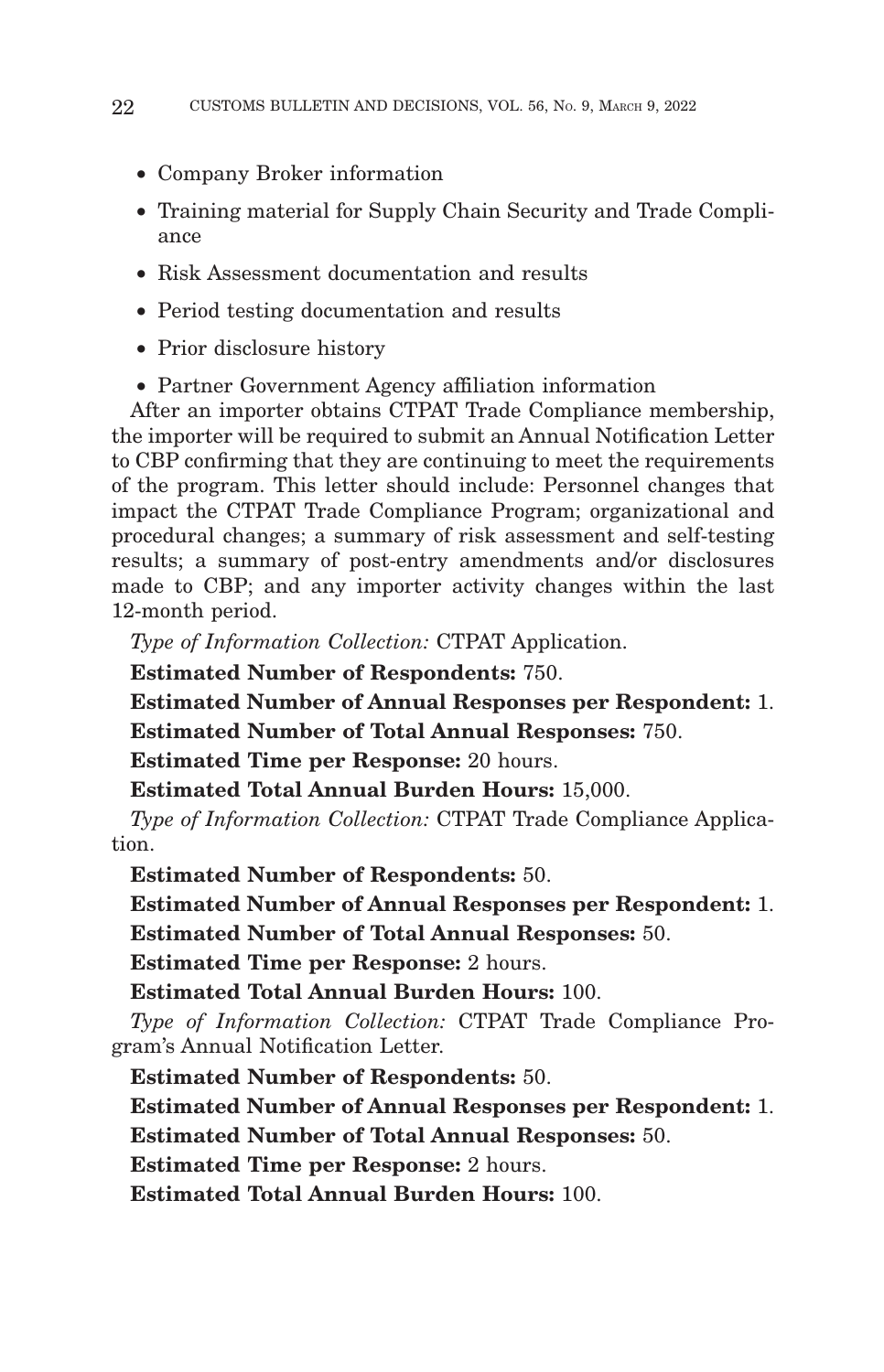Dated: February 14, 2022.

SETH D. RENKEMA, *Branch Chief, Economic Impact Analysis Branch, U.S. Customs and Border Protection.* SETH<br>Br<br>Economic Im<sub>,</sub><br>U.S. Customs<br>Register, Februar<br>N**D EVTENSIC** 

[Published in the Federal Register, February 18, 2022 (85 FR 09371)]

# **APPLICATION FOR EXTENSION OF BOND FOR TEMPORARY IMPORTATION (FORM 3173)**

**AGENCY:** U.S. Customs and Border Protection (CBP), Department of Homeland Security.

**ACTION:** 60-Day notice and request for comments; revision of an existing collection of information.

**SUMMARY:** The Department of Homeland Security, U.S. Customs and Border Protection will be submitting the following information collection request to the Office of Management and Budget (OMB) for review and approval in accordance with the Paperwork Reduction Act of 1995 (PRA). The information collection is published in the **Federal Register** to obtain comments from the public and affected agencies.

**DATES:** Comments are encouraged and must be submitted (no later than April 25, 2022) to be assured of consideration.

**ADDRESSES:** Written comments and/or suggestions regarding the item(s) contained in this notice must include the OMB Control Number 1651–0015 in the subject line and the agency name. Please use the following method to submit comments:

Email. Submit comments to: *CBP\_PRA@cbp.dhs.gov.*

Due to COVID–19-related restrictions, CBP has temporarily suspended its ability to receive public comments by mail.

**FOR FURTHER INFORMATION CONTACT:** Requests for additional PRA information should be directed to Seth Renkema, Chief, Economic Impact Analysis Branch, U.S. Customs and Border Protection, Office of Trade, Regulations and Rulings, 90 K Street NE, 10th Floor, Washington, DC 20229–1177, Telephone number 202–325–0056 or via email *CBP\_PRA@cbp.dhs.gov.* Please note that the contact information provided here is solely for questions regarding this notice. Individuals seeking information about other CBP programs should contact the CBP National Customer Service Center at 877–227–5511, (TTY) 1–800–877–8339, or CBP website at *https:// www.cbp.gov/*.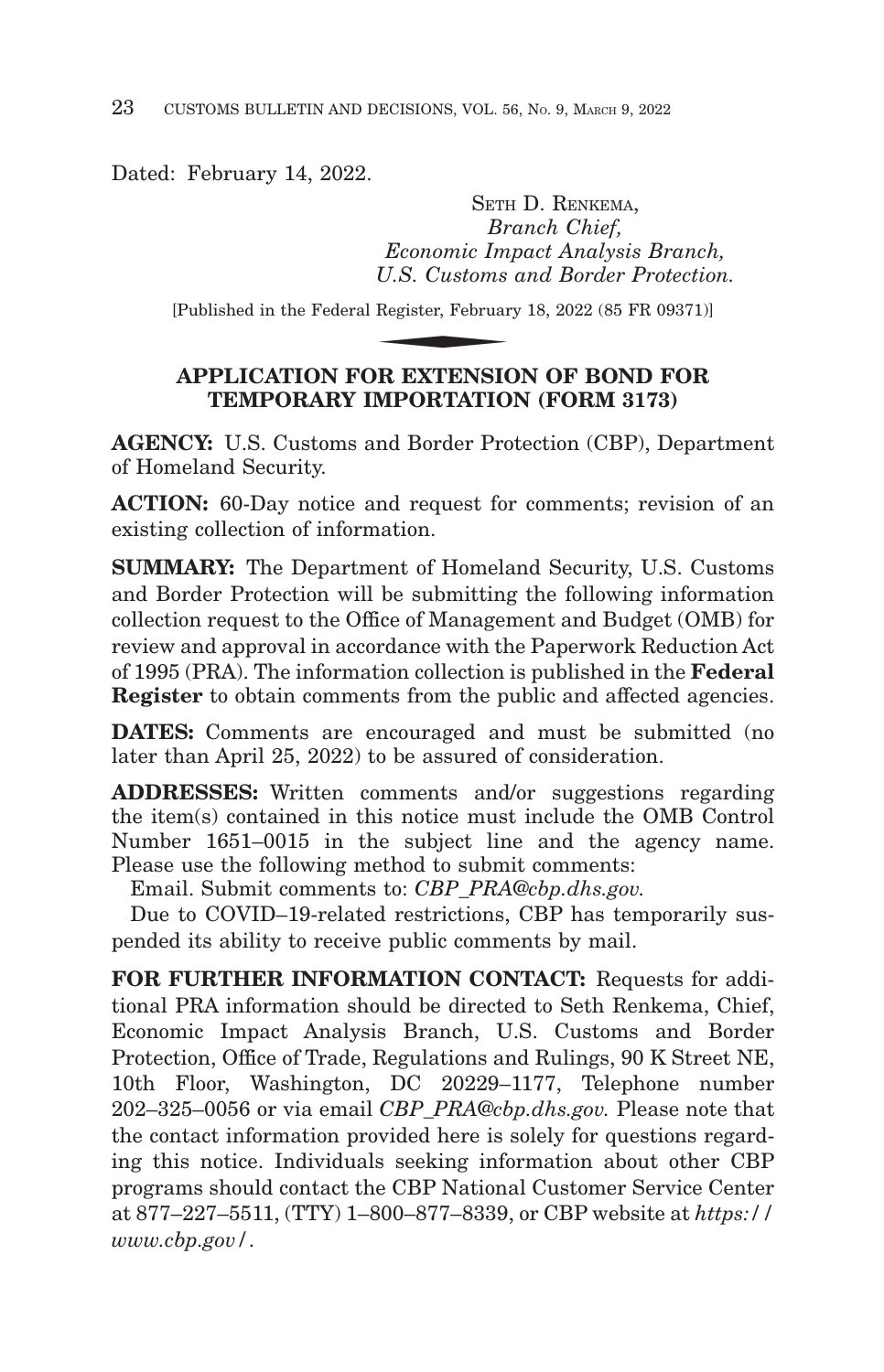**SUPPLEMENTARY INFORMATION:** CBP invites the general public and other Federal agencies to comment on the proposed and/or continuing information collections pursuant to the Paperwork Reduction Act of 1995 (44 U.S.C. 3501 *et seq.*). This process is conducted in accordance with 5 CFR 1320.8. Written comments and suggestions from the public and affected agencies should address one or more of the following four points: (1) Whether the proposed collection of information is necessary for the proper performance of the functions of the agency, including whether the information will have practical utility; (2) the accuracy of the agency's estimate of the burden of the proposed collection of information, including the validity of the methodology and assumptions used; (3) suggestions to enhance the quality, utility, and clarity of the information to be collected; and (4) suggestions to minimize the burden of the collection of information on those who are to respond, including through the use of appropriate automated, electronic, mechanical, or other technological collection techniques or other forms of information technology, *e.g.,* permitting electronic submission of responses. The comments that are submitted will be summarized and included in the request for approval. All comments will become a matter of public record.

## **Overview of This Information Collection**

**Title:** Application for Extension of Bond for Temporary Importation.

**OMB Number:** 1651–0015.

**Form Number:** CBP Form 3173.

**Current Actions:** CBP proposes to extend the expiration date of this information collection and to revise this information collection to allow electronic submission via the Document Image System (DIS). There is no change to the information collected and no change to CBP Form 3173.

**Type of Review:** Revision.

**Affected Public:** Businesses.

**Abstract:** Imported merchandise which is to remain in the customs territory for a period of one year or less without the payment of duties with the intent to destroy or export is entered as a temporary importation of goods under bond (TIB), as authorized under the Harmonized Tariff Schedule of the United States (HTSUS) (19 U.S.C. 1202). The general requirements for all TIB categories and specific rules for certain types of goods are set forth the notes to Chapter 98 (HTSUS), and in the U.S. notes, article provisions, and rates of duty columns to subchapter XIII.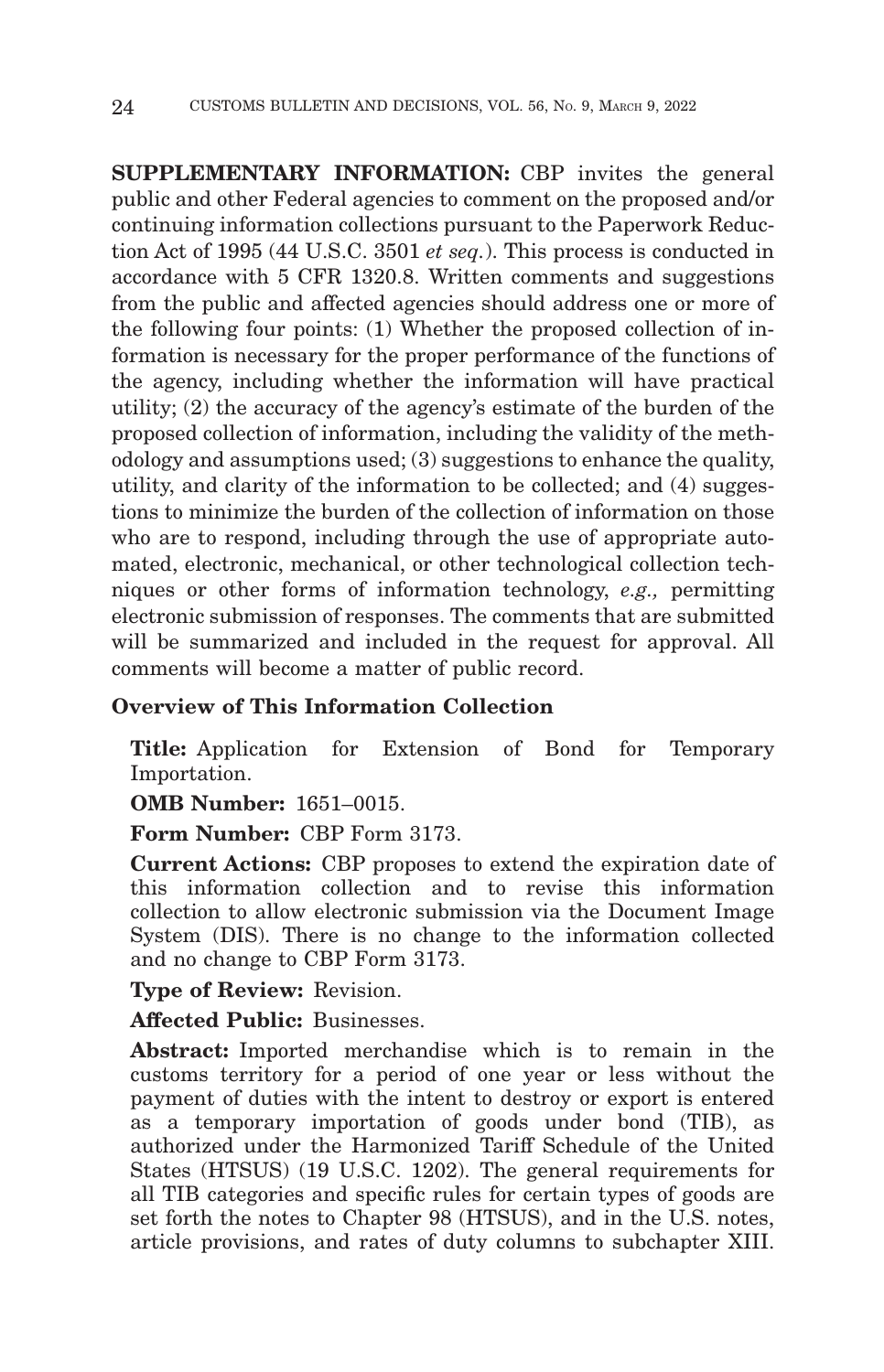Consistent with 19 CFR 10.37, when this time period is not sufficient, importers and brokers may request an extension by submitting a CBP Form 3173, "*Application for Extension of Bond for Temporary Importation*''*,* either electronically or manually, to the Center Director. The period of time may be extended for not more than two further periods of 1 year each, or such shorter periods as may be appropriate. An Extension may be granted by CBP, upon written or electronic submission of a CBP Form 3173, provided that the articles have not been exported or destroyed before receipt of the application, and liquidated damages have not been assessed under the bond before receipt of the application. TIB extensions requested by the Trade will automatically be accepted in the Automated Customs Environment (ACE), but CBP can deny an extension as necessary. CBP Form 3173 is provided for in 19 CFR 10.37 and is accessible at: *https://www.cbp.gov/newsroom/publications/ forms?title=3173.*

CBP published its plan to conduct a test of the National Customs Automation Program (NCAP) concerning document imaging in the **Federal Register** (77 FR 20835), on April 4, 2012. Under the test, certain ACE participants are able to submit electronic images of a specific set of CBP and Participating Government Agency (PGA) forms and supporting information to CBP. Specifically, importers, and brokers, are allowed to submit official CBP documents and specified PGA forms via the Electronic Data Interchange (EDI). Although the first phase of the DIS test was limited to certain CBP and PGA forms, the DIS Guidelines were updated over time to include various entry summary documents.

This information collection is necessary to ensure compliance with 19 CFR 10.37 and the DIS guidance.

#### *Proposed Change:*

CBP Form 3173 is considered an entry summary document, and ACE participants will be able to submit the CBP Form 3173 electronically through the Document Image System (DIS).

*Type of Information Collection:* Application for Extension of Bond for Temporary Importation (Form 3173).

**Estimated Number of Respondents:** 1,822.

**Estimated Number of Annual Responses per Respondent:** 14.

**Estimated Number of Total Annual Responses:** 25,509.

**Estimated Time per Response:** .217 hours.

**Estimated Total Annual Burden Hours:** 5,527.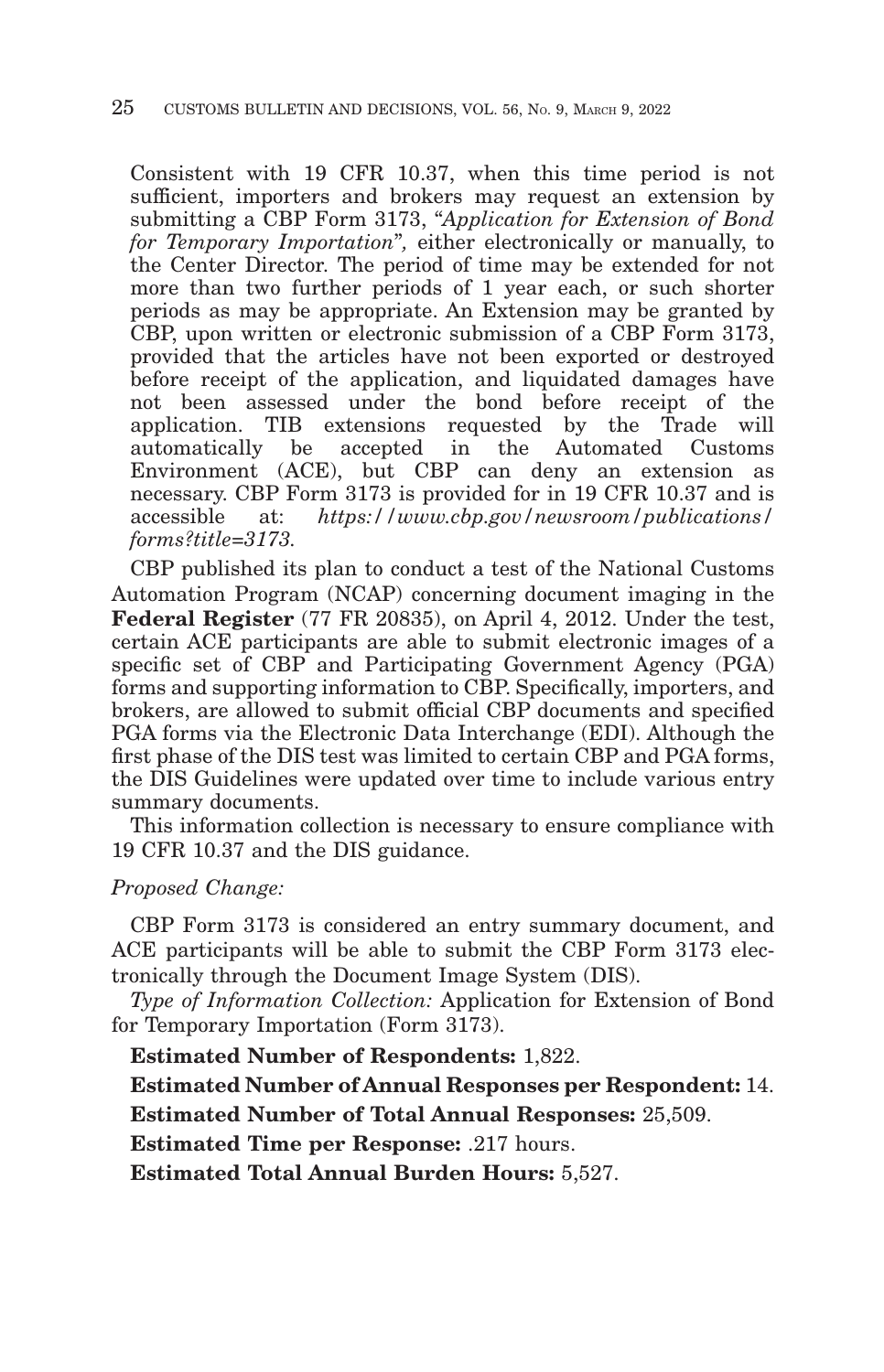Dated: February 16, 2022.

SETH D. RENKEMA, *Branch Chief, Economic Impact Analysis Branch, U.S. Customs and Border Protection.* ◆

[Published in the Federal Register, February 22, 2022 (85 FR 09633)]

# **APPLICATION FOR FOREIGN-TRADE ZONE ADMISSION AND/OR STATUS DESIGNATION, AND APPLICATION FOR FOREIGN-TRADE ZONE ACTIVITY PERMIT**

**AGENCY:** U.S. Customs and Border Protection (CBP), Department of Homeland Security.

**ACTION:** 30-day notice and request for comments; extension of an existing collection of information.

**SUMMARY:** The Department of Homeland Security, U.S. Customs and Border Protection will be submitting the following information collection request to the Office of Management and Budget (OMB) for review and approval in accordance with the Paperwork Reduction Act of 1995 (PRA). The information collection is published in the **Federal Register** to obtain comments from the public and affected agencies.

**DATES:** Comments are encouraged and must be submitted (no later than March 25, 2022) to be assured of consideration.

**ADDRESSES:** Written comments and/or suggestions regarding the item(s) contained in this notice should be sent within 30 days of publication of this notice to *www.reginfo.gov/public/do/ PRAMain.* Find this particular information collection by selecting ''Currently under 30-day Review—Open for Public Comments'' or by using the search function.

**FOR FURTHER INFORMATION CONTACT:** Requests for additional PRA information should be directed to Seth Renkema, Chief, Economic Impact Analysis Branch, U.S. Customs and Border Protection, Office of Trade, Regulations and Rulings, 90 K Street NE, 10th Floor, Washington, DC 20229–1177, Telephone number 202–325–0056 or via email *CBP\_PRA@cbp.dhs.gov.* Please note that the contact information provided here is solely for questions regarding this notice. Individuals seeking information about other CBP programs should contact the CBP National Customer Service Center at 877–227–5511, (TTY) 1–800–877–8339, or CBP website at *https://www.cbp.gov/.*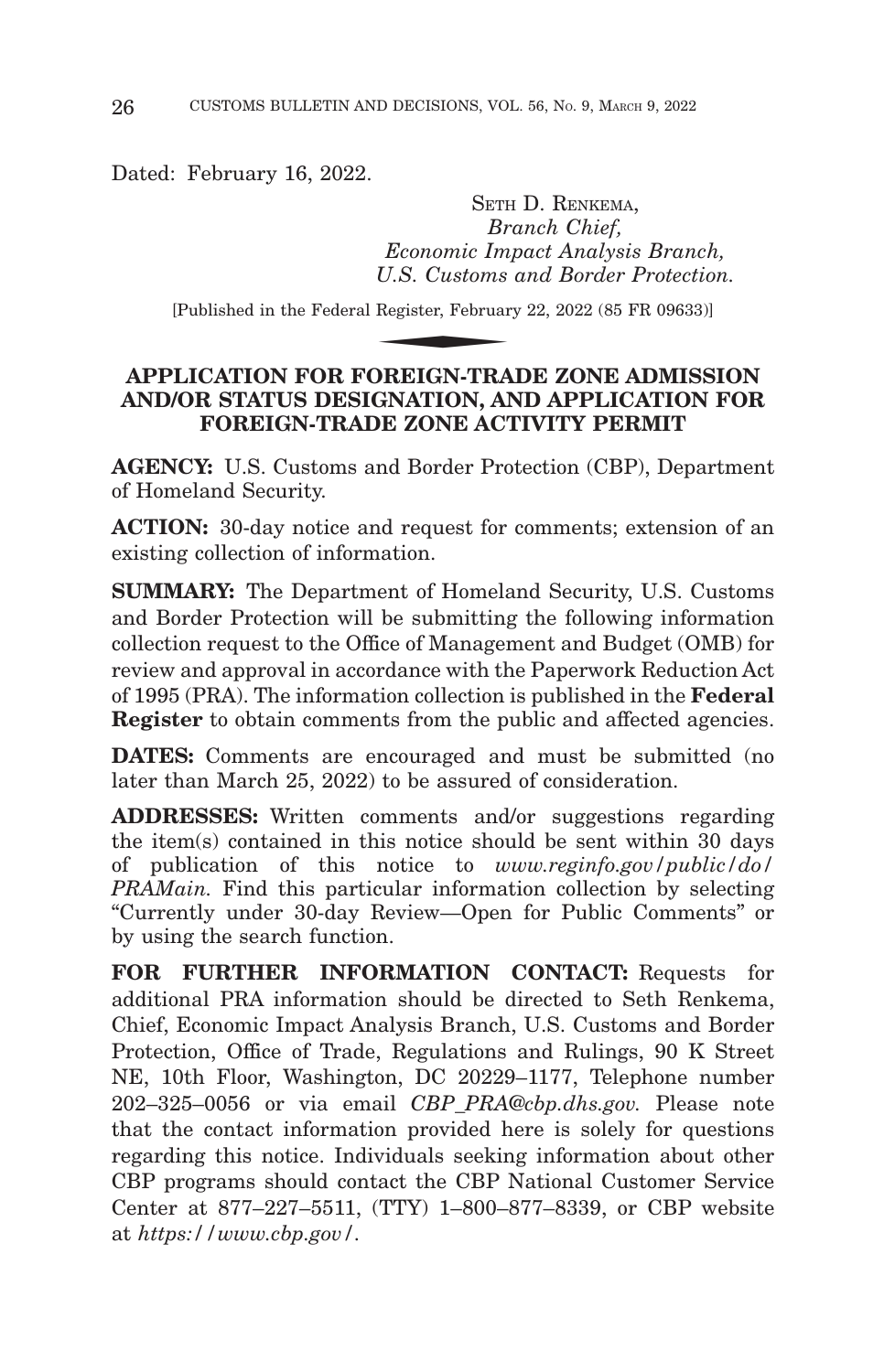**SUPPLEMENTARY INFORMATION:** CBP invites the general public and other Federal agencies to comment on the proposed and/or continuing information collections pursuant to the Paperwork Reduction Act of 1995 (44 U.S.C. 3501 *et seq.*). This proposed information collection was previously published in the **Federal Register** (86 FR 66573) on November 23, 2021, allowing for a 60-day comment period. This notice allows for an additional 30 days for public comments. This process is conducted in accordance with 5 CFR 1320.8. Written comments and suggestions from the public and affected agencies should address one or more of the following four points: (1) Whether the proposed collection of information is necessary for the proper performance of the functions of the agency, including whether the information will have practical utility; (2) the accuracy of the agency's estimate of the burden of the proposed collection of information, including the validity of the methodology and assumptions used; (3) suggestions to enhance the quality, utility, and clarity of the information to be collected; and (4) suggestions to minimize the burden of the collection of information on those who are to respond, including through the use of appropriate automated, electronic, mechanical, or other technological collection techniques or other forms of information technology, *e.g.,* permitting electronic submission of responses. The comments that are submitted will be summarized and included in the request for approval. All comments will become a matter of public record.

## **Overview of This Information Collection**

**Title:** Application for Foreign-Trade Zone Admission and/or Status Designation, and Application for Foreign-Trade Zone Activity Permit.

**OMB Number:** 1651–0029.

**Form Number:** 214, 214A, 214B, 214C, and 216.

**Current Actions:** Extension without change of an existing information collection.

**Type of Review:** Extension (without change).

**Affected Public:** Businesses.

**Abstract:** Foreign trade zones (FTZs) are geographical enclaves located within the geographical limits of the United States but for tariff purposes are considered to be outside the United States. Imported merchandise may be brought into FTZs for storage, manipulation, manufacture, or other processing and subsequent removal for exportation, consumption in the United States, or destruction. A company bringing goods into an FTZ has a choice of zone status (privileged/non-privileged foreign, domestic, or zone-restricted), which affects the way such goods are treated by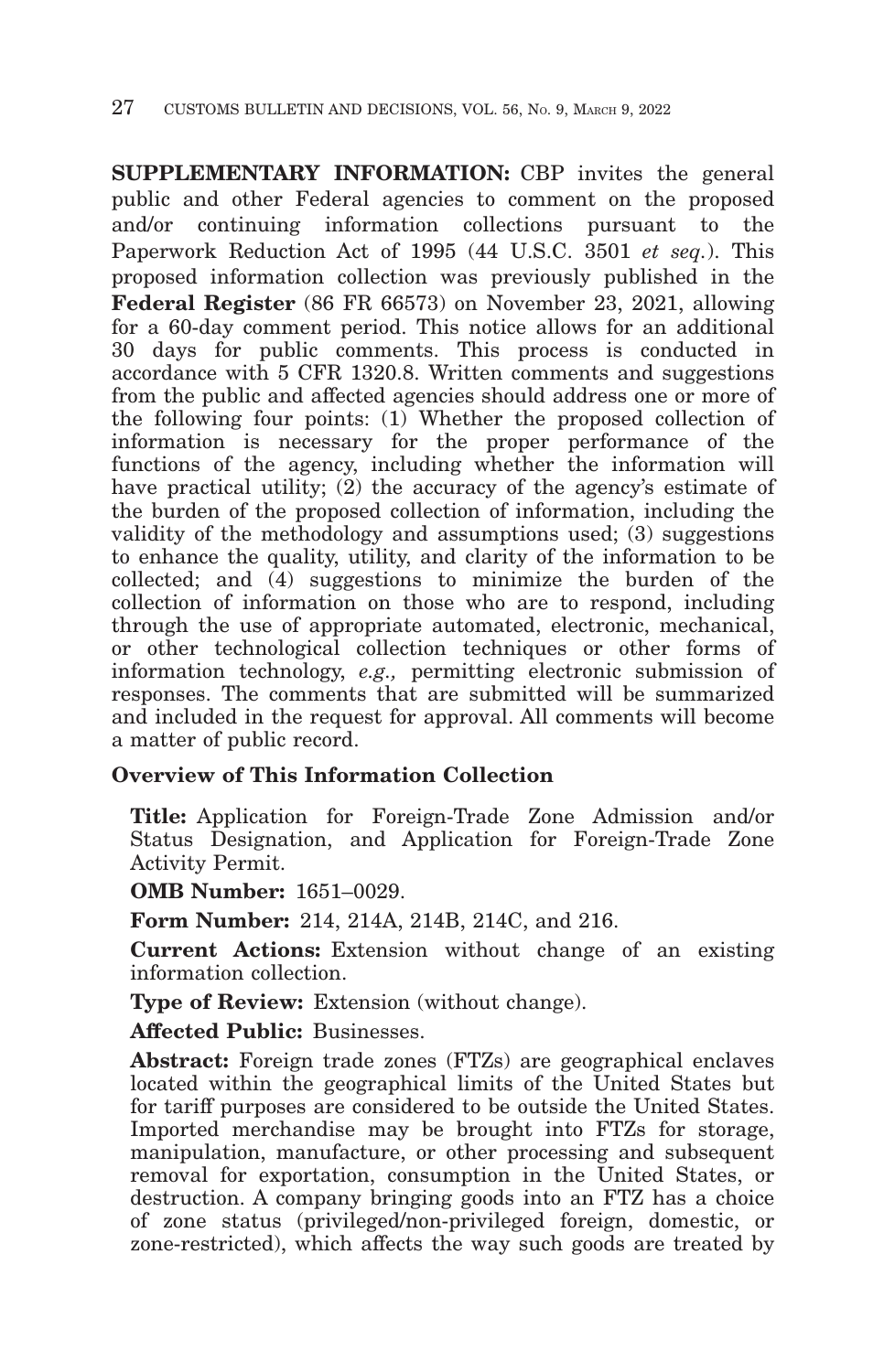Customs and Border Protection (CBP) and treated for tariff purposes upon entry into the customs territory of the United States.

CBP Forms 214, 214A, 214B, and 214C, which make up the *Application for Foreign-Trade Zone Admission and/or Status Designation,* are used by companies that bring merchandise, except in certain circumstances including, but not limited to, domestic status merchandise, into an FTZ to register the admission of such merchandise into FTZs and to apply for the appropriate zone status. Form 214A is not filled out separately by respondents; it is simply a copy of Form 214 that CBP gives to the Census Bureau. Form 214B is a continuation sheet for Form 214 that respondents use when they need more room to add line items to the form. Form 214C is a continuation sheet for Form 214A that respondents use when they need more room to add line items to the form.

CBP Form 216, *Foreign-Trade Zone Activity Permit,* is used by companies to request approval to manipulate, manufacture, exhibit, or destroy merchandise in an FTZ.

These FTZ forms are authorized by 19 U.S.C. 81 and provided for by 19 CFR 146.22, 146.32, 146.35, 146.36, 146.37, 146.39, 146.40, 146.41, 146.44, 146.52, 146.53, and 146.66. These forms are accessible at: *http://www.cbp.gov/newsroom/publications/forms.*

This collection of information applies to the importing and trade community who are familiar with import procedures and with CBP regulations.

*Type of Information Collection: Form 214*

**Estimated Number of Respondents:** 6,749.

**Estimated Number of Annual Responses per Respondent:** 25.

**Estimated Number of Total Annual Responses:** 168,725.

**Estimated Time per Response:** 15 minutes (0.25 hours).

**Estimated Total Annual Burden Hours:** 42,181.

*Type of Information Collection: Form 216.*

**Estimated Number of Respondents:** 2,500.

**Estimated Number of Annual Responses per Respondent:** 10.

**Estimated Number of Total Annual Responses:** 25,000.

**Estimated Time per Response:** 10 minutes.

**Estimated Total Annual Burden Hours:** 4,167.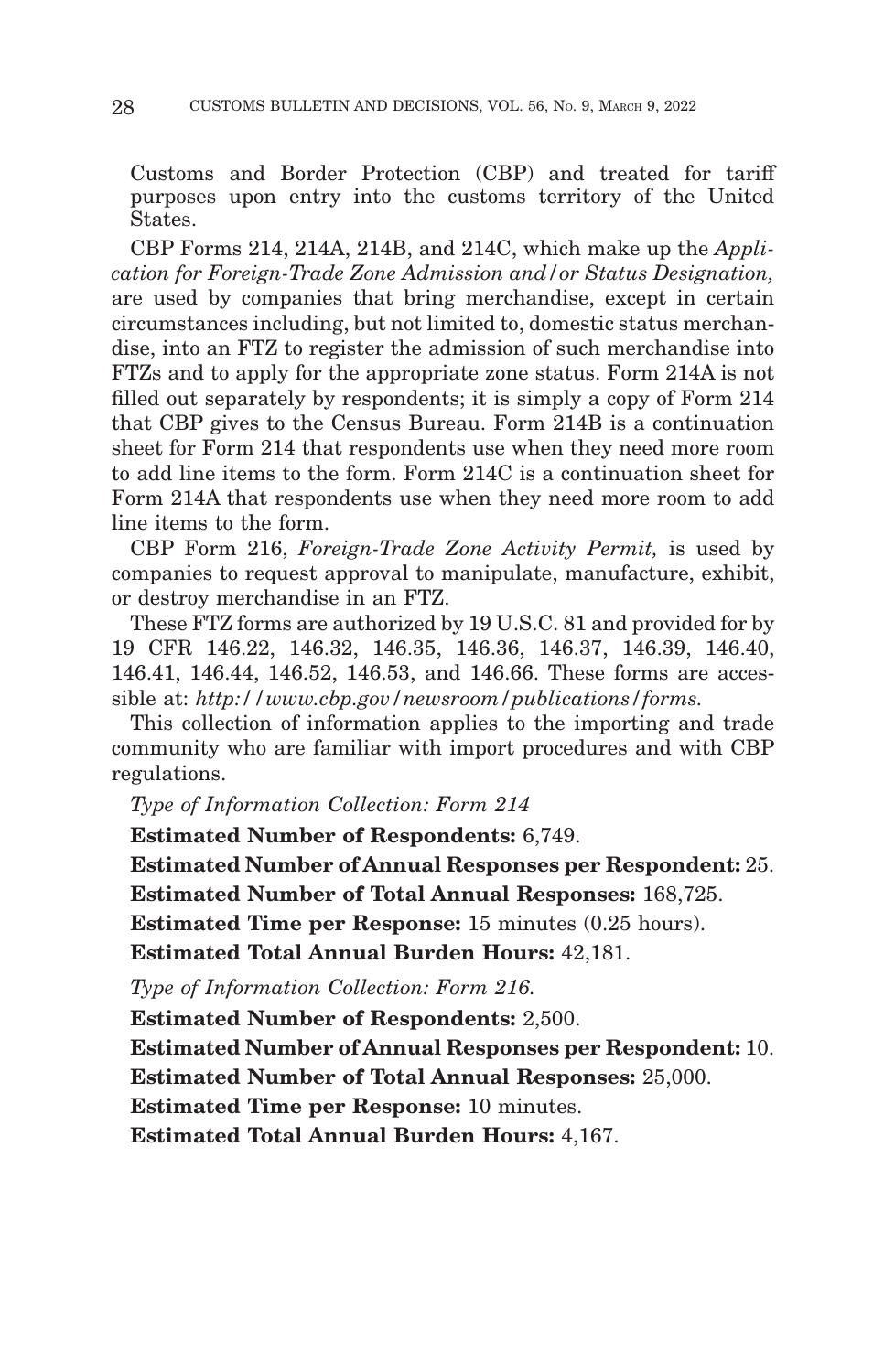Dated: February 17, 2022.

SETH D. RENKEMA, *Branch Chief, Economic Impact Analysis Branch, U.S. Customs and Border Protection.* SETH<br>Br<br>Economic Im<sub>,</sub><br>U.S. Customs<br>Register, Februar<br>PECO

[Published in the Federal Register, February 23, 2022 (85 FR 10226)]

# **ARRIVAL AND DEPARTURE RECORD, NONIMMIGRANT VISA WAIVER ARRIVAL/ DEPARTURE, ELECTRONIC SYSTEM FOR TRAVEL AUTHORIZATION (ESTA)**

**AGENCY:** U.S. Customs and Border Protection (CBP), Department of Homeland Security.

**ACTION:** 30-Day notice and request for comments; revision of an existing collection of information.

**SUMMARY:** The Department of Homeland Security, U.S. Customs and Border Protection will be submitting the following information collection request to the Office of Management and Budget (OMB) for review and approval in accordance with the Paperwork Reduction Act of 1995 (PRA). The information collection is published in the **Federal Register** to obtain comments from the public and affected agencies.

**DATES:** Comments are encouraged and must be submitted (no later than March 25, 2022) to be assured of consideration.

**ADDRESSES:** Written comments and/or suggestions regarding the item(s) contained in this notice should be sent within 30 days of publication of this notice to *www.reginfo.gov/public/do/ PRAMain*. Find this particular information collection by selecting ''Currently under 30-day Review—Open for Public Comments'' or by using the search function.

**FOR FURTHER INFORMATION CONTACT:** Requests for additional PRA information should be directed to Seth Renkema, Chief, Economic Impact Analysis Branch, U.S. Customs and Border Protection, Office of Trade, Regulations and Rulings, 90 K Street NE, 10th Floor, Washington, DC 20229–1177, Telephone number 202–325–0056 or via email *CBP\_PRA@cbp.dhs.gov.* Please note that the contact information provided here is solely for questions regarding this notice. Individuals seeking information about other CBP programs should contact the CBP National Customer Service Center at 877–227–5511, (TTY) 1–800–877–8339, or CBP website at *https://www.cbp.gov/.*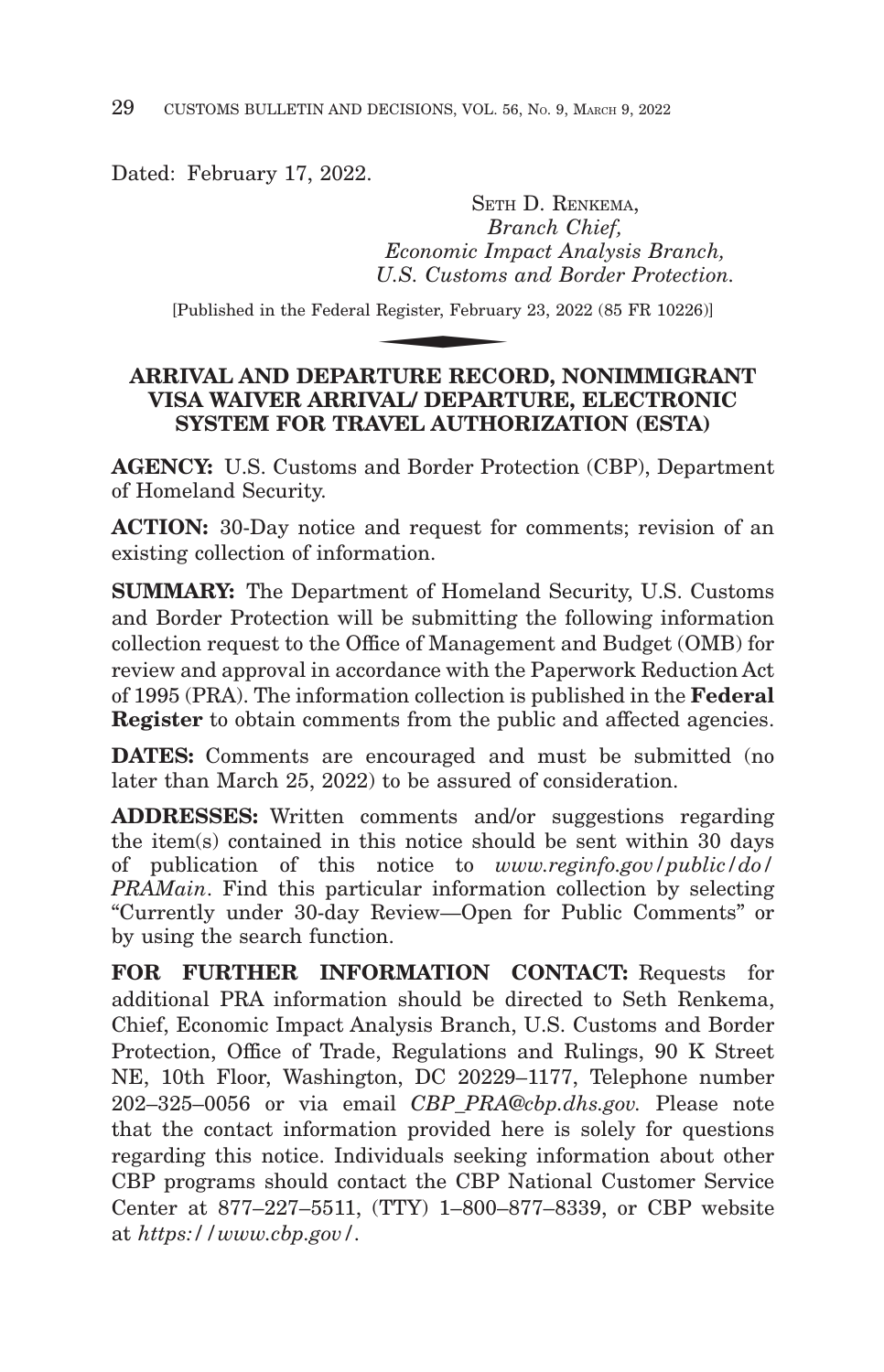**SUPPLEMENTARY INFORMATION:** CBP invites the general public and other Federal agencies to comment on the proposed and/or continuing information collections pursuant to the Paperwork Reduction Act of 1995 (44 U.S.C. 3501 *et seq.*). This proposed information collection was previously published in the **Federal Register** (86 FR 64508) on November 18, 2021, allowing for a 60-day comment period. This notice allows for an additional 30 days for public comments. This process is conducted in accordance with 5 CFR 1320.8. Written comments and suggestions from the public and affected agencies should address one or more of the following four points: (1) Whether the proposed collection of information is necessary for the proper performance of the functions of the agency, including whether the information will have practical utility; (2) the accuracy of the agency's estimate of the burden of the proposed collection of information, including the validity of the methodology and assumptions used; (3) suggestions to enhance the quality, utility, and clarity of the information to be collected; and (4) suggestions to minimize the burden of the collection of information on those who are to respond, including through the use of appropriate automated, electronic, mechanical, or other technological collection techniques or other forms of information technology, *e.g.,* permitting electronic submission of responses. The comments that are submitted will be summarized and included in the request for approval. All comments will become a matter of public record.

# **Overview of This Information Collection**

**Title:** Arrival and Departure Record, Nonimmigrant Visa Waiver Arrival/ Departure, Electronic System for Travel Authorization (ESTA).

**OMB Number:** 1651–0111.

**Form Number:** CBP Forms I–94 and I–94W.

**Current Actions:** Revision of an existing information collection.

**Type of Review:** Revision.

**Affected Public:** Individuals.

**Abstract:** Forms I–94 (Arrival/ Departure Record) and I–94W (Nonimmigrant Visa Waiver Arrival/ Departure Record) are used to document a traveler's admission into the United States. These forms are filled out by non-immigrants and are used to collect information on citizenship, residency, passport, and contact information. The data elements collected on these forms enable the Department of Homeland Security (DHS) to perform its mission related to the screening of noncitizen visitors for potential risks to national security and the determination of admissibility to the United States.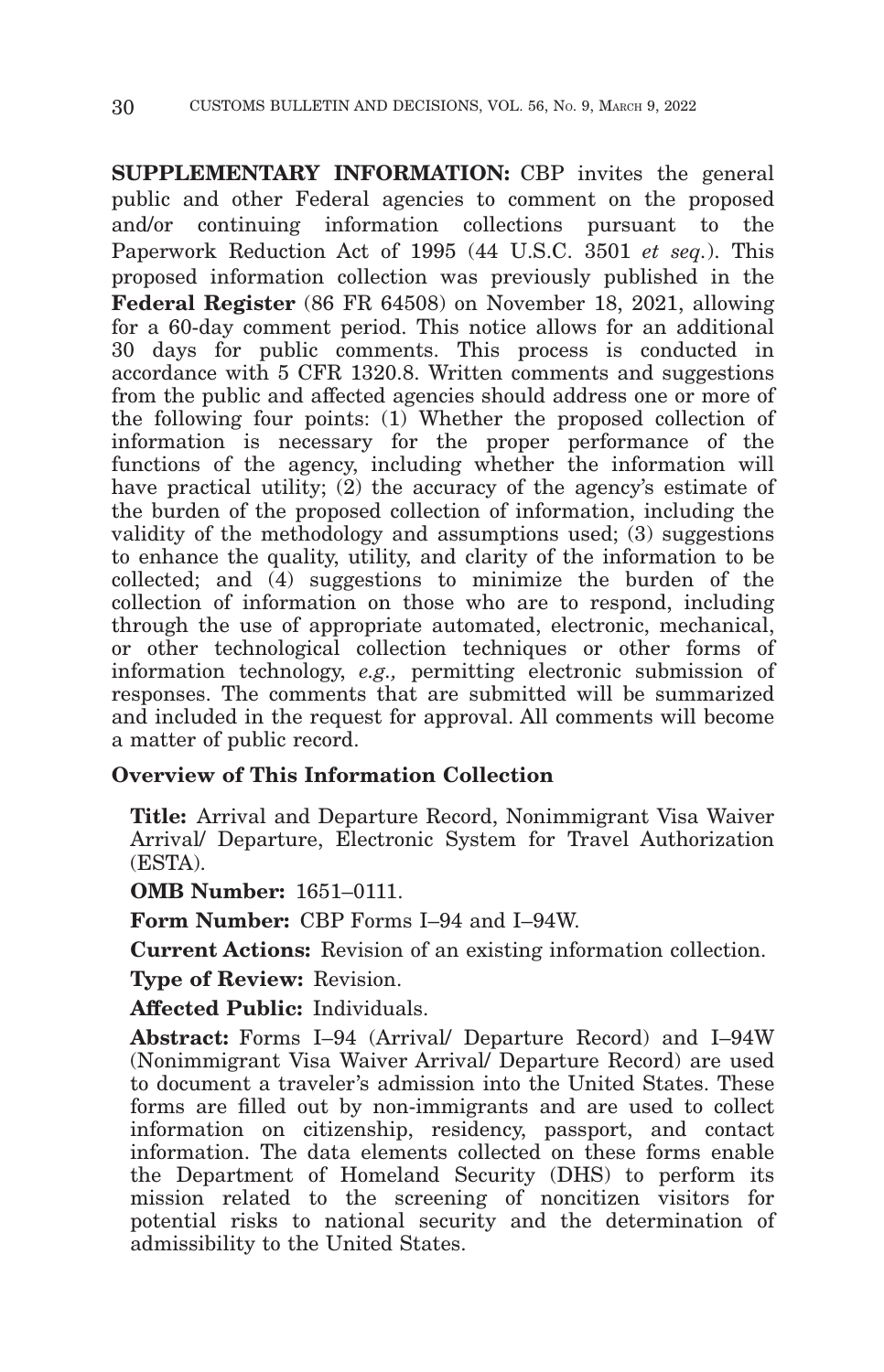The Electronic System for Travel Authorization (ESTA) applies to non-immigrants seeking to travel to the United States under the Visa Waiver Program (VWP) and requires that VWP travelers provide information electronically to CBP before embarking on travel to the United States without a visa. Travelers who are entering the United States under the VWP in the air or sea environment, and who have a travel authorization obtained through ESTA, are not required to complete the paper Form I–94W. I–94 is provided for by 8 CFR 235.1(h), ESTA is provided for by 8 CFR 217.5.

On December 18, 2015, the President signed into law the Visa Waiver Program Improvement and Terrorist Travel Prevention Act of 2015 (''VWP Improvement Act'') as part of the Consolidated Appropriations Act, 2016, Public Law 114–113, 129 Stat. 2242. To meet the requirements of this new act, DHS strengthened the security of the VWP through enhancements to the ESTA applications and to the Form I–94W, Form I–94 is not affected by this change. Many of the provisions of the new law became effective on the date of enactment of the VWP Improvement Act. The VWP Improvement Act generally makes certain nationals of VWP countries ineligible (with some exceptions) from traveling to the United States under the VWP. To ensure compliance with the VWP Improvement Act, CBP will continuously update the application question with the list of nationals ineligible to travel to the United States under the VWP, as designated in accordance with section  $217(a)(12)$  of the Immigration and Nationality Act, as amended (8 U.S.C. 1187(a)(12)).

## **Recent Changes**

1. *Complete biographic page, passport photograph and MRZ:* Currently, the ESTA website allows applicants to upload their passport page to capture the passport's machine-readable zone (MRZ), which automatically populates the individual's biographic information, eliminating the need to manually enter the information into the ESTA application. Applicants were able to voluntarily submit a photo with their ESTA application, CBP will now require applicants to upload a picture of their complete biographic passport page, including the MRZ and passport photograph. The addition of passport photos will increase CBP's capability to confirm an applicant's identity and compare the photo against CBP and other government holdings to locate any derogatory information. Photos collected as part of the ESTA applications may also be used to match travels through the biometric entry/exit process. CBP is amending the ESTA application to require the uploading of the complete biographic page to include the photograph and the MRZ.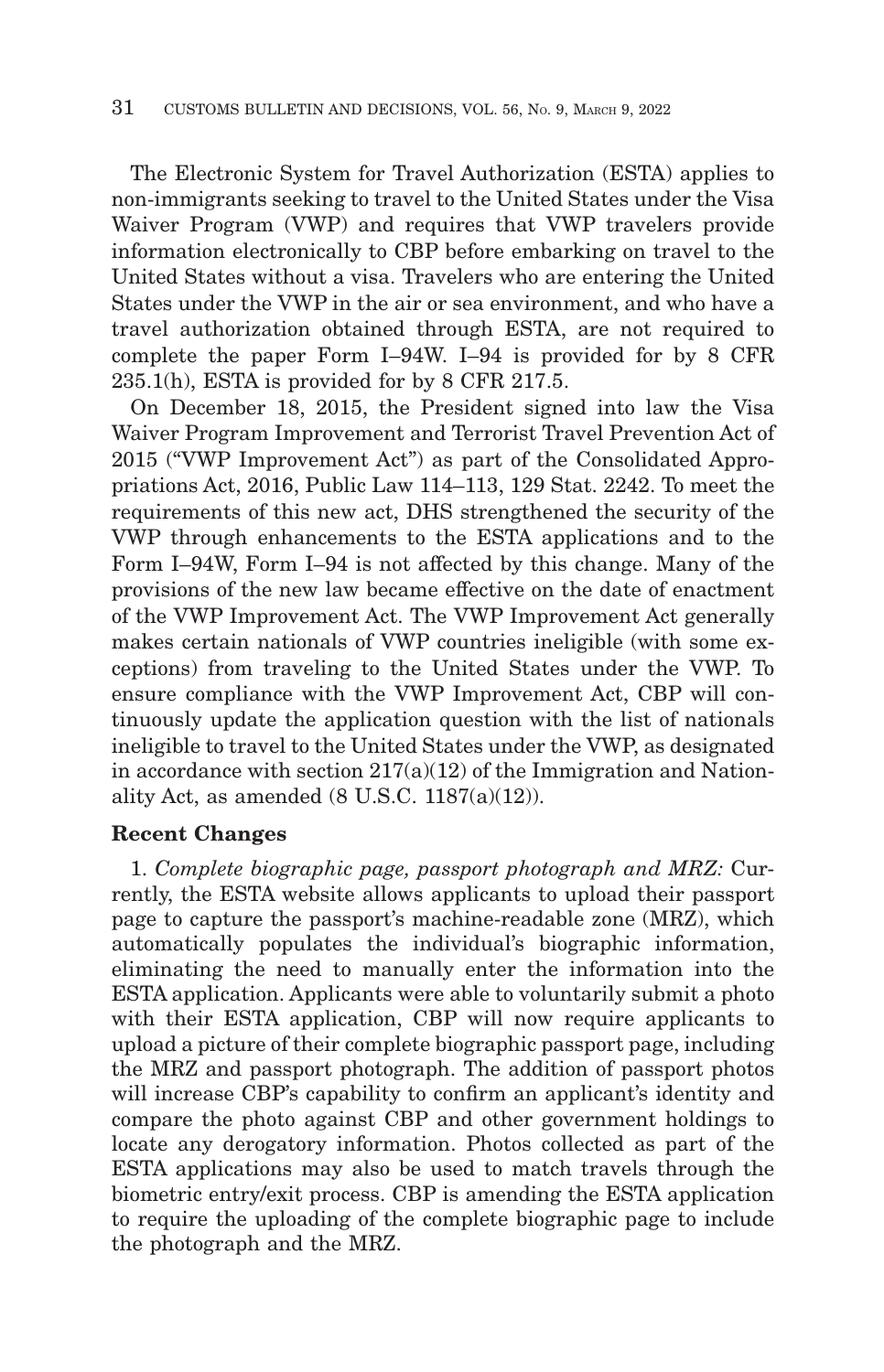2. *Mandatory Social Media Collection:* On May 31, 2019, the Department of State updated its immigrant and nonimmigrant visa application forms to request additional information, including social media identifiers, from most U.S. visa applicants worldwide. In keeping with this change, CBP is amending the ESTA application to change social media collection from optional to mandatory. National security is CBP's top priority when adjudicating ESTA applications, and every prospective traveler to the United States undergoes extensive security screening. CBP is continually working to find mechanisms to improve our screening processes to protect U.S. citizens, while supporting legitimate travel to the United States. CBP already requests certain contact information, travel history and family member information from all ESTA applicants. Making social media a mandatory field in the ESTA application will enhance our vetting processes and assist in confirming applicants' identities. While the completion of the field is mandatory, applicants can still select "none".

3. *Biometric Information Collection:* CBP will begin collecting biometric data for identity confirmation on ESTA applications. ESTA applicants will be prompted to take a selfie or ''live'' photo to conduct a "liveness" test to determine if the ESTA application is interfacing with a physically present human being and not an inanimate object, or if it is a photo of someone other than the lawful passport holder. Respondents will be able to scan their passport biographic page, in order to submit biographic information, including passport photograph.

4. *ESTA Mobile Application (App):* CBP will implement the ESTA Mobile Application to provide an additional and more convenient option for intending VWP travelers to obtain an ESTA. The Mobile App will collect biometric data for confirmation of identity. This is another enhancement that will assist in preventing persons intending to travel to the United States under the VWP by fraud.

This new function will be accessible via mobile devices, *i.e.,* mobile phones, tablets. The portability of mobile devices will facilitate applying for an ESTA application, because an ESTA applicant will not be limited to applying on a desktop computer. The first phase will enable Android devices to use the ESTA App, and the second phase will follow with iOS. No implementation date has been set for iOS implementation.

The Mobile App will be very similar to the already established ESTA application website at *https://esta.cbp.dhs.gov,* but with Near Field Communication (NFC).

The NFC: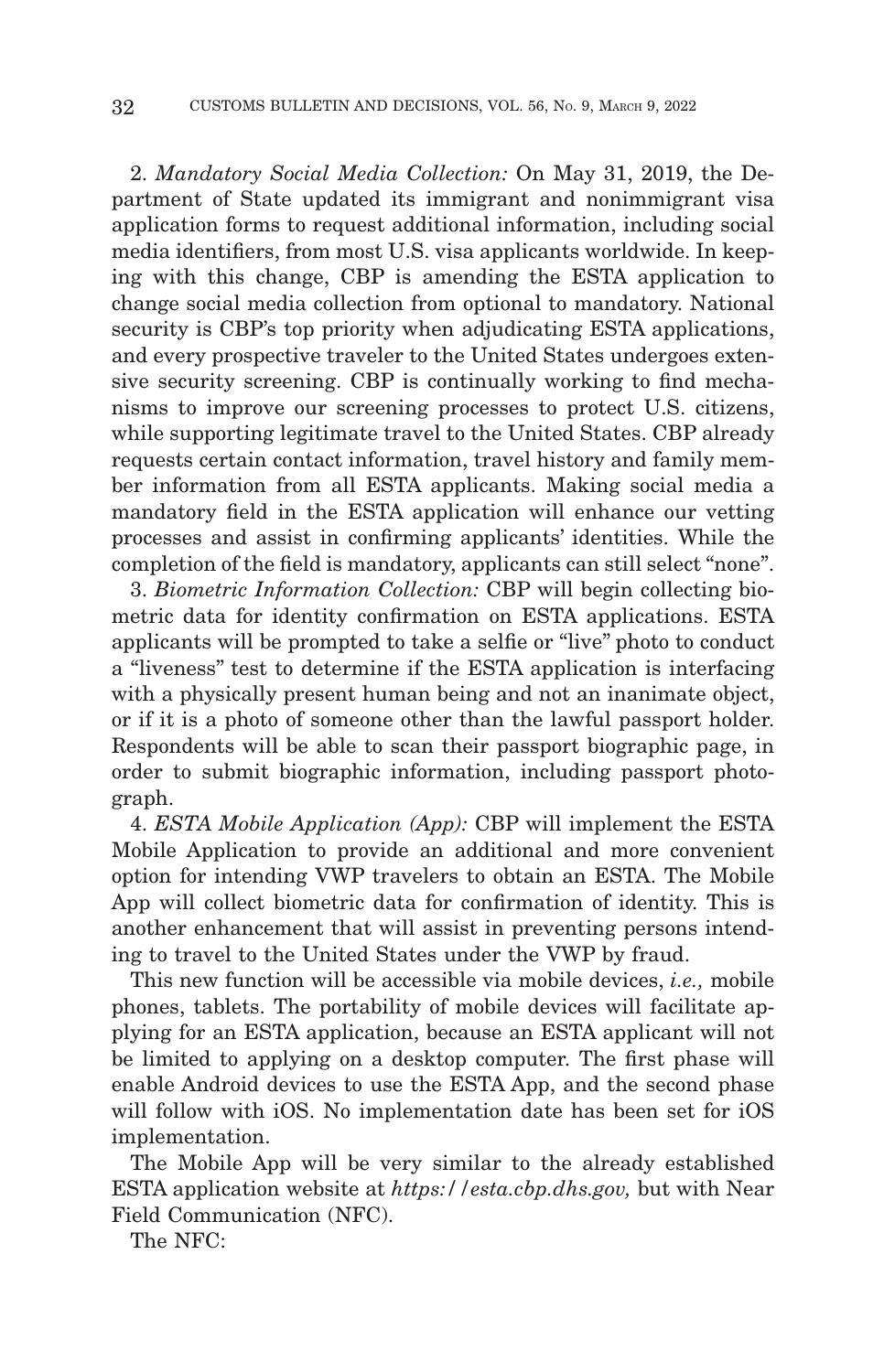- Allows users to scan the passport e-Chip (embedded in the passport) to extract passenger data.
- A Mobile Device with NFC capability is required to scan the Passport e-Chip when applying for a new application using the ESTA Mobile App.
- Data on the e-Chip enables the NFC Scan.
- If the mobile device does not have NFC capability, the user can submit an ESTA application via the established website.

After determining if the mobile device has NFC capability:

1. The applicant takes a selfie or ''live'' photo (another person may also take a photo of the applicant).

2. The Mobile App will do a ''liveness'' test to determine that it is interfacing with a physically present human being and not an inanimate object, or if it is a photo of someone other than the lawful passport holder.

3. If the passport photo does not match the ''liveness'' photo, a ''Third Party Acknowledgement'' screen will display, which requires confirmation.

4. The applicant proceeds by completing the data fields the same as with the established ESTA application.

5. When the applicant completes the application, he/she can review his/her responses.

The payment process will be the same as the established ESTA application, and the cost of each ESTA application will continue to be 14 USD, except in the case of a denial, the fee is 4 USD.

*Type of Information Collection: I–94*

**Estimated Number of Respondents:** 4,387,550.

**Estimated Number of Annual Responses per Respondent:** 1.

**Estimated Number of Total Annual Responses:** 4,387,550.

**Estimated Time per Response:** 8 minutes.

**Estimated Total Annual Burden Hours:** 585,007.

*Type of Information Collection: I–94 Website*

**Estimated Number of Respondents:** 3,858,782.

**Estimated Number of Annual Responses per Respondent:** 1.

**Estimated Number of Total Annual Responses:** 3,858,782.

**Estimated Time per Response:** 4 minutes.

**Estimated Total Annual Burden Hours:** 257,252.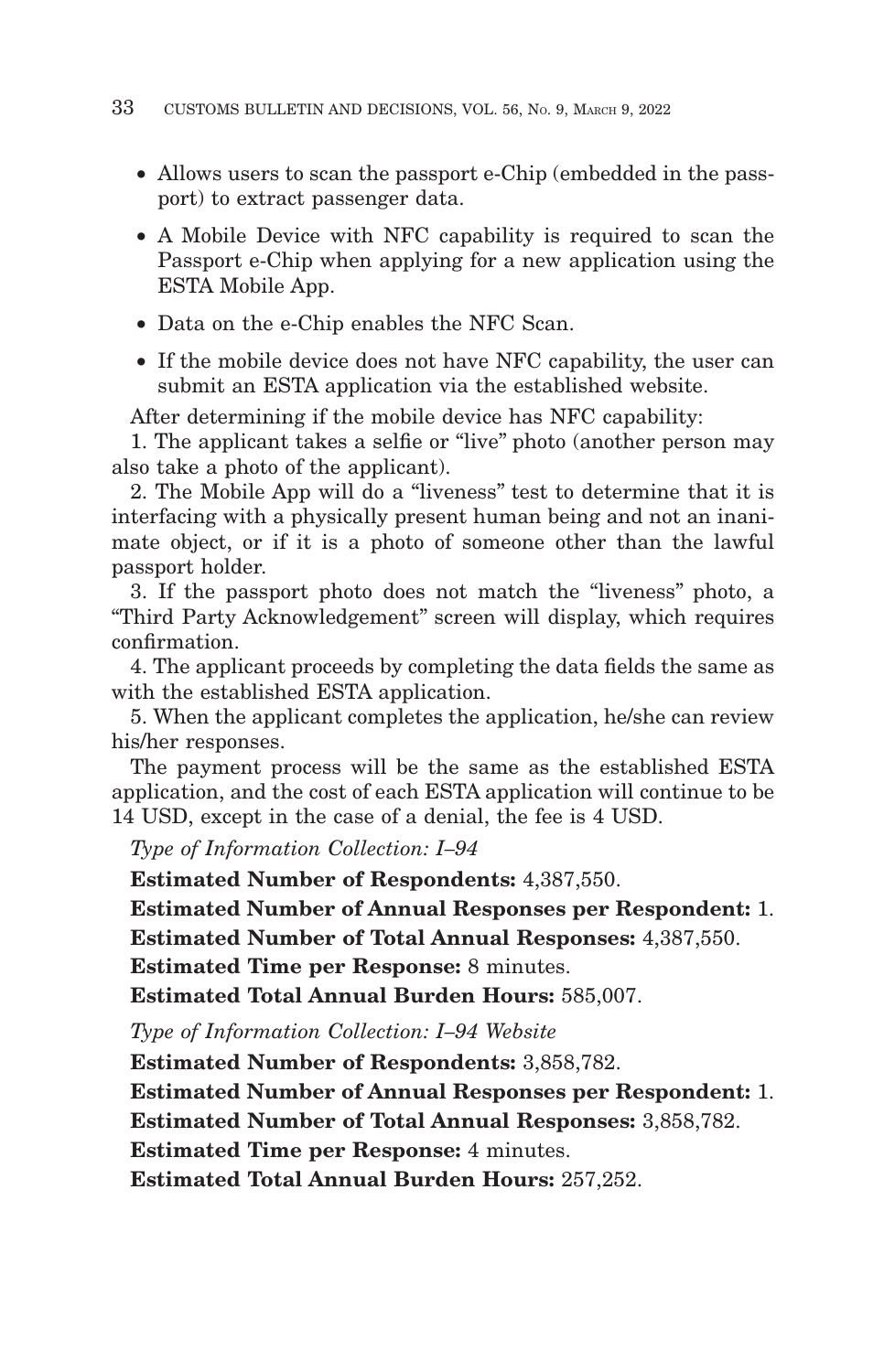#### *Type of Information Collection: I–94W*

**Estimated Number of Respondents:** 941,291. **Estimated Number of Annual Responses per Respondent:** 1. **Estimated Number of Total Annual Responses:** 941,291. **Estimated Time per Response:** 16 minutes. **Estimated Total Annual Burden Hours:** 251,011. *Type of Information Collection: ESTA Website Application* **Estimated Number of Respondents:** 15,000,000. **Estimated Number of Annual Responses per Respondent:** 1. **Estimated Number of Total Annual Responses:** 15,000,000. **Estimated Time per Response:** 23 minutes. **Estimated Total Annual Burden Hours:** 5,750,000. *Type of Information Collection: ESTA Mobile Application (App)* **Estimated Number of Respondents:** 500,000. **Estimated Number of Annual Responses per Respondent:** 1.

**Estimated Number of Total Annual Responses:** 500,000. **Estimated Time per Response:** 28 minutes. **Estimated Total Annual Burden Hours:** 233,333.

Dated: February 17, 2022.

SETH D. RENKEMA, *Branch Chief, Economic Impact Analysis Branch, U.S. Customs and Border Protection.* SETHERETIER<br>*Br*<br>*U.S. Customs*<br>Register, Februar<br>REA JUDDATER

[Published in the Federal Register, February 23, 2022 (85 FR 10223)]

## **ELECTRONIC VISA UPDATE SYSTEM (EVUS)**

**AGENCY:** U.S. Customs and Border Protection (CBP), Department of Homeland Security.

**ACTION:** 30-day notice and request for comments; revision of an existing collection of information.

**SUMMARY:** The Department of Homeland Security, U.S. Customs and Border Protection will be submitting the following information collection request to the Office of Management and Budget (OMB) for review and approval in accordance with the Paperwork Reduction Act of 1995 (PRA). The information collection is published in the **Federal Register** to obtain comments from the public and affected agencies.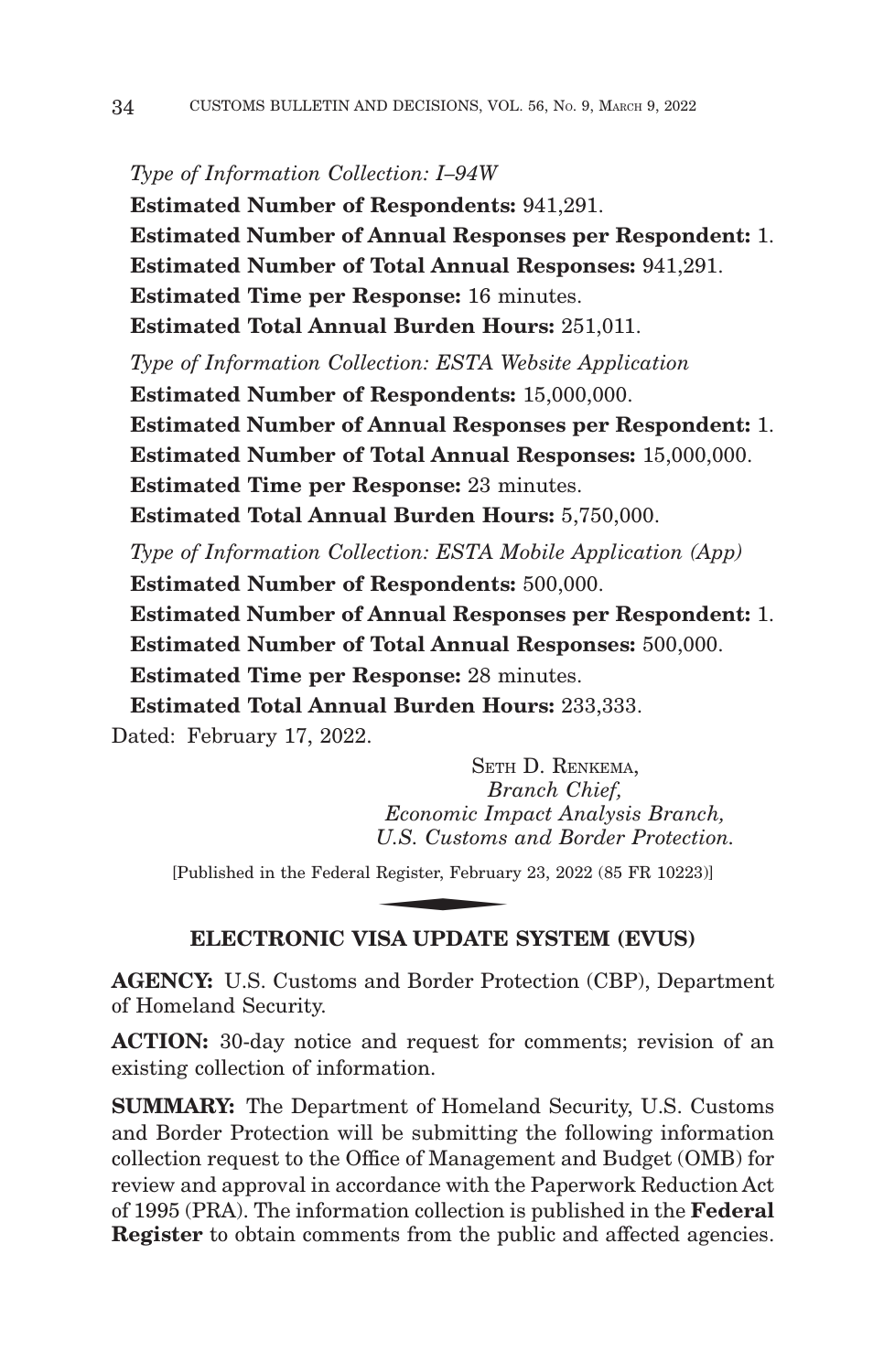**DATES:** Comments are encouraged and must be submitted (no later than March 25, 2022) to be assured of consideration.

**ADDRESSES:** Written comments and/or suggestions regarding the item(s) contained in this notice should be sent within 30 days of publication of this notice to *www.reginfo.gov/public/do/ PRAMain*. Find this particular information collection by selecting ''Currently under 30-day Review—Open for Public Comments'' or by using the search function.

**FOR FURTHER INFORMATION CONTACT:** Requests for additional PRA information should be directed to Seth Renkema, Chief, Economic Impact Analysis Branch, U.S. Customs and Border Protection, Office of Trade, Regulations and Rulings, 90 K Street NE, 10th Floor, Washington, DC 20229–1177, Telephone number 202–325–0056 or via email *CBP\_PRA@cbp.dhs.gov.* Please note that the contact information provided here is solely for questions regarding this notice. Individuals seeking information about other CBP programs should contact the CBP National Customer Service Center at 877–227–5511, (TTY) 1–800–877–8339, or CBP website at *https://www.cbp.gov/.*

**SUPPLEMENTARY INFORMATION:** CBP invites the general public and other Federal agencies to comment on the proposed and/or continuing information collections pursuant to the Paperwork Reduction Act of 1995 (44 U.S.C. 3501 *et seq.*). This proposed information collection was previously published in the **Federal Register** (86 FR 64507) on November 18, 2021, allowing for a 60-day comment period. This notice allows for an additional 30 days for public comments. This process is conducted in accordance with 5 CFR 1320.8. Written comments and suggestions from the public and affected agencies should address one or more of the following four points: (1) Whether the proposed collection of information is necessary for the proper performance of the functions of the agency, including whether the information will have practical utility; (2) the accuracy of the agency's estimate of the burden of the proposed collection of information, including the validity of the methodology and assumptions used; (3) suggestions to enhance the quality, utility, and clarity of the information to be collected; and (4) suggestions to minimize the burden of the collection of information on those who are to respond, including through the use of appropriate automated, electronic, mechanical, or other technological collection techniques or other forms of information technology, *e.g.,* permitting electronic submission of responses. The comments that are submitted will be summarized and included in the request for approval. All comments will become a matter of public record.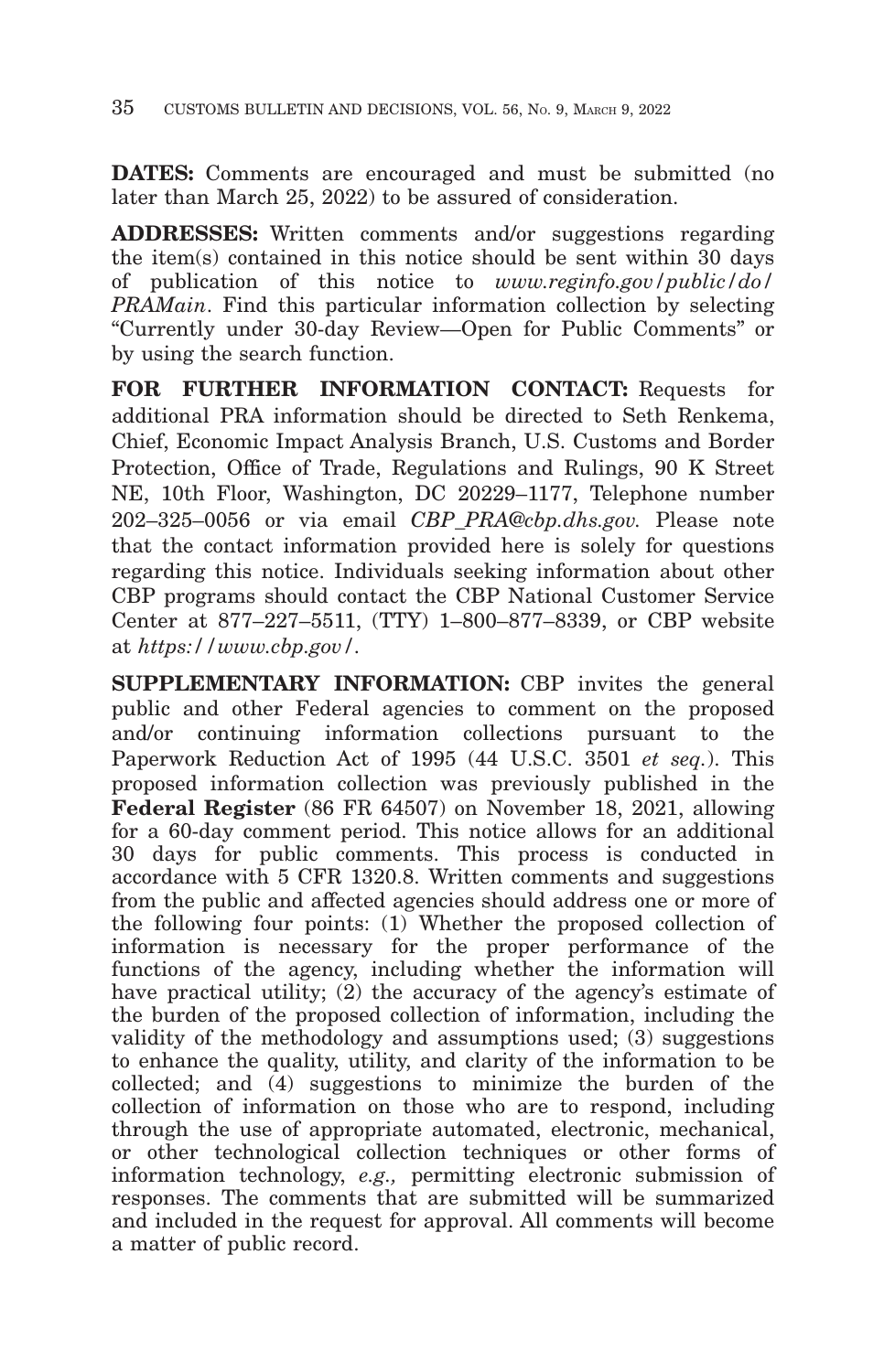#### **Overview of This Information Collection**

**Title:** Electronic Visa Update System (EVUS).

**OMB Number:** 1651–0139.

**Form Number:** N/A.

**Current Actions:** Revision of an existing information collection with no change in burden.

**Type of Review:** Revision.

**Affected Public:** Individuals.

**Abstract:** DHS developed the Electronic Visa Update System (EVUS) to assure robust screening of foreign nationals prior to travel to the United States. EVUS provides for robust traveler screening and verification to better identify foreign nationals who may be inadmissible to the United States. This results in enhanced national security, improved public safety, and a reduced number of delays upon arrival in the United States, all while facilitating legitimate travel.

Initially, the program is limited to nonimmigrant aliens presenting passports issued by the People's Republic of China (PRC) containing unrestricted, maximum validity B–1 (business visitor), B–2 (visitor for pleasure), or combination B–1/B–2 visas, generally valid for 10 years. PRC membership in EVUS became possible on November 12, 2014, when, in a reciprocal agreement, the U.S. Department of State expanded the validity of U.S. visitor visas issued to PRC nationals from one to ten years.

To ensure compliance with the Visa Waiver Program Improvement and Terrorist Travel Prevention Act of 2015, Pub. L. 114–113, 129 Stat. 2242, CBP will continuously update the application question with the list of nationals ineligible to travel to the United States under the VWP, as designated in accordance with section  $217(a)(12)$ of the Immigration and Nationality Act, as amended (8 U.S.C. 1187(a)(12)).

*Recent Changes:* On May 31, 2019, the Department of State updated its immigrant and nonimmigrant visa application forms to request additional information, specifically social media identifiers, from most U.S. visa applicants worldwide. As a result, DHS is changing the EVUS application social media data field from optional to mandatory. National security is the top priority when adjudicating EVUS applications, and every prospective traveler to the United States undergoes extensive security screening. CBP is continually working to find mechanisms to improve our screening processes to protect U.S. visitors while supporting legitimate travel to the United States. DHS already requests information on contacts, travel history,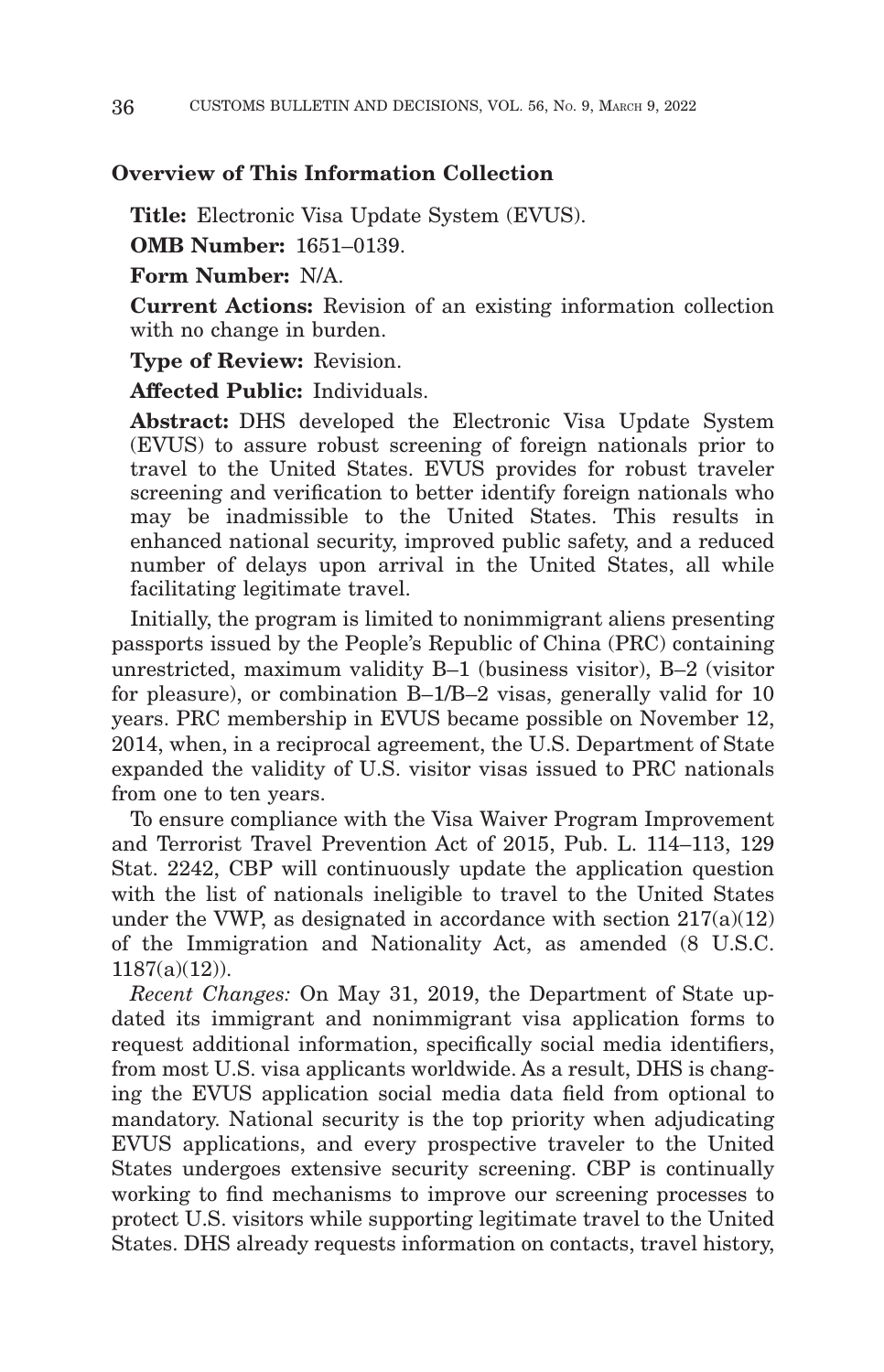and family members from all EVUS applicants. Changing the social medial field to mandatory in the EVUS application will enhance our vetting capabilities and assist in confirming applicants' identities. While the field is mandatory, applicants will still have the ability to select "none".

*Type of Information Collection: EVUS*

**Estimated Number of Respondents:** 3,595,904. **Estimated Number of Annual Responses per Respondent:** 1. **Estimated Number of Total Annual Responses:** 3,595,904. **Estimated Time per Response:** 25 minutes. **Estimated Total Annual Burden Hours:** 1,499,492.

Dated: February 17, 2022.

SETH D. RENKEMA, *Branch Chief, Economic Impact Analysis Branch, U.S. Customs and Border Protection.* SETH<br>*Br<br>Economic Im<sub>,</sub><br>U.S. Customs*<br>Register, Februar<br>SCUIEDUL IN

[Published in the Federal Register, February 23, 2022 (85 FR 10225)]

# **STAKEHOLDER SCHEDULING APPLICATION**

**AGENCY:** U.S. Customs and Border Protection (CBP), Department of Homeland Security.

**ACTION:** 30-day notice and request for comments; this is a new collection of information.

**SUMMARY:** The Department of Homeland Security, U.S. Customs and Border Protection will be submitting the following information collection request to the Office of Management and Budget (OMB) for review and approval in accordance with the Paperwork Reduction Act of 1995 (PRA). The information collection is published in the **Federal Register** to obtain comments from the public and affected agencies.

**DATES:** Comments are encouraged and must be submitted (no later than March 25, 2022) to be assured of consideration.

**ADDRESSES:** Written comments and/or suggestions regarding the item(s) contained in this notice should be sent within 30 days of publication of this notice to *www.reginfo.gov/public/do/ PRAMain*. Find this particular information collection by selecting ''Currently under 30-day Review—Open for Public Comments'' or by using the search function.

**FOR FURTHER INFORMATION CONTACT:** Requests for additional PRA information should be directed to Seth Renkema,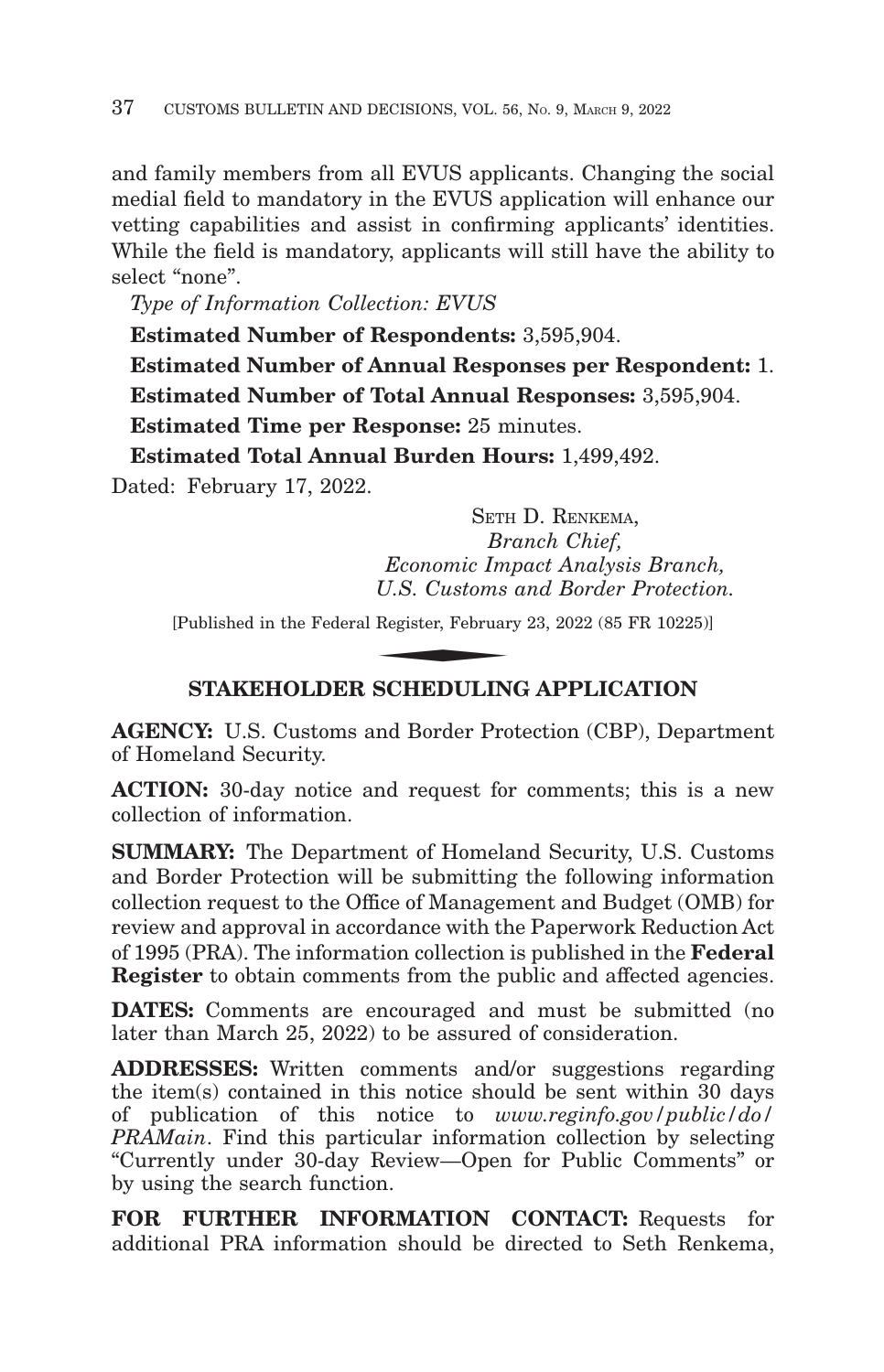Chief, Economic Impact Analysis Branch, U.S. Customs and Border Protection, Office of Trade, Regulations and Rulings, 90 K Street NE, 10th Floor, Washington, DC 20229–1177, Telephone number 202–325–0056 or via email *CBP\_PRA@cbp.dhs.gov.* Please note that the contact information provided here is solely for questions regarding this notice. Individuals seeking information about other CBP programs should contact the CBP National Customer Service Center at 877–227–5511, (TTY) 1–800–877–8339, or CBP website at *https://www.cbp.gov/.*

**SUPPLEMENTARY INFORMATION:** CBP invites the general public and other Federal agencies to comment on the proposed and/or continuing information collections pursuant to the Paperwork Reduction Act of 1995 (44 U.S.C. 3501 *et seq.*). This proposed information collection was previously published in the **Federal Register** (86 FR 10115) on February 18, 2021, allowing for a 60-day comment period. This notice allows for an additional 30 days for public comments. This process is conducted in accordance with 5 CFR 1320.8. Written comments and suggestions from the public and affected agencies should address one or more of the following four points: (1) Whether the proposed collection of information is necessary for the proper performance of the functions of the agency, including whether the information will have practical utility;  $(2)$  the accuracy of the agency's estimate of the burden of the proposed collection of information, including the validity of the methodology and assumptions used; (3) suggestions to enhance the quality, utility, and clarity of the information to be collected; and (4) suggestions to minimize the burden of the collection of information on those who are to respond, including through the use of appropriate automated, electronic, mechanical, or other technological collection techniques or other forms of information technology, *e.g.,* permitting electronic submission of responses. The comments that are submitted will be summarized and included in the request for approval. All comments will become a matter of public record.

## **Overview of This Information Collection**

**Title:** Stakeholder Scheduling Application.

**OMB Number:** 1651–NEW.

**Current Actions:** New collection of information.

**Type of Review:** This is a new information collection.

**Affected Public:** Individuals and Businesses.

**Abstract:** The Stakeholder Scheduling capability is a mobile application within the "CBP  $One^{TM}$ " app that will standardize and automate the manual process of brokers and travelers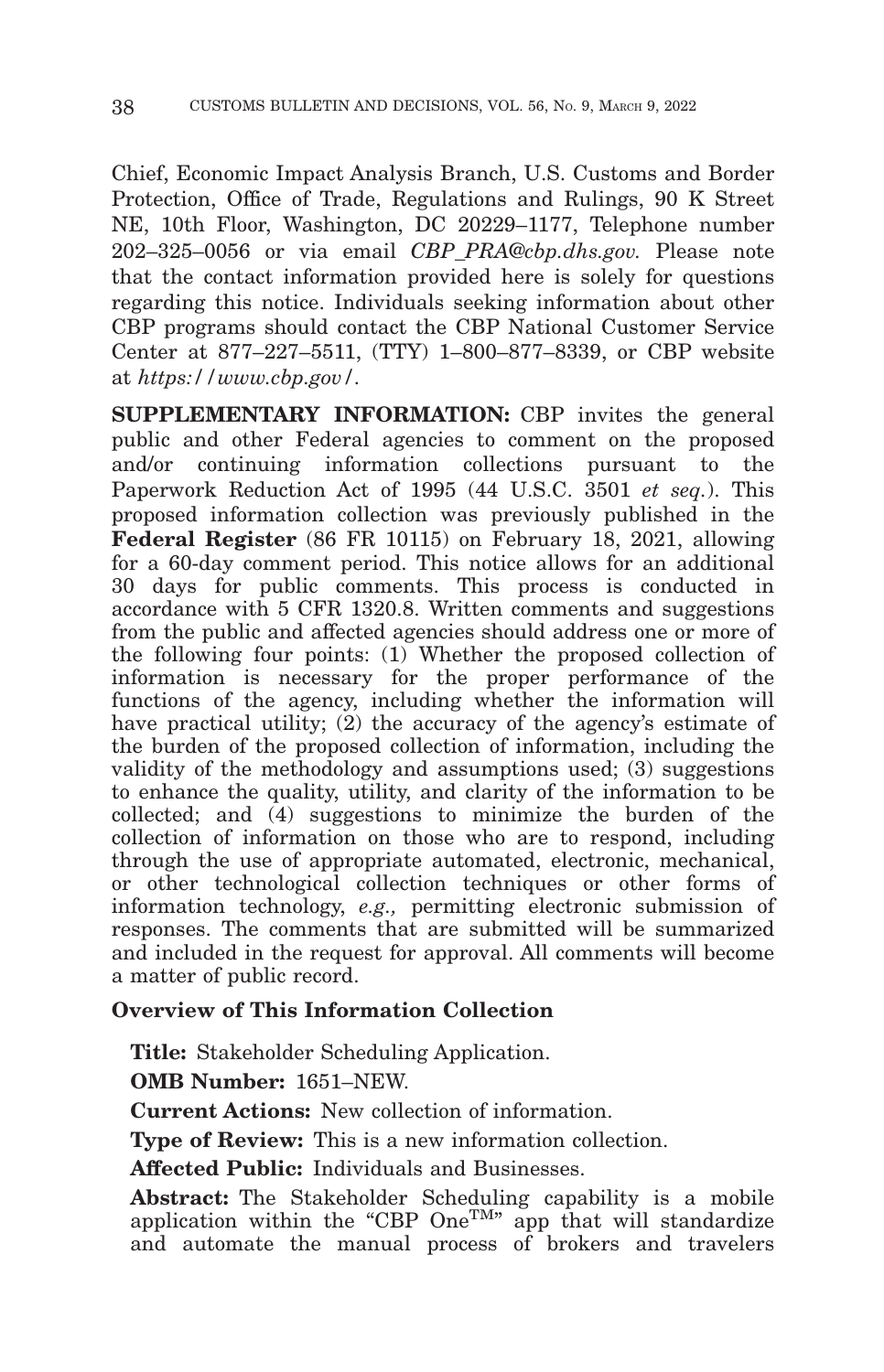making and updating appointments with CBP for various services. Currently, Customs and Border Protection Officers (CBPOs) and CBP Agriculture Specialists (CBPAS) spend significant time exchanging phone calls, faxes, and emails from stakeholders to schedule inspection services. This includes inspections of perishable cargo, non-perishable cargo that have been identified for mandatory examinations, and commercial vessel and commercial or private air arrivals. Based on security vetting, CBP notifies stakeholders that certain cargo requires a scan by CBP Non-Intrusive Inspection technology prior to release. Stakeholders then schedule with CBP a time and location for the scans to be conducted. Pilots and other stakeholders contact CBP to schedule a time and location for the inspections of commercial and private carriers (including occupants) or commercial vessels upon arrival from foreign countries. Additionally, travelers who carry-on sensitive agriculture via air carrier are required to be inspected by CBP and they must notify CBP prior to their arrival into the United States.

The following legal authorities permit CBP's collection of border crossing information: Intelligence Reform and Terrorism Prevention Act of 2004 (IRTPA), Pub. L. 108–458, 118 Stat. 3638; Immigration and Nationality Act, as codified at 8 U.S.C. 1185 and 1354; Aviation and Transportation Security Act of 2001 (ATSA); Enhanced Border Security and Visa Reform Act of 2002; and Tariff Act of 1930 as amended, 19 U.S.C. 66, 1433, 1459, 1485, 1624, and 2071.

*Type of Information Collection: Stakeholder Scheduling Application*

**Estimated Number of Respondents:** 2,000.

**Estimated Number of Annual Responses per Respondent:** 127.

**Estimated Number of Total Annual Responses:** 254,000.

**Estimated Time per Response:** 2 minutes.

**Estimated Total Annual Burden Hours:** 8,467.

Dated: February 17, 2022.

SETH D. RENKEMA, *Branch Chief, Economic Impact Analysis Branch, U.S. Customs and Border Protection.*

[Published in the Federal Register, February 23, 2022 (85 FR 10224)]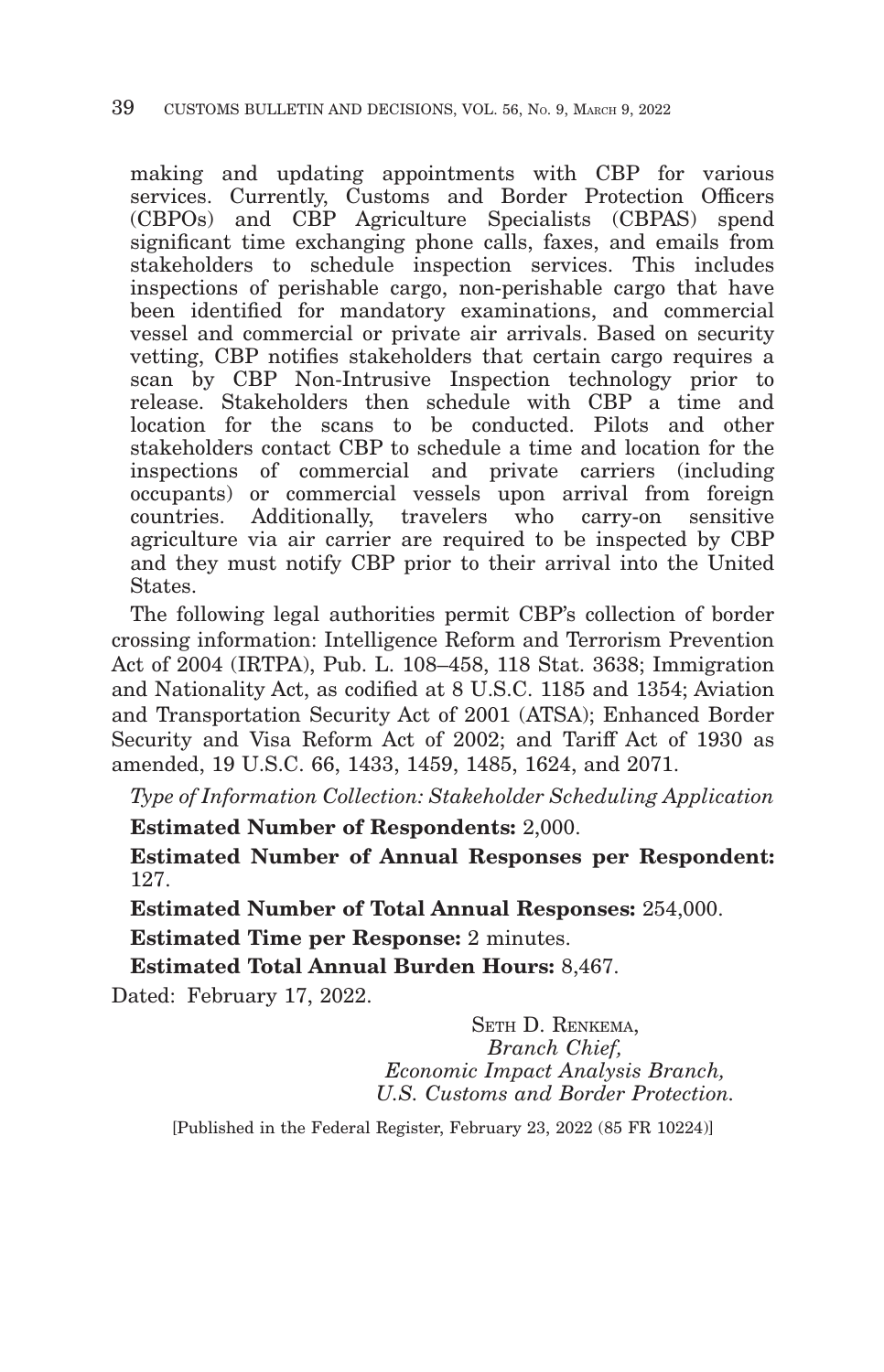# **TRUSTED TRAVELER PROGRAMS AND U.S. APEC BUSINESS TRAVEL CARD**

**AGENCY:** U.S. Customs and Border Protection (CBP), Department of Homeland Security.

**ACTION:** 30-day notice and request for comments; extension of an existing collection of information.

**SUMMARY:** The Department of Homeland Security, U.S. Customs and Border Protection will be submitting the following information collection request to the Office of Management and Budget (OMB) for review and approval in accordance with the Paperwork Reduction Act of 1995 (PRA). The information collection is published in the **Federal Register** to obtain comments from the public and affected agencies.

**DATES:** Comments are encouraged and must be submitted (no later than March 25, 2022) to be assured of consideration.

**ADDRESSES:** Written comments and/or suggestions regarding the item(s) contained in this notice should be sent within 30 days of publication of this notice to *www.reginfo.gov/public/do/ PRAMain.* Find this particular information collection by selecting ''Currently under 30-day Review—Open for Public Comments'' or by using the search function.

**FOR FURTHER INFORMATION CONTACT:** Requests for additional PRA information should be directed to Seth Renkema, Chief, Economic Impact Analysis Branch, U.S. Customs and Border Protection, Office of Trade, Regulations and Rulings, 90 K Street NE, 10th Floor, Washington, DC 20229–1177, Telephone number 202–325–0056 or via email *CBP\_PRA@cbp.dhs.gov.* Please note that the contact information provided here is solely for questions regarding this notice. Individuals seeking information about other CBP programs should contact the CBP National Customer Service Center at 877–227–5511, (TTY) 1–800–877–8339, or CBP website at *https://www.cbp.gov/.*

**SUPPLEMENTARY INFORMATION:** CBP invites the general public and other Federal agencies to comment on the proposed and/or continuing information collections pursuant to the Paperwork Reduction Act of 1995 (44 U.S.C. 3501 *et seq.*). This proposed information collection was previously published in the **Federal Register** (Volume 86 FR Page 69661) on December 8, 2021, allowing for a 60-day comment period. This notice allows for an additional 30 days for public comments. This process is conducted in accordance with 5 CFR 1320.8. Written comments and suggestions from the public and affected agencies should address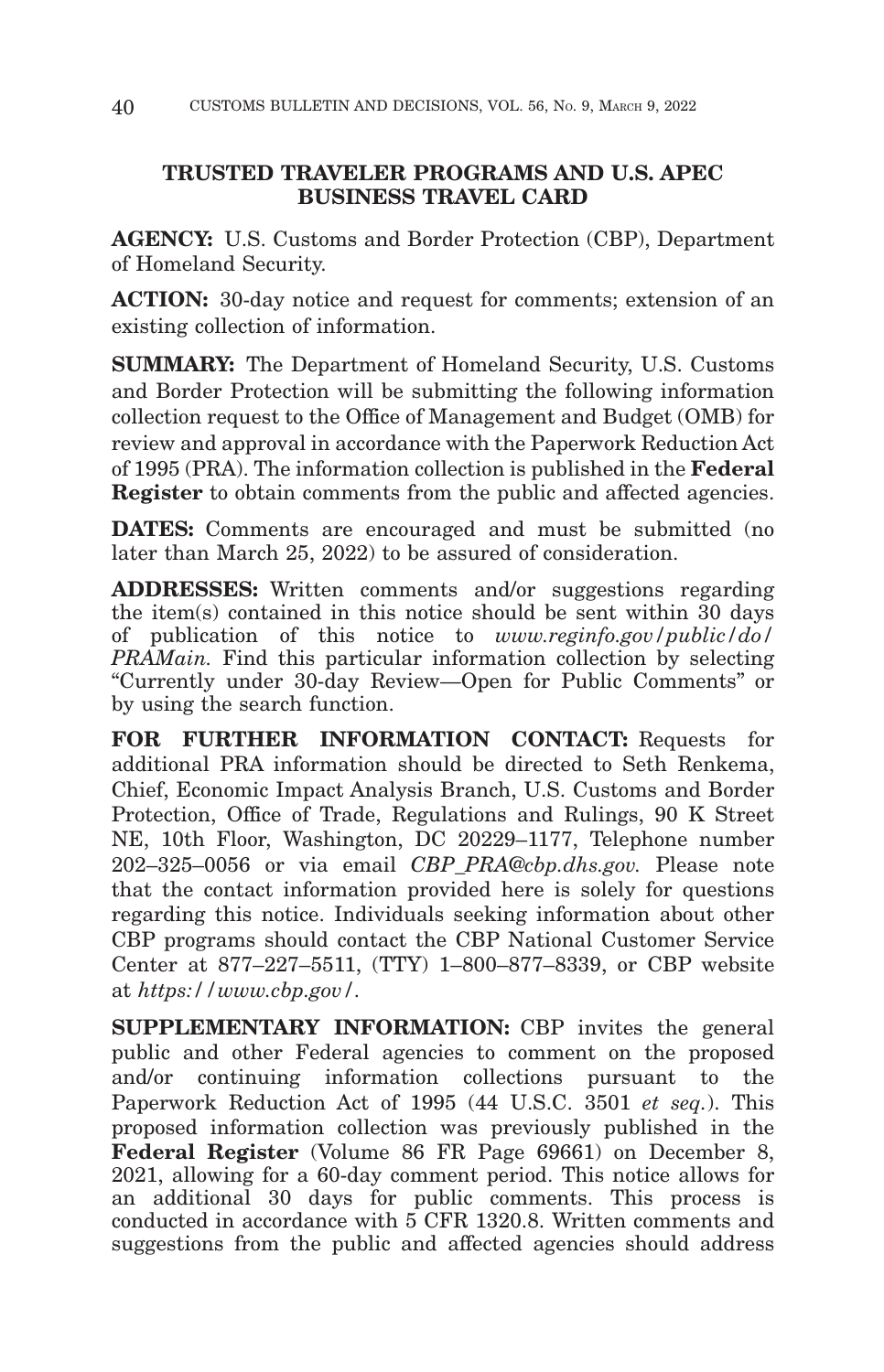one or more of the following four points: (1) Whether the proposed collection of information is necessary for the proper performance of the functions of the agency, including whether the information will have practical utility; (2) the accuracy of the agency's estimate of the burden of the proposed collection of information, including the validity of the methodology and assumptions used; (3) suggestions to enhance the quality, utility, and clarity of the information to be collected; and (4) suggestions to minimize the burden of the collection of information on those who are to respond, including through the use of appropriate automated, electronic, mechanical, or other technological collection techniques or other forms of information technology, *e.g.,* permitting electronic submission of responses. The comments that are submitted will be summarized and included in the request for approval. All comments will become a matter of public record.

# **Overview of This Information Collection**

**Title:** Trusted Traveler Programs and U.S. APEC Business Travel Card.

**OMB Number:** 1651–0121.

**Form Number:** 823S (SENTRI) and 823F (FAST).

**Current Actions:** Extension without change of an existing collection.

**Type of Review:** Extension (without change).

**Affected Public:** Individuals and businesses.

**Abstract:** This collection of information is for CBP's Trusted Traveler Programs including the Secure Electronic Network for Travelers Rapid Inspection (SENTRI), which allows expedited entry at specified southwest land border ports of entry; the Free and Secure Trade program (FAST), which provides expedited border processing for known, low-risk commercial drivers; and Global Entry which allows pre-approved, low-risk, air travelers expedited clearance upon arrival into the United States.

The purpose of all of these programs is to provide prescreened travelers expedited entry into the United States. The benefit to the traveler is less time spent in line waiting to be processed. These Trusted Traveler programs are provided for in 8 CFR 235.7 and 235.12.

This information collection also includes the U.S. APEC Business Travel Card (ABTC) Program, which is a voluntary program that allows U.S. citizens to use fast-track immigration lanes at airports in the 20 other Asia-Pacific Economic Cooperation (APEC) member countries. This program is mandated by the Asia-Pacific Economic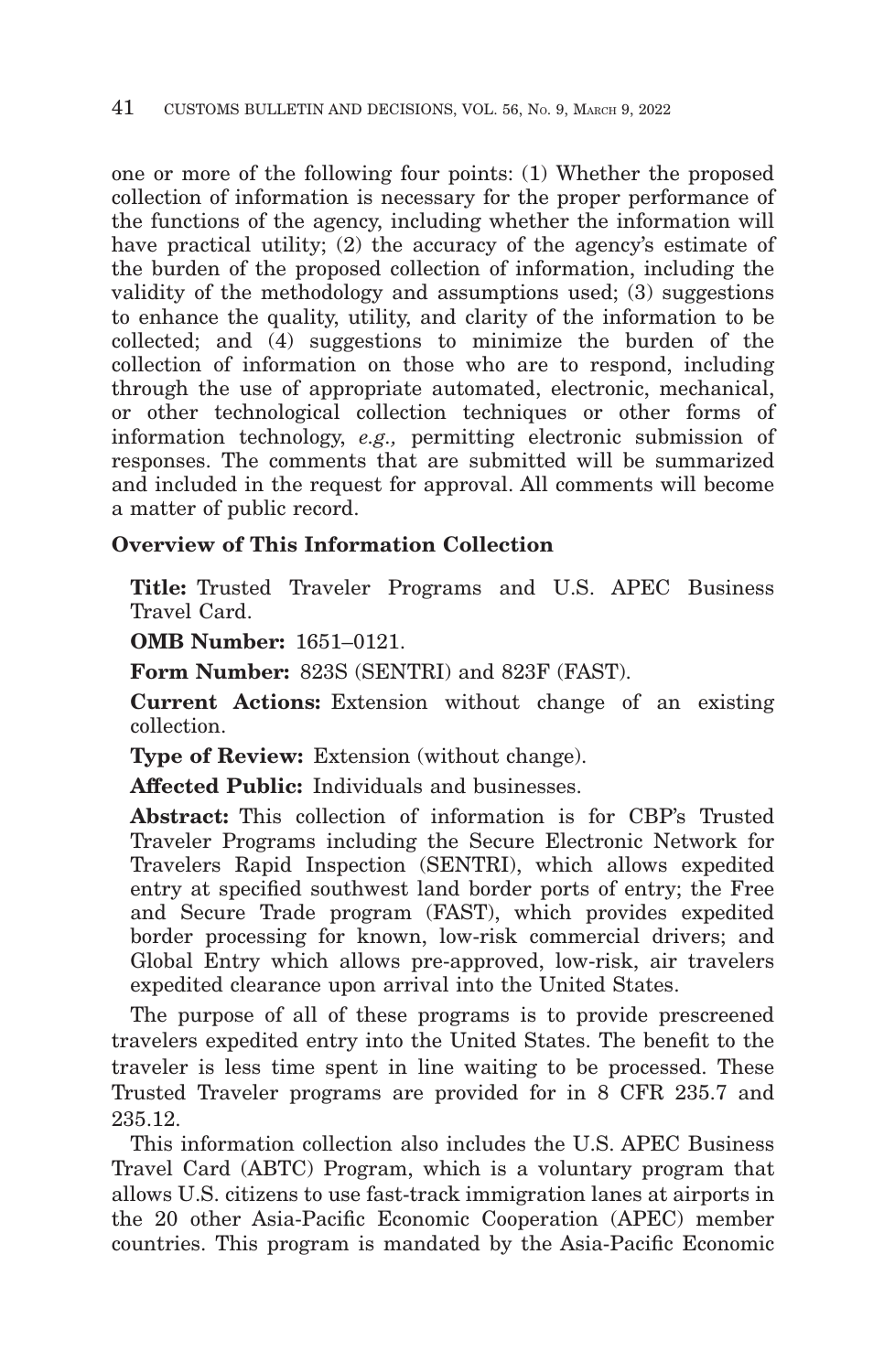Cooperation Business Travel Cards Act of 2011, Public Law 112–54 and provided for by 8 CFR 235.13.

These collections of information include the data collected on the applications and kiosks for these programs. Applicants may apply to participate in these programs by using the Trusted Traveler Program (TTP) at *https://ttp.cbp.dhs.gov/.* Or at Trusted Traveler Enrollment Centers.

After arriving at the Federal Inspection Services area of the airport, participants in Global Entry can undergo a self-serve inspection process using a Global Entry kiosk. During the self-service inspection, participants have their photograph and fingerprints taken, submit identifying information, and answer several questions about items they are bringing into the United States. When using the Global Entry kiosks, participants are required to declare all articles being brought into the United States pursuant to 19 CFR 148.11.

*Type of Information Collection: SENTRI (823S)*

**Estimated Number of Respondents:** 276,579.

**Estimated Number of Annual Responses per Respondent:** 1. **Estimated Number of Total Annual Responses:** 276,579. **Estimated Time per Response:** 40 minutes (0.67 hours). **Estimated Total Annual Burden Hours:** 185,308.

*Type of Information Collection: FAST (823F)*

**Estimated Number of Respondents:** 20,805.

**Estimated Number of Annual Responses per Respondent:** 1. **Estimated Number of Total Annual Responses:** 20,805. **Estimated Time per Response:** 40 minutes (0.67 hours).

**Estimated Total Annual Burden Hours:** 13,939.

*Type of Information Collection: Global Entry*

**Estimated Number of Respondents:** 1,392,862. **Estimated Number of Annual Responses per Respondent:** 1. **Estimated Number of Total Annual Responses:** 1,392,862. **Estimated Time per Response:** 40 minutes (0.67 hours). **Estimated Total Annual Burden Hours:** 933,217.

*Type of Information Collection: ABTC*

**Estimated Number of Respondents:** 9,858. **Estimated Number of Annual Responses per Respondent:** 1. **Estimated Number of Total Annual Responses:** 9,858.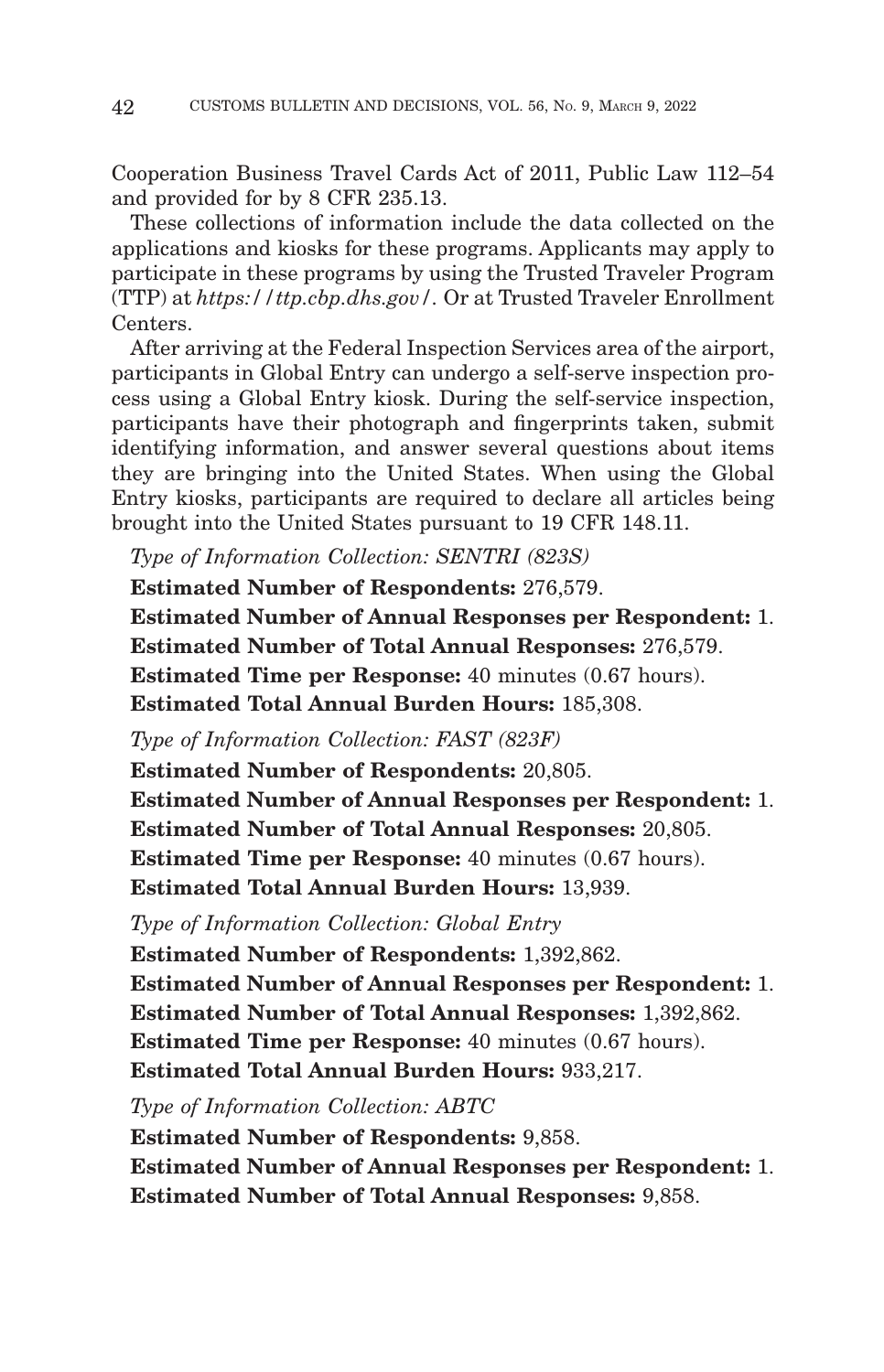**Estimated Time per Response:** 10 minutes (0.17 hours). **Estimated Total Annual Burden Hours:** 1,676.

*Type of Information Collection: Kiosks*

**Estimated Number of Respondents:** 3,161,438.

**Estimated Number of Annual Responses per Respondent:** 1. **Estimated Number of Total Annual Responses:** 3,161,438. **Estimated Time per Response:** 1 minute (0.016 hours). **Estimated Total Annual Burden Hours:** 50,583.

Dated: February 17, 2022.

SETH D. RENKEMA, *Branch Chief, Economic Impact Analysis Branch, U.S. Customs and Border Protection.* SETE<br>*Br*<br>*Economic Im*<br>*U.S. Customs*<br>Register, Februar<br>**EMISSION OF** 

[Published in the Federal Register, February 23, 2022 (85 FR 10227)]

# **PETITION FOR REMISSION OR MITIGATION OF FORFEITURES AND PENALTIES INCURRED (CBP FORM 4609)**

**AGENCY:** U.S. Customs and Border Protection (CBP), Department of Homeland Security.

**ACTION:** 30-Day notice and request for comments; extension of an existing collection of information.

**SUMMARY:** The Department of Homeland Security, U.S. Customs and Border Protection will be submitting the following information collection request to the Office of Management and Budget (OMB) for review and approval in accordance with the Paperwork Reduction Act of 1995 (PRA). The information collection is published in the **Federal Register** to obtain comments from the public and affected agencies.

**DATES:** Comments are encouraged and must be submitted (no later than March 25, 2022) to be assured of consideration.

**ADDRESSES:** Written comments and/or suggestions regarding the item(s) contained in this notice should be sent within 30 days of publication of this notice to *www.reginfo.gov/public/do/ PRAMain.* Find this particular information collection by selecting ''Currently under 30-day Review—Open for Public Comments'' or by using the search function.

**FOR FURTHER INFORMATION CONTACT:** Requests for additional PRA information should be directed to Seth Renkema, Chief, Economic Impact Analysis Branch, U.S. Customs and Border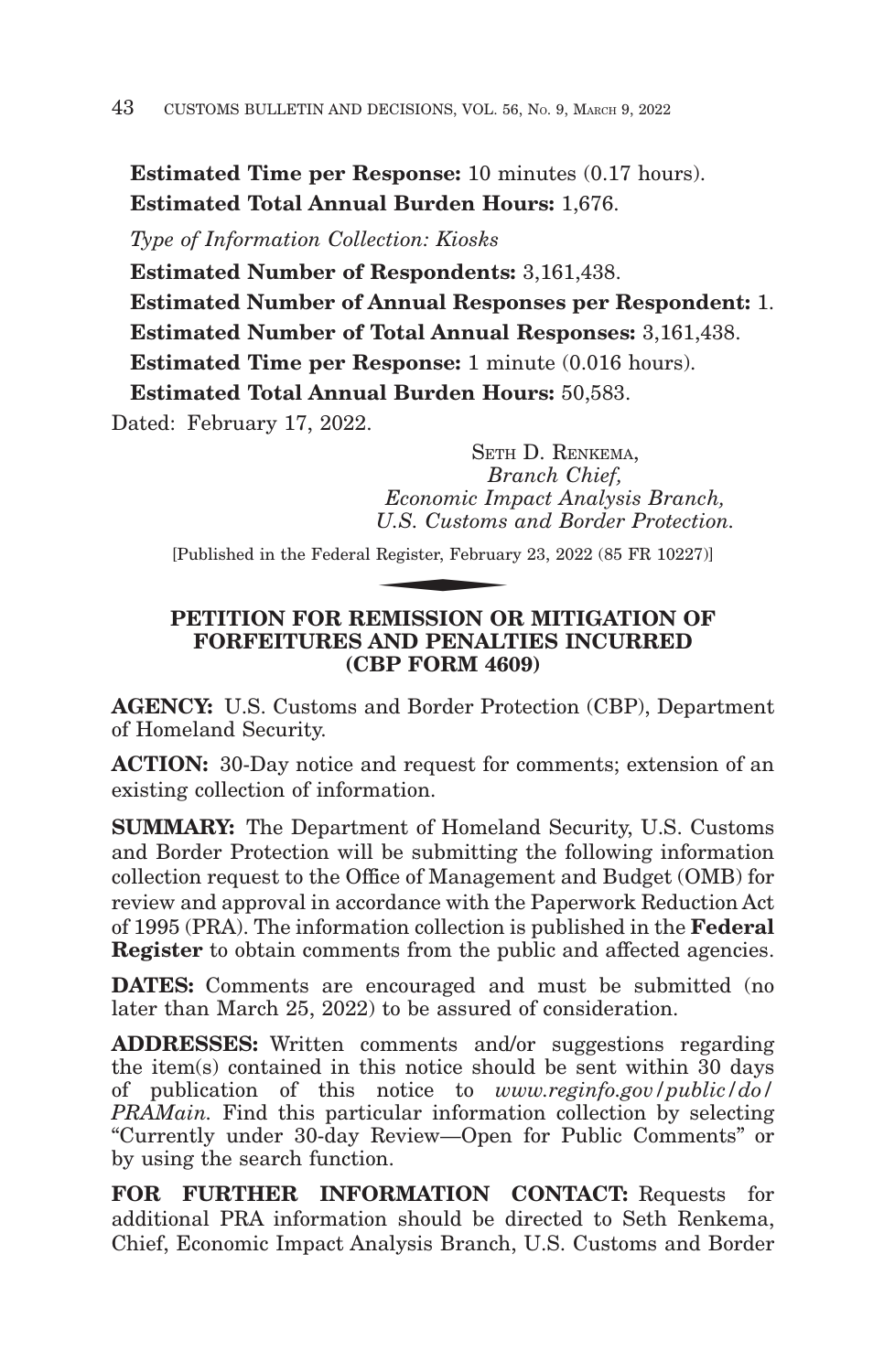Protection, Office of Trade, Regulations and Rulings, 90 K Street NE, 10th Floor, Washington, DC 20229–1177, telephone number 202–325–0056, or via email *CBP\_PRA@cbp.dhs.gov.* Please note that the contact information provided here is solely for questions regarding this notice. Individuals seeking information about other CBP programs should contact the CBP National Customer Service Center at 877–227–5511, (TTY) 1–800–877–8339, or CBP website at *https://www.cbp.gov/.*

**SUPPLEMENTARY INFORMATION:** CBP invites the general public and other Federal agencies to comment on the proposed and/or continuing information collections pursuant to the Paperwork Reduction Act of 1995 (44 U.S.C. 3501 *et seq.*). This proposed information collection was previously published in the **Federal Register** (Volume 86 FR Page 67963) on November 30, 2021, allowing for a 60-day comment period. This notice allows for an additional 30 days for public comments. This process is conducted in accordance with 5 CFR 1320.8. Written comments and suggestions from the public and affected agencies should address one or more of the following four points: (1) Whether the proposed collection of information is necessary for the proper performance of the functions of the agency, including whether the information will have practical utility; (2) the accuracy of the agency's estimate of the burden of the proposed collection of information, including the validity of the methodology and assumptions used; (3) suggestions to enhance the quality, utility, and clarity of the information to be collected; and (4) suggestions to minimize the burden of the collection of information on those who are to respond, including through the use of appropriate automated, electronic, mechanical, or other technological collection techniques or other forms of information technology, *e.g.,* permitting electronic submission of responses. The comments that are submitted will be summarized and included in the request for approval. All comments will become a matter of public record.

# **Overview of This Information Collection**

**Title:** Petition for Remission or Mitigation of Forfeitures and Penalties Incurred.

**OMB Number:** 1651–0100.

**Form Number:** CBP Form 4609.

**Current Actions:** Extension without change.

**Type of Review:** Extension (without change).

**Affected Public:** Individuals and Businesses.

**Abstract:** CBP Form 4609, *Petition for Remission of Forfeitures and Penalties Incurred,* is completed, and filed with the CBP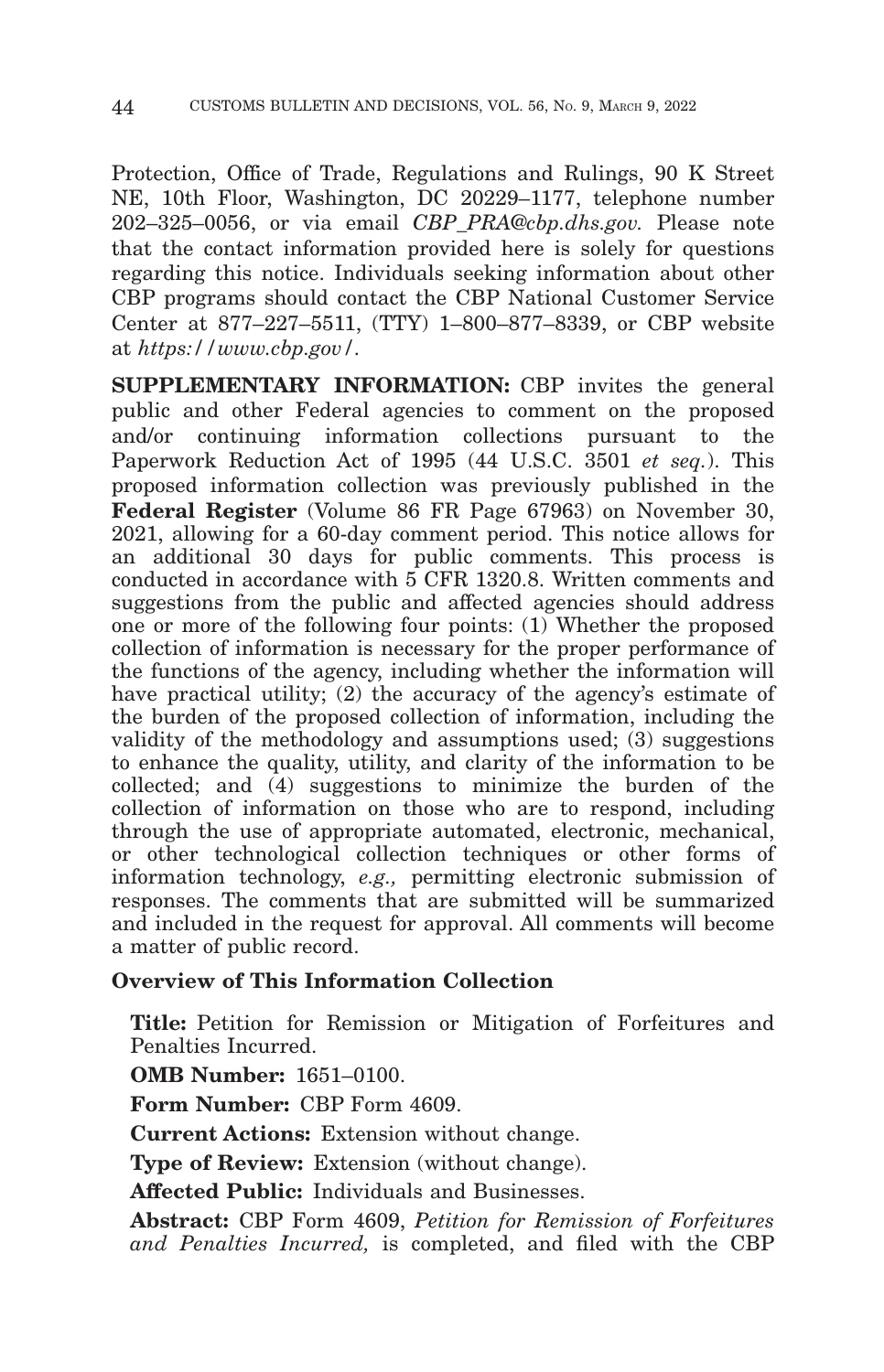FP&F Officer designated in the notice of claim by individuals who have been found to be in violation of one or more provisions of the Tariff Act of 1930, or other laws administered by CBP. Persons who violate the Tariff Act of 1930, or other laws administered by CBP, are entitled to file a petition seeking remission or mitigation of a fine, penalty, or forfeiture incurred under these laws. This petition is submitted on CBP Form 4609. The information provided on this form is used by CBP personnel as a basis for granting relief from forfeiture or penalty. CBP Form 4609 is authorized by 19 U.S.C. 1618 and provided for by 19 CFR 171.1. It is accessible at *https://www.cbp.gov/ newsroom/publications/forms?title=4609*.

This collection of information applies to members of the public who may not be familiar with import procedures and CBP regulations. It may also be used by the importing and trade community who are familiar with import procedures and with the CBP regulations.

*Type of Information Collection:* CBP Form 4609.

**Estimated Number of Respondents:** 1,610.

**Estimated Number of Annual Responses per Respondent:** 1. **Estimated Number of Total Annual Responses:** 1,610.

**Estimated Time per Response:** 14 minutes.

**Estimated Total Annual Burden Hours:** 376.

Dated: February 17, 2022.

SETH D. RENKEMA, *Branch Chief, Economic Impact Analysis Branch, U.S. Customs and Border Protection.*

[Published in the Federal Register, February 23, 2022 (85 FR 10222)]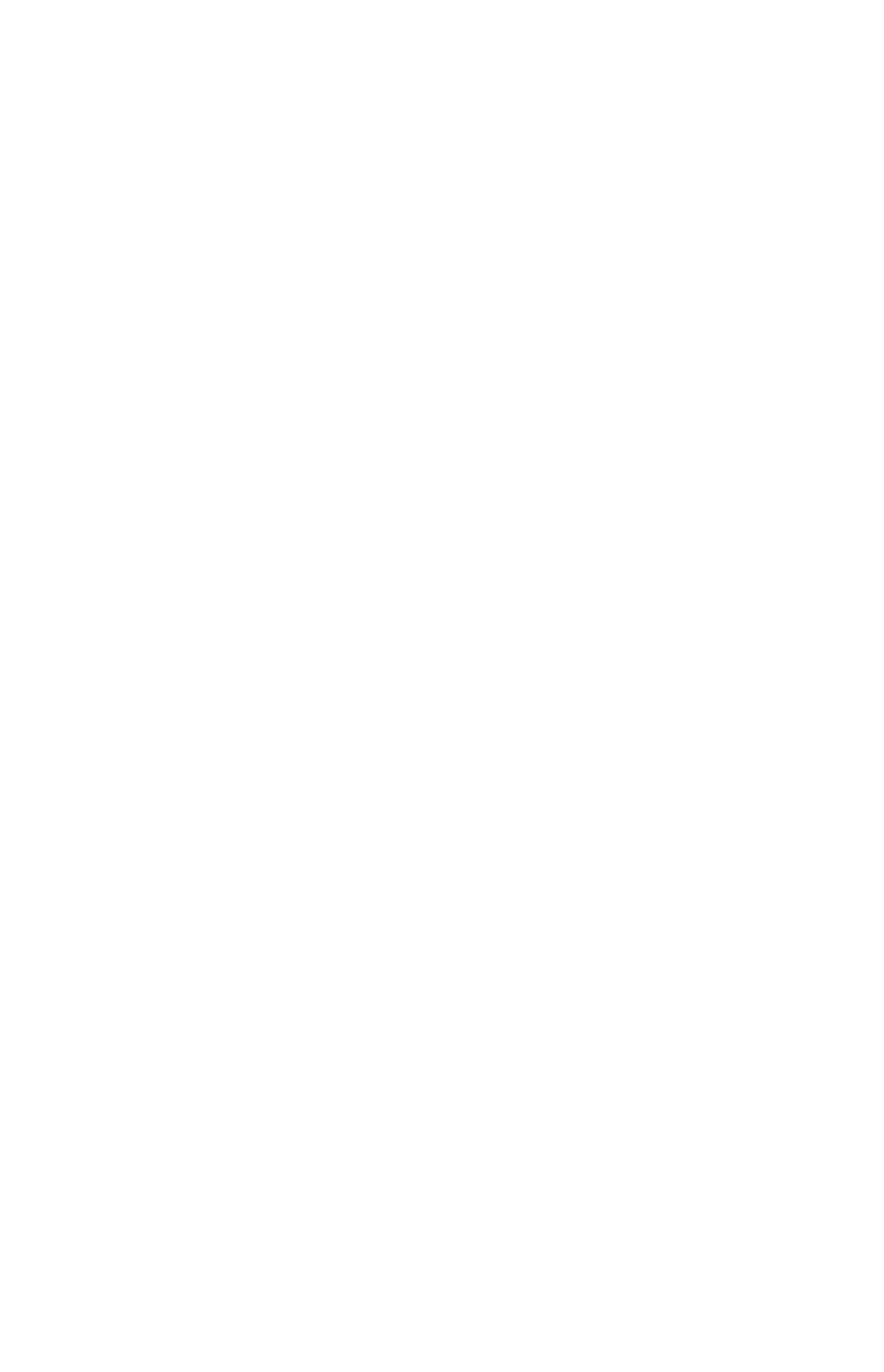# U.S. Court of International Trade f Interna

Slip Op. 22–14

TAIZHOU UNITED IMP. & EXP. CO. LTD., Plaintiff, and GUANGZHOU JANGHO CURTAIN WALL SYSTEM ENGINEERING CO., LTD., JANGHO GROUP CO., LTD., BEIJING JIANGHEYUAN HOLDING CO., LTD., BEIJING JANGHO CURTAIN WALL SYSTEM ENGINEERING CO., LTD., JANGHO CURTAIN WALL HONG KONG LTD., SHANGHAI JANGHO CURTAIN WALL SYSTEM ENGINEERING CO., LTD., Consolidated Plaintiffs, v. UNITED STATES, Defendant, and ALUMINUM EXTRUSIONS FAIR TRADE COMMITTEE, Defendant-Intervenor.

> Before: Leo M. Gordon, Judge Consol. Court No. 16–00009

[*Remand Results* sustained.]

Dated: February 18, 2022

*Douglas J. Heffner* and *Richard P. Ferrin*, Drinker Biddle & Reath LLP of Washington, D.C., for Plaintiff Taizhou United Imp. & Exp. Co. Ltd.

*J. Kevin Horgan*, *Alexandra H. Salzman*, *Gregory S. Menegaz*, and *John J. Kenkel*, deKieffer & Horgan, PLLC of Washington, D.C., for Consolidated Plaintiffs Guangzhou Jangho Curtain Wall System Engineering Co., Ltd., Jangho Group Co., Ltd., Beijing Jiangheyuan Holding Co., Ltd., Beijing Jangho Curtain Wall System Engineering Co., Ltd., Jangho Curtain Wall Hong Kong Ltd. and Shanghai Jangho Curtain Wall System Engineering Co., Ltd.

*Douglas G. Edelschick*, Senior Trial Counsel, Commercial Litigation Branch, Civil Division, U.S. Department of Justice of Washington, D.C., for Defendant United States. With him on the brief were *Brian M. Boynton*, Acting Assistant Attorney General, *Jeanne E. Davidson*, Director, and *Reginald T. Blades Jr*., Assistant Director. Of counsel on the brief was *Kirrin Hough*, Attorney, U.S. Department of Commerce, Office of the Chief Counsel for Trade Enforcement and Compliance of Washington, D.C.

*Alan H. Price*, *Robert E. DeFrancesco, III*, and *Elizabeth S. Lee*, Wiley Rein LLP of Washington, D.C., for Defendant-Intervenors Aluminum Extrusions Fair Trade Committee.

#### **OPINION**

#### **Gordon, Judge:**

This action involves the final results of the 2013 administrative review conducted by the U.S. Department of Commerce ("Commerce") of the countervailing duty ("CVD") order on aluminum extrusions from the People's Republic of China. *See Aluminum Extrusions From the People's Republic of China*, 80 Fed. Reg. 77,325 (Dep't of Commerce Dec. 14, 2015) ("*Final Results*"), and the accompanying Issues and Decision Memorandum, C-570–968 (Dep't of Commerce Dec. 7, 2015), available at https://enforcement.trade.gov/frn/summary/prc/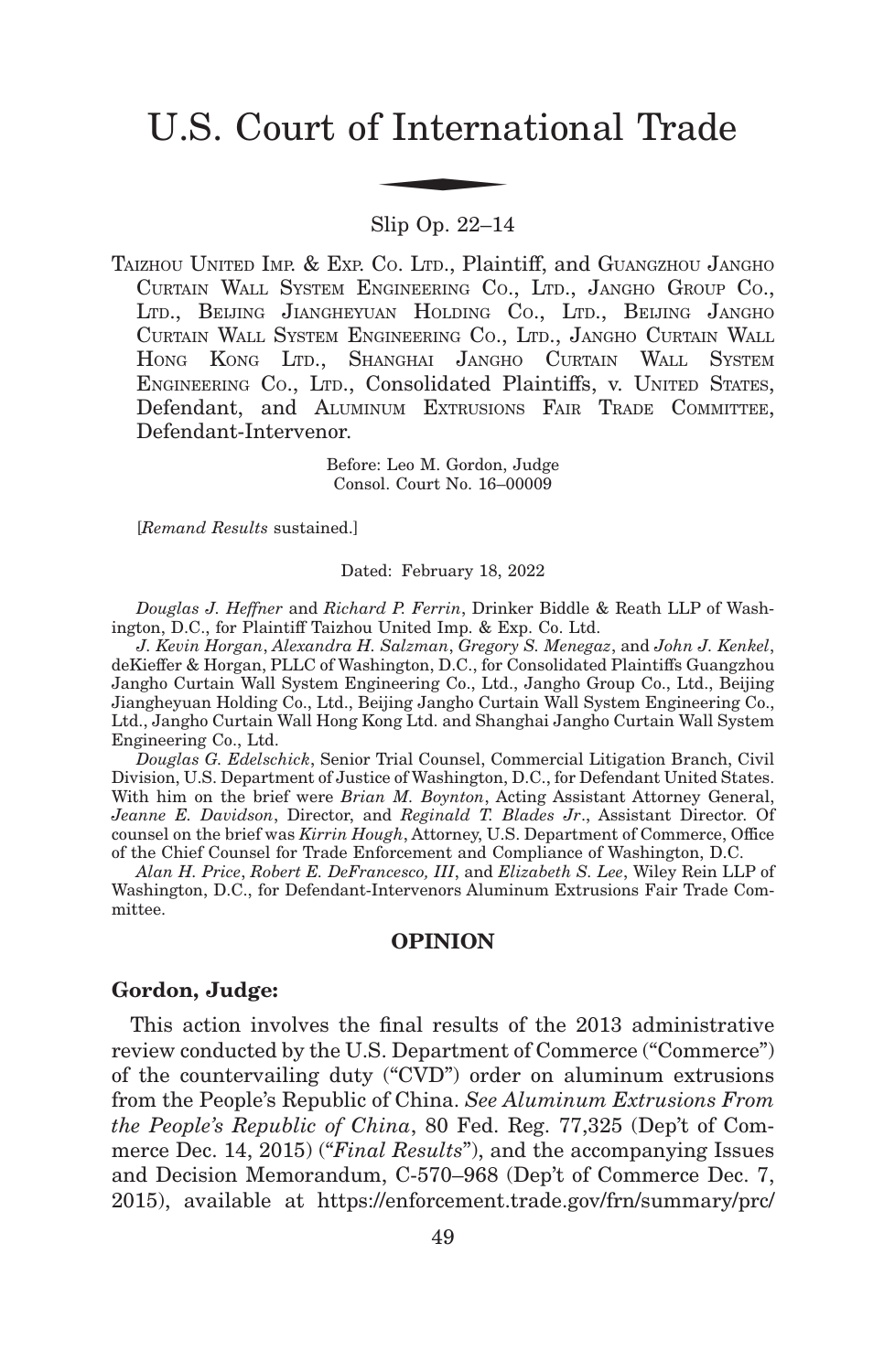2015–31425–1.pdf ("*Decision Memorandum*"); *see also Aluminum Extrusions from the People's Republic of China*, 76 Fed. Reg. 30,653 (Dep't of Commerce May 26, 2011) ("*CVD Order*"). Plaintiff Taizhou United Imp. & Exp. Co. Ltd., along with Consolidated Plaintiffs Guangzhou Jangho Curtain Wall System Engineering Co., Ltd., Jangho Group Co., Ltd., Beijing Jiangheyuan Holding Co., Ltd., Beijing Jangho Curtain Wall System Engineering Co., Ltd., Jangho Curtain Wall Hong Kong Ltd. and Shanghai Jangho Curtain Wall System Engineering Co., Ltd. (collectively "Jangho"), challenged various aspects of Commerce's determinations in the *Final Results*.

The court presumes familiarity with the history of this action. *See Taizhou United Imp. & Exp. Co. v. United States*, 44 CIT \_\_\_, 475 F. Supp. 3d 1305 (2020) ("*Taizhou I*"); *see also Remand Results* at 2–5 (explaining history of case); *Shenyang Yuanda Aluminum Eng'g Co. v. United States*, 41 CIT \_\_\_, 279 F. Supp. 3d 1209 (2017), *aff'd*, 918 F.3d 1355 (Fed. Cir. 2019) (affirming Commerce's determination that curtain wall units imported under contract for an entire curtain wall are subject to the *CVD Order*); *Shenyang Yuanda Aluminum Industry Eng'g Co. v. United States*, 38 CIT \_\_\_, 961 F. Supp. 2d 1291 (2014), *aff'd*, 776 F.3d 1351, 1358 (Fed. Cir. 2015) (affirming Commerce's determination that parts of curtain wall units are subject to the *CVD Order*); *Antidumping Duty and Countervailing Duty Orders on Aluminum Extrusions from the People's Republic of China* (Dep't of Commerce Mar. 27, 2014) (final scope ruling on curtain wall units produced and imported as part of contract to supply curtain wall), *available at* https://enforcement.trade.gov/download/prc-ae/scope/38 curtain-wall-units-7apr14.pdf. In *Taizhou I*, the court sustained the *Final Results* as to almost all of the issues raised by Plaintiffs; however, the court remanded Commerce's determinations to countervail subsidized purchases of glass and aluminum extrusions for further explanation and reconsideration. *Id.*

Before the court are Commerce's Final Results of Redetermination Pursuant to Court Remand, ECF No. 103 ("*Remand Results*"), filed pursuant to *Taizhou I*. On remand, Commerce "continue[d] to find that the provision of glass and aluminum extrusions for less than adequate remuneration ("LTAR") are countervailable." *See Remand Results* at 2. Plaintiffs now challenge just Commerce's determination to continue to countervail subsidized glass purchases for LTAR. *See* Consolidated Plaintiffs' Comments on Remand Redetermination, ECF No. 109 ("Jangho Comments"); Plaintiff's Comments in Opp'n to Remand Results, ECF No. 110 (incorporating Jangho's Comments by reference); *see also* Defendant's Corrected Response to Comments on Remand Redetermination, ECF No. 117 ("Def.'s Resp."); Defendant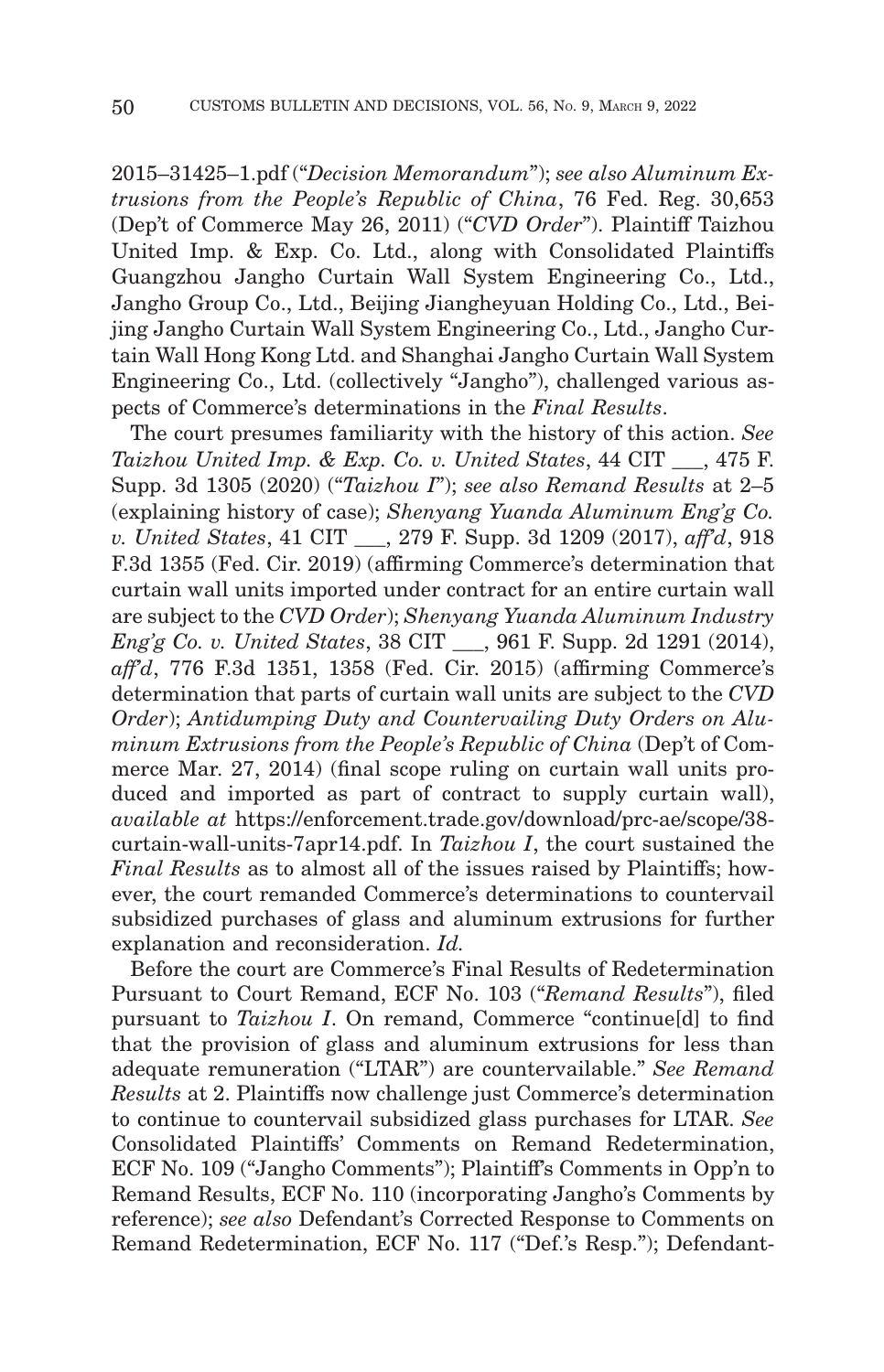Intervenor's Response Comments on Remand Redetermination, ECF No. 114. The court has jurisdiction pursuant to Section  $516A(a)(2)(B)(iii)$  of the Tariff Act of 1930, as amended, 19 U.S.C. §  $1516a(a)(2)(B)(iii)^1$ , and 28 U.S.C. § 1581(c) (2018). For the reasons set forth below, the court sustains the *Remand Results*.

# **I. Standard of Review**

The court sustains Commerce's "determinations, findings, or conclusions" unless they are "unsupported by substantial evidence on the record, or otherwise not in accordance with law." 19 U.S.C. §  $1516a(b)(1)(B)(i)$ . More specifically, when reviewing agency determinations, findings, or conclusions for substantial evidence, the court assesses whether the agency action is reasonable given the record as a whole. *Nippon Steel Corp. v. United States*, 458 F.3d 1345, 1350–51 (Fed. Cir. 2006). Substantial evidence has been described as "such relevant evidence as a reasonable mind might accept as adequate to support a conclusion." *DuPont Teijin Films USA v. United States*, 407 F.3d 1211, 1215 (Fed. Cir. 2005) (quoting *Consol. Edison Co. v. NLRB*, 305 U.S. 197, 229 (1938)). Substantial evidence has also been described as "something less than the weight of the evidence, and the possibility of drawing two inconsistent conclusions from the evidence does not prevent an administrative agency's finding from being supported by substantial evidence." *Consolo v. Fed. Mar. Comm'n*, 383 U.S. 607, 620 (1966). Fundamentally, though, "substantial evidence" is best understood as a word formula connoting reasonableness review. 3 Charles H. Koch, Jr. *Administrative Law and Practice* § 9.24[1] (3d ed. 2021). Therefore, when addressing a substantial evidence issue raised by a party, the court analyzes whether the challenged agency action "was reasonable given the circumstances presented by the whole record." 8A *West's Fed. Forms*, National Courts § 3.6 (5th ed. 2021).

#### **II. Discussion**

A subsidy is countervailable if: (1) a government or public authority has provided a financial contribution; (2) a benefit is thereby conferred upon the recipient of the financial contribution; and (3) the subsidy is specific to a foreign enterprise or foreign industry, or a group of such enterprises or industries. 19 U.S.C. § 1677(5). "A benefit shall normally be treated as conferred" to the recipient where goods or services are provided to the foreign manufacturer or producer of

<sup>1</sup> Further citations to the Tariff Act of 1930, as amended, are to the relevant provisions of Title 19 of the U.S. Code, 2018 edition.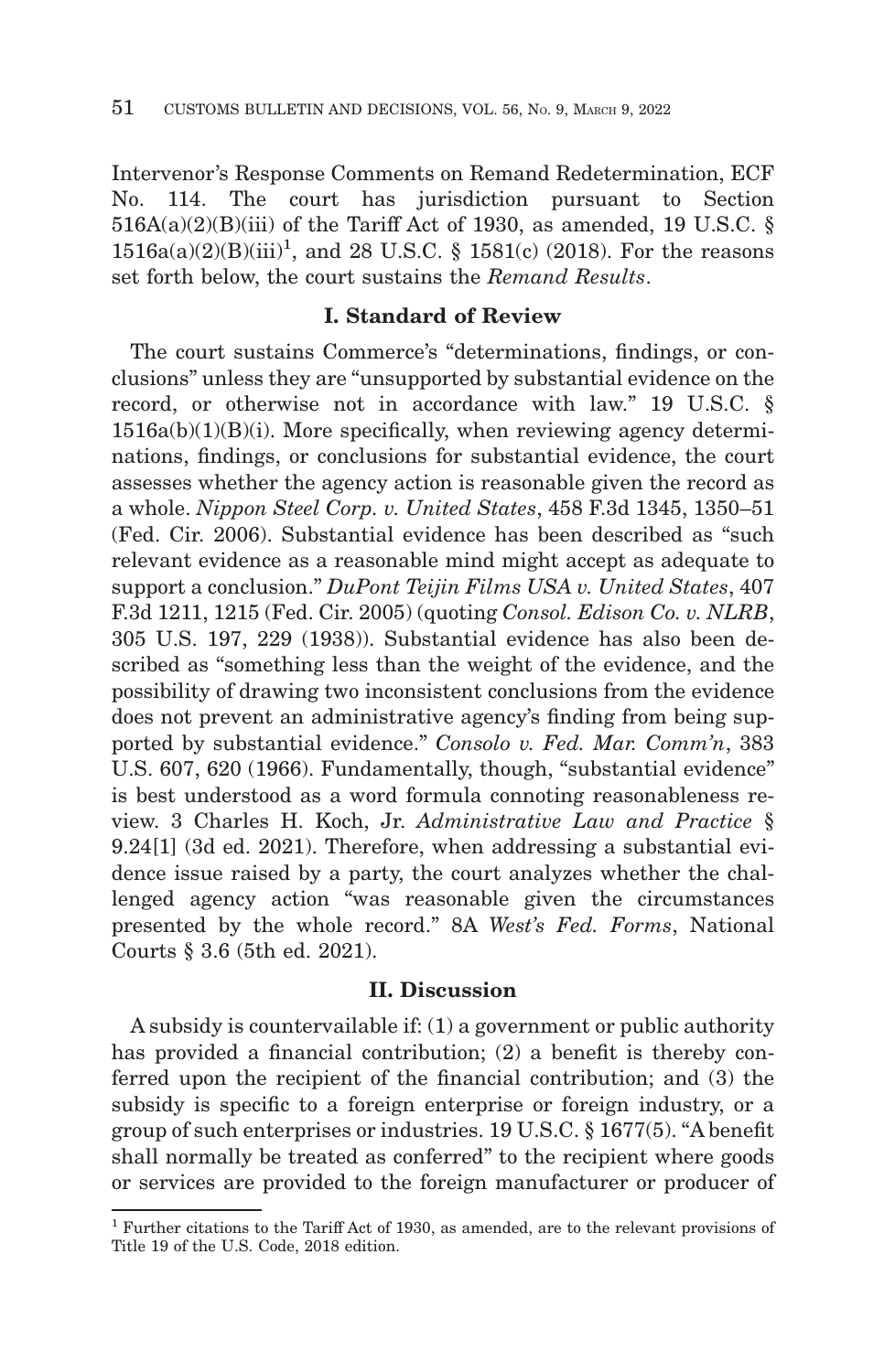the subject merchandise for LTAR. *See* 19 U.S.C. § 1677(5)(E)(iv); *see also* 19 C.F.R. § 351.511(a)(1). Commerce "normally will consider a benefit to be conferred where a firm pays less for its inputs (*e.g.*, money, a good, or a service) than it otherwise would pay in the absence of the government program or receives more revenues than it otherwise would earn." *See* 19 C.F.R. § 351.503(b)(1).

#### **A. Glass Inputs**

#### **1. Proceedings Below**

In the underlying administrative review, Commerce found that "glass is an input used in the manufacture of subject merchandise," and "accordingly, benefits arising from the provision of glass for LTAR are [countervailable as those benefits are] not tied to non-subject merchandise." *See Decision Memorandum* at 97–98. Commerce disagreed with Plaintiffs that Commerce's decision to countervail glass violated language in the *CVD Order* that excluded "non-aluminum extrusion components of subassemblies." *Id.* Rather, Commerce found that Plaintiffs' reliance on the exclusionary language was misplaced:

Regardless of the Jangho Companies' and the GOC's arguments with respect to that language of the scope, this does not affect our ability to countervail glass for LTAR. As discussed, curtain wall units are subject merchandise and the inputs at issue are used in the production of subject merchandise. Thus, there is no basis to make a finding that the subsidy benefits for glass are tied to non-subject merchandise. In light of the foregoing, we find it is thus appropriate for the Department to continue to countervail the glass for LTAR program.

# *Id.*

In reviewing Commerce's treatment of glass, the court stated that it could not understand how Commerce could reconcile its conclusion that "a curtain wall unit is subject merchandise, inclusive of aluminum extrusions, glass, and all other components" with the plain language of the *CVD Order*. *See Taizhou I*, 44 CIT at  $\phantom{0}$ , 475 F. Supp. 3d at 1310–11. Commerce's unclear references to its "tying" practice and how it applied its tying analysis in the underlying administrative review led the court to remand this issue. The court held that "the scope of the order covers aluminum extrusions, not glass, and the *CVD Order* expressly excludes the nonaluminum extrusion components of subassemblies like curtain wall units." *See Taizhou I*, 44 CIT at \_\_\_, 475 F. Supp. 3d at 1311. The court thus concluded that "[i]t is therefore arbitrary to conclude the glass is subject merchandise," and directed that "Commerce must abide by the clear scope language." *Id.*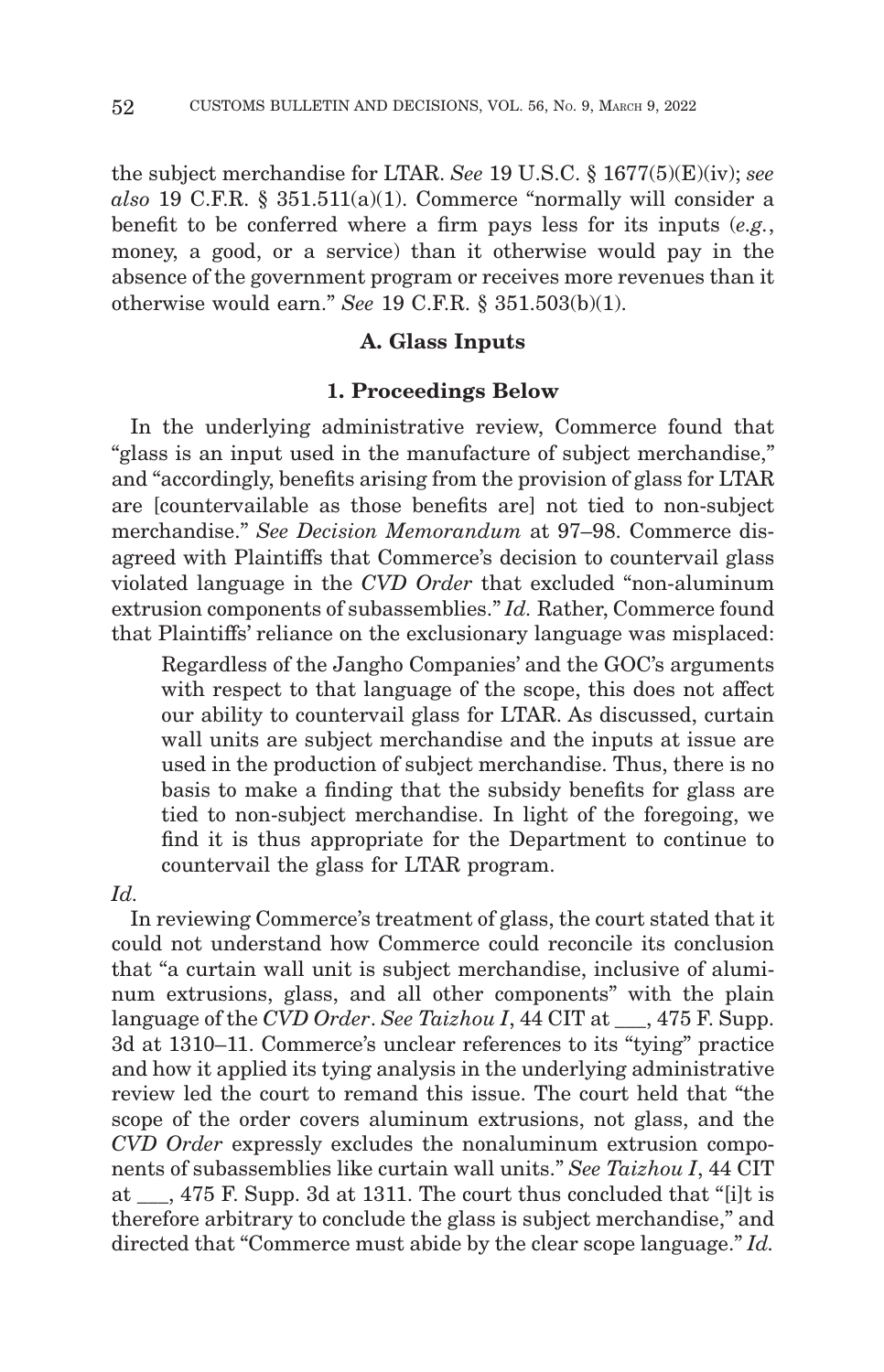On remand, Plaintiffs again focused on the plain language of the *CVD Order* excluding non-aluminum extrusion inputs, like glass, from the scope of the order, regardless of whether the input is subsidized. Plaintiffs maintained that subsidized purchases of glass should be excluded from Commerce's benefits analysis and the resulting calculus of the net subsidy rate. Commerce disagreed, stating that its benefits analysis, and thus the net subsidy rate, is to reflect any benefit received on any input obtained for LTAR regardless of what the respondent company does with the subsidy, unless such company demonstrates that the subsidy is not tied to the subject merchandise. *See Remand Results* at 7–11. Commerce further explained that the exclusionary language in the *CVD Order* is given effect when U.S. Customs and Border Protection ("CBP") assesses respondents' duty liability "solely on the value of the aluminum extrusion components included in the curtain wall unit, exclusive of the value of the glass and any other non-aluminum extrusion[] components, when the respective values and necessary information are reported to CBP." *Id.* at 12.

Commerce recognized that the articulation of its rationale in the *Decision Memorandum* may have been "somewhat confusing." *Id.* at 7 (quoting, with emphasis, *Decision Memorandum* statement that "benefits arising from the provision of glass for LTAR are not tied to *non*-subject merchandise"). Commerce clarified that its "benefit analysis examines whether *the respondent company* has been provided a subsidy that confers a benefit to the company, not whether the benefit can be shown to flow directly to its production of subject merchandise." *Id.* at 8. Commerce noted that it is authorized to find a countervailable subsidy from the government provision of any good for LTAR that results in a benefit to the recipient company. *Id.* at 8–9 (quoting, with emphasis, the Preamble to *Countervailing Duties; Final Rule*, 63 Fed. Reg. 65,348 (Dep't of Commerce Nov. 25, 1998) ("[W]hen we talk about input costs in the context of the definition of benefit, we are not referring to cost of production in a strict accounting sense. *Nor are we referring exclusively to inputs into subject merchandise*. Instead, we intend the term 'input' *to extend broadly to any input* into a firm that produces subject merchandise.")). Commerce explained that it has relied on this guidance in prior matters where it has found "that inputs obtained for LTAR could be countervailed, even when the inputs were not used in the production of the subject merchandise." *See Remand Results* at 9 (noting that governing statutes and regulations do not contain limiting language and "do not require that the goods provided for LTAR be used, exclusively or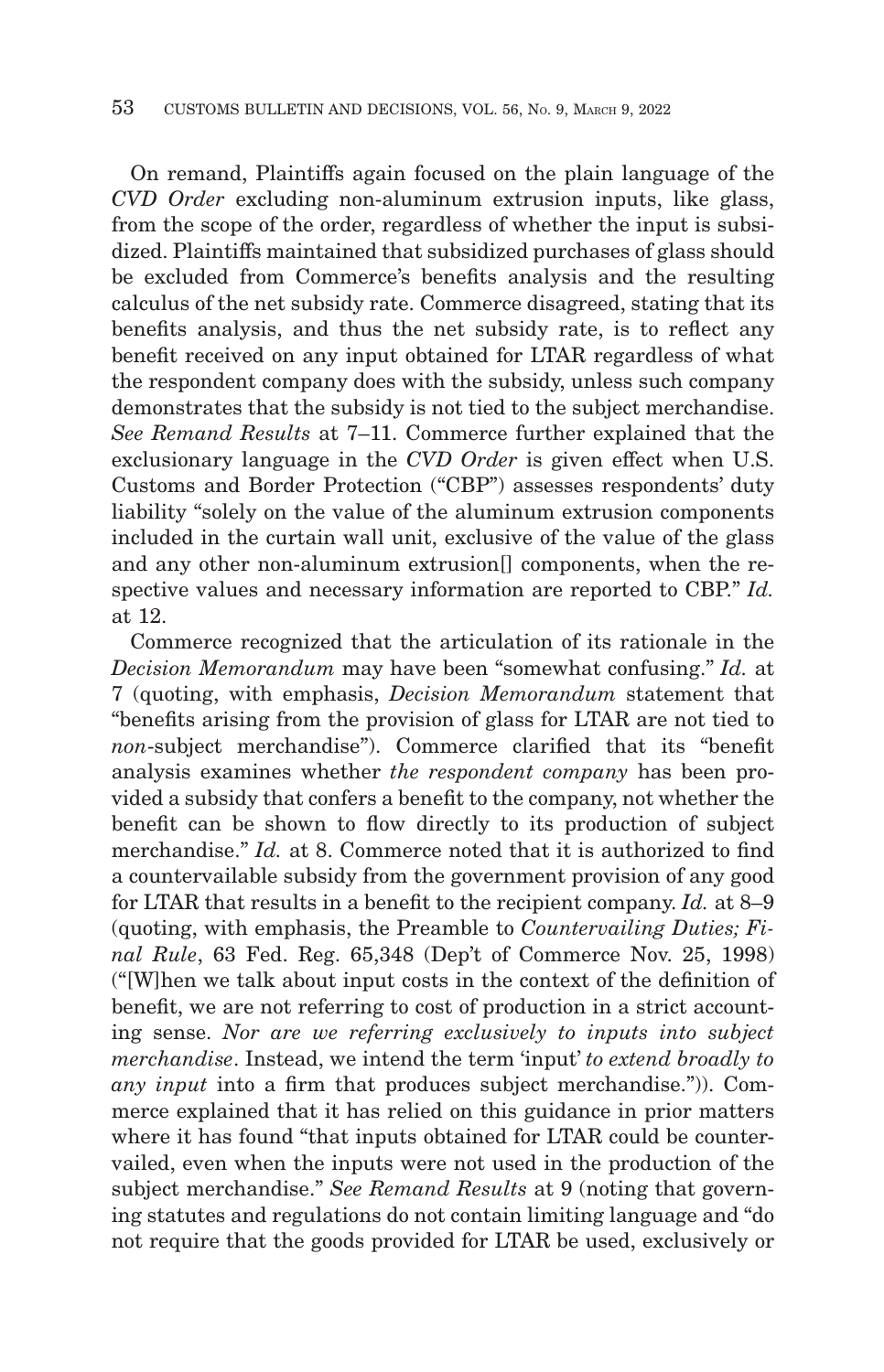otherwise, in the production of subject merchandise; they merely refer to those goods that are provided for LTAR to the producer of the subject merchandise").

Commerce went on to note that its explanation in the *Decision Memorandum* reflected its analysis of whether to apply the exception to not countervail subsidies demonstrably tied to the production or sale of particular non-subject merchandise. *Id.* at 10. It appears that Commerce initially focused on the fact that glass is an input used in the manufacture of subject merchandise and is therefore countervailable because the benefits derived from the purchase of glass for LTAR are intertwined with the subject merchandise. *See Decision Memorandum* at 97–98; *see also* Def.'s Resp. in Opp'n to Pl.'s Mot. for J. on the Agency R. at 23, ECF No. 88 ("Commerce also determined that each curtain wall unit contains glass, and, therefore, glass is an input used in the manufacture of subject merchandise. *Thus, the benefits arising from the provision of glass for less than adequate remuneration are tied to subject merchandise and, thus, are countervailable benefits* under 19 U.S.C. § 1677(5)(E)(iv)." (emphasis added)); *cf. Remand Results* at 7 ("The Court's concern over our decision to countervail glass for LTAR appears to be based on its understanding that we determined that 'the benefits derived from the purchase of glass for LTAR are tied to subject merchandise.' *We made no such determination*. Rather, our decision to countervail the provision of glass for LTAR is in accordance with law and with our practice, which recognizes that the provision of goods for LTAR is not a subsidy that is tied to the production of particular merchandise and, as such, *we find that it is neither tied to the production of subject merchandise nor to the production of non-subject merchandise*. Further, the manner in which our determination of the respondents' respective net subsidy rates is applied, *i.e.*, when duties are assessed, gives effect to the scope of the *Orders*." (emphasis added)).

In the remand, Commerce re-examined and reaffirmed its decision to countervail the provision of glass for LTAR, explaining that the "provision of goods for LTAR is not a subsidy that is tied to the production of particular merchandise" and that the provision of glass for LTAR to respondents "is neither tied to the production of subject merchandise nor to the production of non-subject merchandise." *See Remand Results* at 7. Commerce further noted that its authority to countervail subsidies under 19 U.S.C. § 1677(5)(E)(iv) and 19 C.F.R. § 351.511(a)(1) is not limited to goods that are used in the production of subject merchandise or are themselves subject merchandise. *See id.* at 8 (explaining that relevant statutory and regulatory provisions enable Commerce to countervail "goods and services" provided for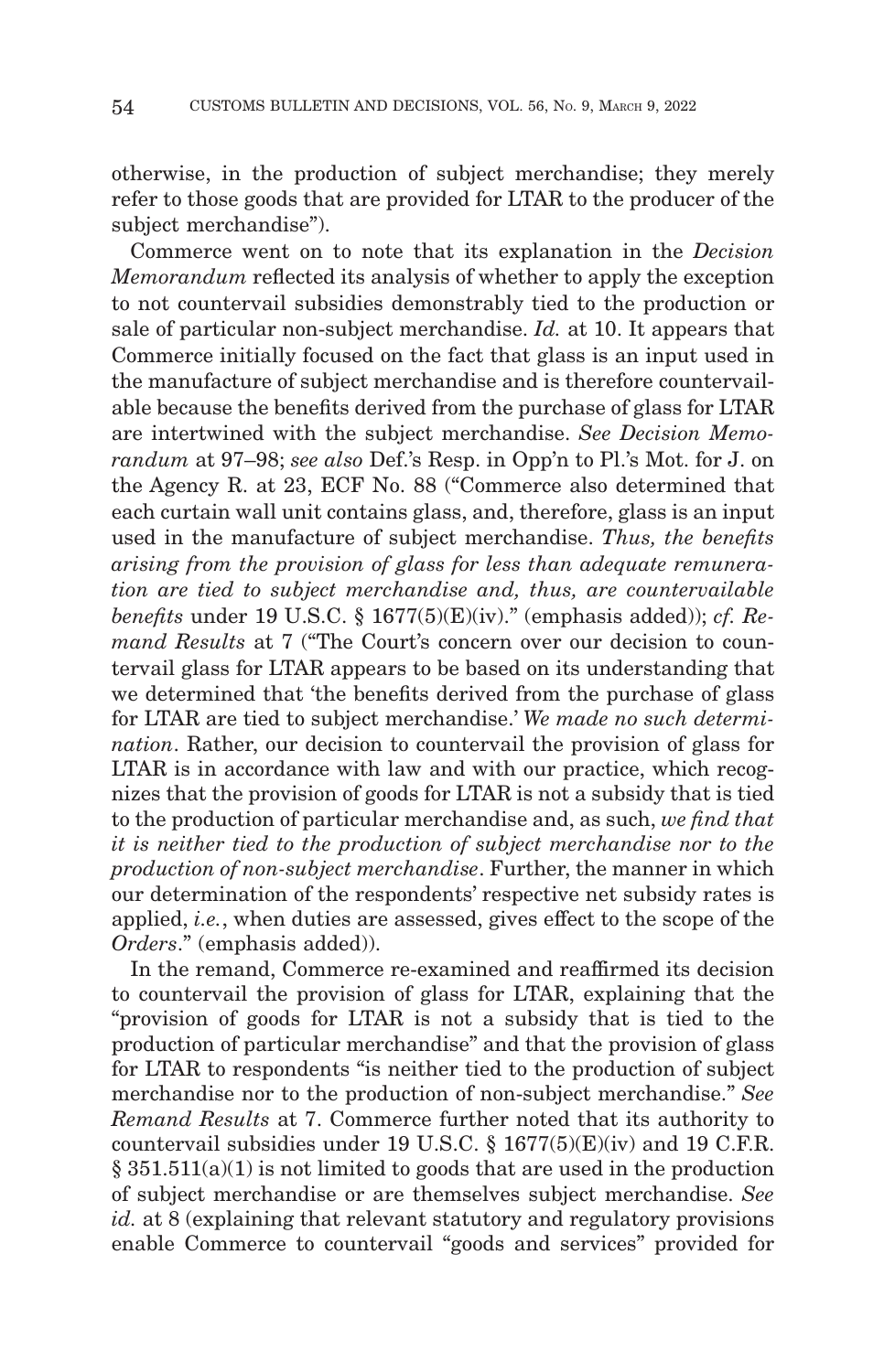LTAR, and that "[t]he use of the general term 'good' without any modifier indicates that Commerce may consider a broad scope of goods, and not just inputs into the production of subject merchandise or inputs that are themselves subject merchandise").

Commerce explained that it generally countervails all or most goods provided at LTAR, unless a respondent can show that the good was "tied" to non-subject merchandise, meaning that the subsidized good was purchased with an intent for its dedicated use in the production of non-subject merchandise. *See Remand Results* at 10–11 ("Under its longstanding 'tying' methodology, Commerce may find that a subsidy is tied to a particular product, or other subset of the company's operations, where there is clear and robust information showing the subsidy was in fact tied at the point of bestowal; otherwise, the subsidy is "untied" and benefits the company's overall operations."); *id.* at 18 ("Absent substantive evidence of 'tying,' Commerce's practice has been to treat the subsidy as 'untied' and attribute the subsidy to the company's overall production pursuant to subsection 351.525(b)(3)."). Here, Commerce found that the record did not establish that the subsidized glass purchases were "tied" to nonsubject merchandise, and consequently included the glass purchased for LTAR in its subsidy analysis. *See id.* at 11, 21 ("In the instant review, the record contained no evidence, at the time of the bestowal of the glass, *i.e.*, a point prior to or concurrent with the provision of the glass, that established an intentional restriction of the subsidy to non-subject merchandise.").

#### **2. Analysis**

Plaintiffs argue that Commerce based its determination on a finding that glass was an input for subject merchandise and not whether the benefit was tied to non-subject merchandise. *See* Jangho Comments at 6 ("The Department did not base its determination on a finding that the benefits were not tied to non-subject merchandise, *i.e.*, glass. The Department based its determination on a finding that glass was an input for subject merchandise."). Plaintiffs further maintain that the record demonstrates that the subsidized glass was "tied to non-subject merchandise." *Id.* at 7. Plaintiffs therefore conclude that "the facts of this case and Court's [decision in *Taizhou I*] require the Department to treat glass subsidies as tied to non-subject merchandise." *See id.* at 9. The court does not agree.

Plaintiffs' initial argument consists largely of conclusory statements. *See id.* at 7 ("There is also no reasonable basis in the record for concluding that the subsidies bestowed by the provision of glass at LTAR are not tied to non-subject merchandise. The Department now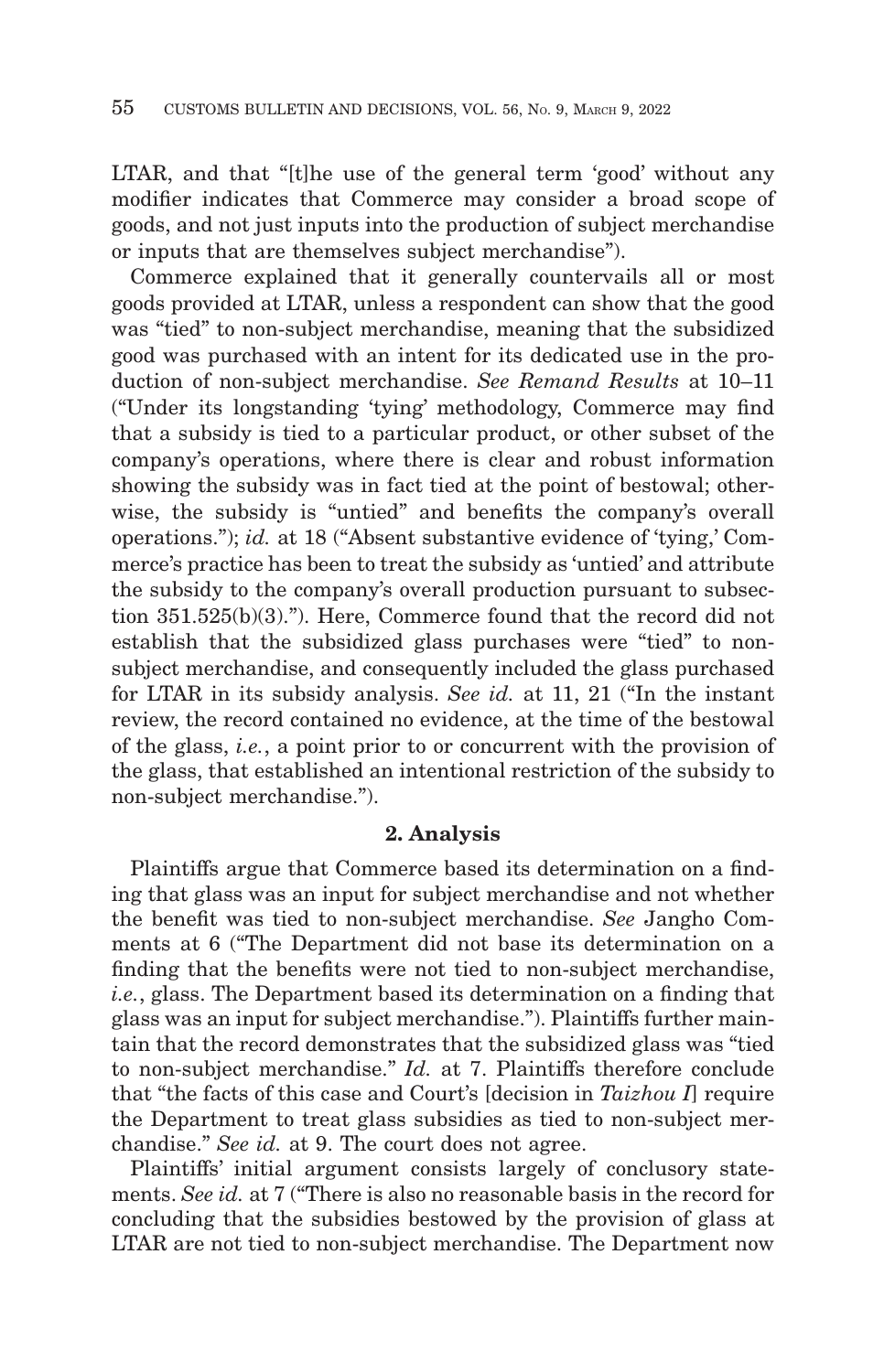apparently agrees that glass is not an input for aluminum extrusions. Thus, LTAR glass purchases are not tied to the production of aluminum extrusions."). The consequence is that Plaintiffs have failed to engage with Commerce's clarification of its analysis and further explanation set forth in the *Remand Results*. Commerce explained that the relevant regulatory and statutory provisions—19 U.S.C. §§ 1677(5) & (5A), as well as 19 C.F.R. §§ 351.503 & 351.511—allow Commerce to countervail goods provided to respondents at LTAR, and that these provisions "do not require that the goods provided for LTAR be used, exclusively or otherwise, in the production of subject merchandise." *Remand Results* at 9. Commerce noted that limiting its authority to countervail subsidies to only direct inputs of subject merchandise, as urged by Plaintiffs, "would create a loophole that would undermine the intent of the countervailing duty law by preventing Commerce from addressing the injury resulting from the provision of subsidies by foreign governments via goods that benefit the general operation of a producer." *Id.* at 10. Commerce further explained that it has consistently countervailed the provision for LTAR of goods, concluding that "inputs obtained for LTAR could be countervailed, even when the inputs were not used in the production of the subject merchandise." *Id.* at 9 (citing *Circular Welded Austenitic Stainless Pressure Pipe from the People's Republic of China*, 74 Fed. Reg. 4,936 (Dep't of Commerce Jan. 28, 2009) (final affirm. CVD determ.), and accompanying Issues and Decision Memorandum at 18).

Additionally, Plaintiffs' argument that there is no reasonable basis in the record to conclude that the subsidized glass purchases are *not* tied to non-subject merchandise flips the burden of proof. It is Plaintiffs' obligation to put information on the record that would provide a basis for Commerce to reach Plaintiffs' desired conclusion, namely that the subsidized glass purchases were dedicated to use in the production of "non-subject merchandise" leading Commerce to exclude those subsidies from its benefits analysis. *See Tianjin Wanhua Co. v. United States*, 40 CIT \_\_\_, \_\_\_, 179 F. Supp. 3d 1062, 1071 (2016) (noting that plaintiff must demonstrate that its preferred evidentiary finding is "the one and only reasonable" outcome on the administrative record, "not simply that [its preferred finding] may have constituted another possible reasonable choice").

As noted above, Plaintiffs point to nothing in the record demonstrating that their subsidized glass purchases were tied to nonsubject merchandise. Plaintiffs do not identify any non-subject merchandise to which the glass may have been "tied." *See* Jangho Comments at 5 (arguing that benefit of "LTAR glass purchases" was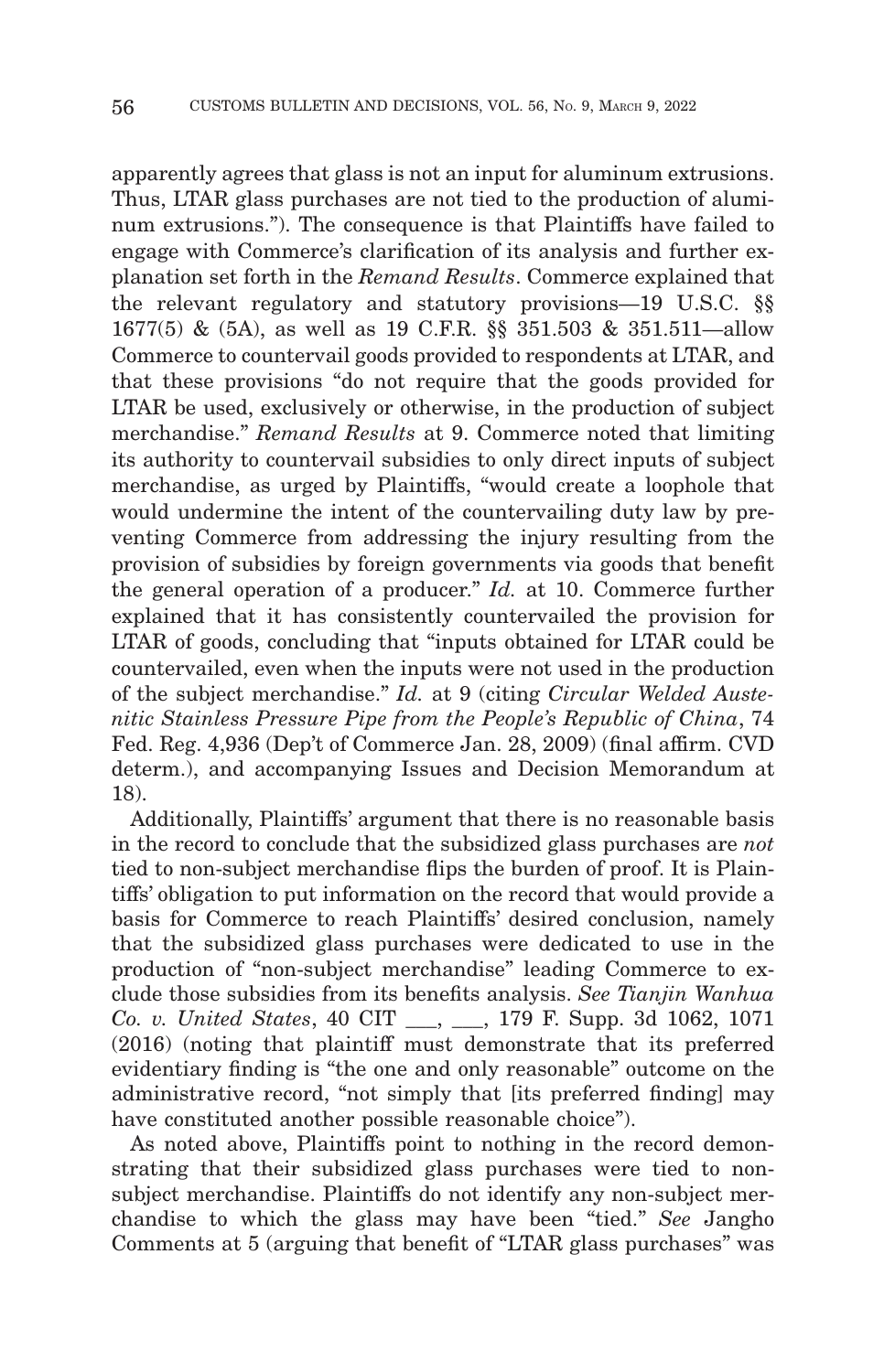"tied to non-subject merchandise, *i.e.*, glass"). Commerce found that Jangho's purchases of glass for LTAR were not designated for a certain subset of its production (*i.e.*, non-subject merchandise) when it purchased the glass. *See Remand Results* at 22 ("Jangho also argues that its subsidies based on purchases of glass for LTAR were directly tied to sales of glass by Jangho. However, as Jangho states, it sold curtain wall units, which are subject to the *CVD Order* on aluminum extrusions, and which included glass as a component; Jangho did not sell glass itself. Even so, we find no merit in Jangho's attempt to claim its glass for LTAR subsidies were tied to particular sales. Commerce makes determinations regarding the tying of subsidies based on record evidence showing the express intent for the use of the subsidy in a specified subset of a company's *production*, and the record of this proceeding includes no evidence establishing that Jangho's purchases of glass for LTAR were designated for a certain subset of its production when it purchased the glass."). After assessing the record as a whole, Commerce determined that Plaintiffs failed to establish tying of the subsidy to non-subject merchandise, and therefore reaffirmed its determination to countervail respondents' purchases of glass for LTAR. *See Remand Results* at 11. Given this, the court concludes that Commerce's analysis and determination are reasonable.

Next, the court turns to Plaintiffs' contention that the *Remand Results* do not comply with *Taizhou I*, which directed Commerce to "give effect to the Order's language excluding 'non-aluminum extrusion components of subassemblies' from the scope of the order." *See* Jangho Comments at 3; *see also id.* at 9 (arguing that "the facts of this case and Court's original judgment require the Department to treat glass subsidies as tied to non-subject merchandise"). Plaintiffs' arguments ignore the fact that the standard for the court's review is whether Commerce's decision-making is reasonable given the circumstances provided by the record as a whole, not whether the agency "complied with the court's order." *See* 19 U.S.C. § 1516a(b)(1)(B)(i). Commerce's initial explanation concluded that "a curtain wall unit is subject merchandise, inclusive of aluminum extrusions, glass, and all other components." *See Decision Memorandum* at 100. Based on that, Commerce determined that glass is a subsidized input included in a curtain wall unit that is subject merchandise under the *CVD Order*. Id. at 98. As stated previously, the court could not understand how Commerce's limited analysis and explanation in the *Decision Memorandum*, and as defended in Defendant's Response in Opposition to Plaintiff's Motion for Judgment on the Agency Record, ECF No. 88, did not contravene the plain language of the *CVD Order*. *See supra* at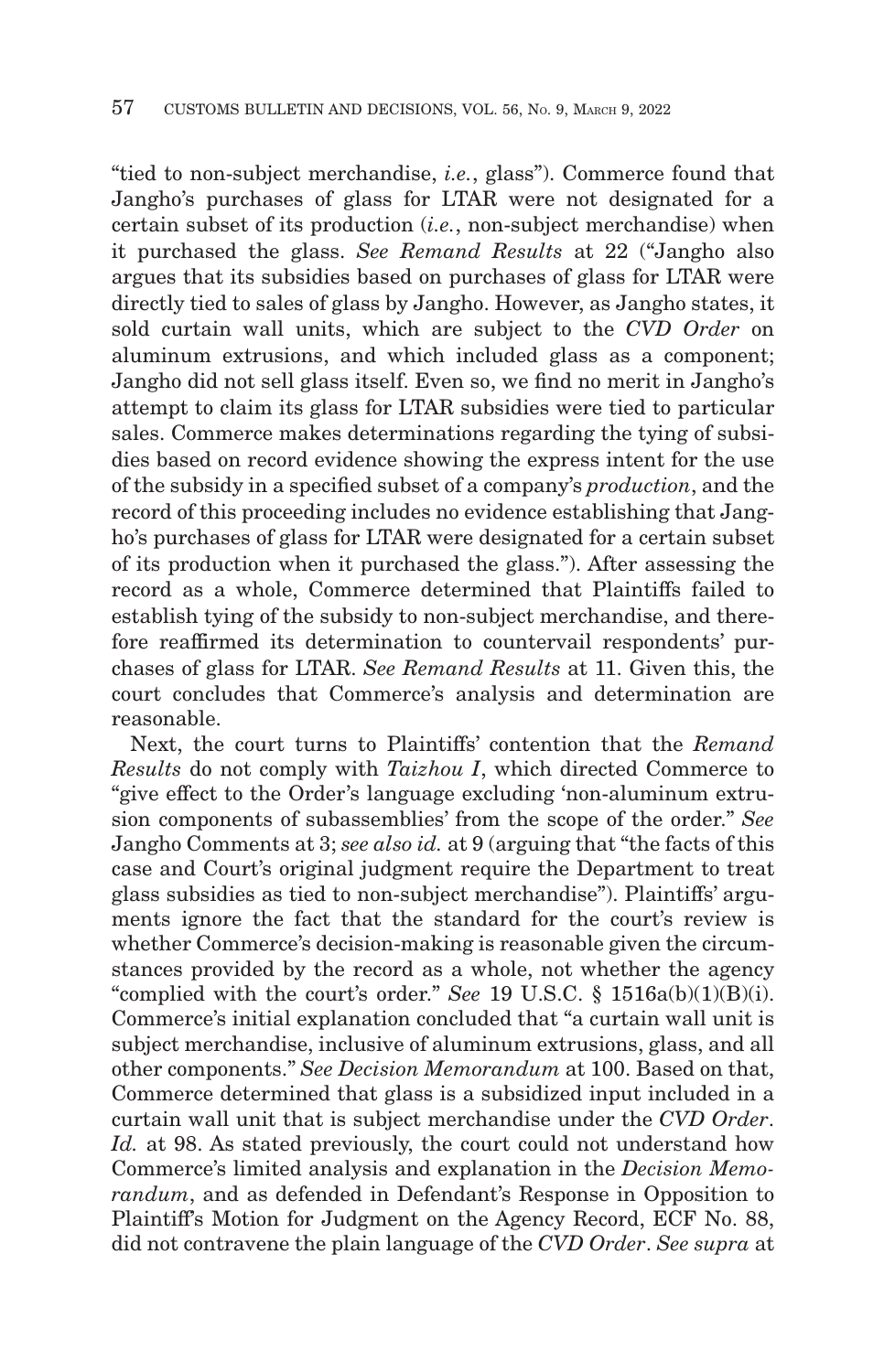pp. 6–9; *Taizhou I*, 44 CIT at \_\_\_, 475 F. Supp. 3d at 1311. Accordingly, the court directed Commerce to "give effect to the *CVD Order*'s language excluding non-aluminum extrusion components of subassemblies from the scope of the order." *Id.*

Although the court "remand[ed] this issue for Commerce to correct its analysis of the non-aluminum extrusion components of the curtain wall units," *see id.*, Plaintiffs' challenge to the *Remand Results* focuses solely on a narrow reading of the language in the court's remand order rather than the substance of the *Remand Results*. Plaintiffs contend that Commerce's "remand results clearly do not comply" with the court's remand order and the further explanation "does not give effect to clear scope of language of the *CVD Order*." *See* Jangho Comments at 3. On remand, however, Commerce provided a more thorough explanation as to how and why its decision to countervail subsidized glass was in accordance with the statutory scheme and did not violate the language of the *CVD Order*. *See Remand Results* at 7–12 ("even though Commerce's subsidy analysis includes benefits received through the provision of glass for LTAR, the calculation by U.S. Customs and Border Protection (CBP) of the respondents' duty liability is based solely on the entered value of the aluminum extrusions subject to the *Orders*. Therefore, the liability is calculated based solely on the value of the aluminum extrusion components included in the curtain wall unit, exclusive of the value of the glass and any other non-aluminum extrusion[] components, when the respective values and necessary information are reported to CBP.").

Alternatively, Plaintiffs argue that even if the court reaches the merits of Commerce's remand redetermination, the court should reject the agency or counsel's attempt to substitute a *post hoc* rationalization of its determination for its actual determination. *See* Jangho Comments at 4. "The courts may not accept counsel's *post hoc* rationalizations for agency action ... it is well-established that an agency's action must be upheld, if at all, on the basis articulated by the agency itself." *See SEC v. Chenery*, 332 U.S. 194, 196 (1947). There is a difference between a *post hoc* rationalization and clarification of the reasoning underlying Commerce's decision-making. Here, Commerce, not its U.S. Department of Justice counsel, clarified and further explained on remand the rationale underlying its original (and continued) determination without resorting to novel arguments or legal interpretations. Therefore, the court does not agree that the *Remand Results* reflect an impermissible *post hoc* rationalization of Commerce's initial determinations.

Plaintiffs also contend that the subsidy for glass is "obviously tied to non-subject merchandise" but offer no support for this "obvious" con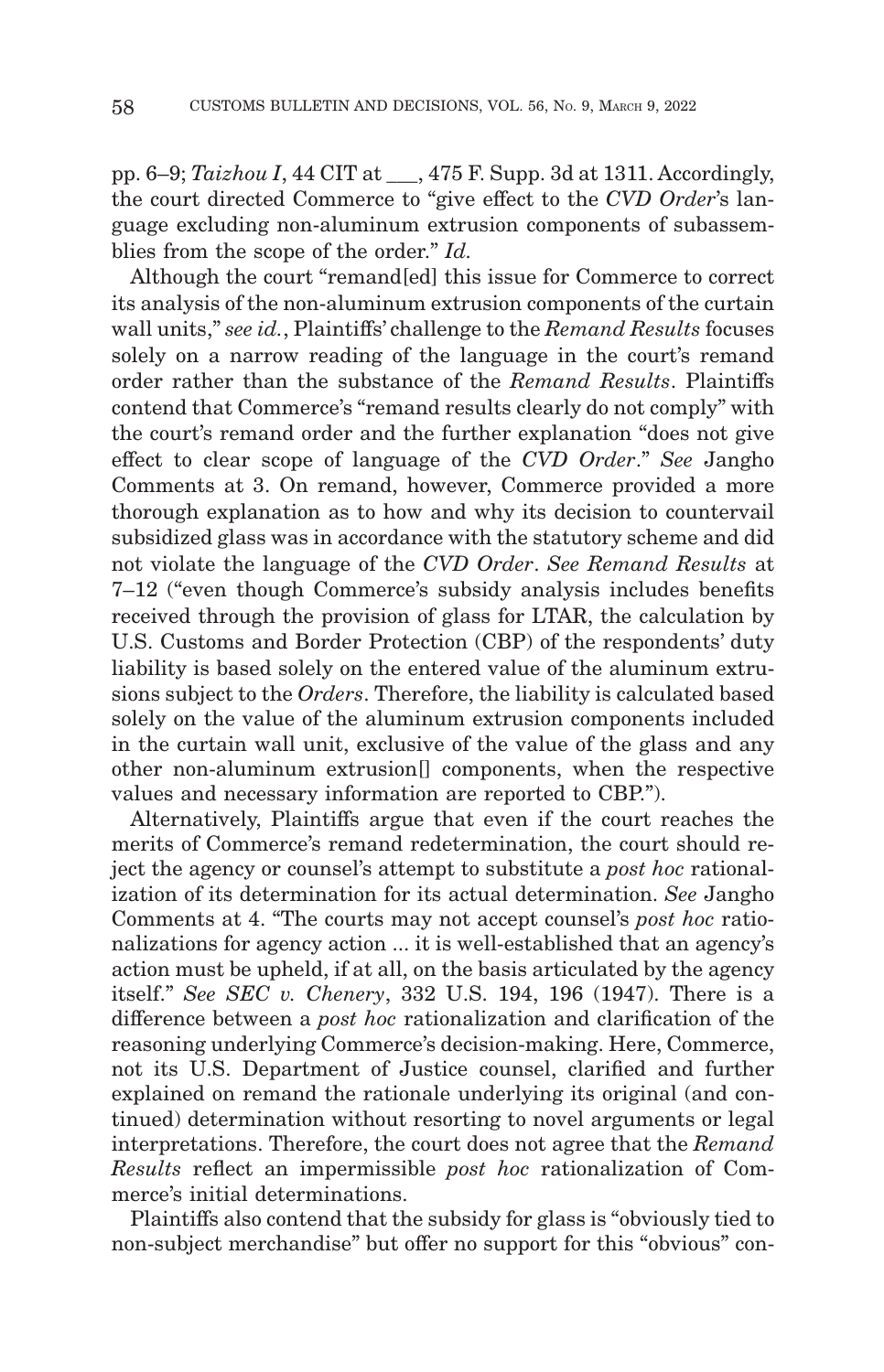tention. *See* Jangho Comments at 7. Plaintiffs' comments suggest that Commerce should examine the use and effect of a subsidy to determine whether the subsidy is tied to subject merchandise. *See id.* at 8 (noting that "the record shows that the purpose of the subsidies was to promote the Chinese glass industry" and contending that "[a]ny benefit to glass purchasers was incidental to the purpose of the subsidies."). Commerce refused to conduct such an examination, explaining that "Commerce has a well-established practice of not considering the use and effect of subsidies." *Remand Results* at 9, 11 (citing *Certain Steel Nails from the Sultanate of Oman*, 80 Fed. Reg. 28,958 (Dep't of Commerce May 20, 2015) (final negative CVD determ.), and accompanying Issues & Decision Memorandum at 15). Plaintiffs offer nothing to demonstrate that Commerce's practice is unreasonable. *See generally* Jangho Comments.

Commerce likewise rejected Jangho's argument that "the provision of glass for LTAR subsidies are, 'by their very nature,' tied to glass at the point of bestowal." *Remand Results* at 21. As Commerce explained, "to the extent Jangho is arguing that the subsidy is tied to non-subject merchandise based simply on the input for which the subsidy is provided (*i.e.*, glass), Jangho misunderstands Commerce's regulations and practice regarding the tying of subsidies. Commerce makes determinations regarding the tying of subsidies based on record evidence showing the express intent for the use of the subsidy in a specified subset of a company's production, not based on what Jangho refers to as the 'very nature' of the subsidy." *See id.* at 21 (internal citations omitted). Commerce found that "there is no information on the record, such as an executed contract or an agreement with express language, establishing that Jangho's purchases of glass for LTAR were designated for a certain subset of its production when it purchased the glass." *Id.* Accordingly, the court sustains as reasonable both Commerce's finding that the glass subsidies at issue were not "tied" to non-subject merchandise, as well as Commerce's determination to continue to account for glass subsidies in the net subsidy rate.

#### **B. Aluminum Extrusions Inputs**

Plaintiffs' initially challenged Commerce's determination to countervail subsidies to aluminum extrusion inputs to the subject merchandise. This issue was also remanded to Commerce. *See Taizhou I*, 44 CIT at \_\_\_, 475 F. Supp. 3d at 1311. On remand, Commerce continued to find that the provision of aluminum extrusions inputs for LTAR constituted countervailable subsidies to the production of subject merchandise. *See Remand Results* at 12–15, 24. Plaintiffs did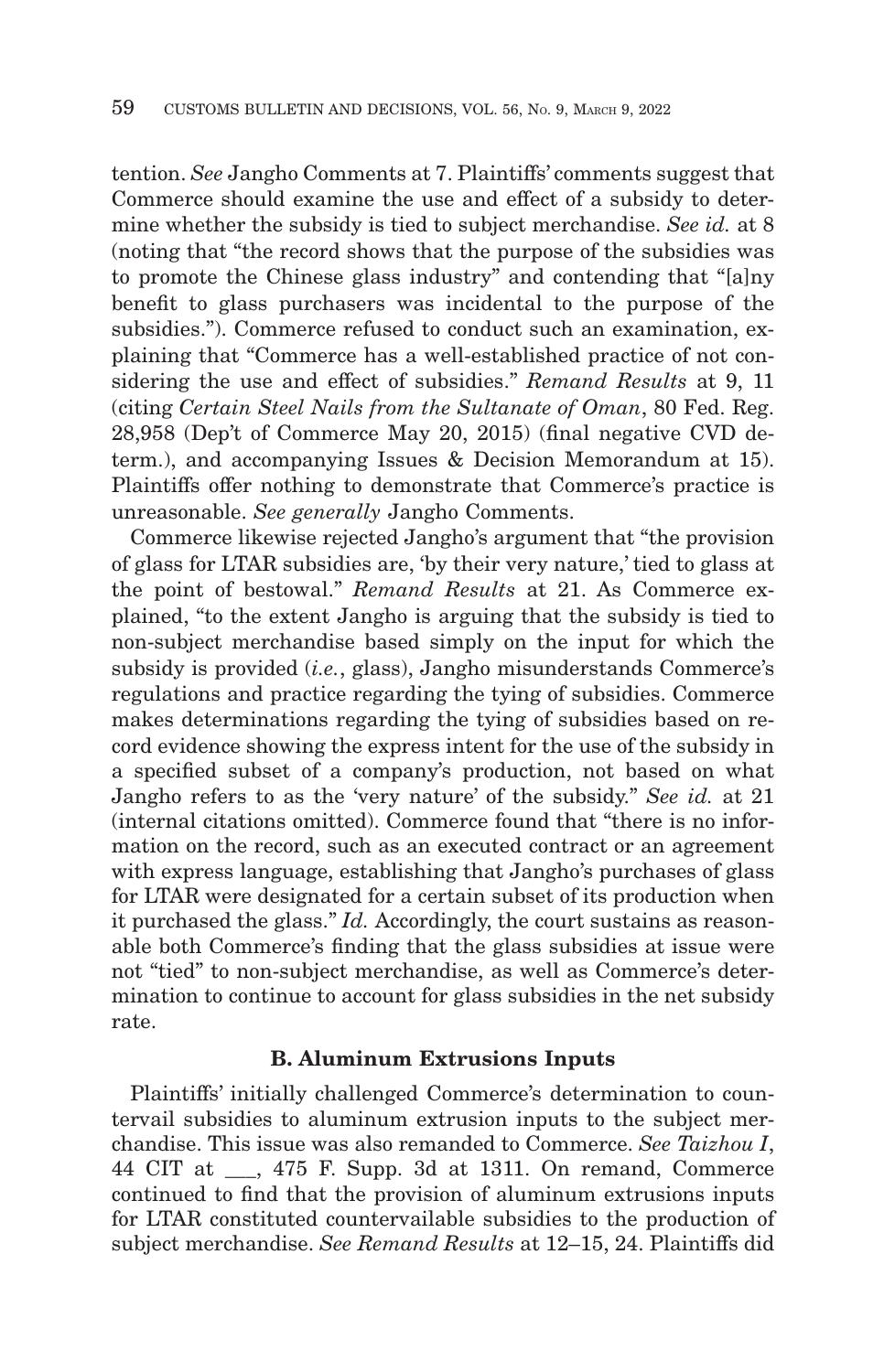not submit comments on the *Remand Results* with respect to this issue. Since Plaintiffs no longer challenge this issue, the court sustains Commerce's finding.

## **III. Conclusion**

Given the circumstances presented, including the long history of the application of the aluminum extrusion orders to curtain walls and curtain wall units, the court concludes that Commerce's analysis and determination are reasonable. Accordingly, the court sustains Commerce's *Remand Results*. Judgment will enter accordingly.<br>
Dated: February 18, 2022<br>
New York *Solution*<br> *Solution* Judge Leo M. Gordon

Dated: February 18, 2022

New York, New York

*/s/ Leo M. Gordon* JUDGE LEO M. GORDON

Slip Op. 22–15

AMCOR FLEXIBLES KREUZLINGEN AG, Plaintiff, v. UNITED STATES, Defendant.

> Before: Gary S. Katzmann, Judge Court No. 16–00193

[The court grants Plaintiff's motion for summary judgment.]

Dated: February 22, 2022

*Wm. Randolph Rucker*, Faegre Drinker, Biddle & Reath LLP, of Chicago, IL, argued for Plaintiff Amcor Flexibles Kreuzlingen Ag.

*Edward F. Kenny*, Senior Trial Counsel, Commercial Litigation Branch, Civil Division, U.S. Department of Justice, of New York, N.Y., argued for Defendant United States. With him on the brief were *Brian M. Boynton*, Acting Assistant Attorney General, *Patricia M. McCarthy*, Director, and *Justin R. Miller*, Attorney-in-Charge. Of counsel on the brief was *Paula S. Smith*, Office of Assistant Chief Counsel, U.S. International Trade Litigation, U.S. Customs and Protection, of New York, N.Y.

#### *OPINION*

#### **Katzmann, Judge:**

This case involves the tariff classification of Formpack, a flexible packaging material imported by Plaintiff, Amcor Flexibles Kreuzlingen AG ("Amcor"), and ultimately intended for use in pharmaceutical product and medical device packaging. Formpack consists of thin, soft-tempered aluminum foil with a heat-sealable coating on one side and plastic film lamination featuring product, brand, weight and usage instructions on the reverse. It was classified by U.S. Customs and Border Protection ("CBP") under Subheading 7607.20.10 of the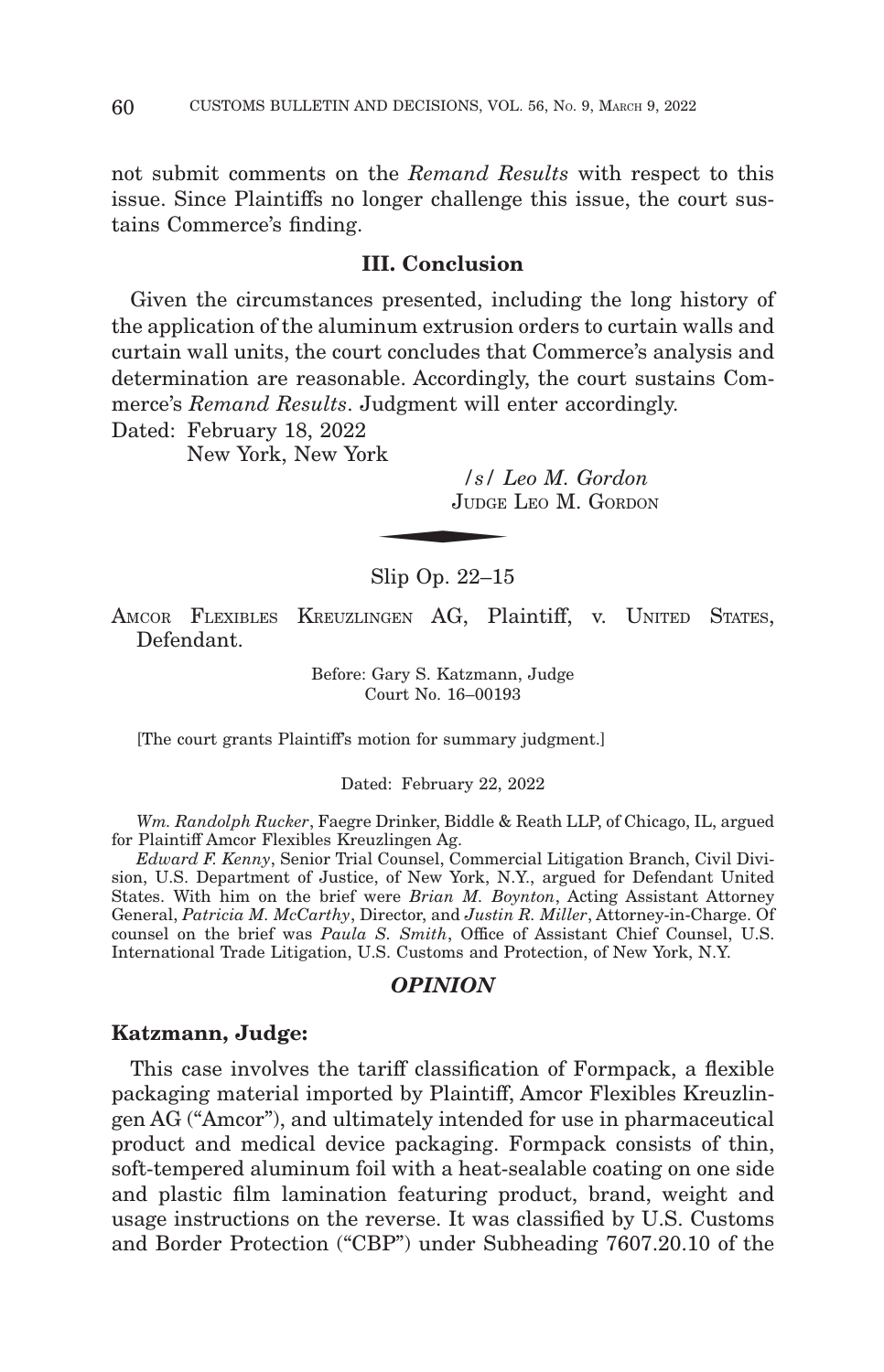Harmonized Tariff Schedule of the United States ("HTSUS")<sup>1</sup> as backed aluminum foil "covered or decorated with a character, design, fancy effect or pattern." Amcor now seeks review of CBP's classification decision, and argues that Formpack is properly classified under Subheading 4911.99.80 as "other printed matter, including printed pictures and photographs" or alternatively under Subheading 7607.20.50 as "other" backed aluminum foil. Mem. of Law in Supp. of Pl.'s Mot. for Summ. J. at 2–3, Jan. 4, 2021, ECF No. 56 ("Pl.'s Br."). The Government opposes Plaintiff's motion and argues that the printed Formpack was properly classified by CBP. Def.'s Mem. in Opp'n to Pl's. Mot. for Summ. J. and in Supp. of Def.'s Cross-Mot. for Summ. J. at 1, Apr. 1, 2021, ECF No. 63 ("Def.'s Br."). The court concludes that Formpack is properly classified within Subheading 7607.20.50 as "other" backed aluminum foil, and accordingly grants Plaintiff's motion for summary judgment and denies the Government's cross-motion.

#### **BACKGROUND**

## *I. Legal and Regulatory Framework for Customs Classification*

Merchandise imported into the United States is classified under the HTSUS, which sets out the tariff rates and statistical categories using a series of nested chapters, headings, and subheadings. In general, the HTSUS's primary headings describe broad categories of merchandise, while its subheadings provide a particularized division of the goods within each category. Proper classification is governed by the General Rules of Interpretation ("GRIs") of the HTSUS as well as the Additional U.S. Rules of Interpretation. *See Roche Vitamins, Inc. v. United States*, 772 F.3d 728, 730 (Fed. Cir. 2014) (citing *Orlando Food Corp. v. United States*, 140 F.3d 1437, 1439 (Fed. Cir. 1998)).

Goods imported into the customs territory of the U.S. must first be "entered," or in other words declared to CBP. *What Every Member of the Trade Community Should Know About: Tariff Classification* 8, U.S. Customs and Border Protection (May 2014) https://www.cbp.gov/ sites/default/files/documents/icp017r2\_3.pdf (last visited February 18, 2022). At entry, the importer is obliged to use "reasonable care" to propose an accurate classification and valuation of the goods. *Id.* CBP is then responsible for determining the final classification and valuation of the goods through a process called "liquidation of the entry."

<sup>&</sup>lt;sup>1</sup> References to "Chapter," "Heading" or "Subheading" herein refer to the HTSUS.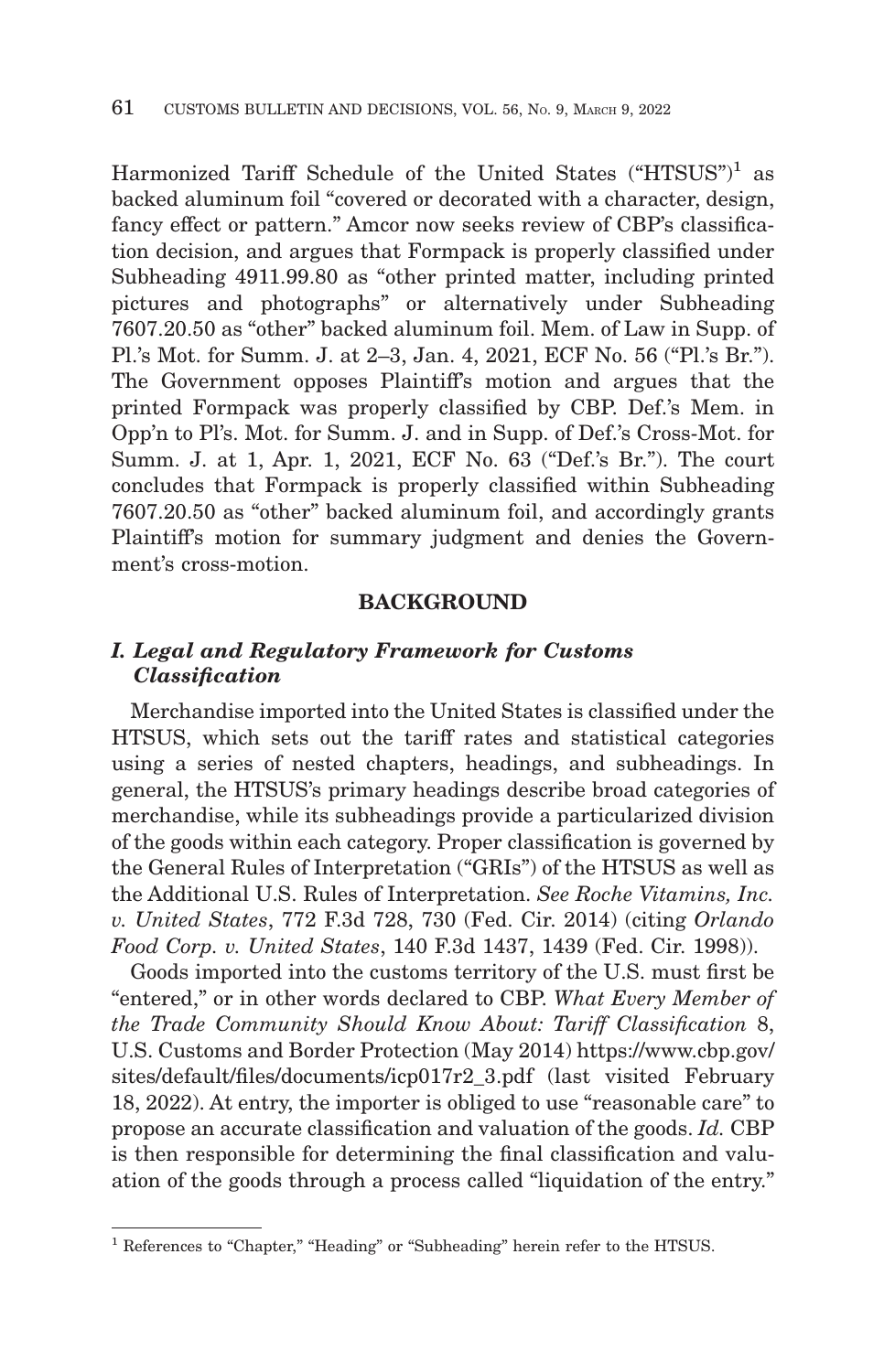*Id*. After liquidation of the entry, an importer may seek administrative review of a classification decision by protesting the decision to CBP, which results in an internal review of the decision by a higher level of authority. *Id*. at 39. If the importer is unsatisfied with the decision resulting from its protest, it may then, as here, seek judicial review. *Id*.

Judicial review of classification decisions involves two steps. First, the court determines the proper meaning of the terms used in the HTSUS provision, which is a question of law. *See Link Snacks, Inc. v. United States*, 742 F.3d 962, 965 (Fed. Cir. 2014) (citing *Warner-Lambert Co. v. United States*, 407 F.3d 1207, 1209 (Fed. Cir. 2005)). Second, the court determines whether the subject merchandise falls within the description of those terms, which is a question of fact. *Id*. (citing *Orlando Food Corp.*, 140 F.3d at 1439). Where, as here, there is no dispute regarding the nature of the merchandise, "the two-step classification analysis 'collapses entirely into a question of law.'" *Id*. at 965–66 (quoting *Cummins Inc. v. United States*, 454 F.3d 1361, 1363 (Fed. Cir. 2006)). In reviewing a classification decision, the court must "consider whether the government's classification is correct, both independently and in comparison with the importer's alternative." *Jarvis Clark Co. v. United States*, 733 F.2d 873, 878 (Fed. Cir. 1984).

To determine the meaning of an HTSUS provision, the court applies the GRIs in numerical order, beginning with GRI 1 and reaching subsequent GRIs if analysis under the preceding GRI does not yield proper classification of the subject merchandise. *See Link Snacks, Inc.*, 742 F.3d at 965; *Carl Zeiss, Inc. v. United States*, 195 F.3d 1375, 1379 (Fed. Cir. 1999). "The HTSUS is designed so that most classification questions can be answered by GRI 1." *Telebrands Corp. v. United States*, 36 CIT 1231, 1235, 865 F. Supp. 2d 1277, 1280 (2012), *aff'd* 522 Fed. Appx. 915 (Fed. Cir. 2013). Under GRI 1, "classification shall be determined according to the terms of the headings and any relative section or chapter notes." GRI 1. Therefore, "a court first construes the language of the heading, and any section or chapter notes in question." *Orlando Food Corp.*, 140 F.3d at 1440.

In practice, the terms employed by the HTSUS are "construed according to their common and commercial meanings, which are presumed to be the same." *Carl Zeiss, Inc.*, 195 F.3d at 1379 (citing *Simod Am. Corp. v. United States*, 872 F.2d 1572, 1576 (Fed. Cir. 1989)). The court therefore defines HTSUS terms by relying on its own understanding and, if necessary, by "consult[ing] lexicographic and scientific authorities, dictionaries, and other reliable information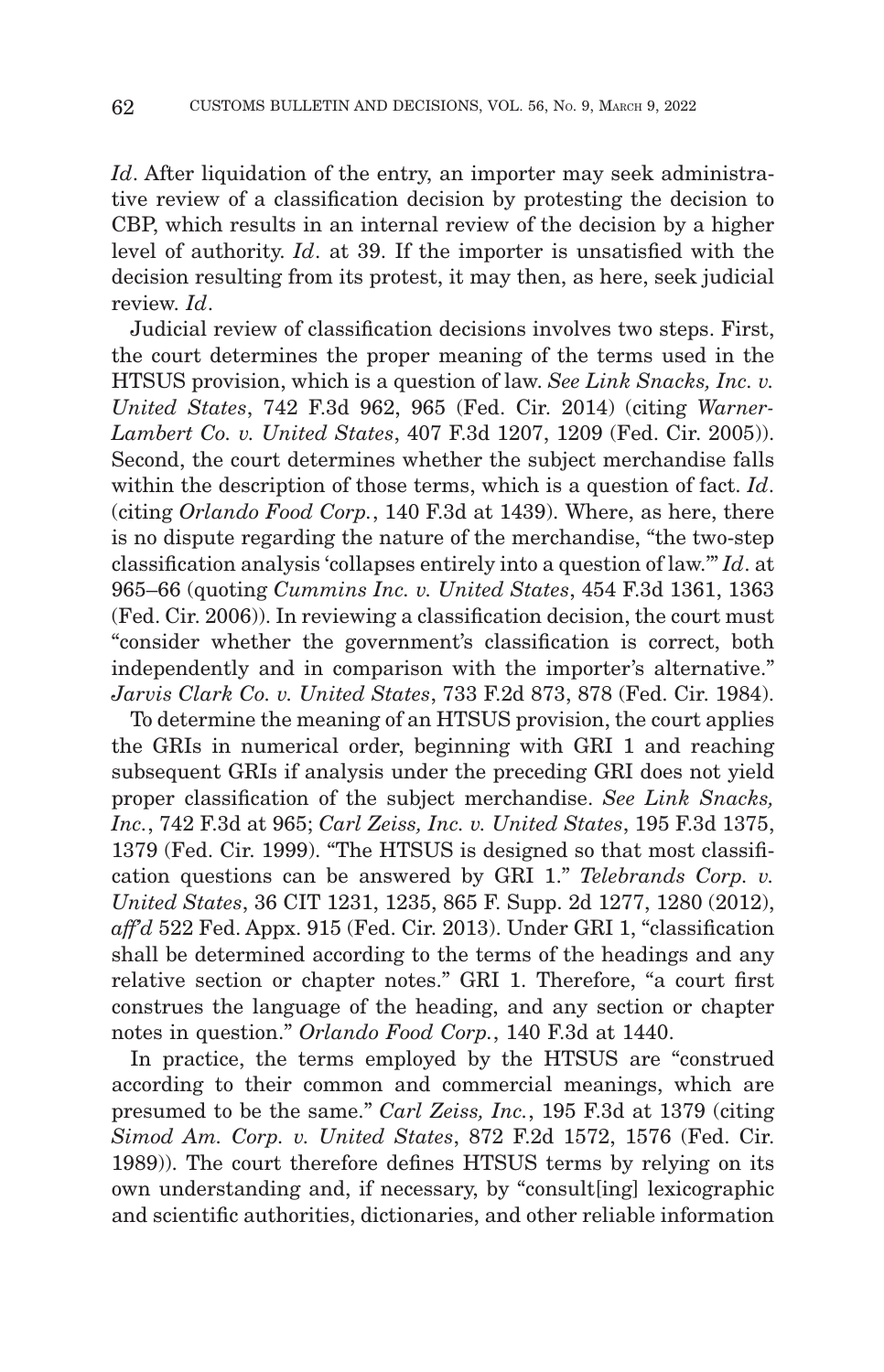sources." *Id*. at 1379 (citation omitted). If more information is needed, the court may also consult the Harmonized Commodity Description and Coding System's Explanatory Notes ("Explanatory Notes" or "ENs"). *See StoreWALL, LLC v. United States*, 644 F.3d 1358, 1362–63 (Fed. Cir. 2011). Although the "Explanatory Notes are not legally binding, [they] may be consulted for guidance and are generally indicative of the proper interpretation of a tariff provision." *Roche Vitamins, Inc.*, 772 F.3d at 731 (citing *Motorola, Inc. v. United States*, 463 F.3d 1357. 1362 (Fed. Cir. 2006)).

# *II. Factual and Procedural History*

The merchandise at issue here entered the United States from June 2011 to December 2013 and was liquidated as entered from April 2012 to October 2014 under Subheading 3921.90.40. Def.'s Br. at Ex. 1. Between August 2012 and February 2015, Plaintiff timely filed seven protests challenging this classification and arguing that Formpack should instead be classified as "backed foil" under Subheading 7607.20.50. Am. Compl. ¶ 4, ECF No. 34, July 9, 2019; Am. Ans. ¶ 4, ECF No. 35, July 23, 2019. After the decision of the Court of Appeals for the Federal Circuit in *Alcan Food Packaging v. United States*, 771 F.3d 1364 (Fed. Cir. 2014), upholding the CIT's ruling that flexible food packaging materials consisting of aluminum foil sandwiched between either three or four layers of plastic were properly classified as plastics under Subheading 3921.90.40, Plaintiff submitted additional letters to CBP arguing that Formpack was distinguishable from the packaging materials in *Alcan Food Packaging*. *Id.* ; Def.'s Br. at 3, Ex. 1; *see also Alcan Food Packaging*, 771 F.3d at 1364. However, in April 2016, CBP denied Amcor's protests on the basis of the Federal Circuit's decision. Def.'s Br. at 3.

On September 27, 2016, Plaintiff commenced this suit to challenge the denial of its protests. Summons, ECF No. 1. After learning during discovery that the Formpack at issue consisted of foil with a layer of plastic film printed using a rotogravure machine, CBP revised its classification to Subheading 7607.20.10, which encompasses backed aluminum foil, "whether or not printed," and "covered or decorated with a character, design, fancy effect or pattern." Def.'s Br. at 3–4. Plaintiff again disagreed, and following this court's decision in *Aero Rubber Company, Inc. v. United States*, 43 CIT \_\_, 389 F. Supp. 3d 1296 (2019) in May 2019 — which classified silicone bands printed with text as "printed matter" rather than "articles of plastic" amended its complaint to include a claim for classification as "other printed matter" under Subheading 4911.99.80. Am. Compl. at 3–4. On January 4, 2021, Plaintiff filed its motion for summary judgment. Pl.'s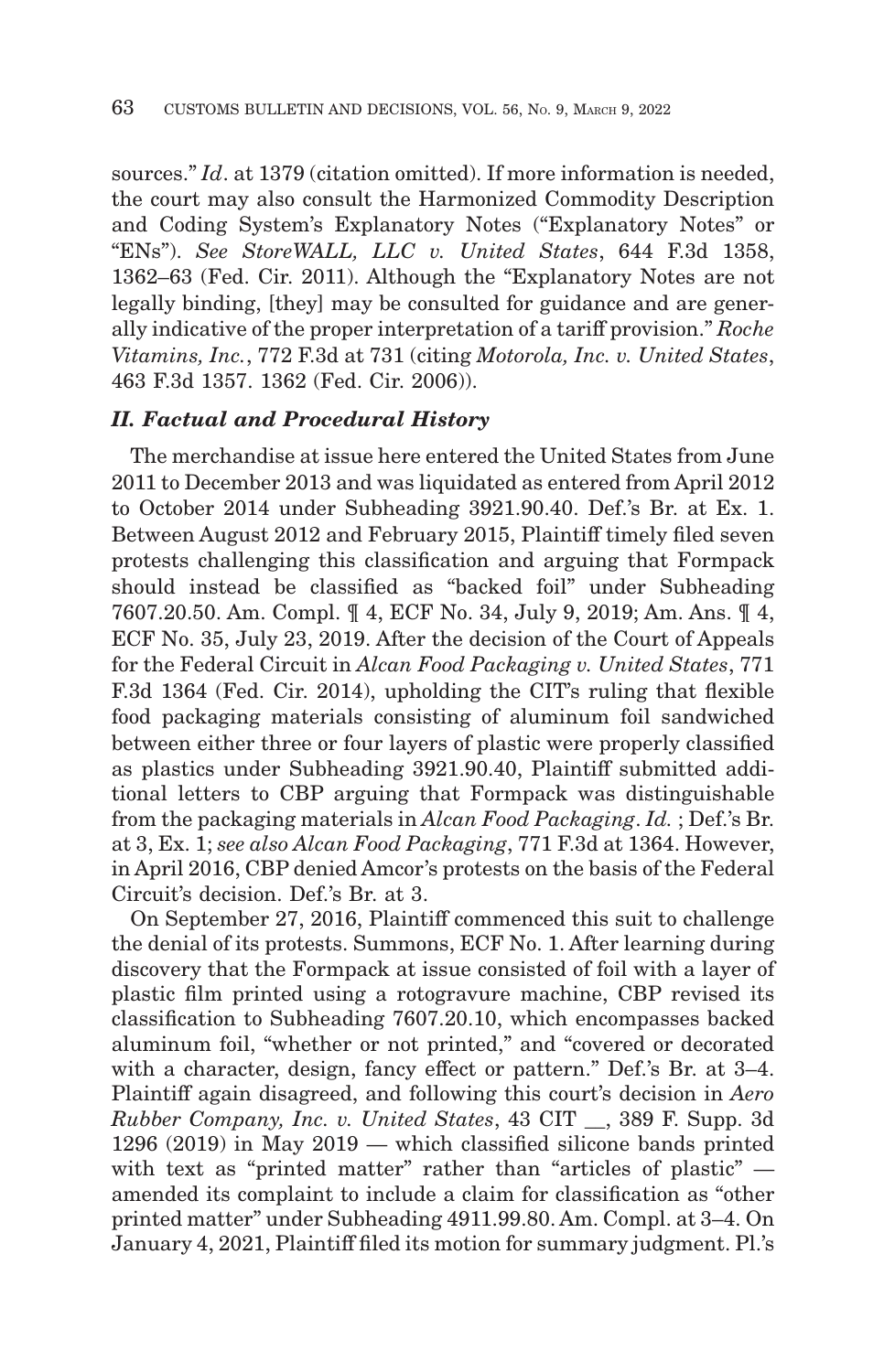Br. The Government filed its cross-motion for summary judgment on April 1, 2021. Def.'s Br. Plaintiff responded in opposition to the Government's cross-motion on June 7, 2021, and the Government replied on July 12, 2021. Pl.'s Resp. to Mot. for Summ. J., ECF No. 68 ("Pl.'s Resp."); Def.'s Reply Mem. in Further Supp. of Def.'s Cross-Mot. for Summ. J., ECF No. 71 ("Def.'s Reply"). On November 1, 2021, the court issued a letter providing questions for oral argument. Ct.'s Letter re Questions for Oral Arg., ECF No. 75. The parties filed responses on November 12, 2021 in anticipation of argument. Def.'s Resp. to the Ct.'s Written Qs. Directed to the Gov't for Oral Arg., ECF No. 76; Pl.'s Resp. to the Ct.'s Qs. for Oral Arg. Directed to Amcor Flexibles Kreuzlingen AG, ECF No. 77. Oral argument was held on November 15, 2021, and the parties filed supplemental postargument submissions thereafter. Oral Arg., ECF No. 79; Pl.'s Post-Arg. Submission, Nov. 19, 2021, ECF No. 80; Def.'s Post-Hearing Submission, Nov. 19, 2021, ECF No. 81. The parties now request that the court find as a matter of law that Formpack falls within their assessed classification.

## **JURISDICTION AND STANDARD OF REVIEW**

This court has subject matter jurisdiction over this action pursuant to 28 U.S.C. § 1581(a), which provides that the court "shall have exclusive jurisdiction of any civil action commenced to contest the denial of a protest, in whole or in part, under section 515 of the Tariff Act of 1930." The court reviews classification decisions de novo, 28 U.S.C.  $\S$  2640(a)(1), and will grant summary judgment when "the movant shows that there is no genuine dispute as to any material fact [such that] the movant is entitled to judgment as a matter of law," USCIT R. 56(a). To raise a genuine issue of material fact, a party cannot rest upon mere allegations or denials and must point to sufficient evidence for the claimed factual dispute so as to require resolution at trial. *See Anderson v. Liberty Lobby, Inc.*, 477 U.S. 242, 248–49 (1986).

## **DISCUSSION**

Plaintiff contends that: (i) pursuant to GRI 1, Formpack is properly classified as "other printed matter" under Subheading 4911.88.80; and in the alternative, (ii) if this court finds that the merchandise falls under Heading 7607, it should be classified within Subheading 7607.20.50 as "other" backed aluminum foil. By contrast, the Government argues that Formpack should be classified within Subheading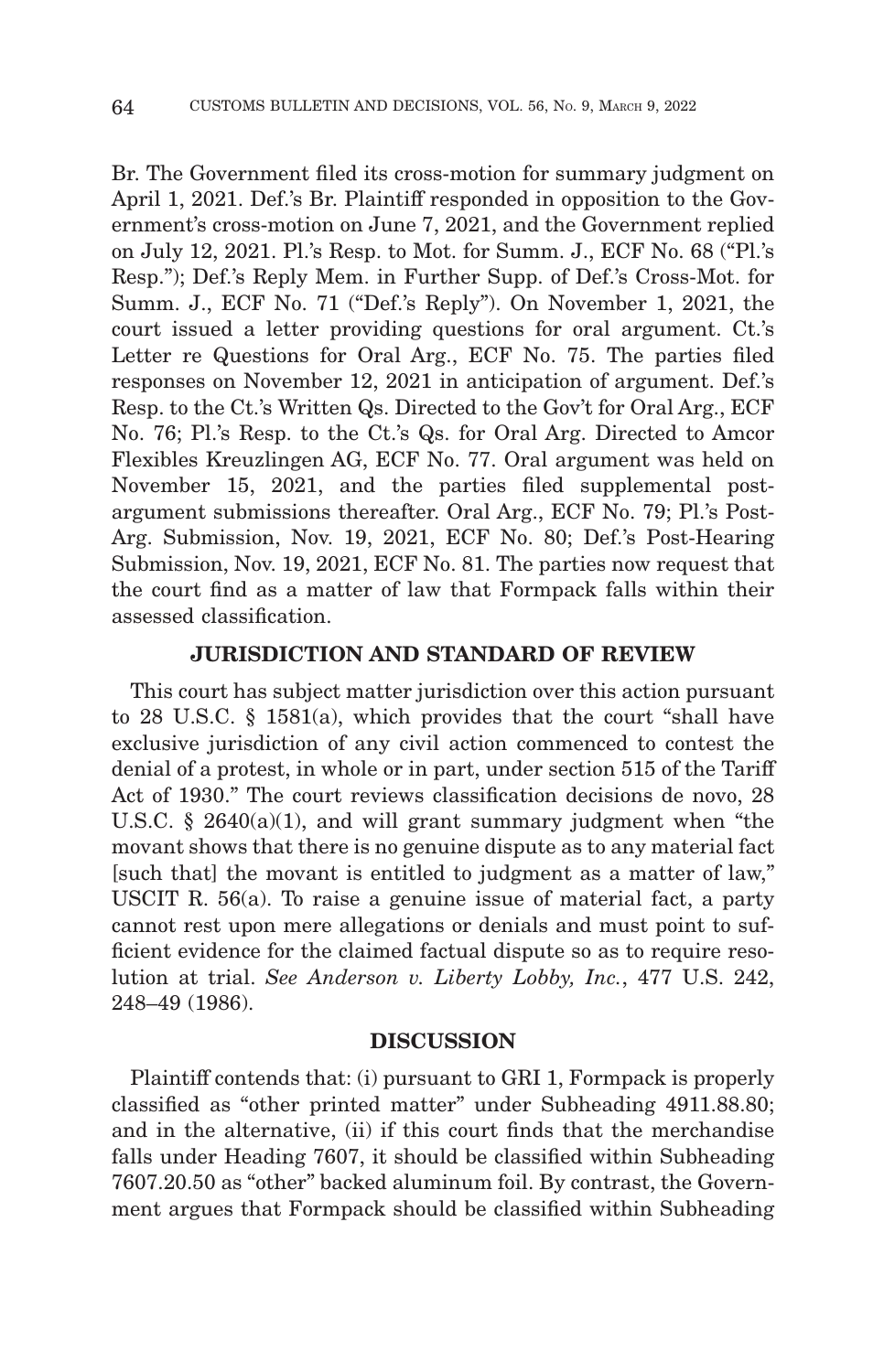7607.20.10 as backed aluminum foil that is "[c]overed or decorated with a character, design, fancy effect or pattern."<sup>2</sup>

For the reasons stated below, the court concludes that Formpack is properly classified under Subheading 7607.20.50. Accordingly, the court grants Plaintiff's motion for summary judgment and denies the Government's cross-motion.

# *I. Formpack is Properly Classified Under Heading 7607, and Not Heading 4911.*

Plaintiff argues, citing *Aero Rubber*, that Formpack is properly classified under Heading 4911 because it features printing that is indispensable to its use, and its communicative purpose therefore predominates over its function as packaging materials. Pl.'s Br. at 24–28. Plaintiff further argues both that the Formpack has been "transformed" through printing from backed foil into printed matter, Pl.'s Resp. at 9–11, and that the Formpack materials are properly considered aluminum foil labels such that they would be excluded from Heading 7607, Pl.'s Br. at 30. The Government responds that while Formpack is printed, the "essence of the Formpack products at issue is the laminated aluminum foil which provides the environmental barrier that holds, protects and extends the shelf-life of the enclosed drug or diagnostic device." Def.'s Br. at 21. The court concludes that the printing on the Formpack materials at issue neither defines its essential nature and use, nor excludes it from classification as backed aluminum foil, and that printed Formpack is therefore properly classified under Heading 7607.

The court's previous decision in *Amcor Flexibles Singen Gmbh v. United States*, 44 CIT \_\_, 425 F. Supp. 3d 1287 (2020) ("*Amcor Singen*") is instructive. In *Amcor Singen*, the court considered a challenge to CBP's classification of a flexible aluminum foil packaging material — in fact, another type of Formpack, albeit not printed and determined that it was properly classified under Heading 7607. *Id.* at 1301, 1306. The question before the court is therefore whether the printing of product, brand, weight and usage instructions on the Formpack materials transforms merchandise otherwise classifiable as packaging material under Heading 7607 into "printed matter" within the ambit of Heading 4911. For the following reasons, it does not.

First, the law does not require classification under Heading 4911. Plaintiff's position that "whether or not printed" refers only to printing that is incidental to the use of the good relies on a misapplication

<sup>&</sup>lt;sup>2</sup> As neither party currently supports classification under Heading 3921, under which the goods were entered, the court does not consider this classification further.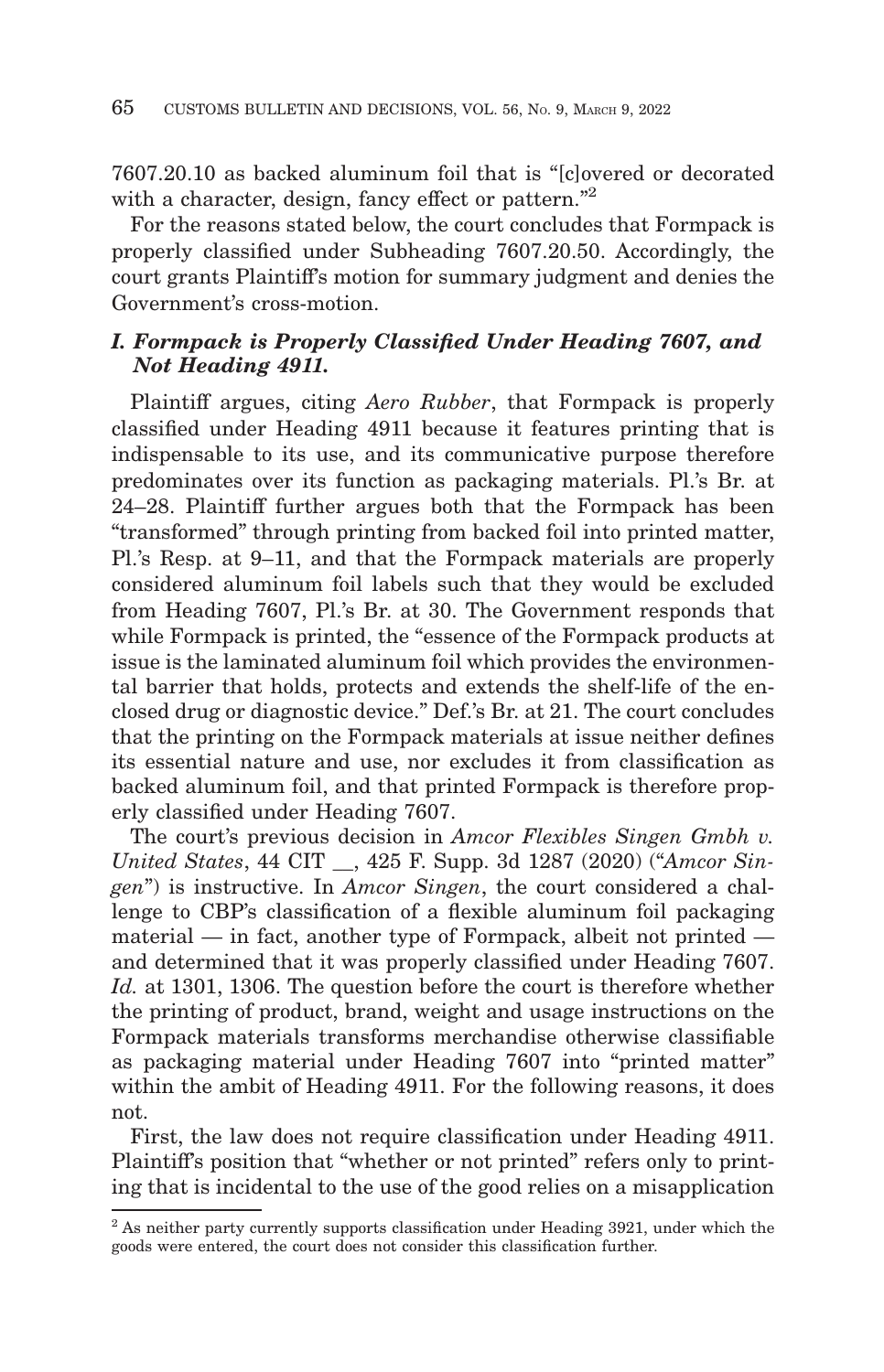of the court's decision in *Aero Rubber*. *See* Pl.'s Br. at 21; *Aero Rubber*, 389 F. Supp. 3d at 1302–03.3 In *Aero Rubber*, the court found that silicon bands that bore a company's name and logo served a communicative purpose sufficient to bring them under Heading 4911. *Id.* at 1307–10. Plaintiff argues by analogy that its flexible packaging materials — although used to package goods — are also used to communicate critical information about the products contained in the package, and therefore likewise fall within the ambit of Heading 4911. Pl.'s Br. at 27; Pl.'s Resp. at 40. In so doing, Plaintiff argues that, under *Aero Rubber*, the test for determining whether the subject packaging materials are "printed matter" is simply whether the printing is "merely incidental to the primary use of the goods." Pl.'s Resp. at 10 (citing *Aero Rubber*, 389 F. Supp. 3d at 1303). Plaintiff is incorrect. The "merely incidental" standard is not applicable to the Formpack material at issue here because it is drawn from a section note that applied only to a particular subset of goods; namely, "plastics, rubber and articles thereof." *Aero Rubber*, 389 F. Supp. 3d at 1303. Accordingly, *Aero Rubber*'s classification of printed plastic articles does not suggest that *any* article with printing "not merely incidental" to its primary use must be classified as "printed matter" under Heading 4911 — merely that plastic and rubber articles with non-incidental printing constitute printed matter. Plaintiff's foil packaging materials are therefore not implicated.

Second, the Chapter 76, Note 1(d) priority rule does not prevent classification under Heading 7607. In relevant part, this rule states that:

Headings 7606 and 7607 apply, inter alia, to plates, sheets, strip and foil with patterns (for example, grooves, ribs, checkers, tears, buttons, lozenges) and to such products which have been perforated, corrugated, polished or coated, provided that they do not thereby assume the character of articles or products of other headings.

*Alcan Food Packaging*, 771 F.3d at 1368. Plaintiff contends, relying on *Alcan Food Packaging*, that because the Formpack materials otherwise classifiable under Heading 7607 have undergone further processing causing them to "assume the character of articles or products of other headings" $-i.e.,$  of printed matter  $-$  Note 1(d)'s priority rule requires that they be classified *as* printed matter under Heading 4911. Pl.'s Resp. Br. at 12–13. Plaintiff is incorrect. In this case, unlike

<sup>&</sup>lt;sup>3</sup> This is not to say that printing could never render aluminum foil properly classifiable under Heading 4911 — simply that such printing would be subject to a different standard than that set forth in Note 2 to Section VII.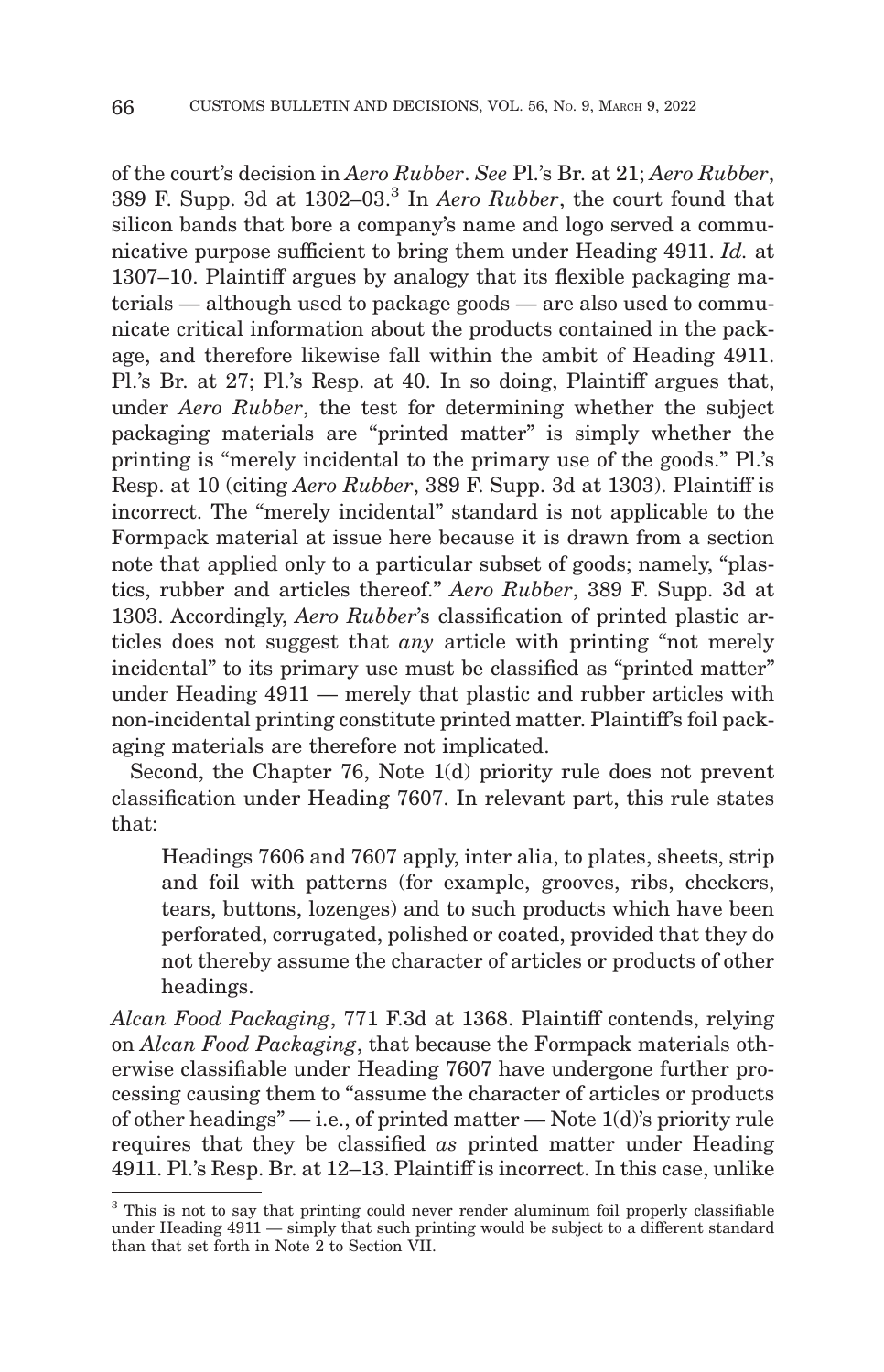*Alcan Food Packaging*, the printing has not caused the flexible packaging materials to assume the character of Heading 4911's printed matter. As the court has previously noted, to take on some characteristics or properties of another heading is not to "assume the character" of that heading in such a way as would trigger the priority rule. *Amcor Singen*, 425 F. Supp. 3d at 1301. The court therefore concludes that for Formpack to "assume the character" of printed matter, the process of printing information on the backed aluminum foil would have to alter the product so significantly that the printed component "subsume[s] the foil -- to the point where the good could no longer be described as foil."  $Id$ . That is not the case here.<sup>4</sup>

Finally, the Formpack materials before the court are not, as Plaintiff argues, "printed aluminum foil labels" such that they are excluded from Heading 7607 and properly classified under Heading 4911. Pl.'s Br. at 30. The ENs to Heading 7607 state that the heading does not cover "printed aluminum foil labels being identifiable individual articles by virtue of the printing." EN 76.07(c); Pl.'s Br. at 17, Ex. 22. A "label" is, according to Merriam Webster, "a slip (as of paper or cloth) inscribed and affixed to something for identification or description." *Label*, Merriam Webster, https:// www.merriam-webster.com/dictionary/label (last visited Feb. 18, 2022). A label does not ordinarily contain the item it identifies, but rather is affixed, applied, or otherwise attached to the item to "identif[y] or descri[be] it." *Id.* While the Formpack materials are printed and constructed of aluminum foil, they are not affixed to the items they identify or describe. *See* Pl.'s Br. at 4–5. Rather, they are rolls of printed foil "used to package pharmaceutical products" ranging from pills to medical devices, and therefore surround and contain the identified products. *Id.* at 4. Accordingly, given the ordinary meaning of "label," this argument, too, is rejected.

The court finds persuasive the reasoning set out in *Amcor Singen*, and concludes that the printed Formpack at issue is properly classified under Heading 7606. Considering the "essential nature" of the

<sup>4</sup> The Government also argues that Note 1(d) does not apply because "perforated, corrugated, polished or coated" is a finite list of processes, which does not include printing. Def.'s Br. at 25. While Amcor counters by pointing out that the Flexalcon at issue in *Alcan Food Packaging* did not fit within one of these enumerated processes and yet Note 1(d)'s priority rule still applied, Pl.'s Resp. at 14, the Government responds that a foil product laminated with plastic — like the product at issue in Alcan Food Packaging — is "coated" such that Note 1(d)'s priority rule was applicable. Def.'s Reply at 7–8. Plaintiff further responds by pointing to the Chapter 72 General ENs to support the proposition that "coating" could also encompass "surface printing." Pl.'s Resp. at 14. Ultimately, because the court finds that the subject merchandise does not "assume the character" of printed matter, this line of argument is not persuasive.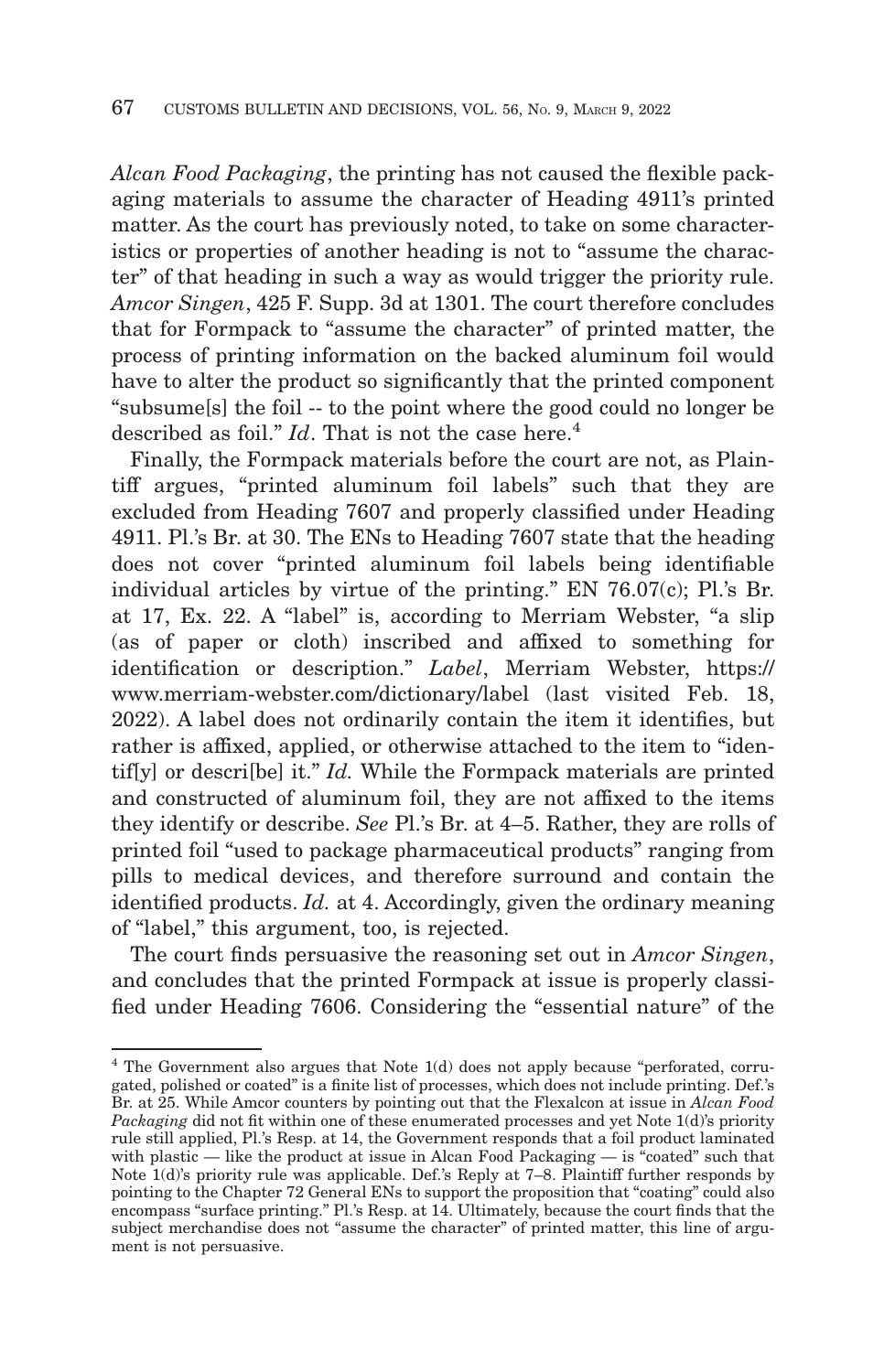non-printed Formpack under GRI 3(b), the *Amcor Singen* court found that the aluminum foil portion of Formpack "imparts a defining characteristic that is fundamental to its commercial identity." 425 F. Supp. 3d at 1305 (citing *Swimways Corp. v. United States*, 42 CIT \_\_,

\_\_, 329 F. Supp. 3d 1313, 1323 (2018)). The court there went on to state that the "ability [of the Formpack] to isolate the contents of the blister package from its external environment is the precise feature that is sought by customers when selecting blister package material." *Id.* Even though Formpack's plastic backing "impart[ed] critical functions" to the foil, the *Amcor Singen* court concluded that the flexible aluminum foil was ultimately more fundamental, and more essential, to the packaging material because it was the foil which ultimately provided the impermeable barrier required in pharmaceutical packaging. *Id.* at 1305–06. Here again, even though the court acknowledges that "Amcor's customers could not use [Formpack] without the printing" and that "[i]f the printing were wrong or damaged, Amcor's customers would reject the product," the court finds that the essential function of Formpack is to provide an impermeable protective barrier for the packaging of pharmaceutical products, not to label those products. Pl.'s Br. at 6. Although Formpack's plastic coating and specific printing are no doubt required by Plaintiff's customers, they do not change the essential nature of the merchandise such that printed Formpack no longer constitutes backed aluminum foil subject to Heading 7607.

# *II. Formpack is properly classified under Subheading 7607.20.50.*

Having found that Formpack is properly classified under Heading 7607, the court next considers which subheading within 7607 is appropriate. Anticipating that its argument for classification under Heading 4911 might be rejected, Plaintiff argues in the alternative that its flexible packaging materials should be classified as "other" backed aluminum foil under Subheading 7607.20.50, which encompasses:

| 7607       | Aluminum foil (whether or not printed, or backed with paper, paperboard, plastics or similar backing materials) of a thick-<br>ness (excluding any backing) not exceeding 0.2 mm: |
|------------|-----------------------------------------------------------------------------------------------------------------------------------------------------------------------------------|
| 7607.20    | Backed:                                                                                                                                                                           |
| 7607.20.50 |                                                                                                                                                                                   |

Pl.'s Br. at 3. Subheading 7607.20.50 is a "basket" or residual provision, meaning it is "intended as a broad catch-all to encompass the classification of articles for which there is no more specifically appli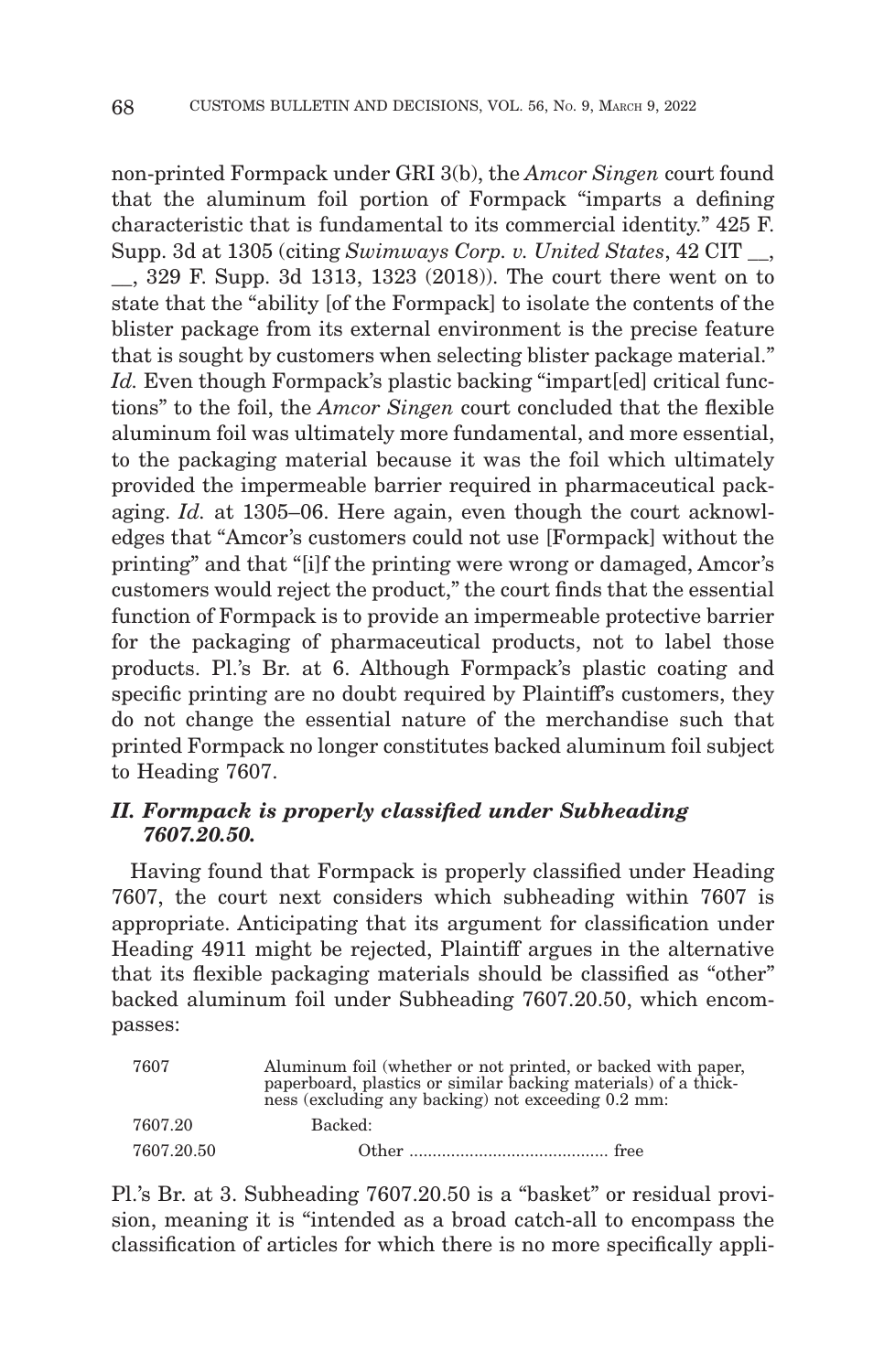cable subheading." *EM Indus., Inc. v. United States*, 22 CIT 156, 165, 999 F.Supp. 1473, 1480 (1998). The Government, on the other hand, argues for a such a specific subheading — Subheading 7607.20.10 which encompasses:

| 7607       | Aluminum foil (whether or not printed, or backed with paper, paperboard, plastics or similar backing materials) of a thick-<br>ness (excluding any backing) not exceeding 0.2 mm: |
|------------|-----------------------------------------------------------------------------------------------------------------------------------------------------------------------------------|
| 7607.20    | Backed:                                                                                                                                                                           |
| 7607.20.10 | Covered or decorated with a character, design,                                                                                                                                    |

Def's Br at 15.

As no other specific subheadings exist under the broader "backed aluminum foil" subheading of 7607.20, the question before the court is whether the flexible packaging materials at issue are "covered or decorated with a character, design, fancy effect or pattern." If so, Subheading 7607.20.10 is the correct classification; if not, the merchandise falls by default into Subheading 7607.20.50. Because the key terms of 7607.20.10 are not defined in the HTSUS or the ENs, the court must define the terms for itself. To define HTSUS tariff terms, the court relies on its own understanding of the terms and may also "consult lexicographic and scientific authorities, dictionaries, and other reliable information sources." *Carl Zeiss, Inc.*, 195 F.3d at 1379.

Plaintiff and its expert witness argue persuasively that in light of 7607.20.10's language and the relevant chapter and heading notes, the subheading is meant to include only printing that is decorative in nature, and not communicative text. Pl.'s Br. at 32–38, Ex. 8:57–52; Pl.'s Resp. at 24–25. Whether or not the products are "covered" by printing, the printed component cannot be described as "a character, design, fancy effect or pattern" as contemplated by Subheading 7607.20.10.5 For this reason, the court concludes that Formpack is properly classified under Subheading 7607.20.50.

In so doing, the court rejects the Government's contention that the printing on the Formpack at issue represents a repeating "design" or "pattern" that "covers" or "decorates" the products. Def.'s Resp. at 14. First, that printing may reflect "an underlying scheme" is not sufficient to render it a design or pattern. Def.'s

 $5$  The court finds it self-evident that the products are not "decorated" because their printed component is intended to convey essential information, not to ornament the foil. *Decorated*, Merriam-Webster, https://www.merriam-webster.com/dictionary/decorated (last accessed February 18, 2022); *see* Pl.'s. Br. at 34–36. The court is less convinced that "covered" means "totally covered by ink with no nonimage space," as Plaintiff and its expert witness allege. *See id*. at 33–34 (citing Ex. 11:20). Nevertheless, as Plaintiff succeeds on the former argument, the latter need not be addressed at this time.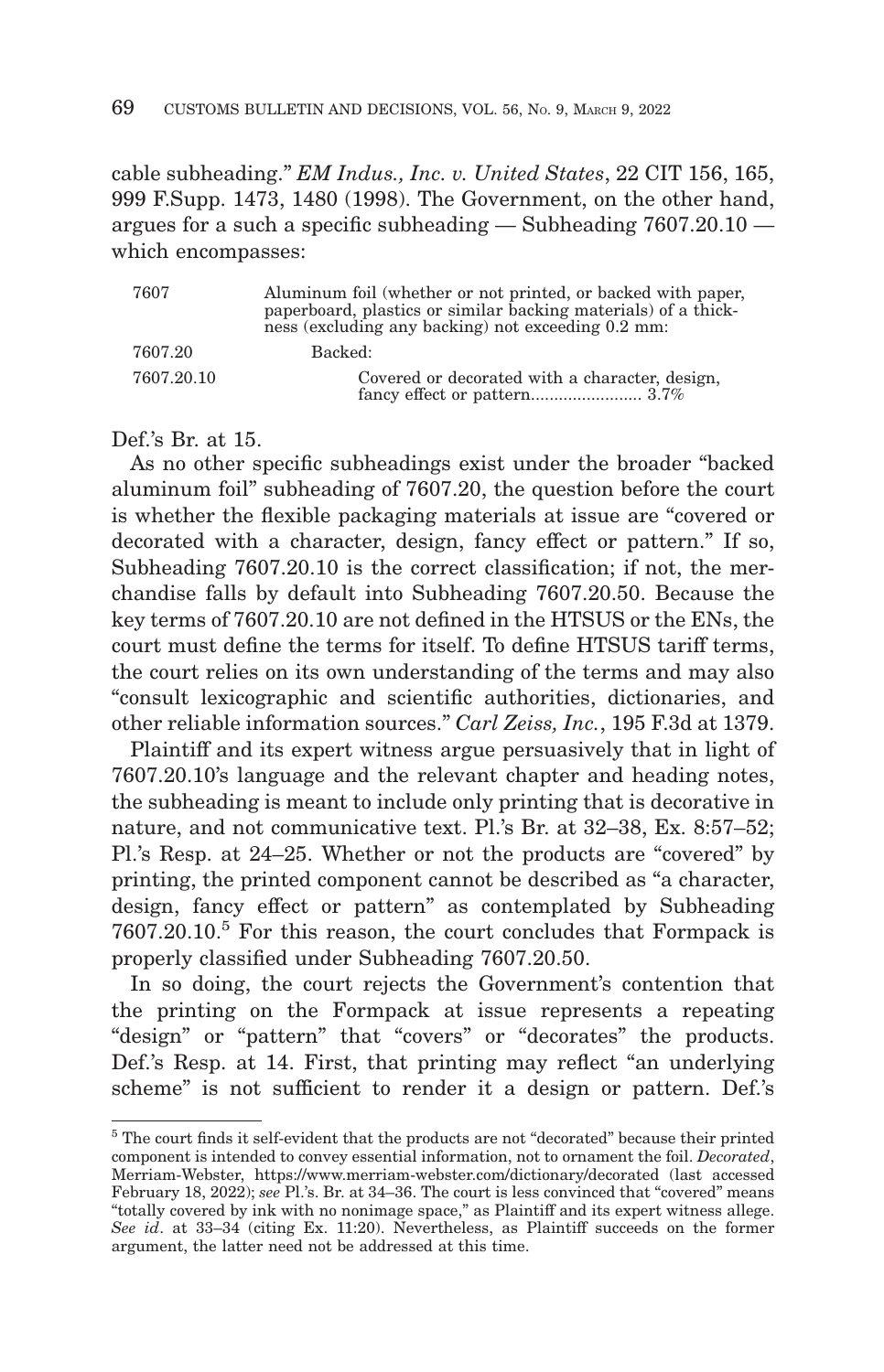Br. at 32 (quoting *Design*, Merriam-Webster, https://www.merriamwebster.com/dictionary/design (last accessed February 18, 2022)). Any printed material must be designed before it is printed; however, having been designed is not the same as being "a design," as contemplated by the subheading.

Second, the example patterns enumerated by Note 1(d) to Chapter 76 — specifically, "grooves, ribs, checkers, tears, buttons, lozenges" each involve repeating geometric or abstract designs that are decorative in nature, and bear little similarity to repeating blocks of informative text. Note 1(d) to Chapter 76. Indeed, the note goes on to separately address foil with functional alterations, such as perforations, which might conceivably repeat across a foil sheet but are nevertheless not listed as patterns. *Id.* Thus, although the Government maintains that the repetition of product information across the uncut roll on which the packaging materials are printed and imported represents a pattern, Def.'s Resp. at 14, the court agrees with Plaintiff that "pattern" and "design," as contemplated by Subheading 7607.20.10 do not encompass such labeling information, *see* Pl.'s. Br. at 38. The information printed on the subject merchandise is repeated to facilitate efficient production, and not to create a design or pattern. *Id.* Indeed, as Plaintiff notes, the Formpack is intended specifically to be cut into "individual packages such that each package conveys the printed information," rather than used in such a way that the printed information is repeated more than once. Pl.'s Br. at 4.

Third, the court is not persuaded that the Formpack at issue is "covered" with a "character" or "characters" simply because the repeating blocks of informative text themselves consist of "printed or written letters or symbols." Def.'s Resp. at 13. While, as a general interpretive principle, words in the singular should be read to encompass the plural, this is not the case where "context indicates otherwise." *Niz-Chavez v. Garland*, 141 S.Ct. 1474, 1482 (2021). The context does so here. Not only do the example patterns listed in Note 1(d) suggest that "pattern" is intended to refer to decorative patterns in the chapter broadly, but the other categories provided in Subheading 7607.20.10 — design, fancy effect or pattern — are decorative rather than functional in nature. Reading "character" to refer to a single, repeating, decorative character, and not to a series of characters comprising informative text, is therefore strongly suggested by the context of the provision and the chapter as a whole.

Finally, the "whether or not printed" language in the main heading is significant. The fact that this phrase appears in the main heading, while the word "printed" does not appear anywhere in Subheading 7607.20.10, suggests that some but not all printed foil falls within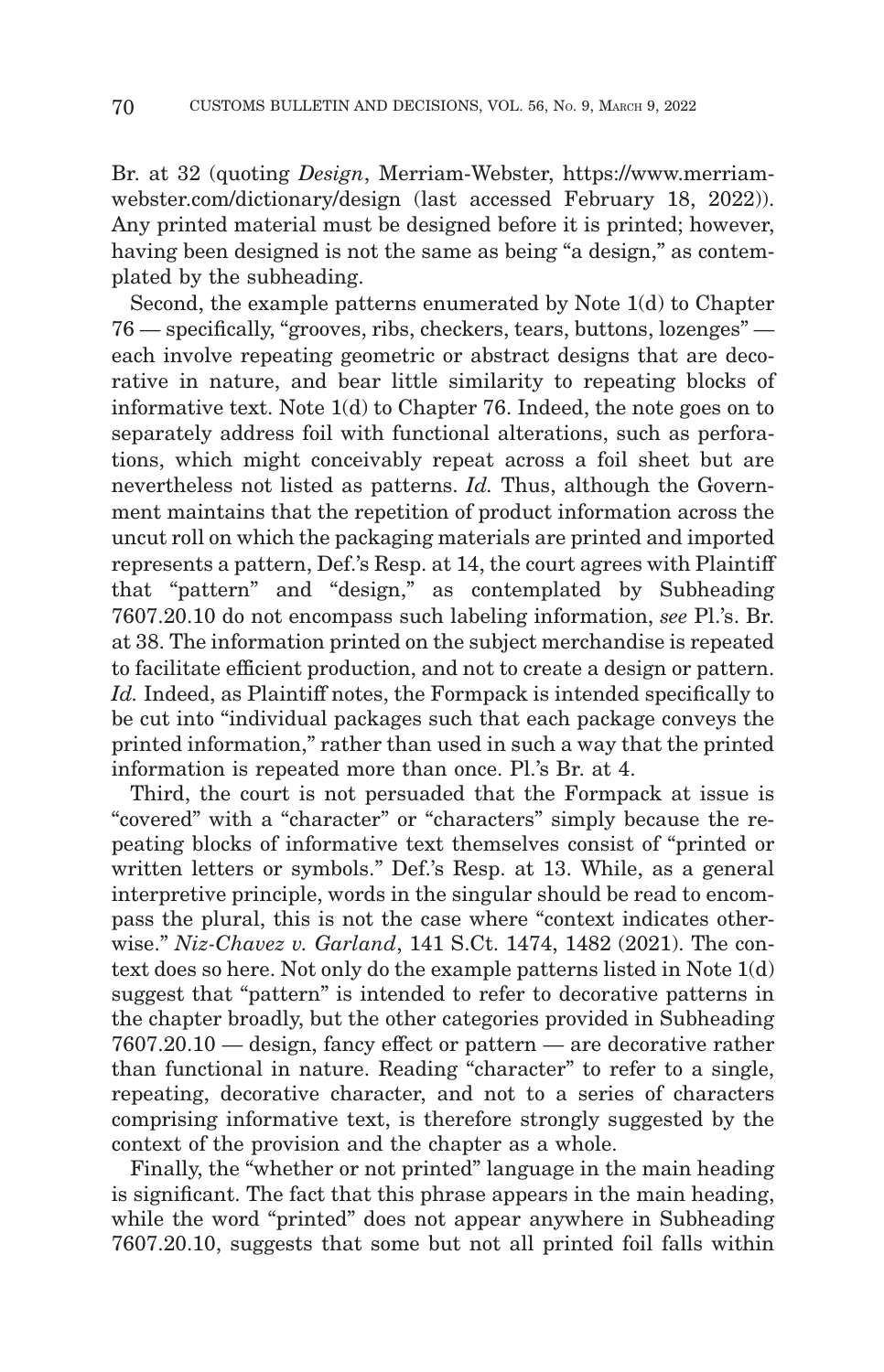this subheading. As the Government notes, printed foil could avoid classification under 7607.20.10 by featuring a singular trademark or lot number upon an otherwise blank roll. *See* Def.'s Post Hearing Submission at 1–2. However, anything beyond a singular symbol or number seems, under the Government's proposed reading, to result in classification under Subheading 7607.20.10 as foil printed with a pattern and "covered" by printing appearing "here and there" across the roll. The court finds this proposed reading of Subheading 7607.20.10 to be overly broad. While foil covered with a decorative design — such as novelty kitchen foil — would certainly fall within the terms of 7607.20.10, foil that is simply printed with informative product information — such as the flexible packaging materials in this case — does not. Therefore, as it cannot qualify within the more-specific subheading of 7607.20.10, Formpack is properly classified under the residual subheading: 7607.20.50.

#### **CONCLUSION**

For the reasons set forth above, the court finds that Formpack is properly classified under Subheading 7607.20.50. The court accordingly grants Plaintiff's motion for summary judgment and denies the Government's cross-motion.

#### **SO ORDERED.**

Dated: February 22, 2022 New York, New York

*/s/ Gary S. Katzmann*  $\frac{1}{s}$  /  $\frac{s}{s}$  /  $\frac{1}{s}$  /  $\frac{1}{s}$  /  $\frac{1}{s}$  /  $\frac{1}{s}$  /  $\frac{1}{s}$  /  $\frac{1}{s}$  /  $\frac{1}{s}$  /  $\frac{1}{s}$  /  $\frac{1}{s}$  /  $\frac{1}{s}$  /  $\frac{1}{s}$  /  $\frac{1}{s}$  /  $\frac{1}{s}$  /  $\frac{1}{s}$  /  $\frac{1}{s}$  /  $\frac{1}{s}$  /  $\frac{1}{$ GARY S. KATZMANN, JUDGE

#### Slip Op. 22–16

WHEATLAND TUBE COMPANY, Plaintiff, v. UNITED STATES, et al., Defendants.

> Before: Timothy C. Stanceu, Judge Court No. 22–00004

[Denying plaintiff's motion for a preliminary injunction.]

Dated: February 23, 2022

*Roger B. Schagrin*, Schagrin Associates, of Washington, D.C., for plaintiff Wheatland Tube Company. With him on the motion for a preliminary injunction were *Luke A. Meisner, Nicholas J. Birch,* and *Benjamin J. Bay*.

*Tara K. Hogan*, Assistant Director, Commercial Litigation Branch, Civil Division, U.S. Department of Justice, of Washington, D.C., for defendants. With her on the response to the motion for a preliminary injunction were *Brian M. Boynton*, Acting Assistant Attorney General, *Patricia M. McCarthy*, Director, and *Antonia R. Soares*, Trial Attorney. Of counsel on the response was *Mathias Rabinovitch*, Attorney, Office of the Assistant Chief Counsel, U.S. Customs and Border Protection.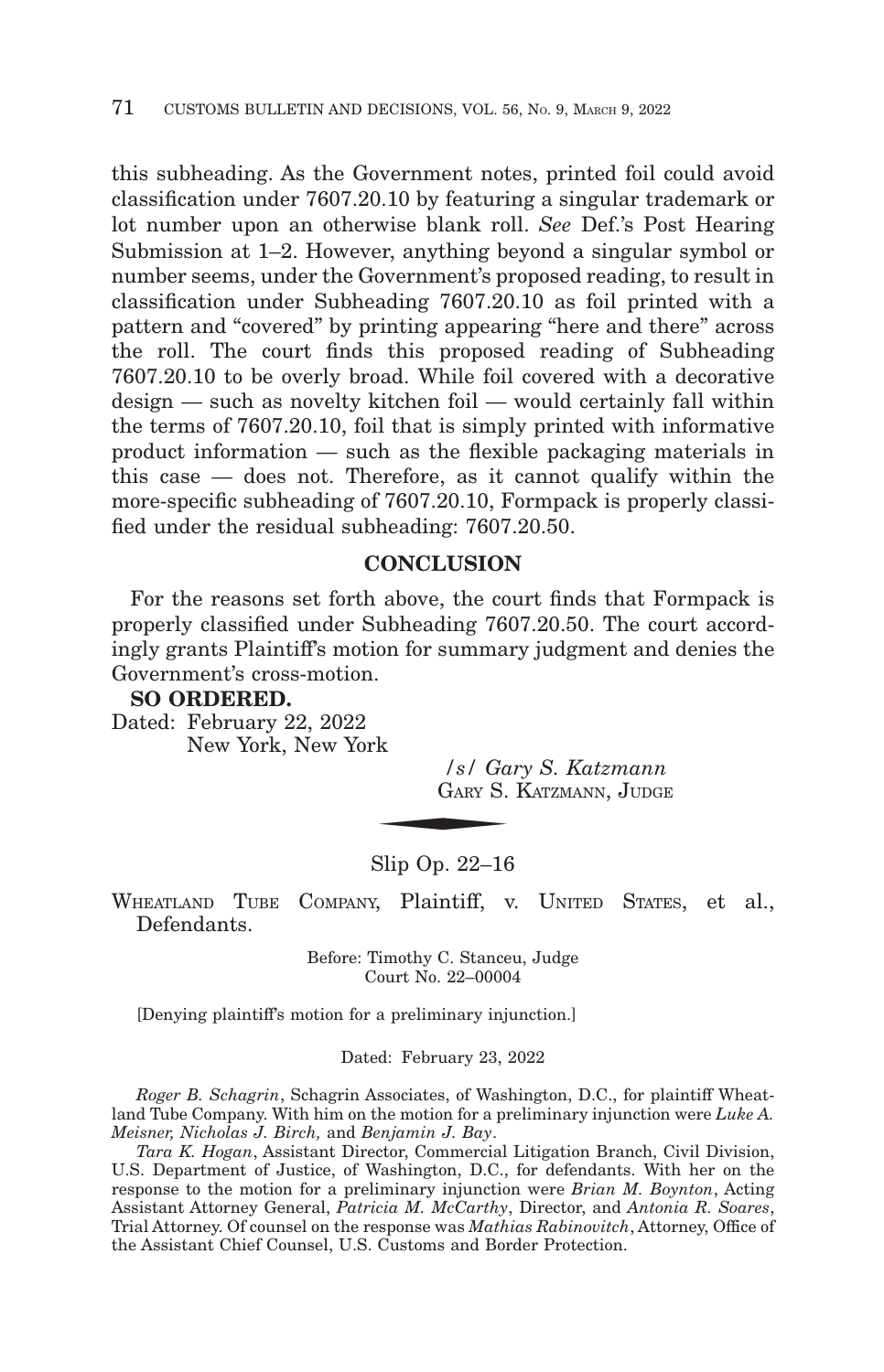## **OPINION AND ORDER**

#### **Stanceu, Judge:**

Plaintiff Wheatland Tube Company ("Wheatland"), a U.S. producer of steel pipes and tubes, moves for a preliminary injunction in an action brought earlier this year in response to certain administrative decisions of U.S. Customs and Border Protection ("Customs" or  $(CBP")$ .

Plaintiff's motion seeks a preliminary injunction that would prohibit Customs, during the pendency of this litigation (including any appeals), and until such time as Customs responds to certain requests submitted by Wheatland, from liquidating entries of steel conduit pipe imported from Mexico according to subheading 8547.90, Harmonized Tariff Schedule of the United States ("HTSUS"). For classification within this tariff provision, electrical conduit tubing products made of steel must be lined with insulating material. Such goods are subject neither to 25% duties, nor to an import monitoring scheme, imposed by the President of the United States under Section 232 of the Trade Expansion Act of 1962, 19 U.S.C. § 1862 ("Section 232"), which delegates to the President the authority to adjust imports of products determined to threaten to impair the national security.<sup>1</sup>

Wheatland's submissions to Customs and to the court indicate a belief that Customs has allowed, or in the future may allow, steel electrical conduit that is not lined with insulating material to be classified erroneously in subheading 8547.90, HTSUS, under which it would not be subject to Section 232 duties or monitoring.

Because plaintiff has failed to demonstrate a likelihood that it will succeed on the merits of the claim it has brought in this action, the court denies plaintiff's motion for preliminary injunctive relief.

#### **I. BACKGROUND**

On January 12, 2022, plaintiff brought this action against the United States, the Secretary of Homeland Security, and the Acting Commissioner of Customs and Border Protection, asserting subject matter jurisdiction according to the court's residual jurisdiction provision, 28 U.S.C. § 1581(i). Summons, ECF No. 1; Compl. ¶ 2, ECF No. 4. On the same day, plaintiff filed a Petition for Writ of Mandamus (Jan. 12, 2022), ECF No. 7, and the instant motion for a preliminary injunction, Mot. for Prelim. Inj. (Jan. 12, 2022), ECF No. 8 ("Pl.'s Mot."), with supporting memorandum, Mem. in Supp. of Mot. for Prelim. Inj. (Jan. 12, 2022), ECF No. 9 ("Pl.'s Mem.").

<sup>1</sup> Citations herein to the United States Code are to the 2018 edition. Citations herein to the Code of Federal Regulations are to the 2021 edition.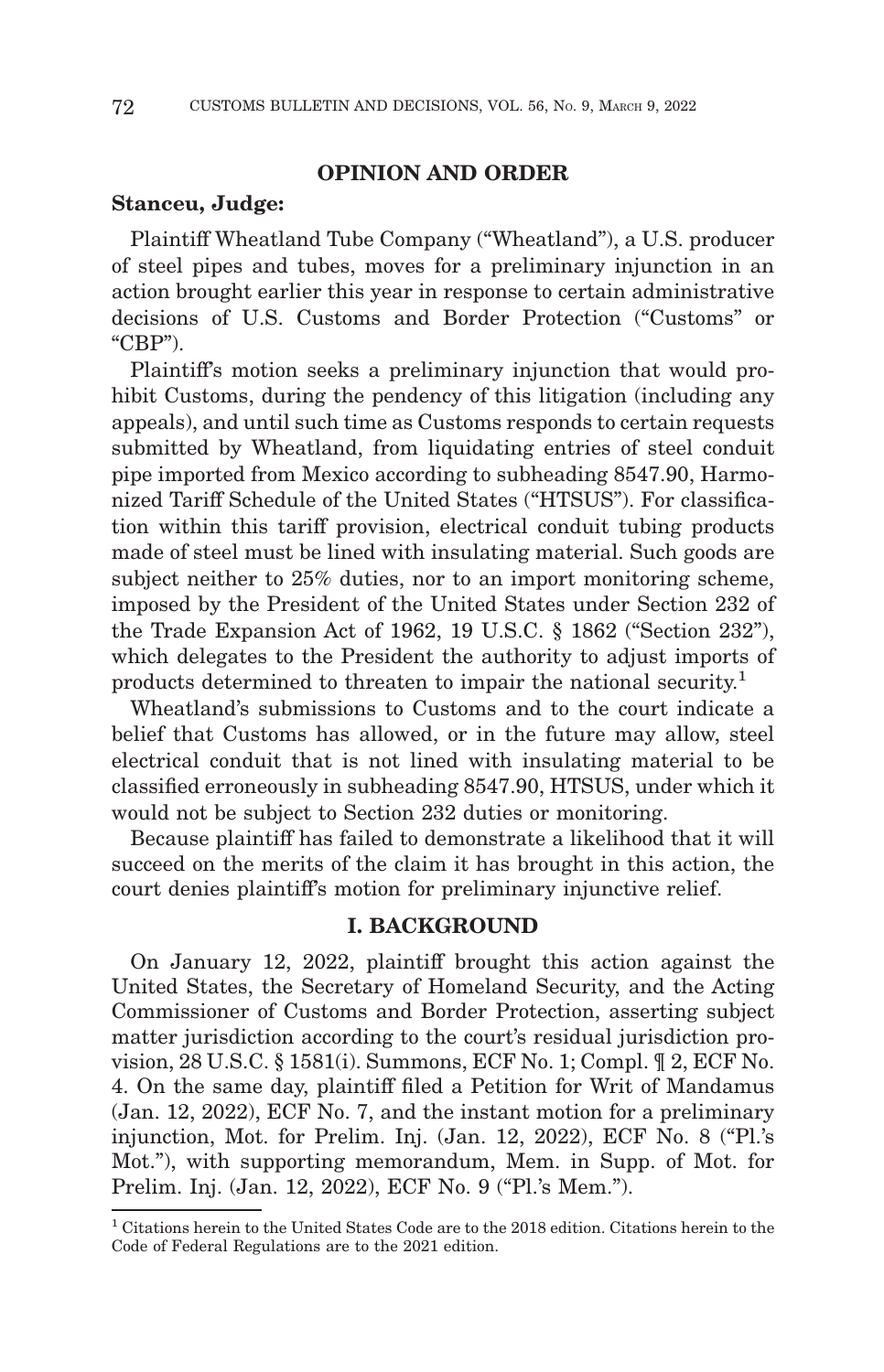In opposition to plaintiff's submissions, defendant filed a Combined Motion to Dismiss, Response to Plaintiff's Motion for a Preliminary Injunction, and Response to Plaintiff's Petition for a Writ of Mandamus (Feb. 2, 2022), ECF No. 12 ("Def.'s Mot."). In moving to dismiss, defendant argues that the court lacks jurisdiction because this action is moot, Def.'s Mot. 16–20, and, in the alternative, that Wheatland has failed to state a claim on which relief can be granted, *id*. at 21–25. With respect to the motion for a preliminary injunction, defendant argues that, for those reasons, plaintiff has failed to demonstrate a likelihood of success on the merits. *Id*. at 21–23.

The court issues an expedited ruling on plaintiff's preliminary injunction motion. *See* USCIT R. 65(e) ("*Precedence of Motions*. Motions seeking temporary or preliminary injunctive relief will be given precedence over other matters pending before the court and expedited in every way."). Because plaintiff has not yet filed a response to defendant's motion to dismiss, the court holds in abeyance any ruling on the issue of whether this action must be dismissed according to USCIT Rule 12(b)(1) or 12(b)(6).

This action arose over Wheatland's interest in tariff classification decisions Customs has applied and will apply to imports from Mexico of electrical conduit made of steel. In 2020 and 2021, Wheatland filed three submissions to Customs under Section 516 of the Tariff Act of 1930, *as amended*, 19 U.S.C. § 1516 ("Section 516"), directed to these imports. Wheatland's dissatisfaction with the responses Customs provided to these submissions resulted in the current litigation.

As a general matter, electrical conduit tubing made of base metal and lined with an insulating material is classified in subheading 8547.90, HTSUS (". . . electrical conduit tubing and joints therefor, of base metal lined with insulating material: Other [than insulating fittings of ceramic or plastic]"). In contrast, steel pipe and tube suitable for use as electrical conduit that is not lined with an insulating material has been classified by Customs under heading 7306, HTSUS ("Other [than seamless] tubes, pipes and hollow profiles (for example, open seamed or welded, riveted or similarly closed), of iron or steel"). Products so classified are subject generally to 25% duties, or to an import monitoring scheme, by Presidential proclamations issued under Section 232.

## **A. The Presidential Proclamations Imposing "Section 232" Duties of 25% and Monitoring Schemes on Imported Steel Products, Including Steel Tubing**

President Trump imposed 25% duties on various steel products upon issuing, under Section 232, Proclamation No. 9705, *Adjusting Imports of Steel Into the United States*, 83 Fed. Reg. 11,625 (Exec.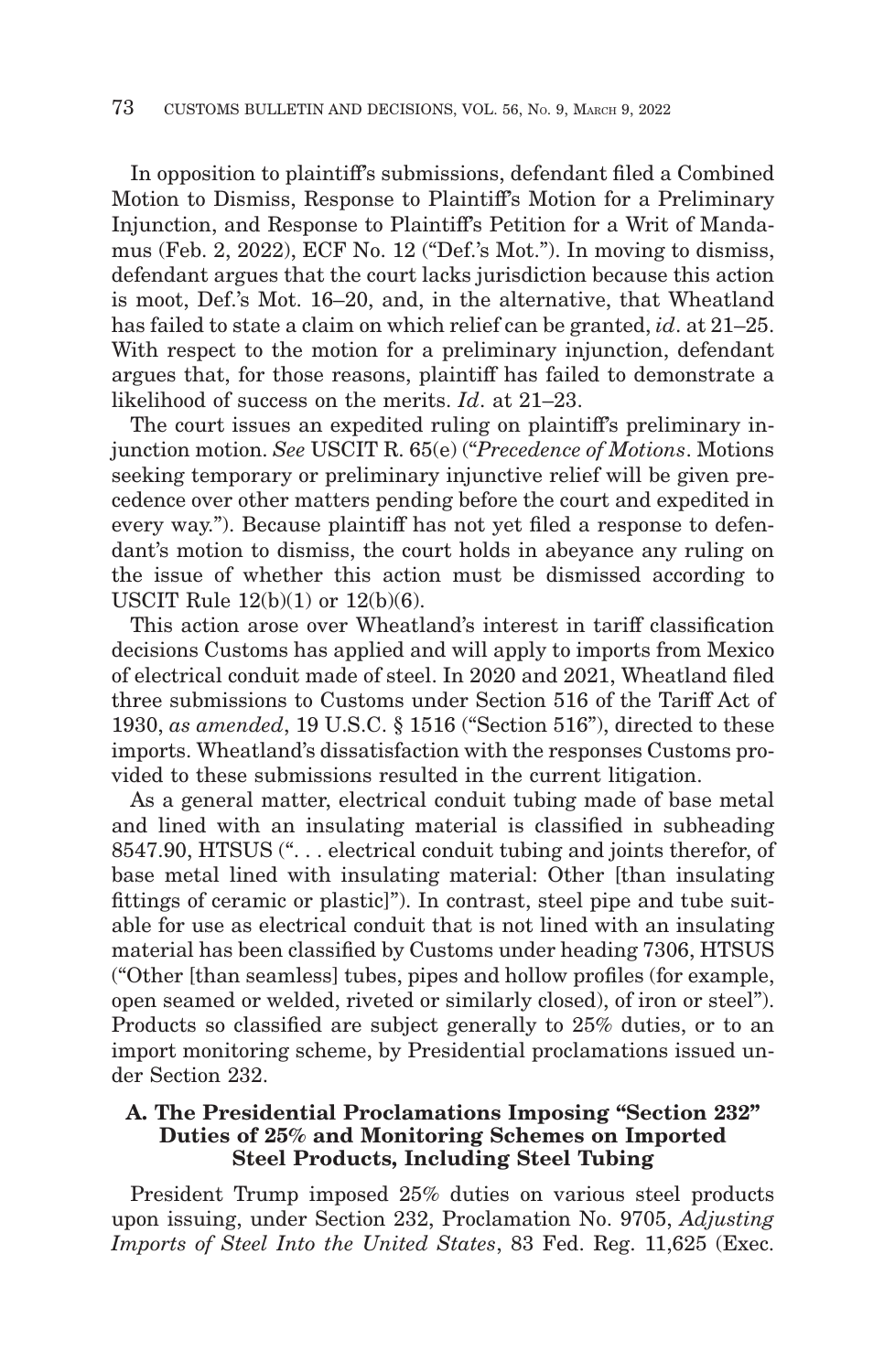Office of the President Mar. 15, 2018) ("*Proclamation 9705*"). Steel products of heading 7306, HTSUS are included among those products. *Id.* at 11,629–30 (subjecting to 25% duty "tubes, pipes and hollow profiles provided for in heading 7304, or 7306; tubes and pipes provided for in heading 7305").

Proclamation No. 9705 exempted steel products of Canada and Mexico from the 25% duties. *Id.* at 11,626. The President removed that exemption, effective June 1, 2018, and restored it on May 20, 2019, replacing it with a series of measures that included, *inter alia*, monitoring for import surges.<sup>2</sup>

## **B. Customs Ruling N306508**

In February 2020, Customs issued a tariff classification ruling, New York Ruling Letter N306508 (Feb. 21, 2020), determining that "EMT/ UL797 white conduit tubing" is classified under subheading 8547.90, HTSUS (". . . electrical conduit tubing and joints therefor, of base metal lined with insulating material: Other [than insulating fittings of ceramic or plastic]"). In one of its submissions to Customs that resulted in this action, Wheatland requested that Customs reconsider this ruling. Pl.'s Mem. 11.

## **C. The** *Shamrock* **Litigation**

On April 6, 2020, Shamrock Building Materials, Inc. ("Shamrock") brought an action in this Court, Summons, *Shamrock Building Materials, Inc. v. United States*, Ct. No. 20–00074 (Apr. 6, 2020), ECF No.

<sup>2</sup>*See* Proclamation No. 9705, *Adjusting Imports of Steel Into the United States*, 83 Fed. Reg. 11,625, 11,626 (Exec. Office of the President Mar. 15, 2018) (determining "that the necessary and appropriate means to address the threat to the national security posed by imports of steel articles from Canada and Mexico is to continue ongoing discussions with these countries and to exempt steel articles imports from these countries from the tariff, at least at this time").

In Proclamation No. 9740, *Adjusting Imports of Steel Into the United States*, 83 Fed. Reg. 20,683, 20,684 (Exec. Office of the President May 7, 2018), the President announced the continuation of discussions with the governments of Canada and Mexico (and the European Union ("EU")) and extended "the temporary exemption of these countries from the tariff proclaimed in Proclamation 9705, at least at this time," and proclaimed that "unless I determine by further proclamation that the United States has reached a satisfactory alternative means to remove the threatened impairment to the national security by imports of steel articles from Canada, Mexico, and the member countries of the EU, the tariff set forth in clause 2 of Proclamation 9705 shall be effective June 1, 2018, for these countries."

In Proclamation No. 9894, *Adjusting Imports of Steel Into the United States*, 84 Fed. Reg. 23,987, 23,987 (Exec. Office of the President May 23, 2019), the President announced that "[t]he United States has successfully concluded discussions with Canada and Mexico on satisfactory alternative means to address the threatened impairment of the national security posed by steel articles imports from Canada and Mexico" and "has agreed on a range of measures with Canada and Mexico to prevent the importation of steel articles that are unfairly subsidized or sold at dumped prices, to prevent the transshipment of steel articles, and to monitor for and avoid import surges." The 25% tariff on steel products from Canada and Mexico was discontinued in favor of the range of measures, effective May 20, 2019. *Id*. at 23,988.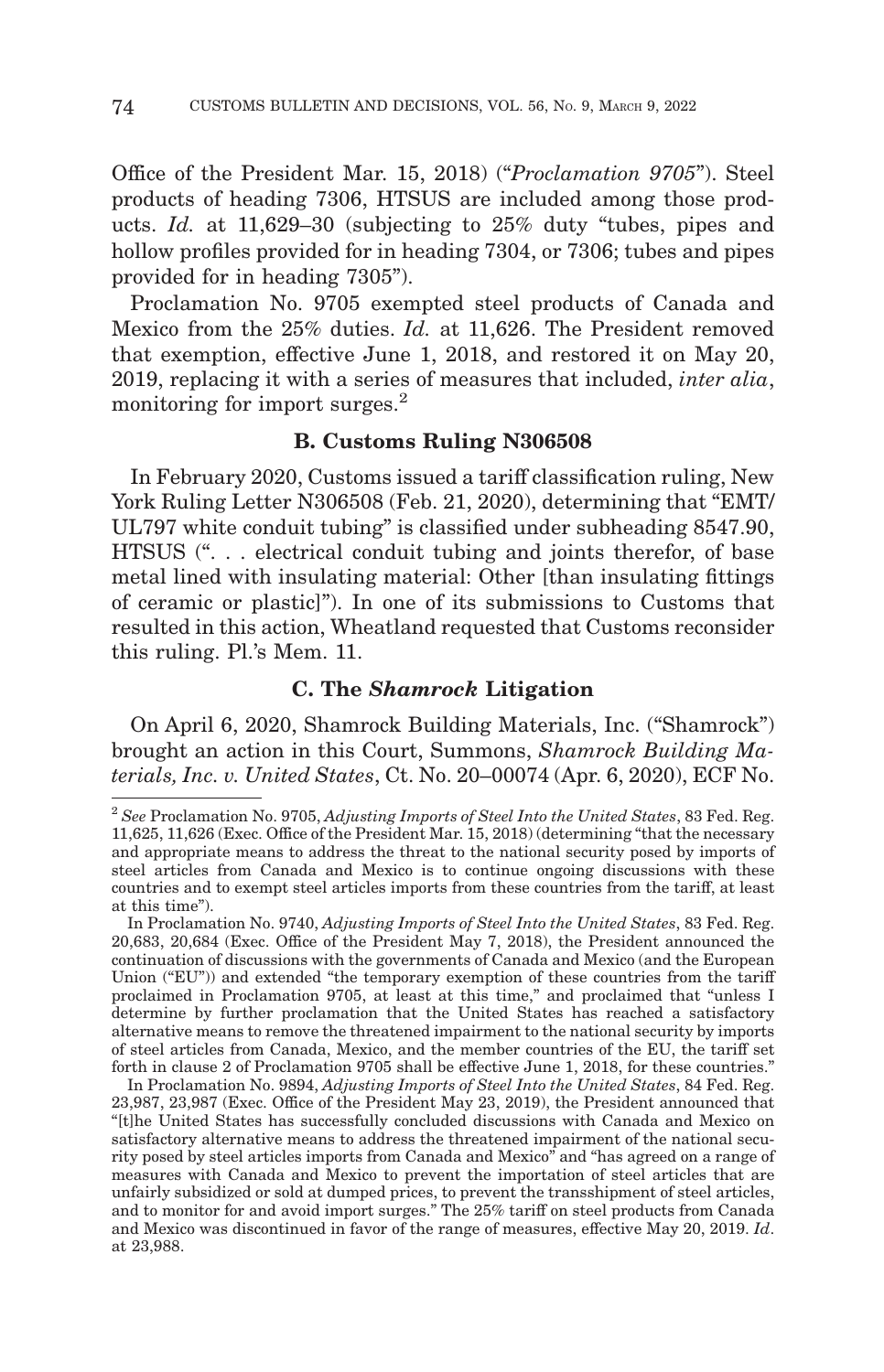1, to contest the denial by Customs of its protests contesting liquidations of its entries of "electrical metallic tubing finished conduit ('EMT'), and intermediate metal conduit ('IMC') . . . imported from Mexico," Complaint ¶ 8, *Shamrock Building Materials, Inc.*, Ct. No. 20–00074, ECF No. 10, in which protest denials Customs classified Shamrock's imported merchandise in subheading 7306.30, HTSUS ("Other [than seamless] tubes, pipes and hollow profiles (for example, open seamed or welded, riveted or similarly closed), of iron or steel: Other, welded, of circular cross section, or iron or nonalloy steel"), *id.* ¶ 31. In the litigation, Shamrock claims that its imported merchandise is properly classified in subheading 8547.90, HTSUS because it is "electrical conduit tubing of base metal lined with insulating material." *Id.* ¶¶ 50, 52.

#### **D. Wheatland's Section 516 "Request for Information"**

On December 11, 2020, Wheatland filed with Customs a "Domestic Interested Party Request for Information" ("Request for Information") under Section 516 requesting that Customs, pursuant to 19 U.S.C. § 1516(a)(1), "furnish Wheatland with the classification and rate of duty or export license requirement imposed upon imports of steel conduit pipe from Mexico." Compl. Ex. 2, at 1 (Letter from Roger B. Schagrin, Schagrin Associates, to Allyson R. Mattanah, Branch Chief, Chem., Petroleum, Metals and Misc. Articles Regs. and Rulings, Off. of Trade, U.S. Customs and Border Protection (Dec. 11, 2020) (on file with Customs)) ("*Request for Information*"); *see also* Pl.'s Mem. Ex. 2 (*Request for Information* at 1).

#### **E. Wheatland's Request for a Tariff Classification Ruling**

On January 7, 2021, Wheatland filed a second request with Customs (the "Ruling Request"), this time seeking "a ruling pursuant to 19 U.S.C. § 1516(a)(2)(A) and 19 C.F.R. 175, Subpart B, regarding the correct classification of certain steel conduit pipe." Compl. Ex. 3 (Letter from Roger B. Schagrin, Schagrin Associates, to Hon. Mark Morgan, Acting Commissioner, U.S. Customs and Border Protection (Jan. 7, 2021) (on file with Customs)) ("*Ruling Request*"); *see also* Pl.'s Mem. Ex. 3 (*Ruling Request*). The Ruling Request identified the subject of the submission as follows:

 The imported merchandise that is the subject of this request is steel conduit pipe imported from Mexico, with or without interior coating, where any such coating does not have insulation properties. Electrical conduit pipe is used to route electrical wiring in a building or other structure. The imported merchandise is covered by this request whether it is EMT [galvanized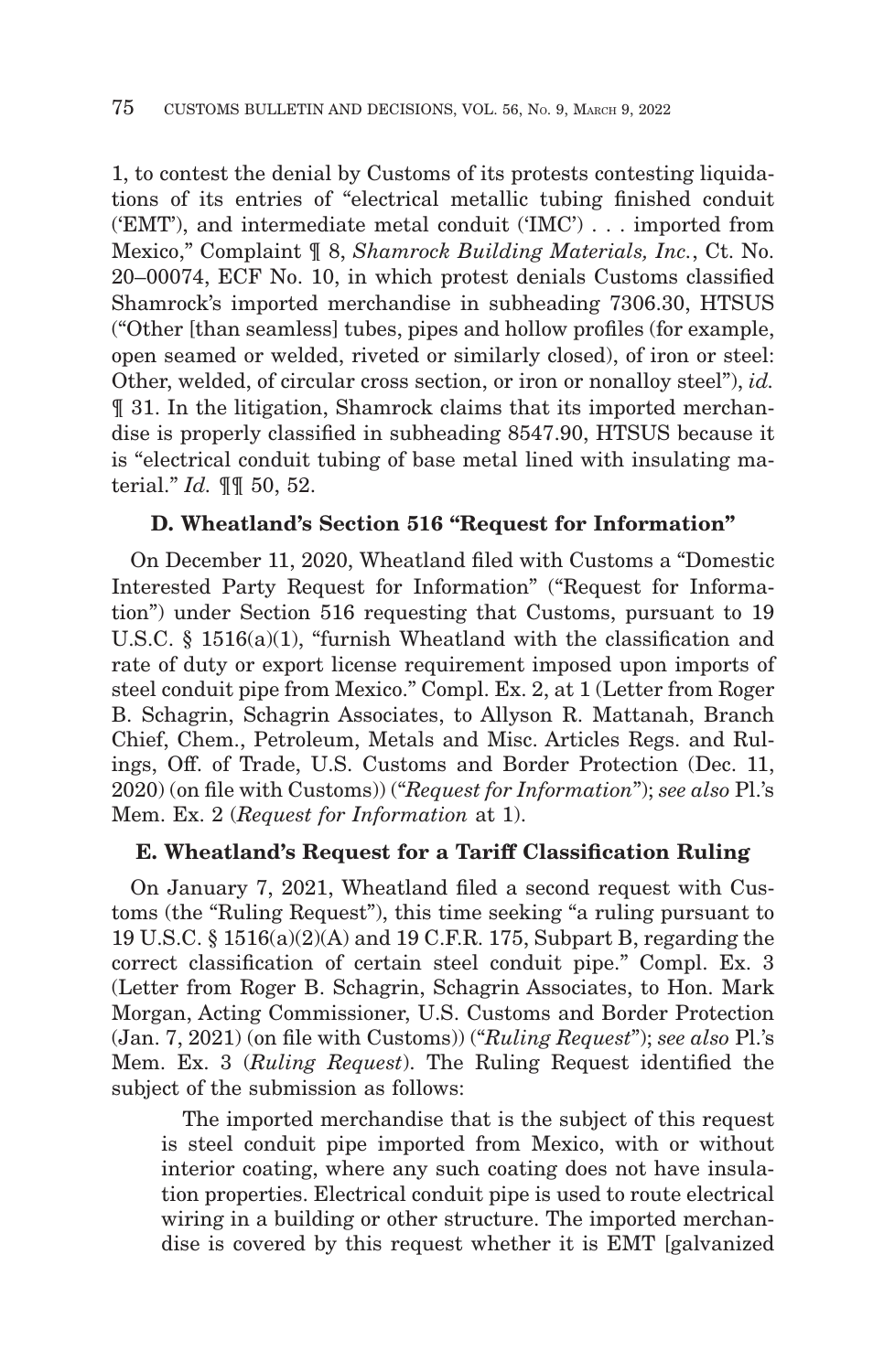electrical metallic tubing finished conduit], IMC [intermediate metal conduit], or RMC [rigid metal conduit].

*Ruling Request* at 8. The Ruling Request further stated that "this merchandise is properly classified under HTS [Harmonized Tariff Schedule] 7306.30 and not under HTS 8547.90." *Id*.

Wheatland's Ruling Request added that "[a]s part of this request, Wheatland asks that Customs reconsider ruling N306508, 'The tariff classification of steel conduit pipe from Thailand' (Feb. 21, 2020), which concluded that HTS 8547.90.0020 applied to certain conduit made up of steel with an exterior coating of zinc and an interior coating of stoved epoxy resin." *Id*. at 1. "Wheatland submits that ruling N306508 conflicts with other rulings, including N303775 (Apr. 26, 2019), which finds that electrical metal conduit and rigid steel conduit internally coated with epoxy resin are subject to HTS subheading 7306.30." *Id*.

#### **II. DISCUSSION**

#### **A. Wheatland's Preliminary Injunction Motion**

To obtain a preliminary injunction, Wheatland must establish that it is likely to succeed on the merits, that it is likely to suffer irreparable harm in the absence of preliminary relief, that the balance of equities is in its favor, and that an injunction is in the public interest. *Winter v. Nat. Res. Def. Council, Inc.*, 555 U.S. 7, 20 (2008) (citations omitted). The preliminary relief Wheatland seeks would enjoin defendant:

from making or permitting liquidation of any unliquidated entries of steel conduit pipe entered into the United S[t]ates under HTS 8547.90, for the pendency of this litigation, including any appeals, and until such time as Customs has responded to Plaintiff's December 11, 2020 19 U.S.C. § 1516(a)(1) request for information and Petitioner's January 7, 2021 19 U.S.C. § 1516(a) petition for tariff classification ruling.

Pl's Mot.  $1<sup>3</sup>$ 

Were the court to reach a factual finding on the issue of irreparable harm, it first would hold an evidentiary hearing to ascertain the material facts. Here, no such hearing is necessary or appropriate because no preliminary injunction may issue if a movant cannot

<sup>&</sup>lt;sup>3</sup> A preliminary injunction is intended to prevent irreparable harm during the pendency of the action before the court and, therefore, dissolves upon the court's entry of judgment. Even were the court able to grant a preliminary injunction in this case, it could not grant the preliminary injunction plaintiff proposes, which would extend beyond the entry of judgment in this action.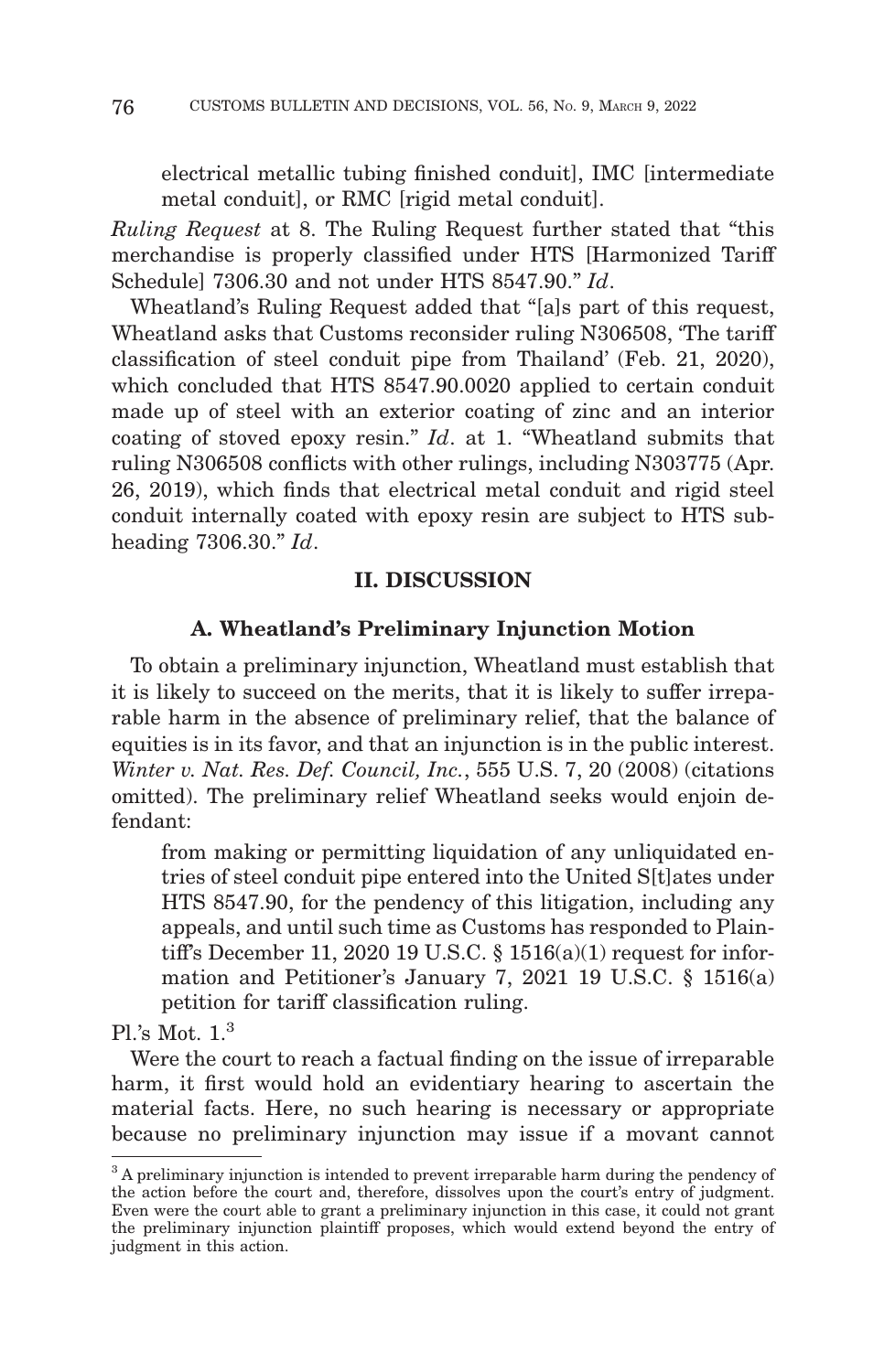demonstrate at least some likelihood of success on the merits. Plaintiff's Complaint and the documentary exhibits to plaintiff's submissions in this litigation convince the court that plaintiff is unlikely to show that it has stated a claim on which relief can be granted. Therefore, plaintiff has failed to demonstrate that it is likely to succeed on the merits of the claim it has brought in this litigation.

#### **B. Wheatland Has Not Demonstrated the Likelihood that Relief Can Be Granted on its Claim**

Wheatland alleges in its Complaint as follows: "As of the date of the filing of this Complaint [January 12, 2022], Customs has failed to respond to Plaintiff Wheatland's December 11, 2020 19 U.S.C. § 1516(a)(1) request for information and Plaintiff's January 7, 2021 19 U.S.C. § 1516(a) petition for tariff classification ruling." Compl. ¶ 40. The Complaint also alleges that "Customs has stated that it will not respond to either Plaintiff Wheatland's December 11, 2020 19 U.S.C. § 1516(a)(1) request for information and Plaintiff's January 7, 2021 19 U.S.C. § 1516(a) petition for tariff classification ruling." *Id*. ¶ 41. The Complaint alleges, further, that:

 Given that the misclassification of imports of steel conduit pipe allows import volumes in excess of historical levels, contrary to the agreement between Mexico and the United States, the failure of Customs to respond to Plaintiff Wheatland's December 11, 2020 19 U.S.C.  $\S$  1516(a)(1) request for information and Plaintiff's January 7, 2021 19 U.S.C. § 1516(a) petition for tariff classification ruling is unreasonable.

#### *Id*. ¶ 42.

The court interprets Wheatland's claim to be that Customs, following Wheatland's submissions of the Request for Information and the Ruling Request, acted unreasonably, *id.*, in failing to "respond" to these submissions in a way that complied with Section 516.4 *See id*. ¶ 40.

#### **1. The Responses by Customs to the Request for Information**

With respect to the Request for Information, the court interprets plaintiff's factual allegation in paragraph 40 of its Complaint—that Customs has failed to respond—as an allegation that the two re-

<sup>4</sup> Defendant argues that because Customs has responded to Wheatland's two requests, Wheatland's claim that Customs "failed to respond" is moot and that the court therefore lacks jurisdiction. Combined Mot. to Dismiss, Resp. to Pl.'s Mot. for a Prelim. Inj., and Resp. to Pl.'s Pet. for a Writ of Mandamus 16–20 (Feb. 2, 2022), ECF No. 12. As discussed herein, the court construes the claim liberally as an allegation that Customs has not responded in a way that satisfies the requirements of Section 516(a) of the Tariff Act of 1930, *as amended*, 19 U.S.C. § 1516(a). So construed, plaintiff's claim is not moot.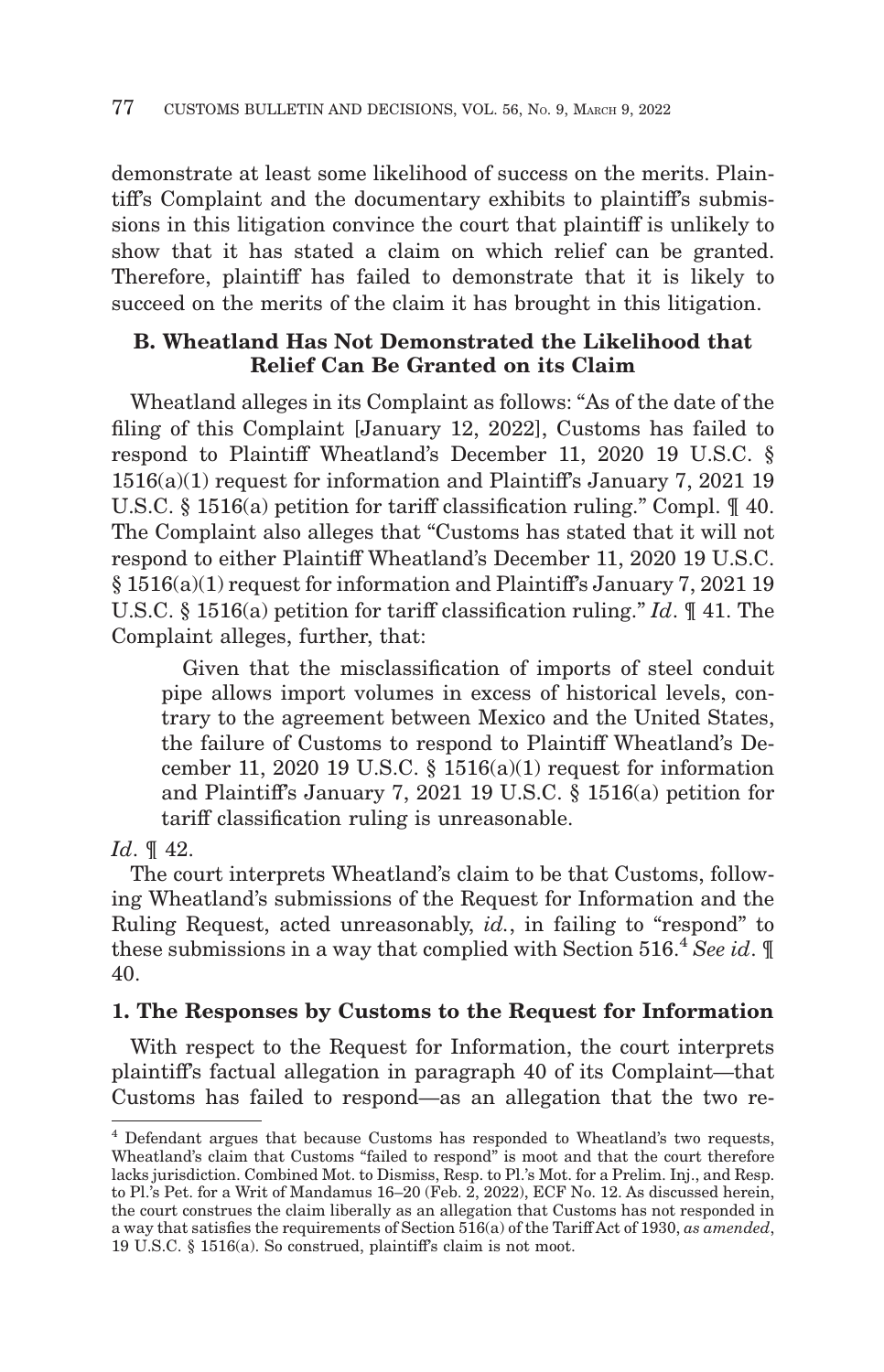sponses Customs provided to the Request for Information were unreasonable and, therefore, inadequate to satisfy Section 516. Even when liberally construed in this way, plaintiff's allegation is contradicted by the documents plaintiff attached as exhibits to its submissions.

As is relevant here, Section 516 requires Customs, "upon written request by an interested party," to "furnish the classification and the rate of duty imposed upon designated imported merchandise of a class or kind manufactured, produced, or sold at wholesale by such interested party." 19 U.S.C. § 1516(a)(1). The Request for Information identified the "class or kind of merchandise" by stating that "[t]he imported merchandise that is the subject of this request is steel conduit pipe imported from Mexico, with or without interior coating, where any such coating does not have insulation properties." *Request for Information* at 4–5. "The imported merchandise is covered by this request whether it is electrical metallic tubing finished conduit ('EMT'), intermediate metal conduit ('IMC'), or rigid metal conduit ('RMC')." *Id.* at 5.5

Customs first responded to the Request for Information in a January 22, 2021 letter to Wheatland's counsel. Def.'s Mot App. A2 (Letter from Allyson R. Mattanah, Branch Chief, Chem., Petroleum, Metals and Misc. Articles Regs. and Rulings, Off. of Trade, U.S. Customs and Border Protection, to Roger B. Schagrin, Schagrin Associates (Jan. 22, 2021) (on file with Schagrin Associates)). The substance of the letter was as follows:

 U.S. Customs and Border Protection (CBP) liquidated entries of certain steel conduit pipe imported by Shamrock Building Materials, Inc. (Shamrock) between April 26, 2019, through July

<sup>5</sup> The "Domestic Interested Party Request for Information" ("Request for Information") provided information extraneous to the identification of the class or kind of merchandise that was the subject of the request. It referred to "imported electrical conduit from Mexico" on entries by Shamrock and by another importer, Liberty Products Inc., dba RYMCO U.S.A. Compl. Ex. 2, at 2 (Letter from Roger B. Schagrin, Schagrin Associates, to Allyson R. Mattanah, Branch Chief, Chem., Petroleum, Metals and Misc. Articles Regs. and Rulings, Off. of Trade, U.S. Customs and Border Protection (Dec. 11, 2020) (on file with Customs) ("*Request for Information*"); *see also* Pl.'s Mem. Ex. 2 (*Request for Information* at 2). Wheatland cited information that it believed showed that these two importers were improperly importing electrical conduit according to an entered classification of subheading 8547.90, HTSUS instead of subheading 7306.30, HTSUS, which, Wheatland argued, is the correct classification. *Request for Information* at 2. The Request for Information mentioned Wheatland's belief that importers, through their misclassifications, had evaded 25% duties imposed by Presidential Proclamation 9705 on past entries and, since the removal of those tariffs in favor of export licensing and monitoring regimes, were misclassifying imports to escape those regimes. *Id*. Regarding imports by Shamrock, the Request for Information stated that "[o]n December 21, 2018, CBP issued a Form 29 Notice of Action advising Shamrock that Customs had concluded that the more appropriate classification for its entries of electrical conduit is 7306.30.5028, and CBP instructed Shamrock Steel to use this classification for all current and future entries." *Id*.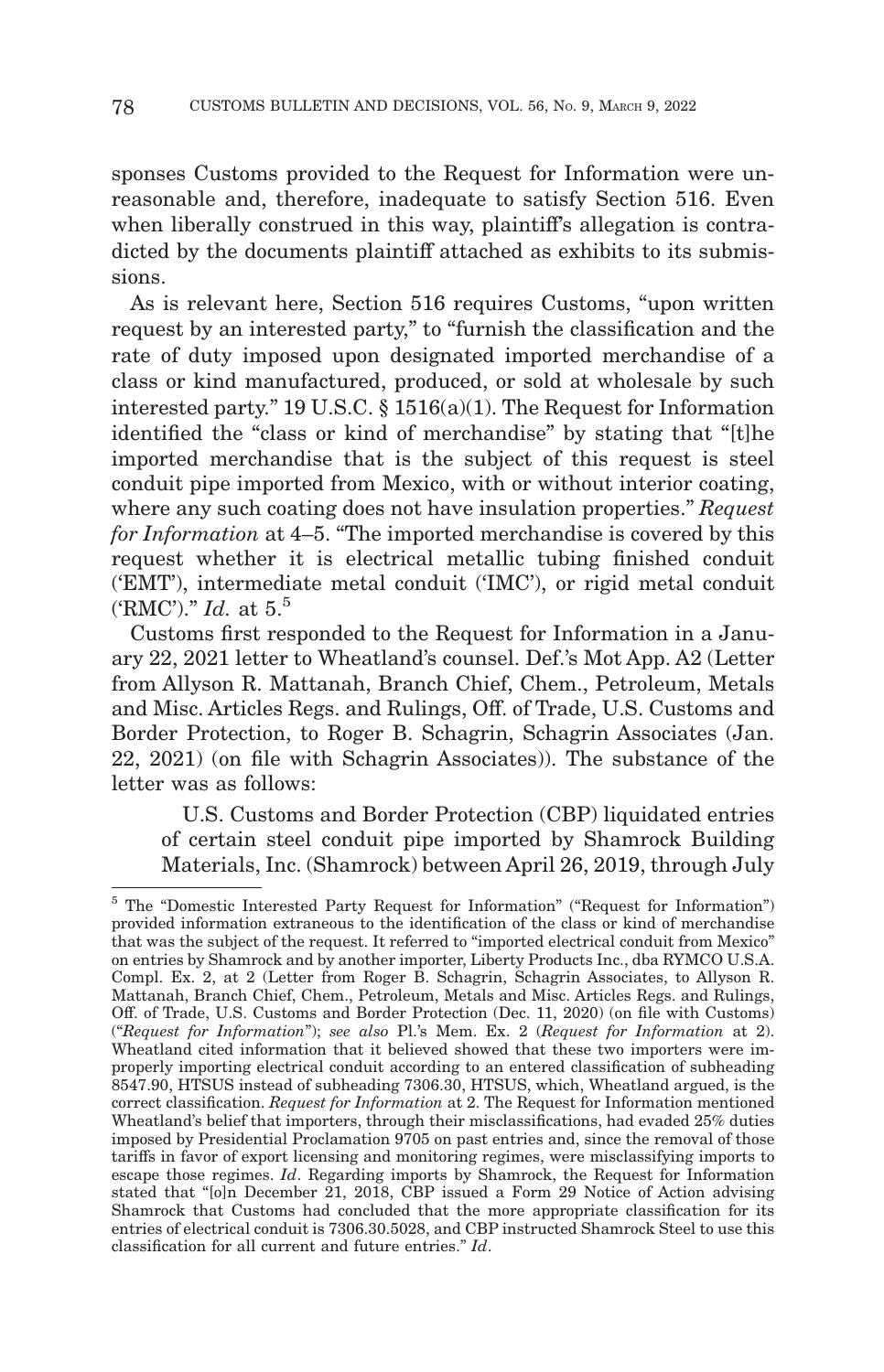19, 2019, inclusive, in subheading 7306.30.10, HTSUS, or in 7306.30.50, HTSUS, depending on whether the wall thickness of the pipe was less than 1.65 mm. The 2020 column one, general rate of duty for both subheadings is Free.

 Shamrock filed an action in the Court of International Trade (CIT), challenging the classification of its steel conduit pipe under those tariff provisions. Therefore, the issue of the classification of the merchandise described above is now before the CIT in *Shamrock Building Materials, Inc. v. United States*, No. 20–00074, and will be adjudicated in that forum.

*Id*. Dissatisfied with that response, Wheatland made a third submission that supplemented its Request for Information ("Supplemental Information Request"). Def.'s Mot. App. A3 (Letter from Roger B. Schagrin, Schagrin Associates, to Allyson R. Mattanah, Branch Chief, Chem., Petroleum, Metals and Misc. Articles Regs. and Rulings, Off. of Trade, U.S. Customs and Border Protection (Feb. 22, 2021) (on file with Customs)) (*"Supplemental Information Request*"). Wheatland told Customs that its "classification request does not cover any of the entries covered by the action currently pending before the CIT in *Shamrock Building Materials, Inc. v. United States*, No. 20–00074" and that "[w]e therefore consider Wheatland's December 11, 2020 classification request to be still open and pending before the agency and respectfully request CBP to take further action on this matter." *Id.* at A4. The letter explained that its request "only asks CBP to respond to two simple questions: 1. Under what tariff classification have Shamrock's imports of steel conduit pipe been entered since August 31, 2020 to the present? 2. Under what tariff classification have RYMCO USA's imports of steel conduit pipe been entered since August 31, 2020 to the present?" *Id.*

Customs further responded to the Request for Information in an April 9, 2021 letter to Wheatland's counsel. Pl.'s Compl. Ex. 7 (Letter from Craig T. Clark, Director, Com. and Trade Facilitation Div., U.S. Customs and Border Protection, to Roger B. Schagrin, Schagrin Associates (Apr. 9, 2021) (on file with Schagrin Associates)) ("*Final Response*"); Pl.'s Mem. Ex. 7 (*Final Response*). Customs took the position, first, that the tariff classifications Shamrock and RYMCO U.S.A. listed on their entry documentation were information precluded from public disclosure by the Trade Secrets Act, 18 U.S.C. § 1905 and, second, that "your request fails to clearly frame a proper request under 19 U.S.C. § 1516(a)." *Id*. at 2. Customs added that "[m]oreover, as a matter of the designated imported merchandise you described in your initial letter as 'steel conduit pipe imported from Mexico, with or without interior coating, where any such coating does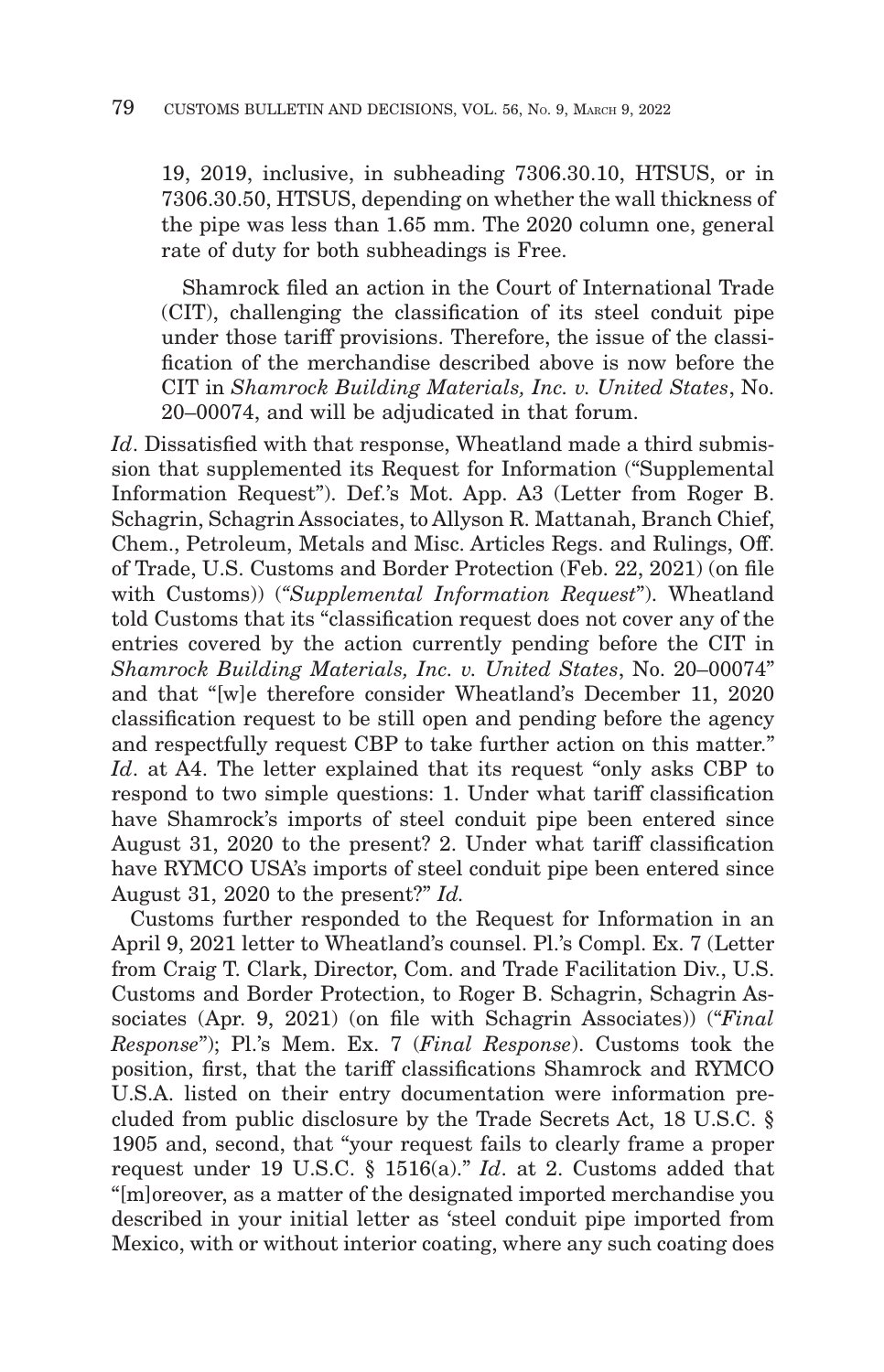not have insulation properties', CBP's position is that the merchandise is classified in heading 7306, HTSUS, irrespective of the date of entry." *Id*. Customs then stated:

More specifically, and as stated in our letter, dated January 22, 2021, CBP has liquidated entries of certain steel conduit pipe imported by Shamrock in subheadings 7306.30.10 and 7306.30.50, HTSUS, depending on the wall thickness of the pipe, and it is currently defending that position in the U.S. Court of International Trade (CIT). However, the CIT will likely rule on the correct classification of Shamrock's imported pipe.

#### *Id*. at 2–3.

Upon reviewing the Request for Information, as originally submitted and as clarified in Wheatland's supplemental information request, and upon reviewing both of CBP's responses, the court concludes that Customs responded to the Request for Information in a way that satisfied the requirements of Section  $516(a)(1)$ . Customs was required to "furnish the classification and the rate of duty imposed upon designated imported merchandise of a class or kind" produced by Wheatland. 19 U.S.C.  $\S$  1516(a)(1). Wheatland designated the imported merchandise as "steel conduit pipe imported from Mexico, with or without interior coating, where any such coating does not have insulation properties . . . whether it is electrical metallic tubing finished conduit ('EMT'), intermediate metal conduit ('IMC'), or rigid metal conduit ('RMC')." *Request for Information* at 4–5. In its Supplemental Information Request, Wheatland sought the tariff classifications by which two importers, Shamrock and RYMCO USA, have entered steel conduit pipe since August 31, 2020. *Supplemental Information Request* at 2.

CBP's responses, when read together, placed Wheatland on notice of the position of Customs that the imported merchandise Wheatland designated is properly classified in subheading 7306.30.10, HTSUS, or in 7306.30.50, HTSUS, depending on wall thickness, and that the 2020 column one, general rate of duty for both subheadings is Free. Section 516(a)(1) did not require Customs to provide information in addition to that. As the language and purpose of Section  $516(a)(1)$ make clear, the information was sufficient to allow Wheatland to decide whether it believes the classification position of Customs "is not correct" and, in that event, to "file a petition" with Customs stating what it believes is the "proper" classification and "the reasons for its belief." 19 U.S.C. § 1516(a)(1).

Wheatland's submissions show that Wheatland agrees with CBP's position on the proper tariff classification of the imported merchandise that Wheatland designated in its Request for Information. And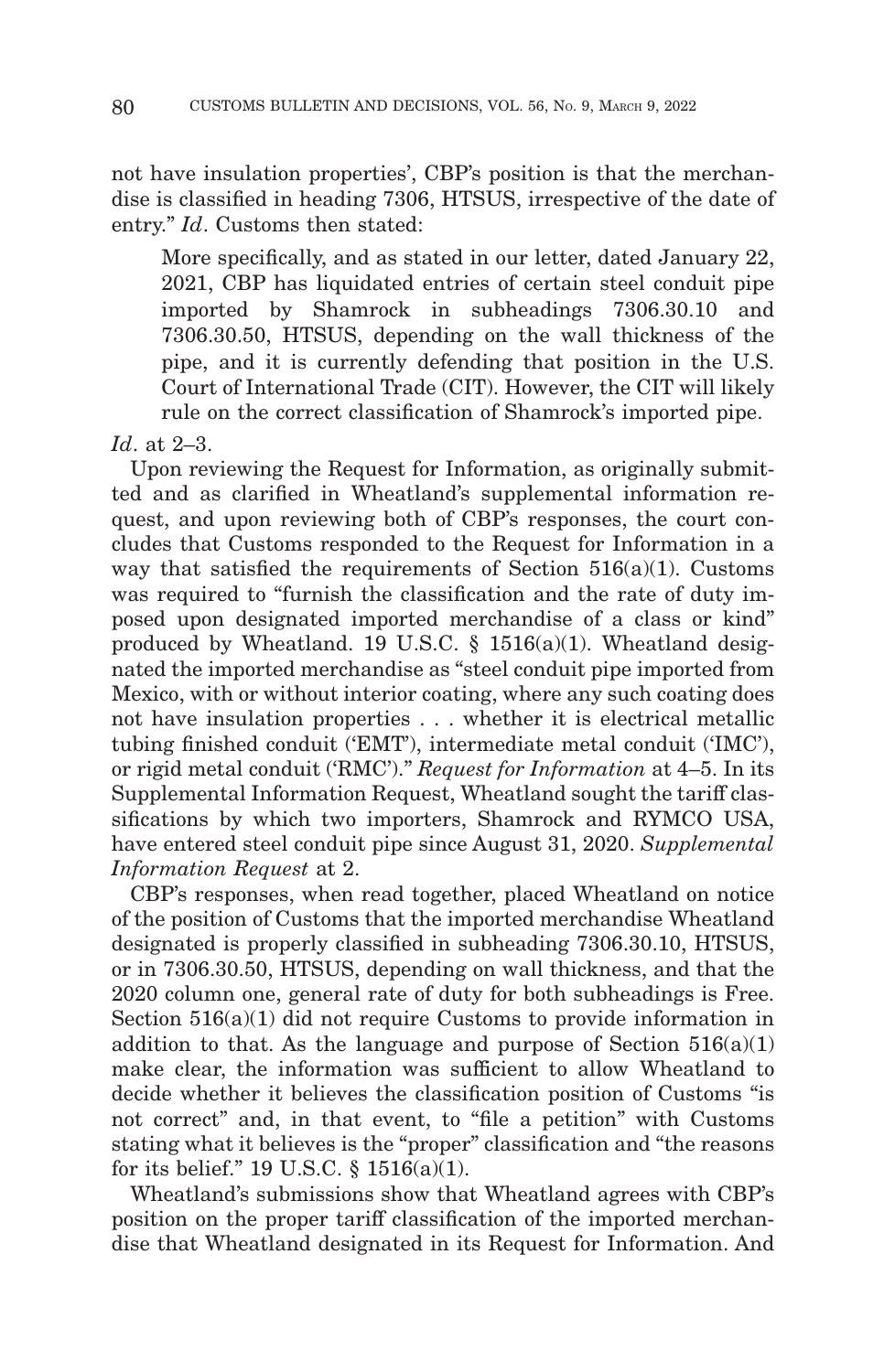as Customs correctly recognized and informed Wheatland, Section  $516(a)(1)$  is not a mechanism by which a domestic interested party may obtain information presented on entry documentation submitted by or on behalf of specific importers, regardless of whether Customs was free to disclose such information under the restrictions of the Trade Secrets Act. The premise of Wheatland's claim, which is that Customs did not respond to the Request for Information in a way that satisfies the requirements of Section  $516(a)(1)$ , is based on a misinterpretation of this statutory provision and the corresponding Customs regulations in 19 C.F.R. Part 175, Subpart A. Plaintiff, therefore, has failed to show a likelihood of success on the merits of its claim as it relates to the Request for Information.

#### **2. CBP's Decision on the Ruling Request and its Denial of the Request to Reconsider the Tariff Classification Position Taken in New York Ruling Letter N306508**

Wheatland's claim that Customs has failed to provide a response to "Plaintiff's January 7, 2021 19 U.S.C. § 1516(a) petition for tariff classification ruling," Compl. ¶ 40, also misinterprets Section 516(a)(1), as well as the related Customs regulations, 19 C.F.R. Part 175, Subparts B and C. Because Wheatland's submissions to Customs demonstrate agreement with the stated classification position of Customs, the Ruling Request is not a "petition" conforming to Section 516(a)(1). Customs, therefore, correctly refrained from issuing a "determination" of the correct classification in response to a petition, pursuant to Section 516(b), 19 U.S.C. § 1516(b), or a notification in response to a petition, pursuant to Section 516(c), 19 U.S.C. § 1516(c). Wheatland, therefore, has failed to show a likelihood of success on the merits of its claim as it relates to the Ruling Request.

Although Section  $516(a)(1)$  did not require it to do so, Customs also responded to Wheatland's urging, in the Ruling Request, that Customs reconsider the tariff classification position taken in New York Ruling Letter N306508. In responding, Customs implicitly treated the Ruling Request as a request for a tariff classification ruling under Part 177 of the Customs Regulations. CBP's April 9, 2021 communication to Wheatland informed Wheatland that its regulation, 19 C.F.R. § 177.7(b), precluded issuance of any such ruling because "the issue of the classification of steel conduit pipe is currently before the CIT" in the pending litigation in *Shamrock Building Materials, Inc.*, Ct. No. 20–00074.6 *Final Response* at 3. Plaintiff has not shown that it will succeed in demonstrating that the refusal to issue a ruling,

<sup>&</sup>lt;sup>6</sup> "No ruling letter will be issued with respect to any issue which is pending before the United States Court of International Trade, the United States Court of Appeals for the Federal Circuit, or any court of appeal therefrom." 19 C.F.R. § 177.7(b).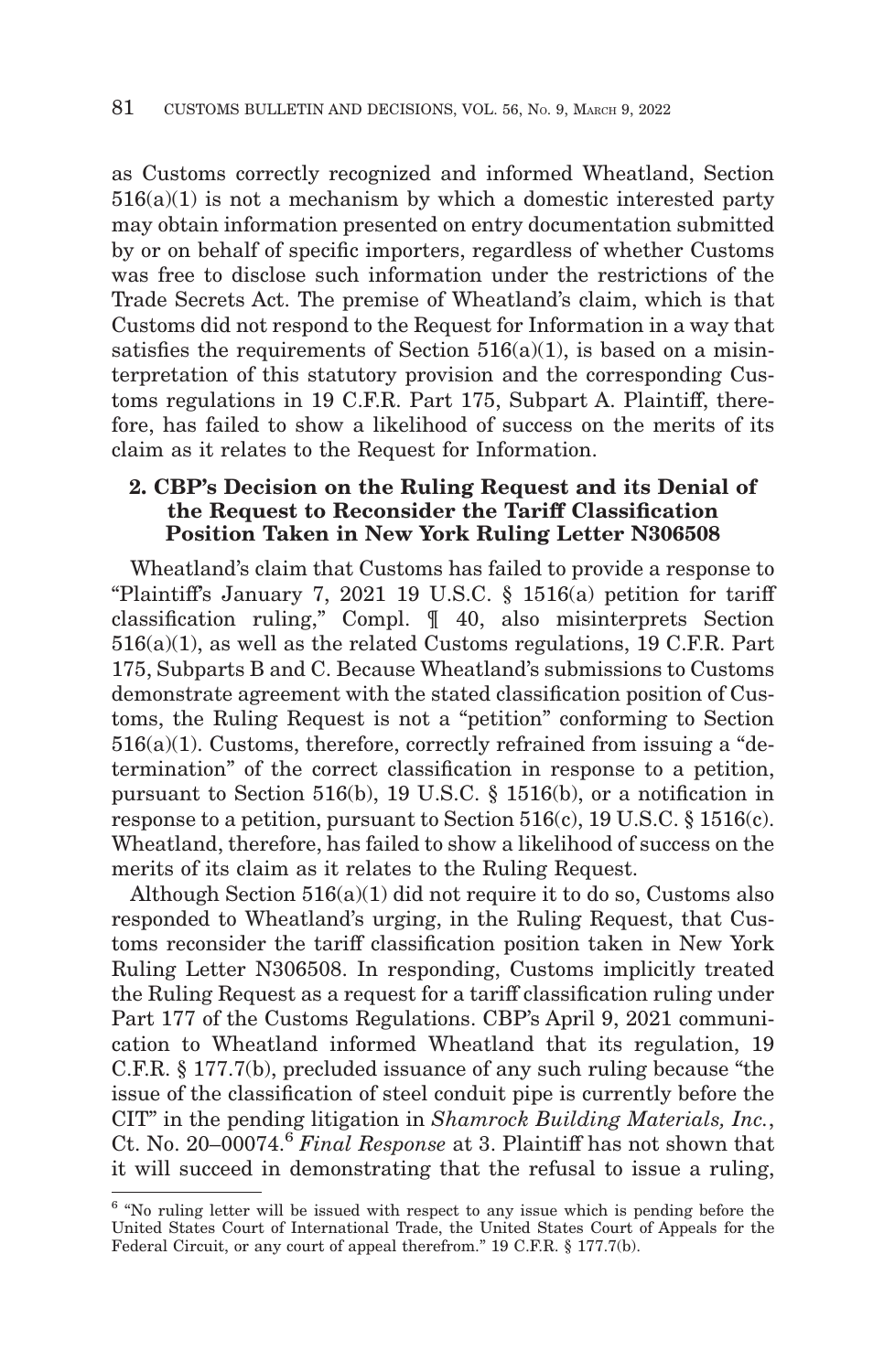which Customs grounded in an interpretation of its own regulations, was unreasonable or otherwise contrary to law.

#### **III. CONCLUSION AND ORDER**

In conclusion, plaintiff is unlikely to succeed in showing that it has brought a claim on which relief can be granted. Therefore, plaintiff has not demonstrated that it is likely to succeed on the merits of this claim and, accordingly, is not entitled to a preliminary injunction.

Upon consideration of plaintiff's motion for a preliminary injunction, Mot. for Prelim. Inj. (Jan. 12, 2022), ECF No. 8, all papers and proceedings had herein, and upon due deliberation, it is hereby

**ORDERED** that plaintiff's motion for a preliminary injunction be, and hereby is, denied.

Dated: February 23, 2022 New York, New York

*/s/ Timothy C. Stanceu* TIMOTHY C. STANCEU JUDGE